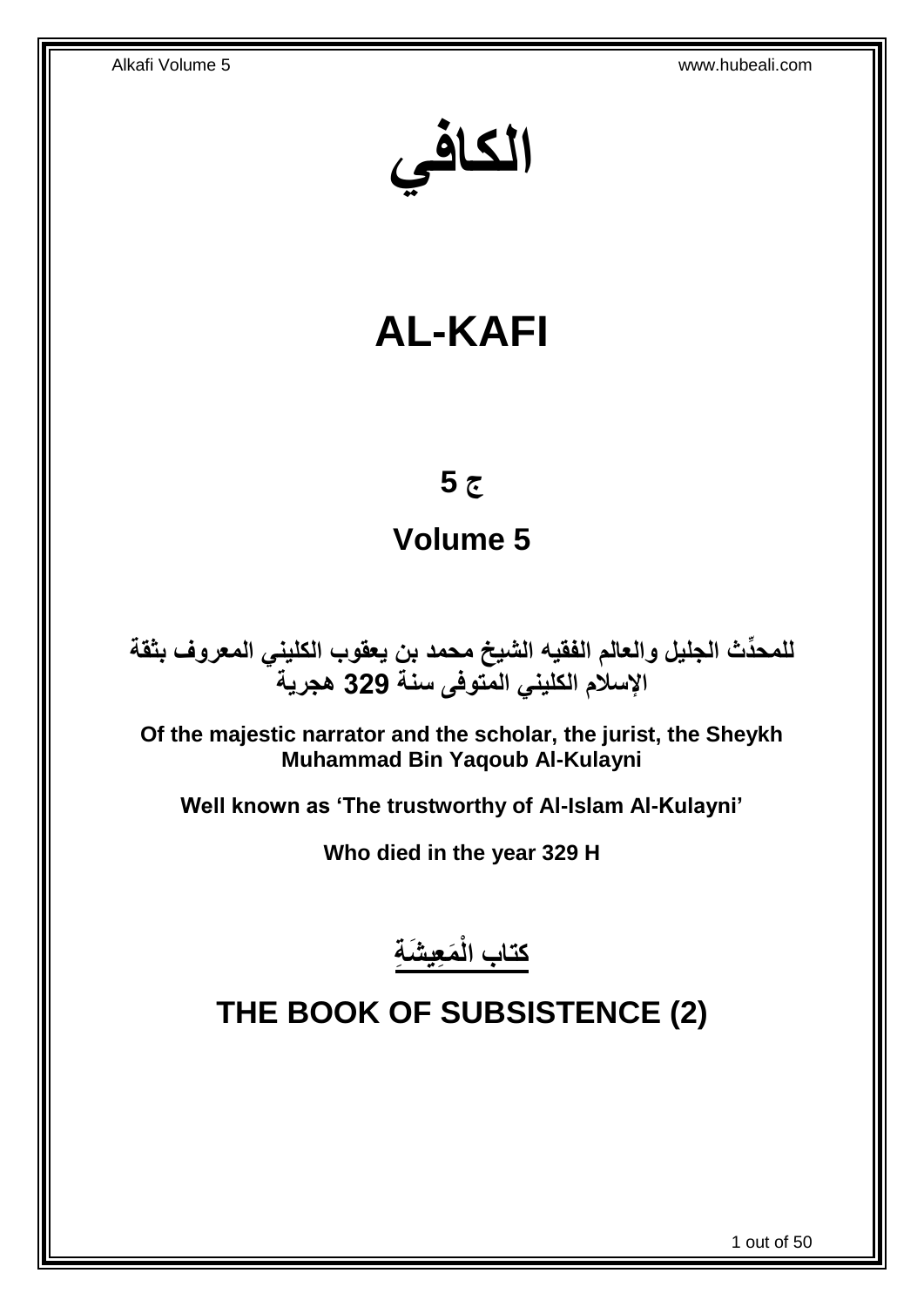# **TABLE OF CONTENTS**

| Chapter 23 - The man takes the loan and he does not have the intention of paying it  5 |
|----------------------------------------------------------------------------------------|
|                                                                                        |
|                                                                                        |
| Chapter 26 - When the one upon whom is the debt delays upon the creditors 9            |
|                                                                                        |
|                                                                                        |
|                                                                                        |
| Chapter 30 – Office-bearers for the Sultan (ruling authority) and their recompense  13 |
| Chapter $31$ – The stipulations for the one who is allowed to be in their (government) |
|                                                                                        |
| Chapter 32 - Selling of the weapons among them (Ruling authorites)  23                 |
|                                                                                        |
|                                                                                        |
|                                                                                        |
| Chapter 36 - Earnings of the female hairdresser and the female circumciser  30         |
|                                                                                        |
|                                                                                        |
|                                                                                        |
|                                                                                        |
|                                                                                        |
|                                                                                        |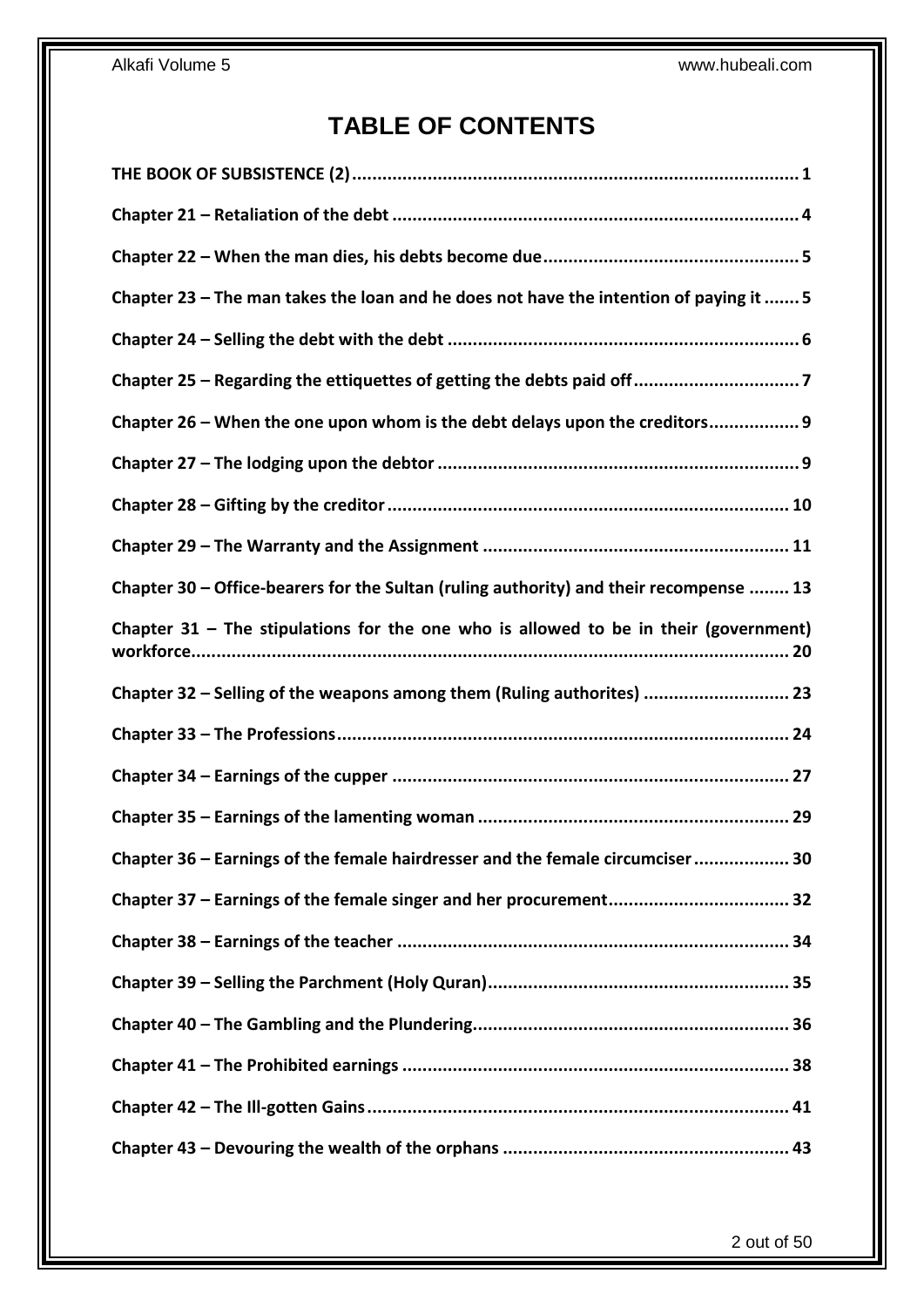**Chapter 44 – [What is Permissible for the custodian from the wealth of the orphans](#page-44-0) ....... 45**

**Chapter 45 – [The trading regarding the wealth of the orphans and the borrowing from it47](#page-46-0)**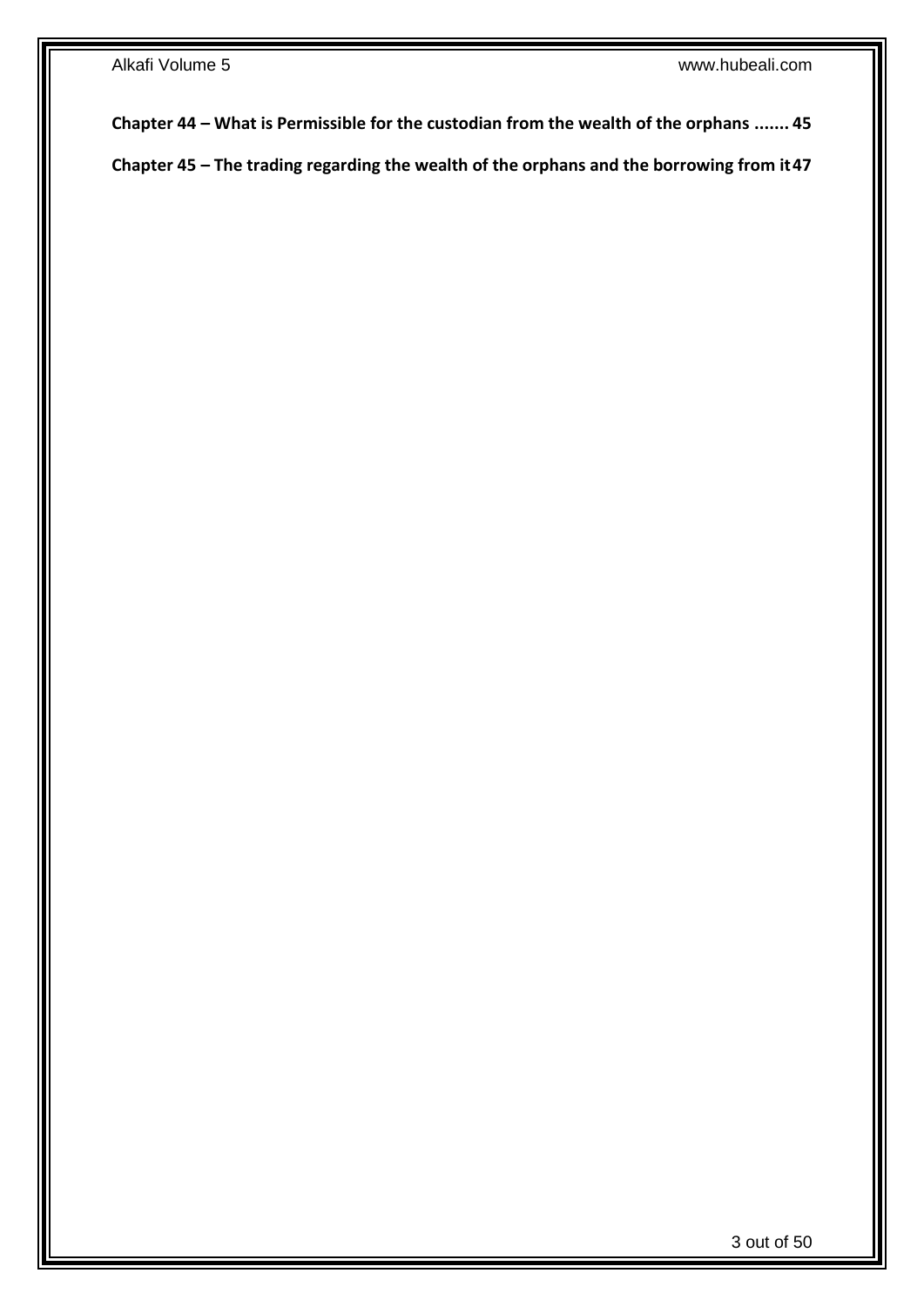**بسم هللا الرحمن الرحيم الحمد هلل رب العالمين، وصلى هللا على سيدنا محمد وآله الطاهرين، وسلم تسليما.**

In the Name of Allah<sup>azwj</sup> the Beneficent, the Merciful. The Praise is for Allah<sup>azwj</sup> Lord<sup>azwj</sup> of the Worlds, and Blessing be upon our Chief Muhammad<sup>saww</sup> and his<sup>saww</sup> Purified Progeny<sup>asws</sup>, and greetings with abundant greetings.

**ِن باب قِ َصا ِص الَّدْي**

### <span id="page-3-0"></span>**Chapter 21 – Retaliation of the debt**

عِدَّةٌ مِنْ أَصْحَابِنَا عَنْ سَهْلِ بْنِ زِيَادٍ عَنِ ابْنِ مَجْبُوبٍ عَنِ ابْنِ رِئَابٍ عَنْ سُلَيْمَانَ بْنِ خَالِدٍ قَالَ سَأَلْتُ أَبَا عَبْدِ الثَّهِ ( عليه ِ **∶ ∣** َ َ ْ ĺ السلام ) عَنْ رَجُلٍ وَقَعَ لِي عِنْدَهُ مَالٌ فَكَابَرَنِيَ عَلَيْهِ وَ حَلَفَ ثُمَّ وَقَعَ لَهُ عِنْدِي مَالٌ فَأَخُذُهُ مَكَانَ مَالِيَ الَّذِي أَخَذَهُ وَ أَجْحَدُهُ وَ ُ َ َ َّ أُحْلِفُ عَلَيْهِ كَمَا صَنَعَ فَّقَالَ إِنْ خَانَكَ فَلَا تَخُنْهُ ۖ لَا تَدْخُلْ فِيمَا عِبْتَهُ ۖ عَلَيْهِ ۚ יֲ<br>י َ

A number of our companions, from Sahl Bin Ziyad, from Ibn Mahboub, from Ibn Raib, from Suleyman Bin Khalid who said,

'I asked Abu Abdullah<sup>asws</sup> about a man with whom there occurred wealth which was for me, so he contended against me over it and swore an oath. Then there occurred with me some wealth for him, if I could seize it in place of my wealth, take it and dispute it and swear upon it, just as he had done?' So he<sup>asws</sup> said: 'If he has betrayed you, so you do not betray him, and do not enter into what you have blamed him for  $it'$ <sup>1</sup>

عَلِيُّ بْنُ إِبْرَاهِيمَ عَنْ أَبِيهٍ وَ مُحَمَّدُ بْنُ إِسْمَاعِيلَ عَنِ الْفَضْلِ بْنِ شَاذَانَ عَنِ ابْنِ أَبِي عُمَيْرٍ عَنْ إِبْرَاهِيمَ بْنِ عَبْدِ الْحَمِيدِ عَنِّ َ ْ ِ  $\frac{1}{2}$ יִין<br>∶ ْ ِ مُعَاوِّيَةَ ۚ بْنِّ عَمَّارٍ ۚ قَالَ قُلْتُ لِأَبِي عَبْدِ اللَّهِ ( عليه السلام ) الرَّجُلِّ يَكُونُ لِي َعَلَيْهِ الْحَقُّ فَيَجَّحَدُنِيهِ ثُمَّ يَسْتَوْدِغَنِي مَالًا أَ لِي أَنَّ ْ ِ َ َ ُ ْ اْخُذَ مَالِي َعِنْدَهُ قَالَ لَا هَذِهِ خِيَاَنَّةٌ .

Ali bin Ibrahim, from his father and Muhammad Bin Ismail, from Al Fazl Bin Shazaan, from Ibn Abu Umeyr, from Ibrahim Bin Abdul Hameed, from Muawiya Bin Ammar who said,

'I said to Abu Abdullah<sup>asws</sup>, 'The man against whom there happens to be a right for me, so he disputes with me. Then he entrusts me with some wealth. Is it for me that I take my wealth (from it) which is with him?' He<sup>asws</sup> said: 'No. This is betrayal'.<sup>2</sup>

عِدَّةٌ مِنْ أَصْحَابِنَا عَنْ أَحْمَدَ بْنِ مُحَمَّدٍ وَ سَهْلِ بْنِ زِيَادٍ عَنِ ابْنِ مَحْبُوبٍ عَنْ سَيْفِ بْنِ عَمِيرَةَ عَنْ أَبِي بَكْرٍ الْحَضْرِرَمِيِّ قَالَ ِ َ ِ َ ْ َ قُلْتُ لِأَبِي عَبْدٍ إَشَّرٍ ( عليه السلاَم ) رَجُلٌ كَانَ لَهُ عَلَى رَجُلٍ مَالٌ فَجَحَدَهُ إِيَّاهُ وَ ذَهبَ بِهِ ثُمَّ صَارَ بَعْدَ ذَٰلِكَ لِلَّارِّ بِي أَدْهِبَ ْ َّ ُ ِ ِ بِمَالِهِ مَالٌ قِبَلَهُ أَ يَأْخُذُهُ مِنْهُ مَكَانَ مُالِهِ الَّذِي ذَهَبَ بِهِ مِنْهُ ذَلِكَ الرَّجُلُ قَالَ نَعَمْ وَ لَكِنْ لِهَذَا كَلامٌ يَقُولُ اللَّهُمَّ إِنِّي آخُذُ هَذَا الْمَالَ ِ َّ :<br>.<br>. َ ِ ِ َّ ْ مَكَانَ مَالِيَ الَّذِي أَخَذَهُ مِنِّي وَ إِنِّي لَمْ آخُذْ مَا أَخَذْتُ مِنْهُ خِيَانَةً وَ لَا ظُلْماً <sub>.</sub> ْ **ٔ** َ **ٔ** ِ َ َّ

A number of our companions, from Ahmad Bin Muhammad, and Sahl Bin Ziyad, from Ibn Mahboub, from Sayf Bin Ameyra, from Abu Bakr al Hazramy who said,

'I said to Abu Abdullah<sup>asws</sup>, 'A man for whom there happened to be some wealth upon a man, so he disputed with him and went away with it. Then, after that, there happened to be for the man whose wealth had been gone away with, some wealth. Can he take from it in place of his wealth which that man had gone away with?' He<sup>asws</sup> said. 'Yes, but for it there is a speech. He should be saying, 'O Allah<sup>azwj</sup>! I take

 $1$  Al Kafi – V 5 – The Book of Subsistence Ch 21 H 1

 $2$  Al Kafi – V 5 – The Book of Subsistence Ch 21 H 2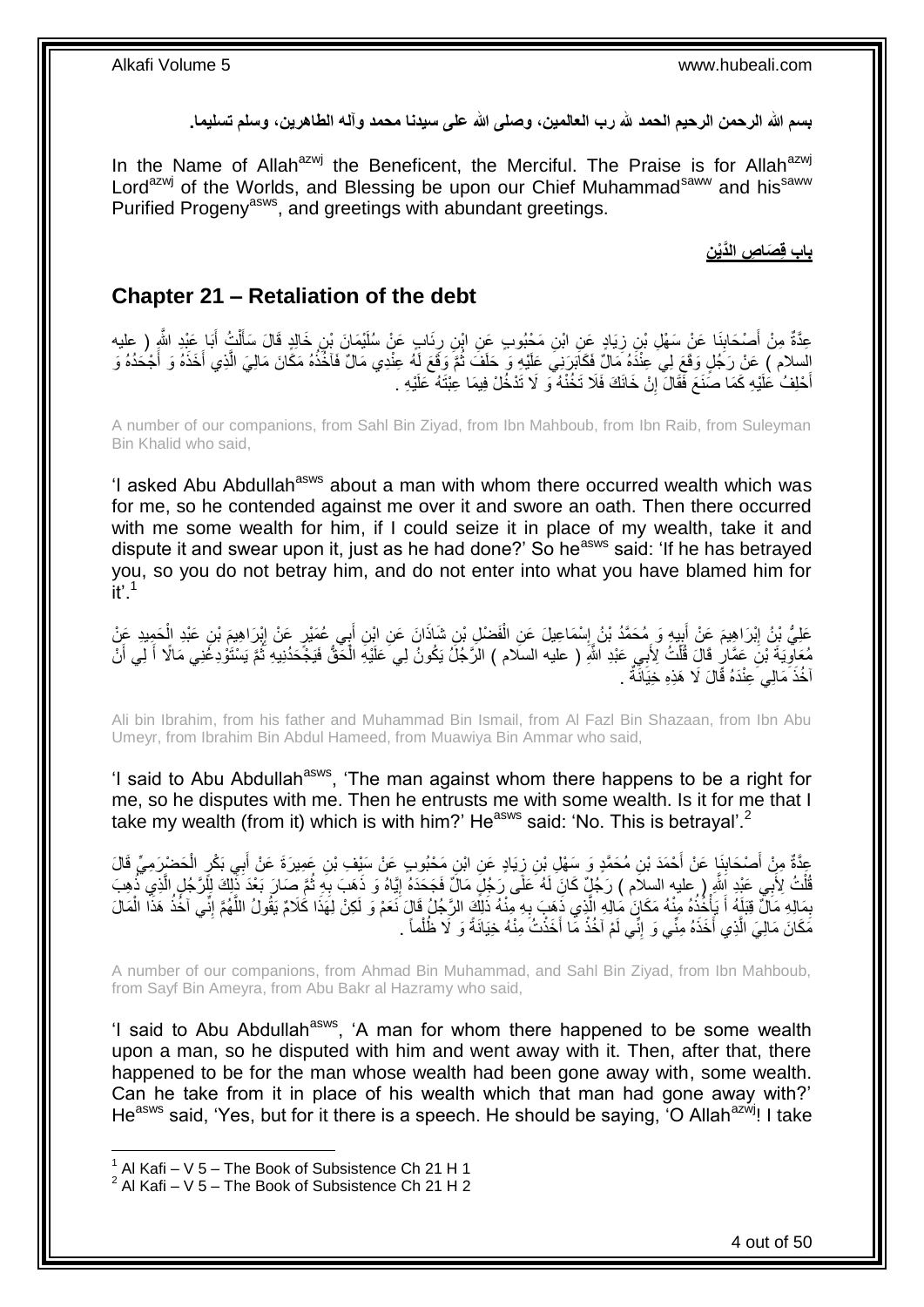this wealth in place of my wealth which was taken from me, and I am not taking what I am taking from it as a betrayal, nor as an injustice'.<sup>3</sup>

> **َدْيُن ُه ا َما َت ال َّر ُجلُ َحلَّ ِذَ َّن ُه إ باب أ َ**

# <span id="page-4-0"></span>**Chapter 22 – When the man dies, his debts become due**

أَبُو عَلِيٍّ الْأَشْعَرِ يُّ عَنْ مُحَمَّدٍ بْنِ عَبْدِ الْجَبَّارِ عَنْ بَعْضِ أَصْحَابِهِ عَنْ خَلَف بْنِ حَمَّادٍ عَنْ إِسْمَاعِيلَ بْنِ أَبِي قُرَّةَ عَنْ أَبِي **∶** َ **∶** ْ ِ ِ َ َ ِ بَصِيرٍ قَّالَ قَالَ لَِي أَبُو عَبْدِ اللَّهِ ( عَليه السلام َ) إِذَا مَاتَ الرَّجُلُ حَلَّ مَا لَهُ وَ مَا عَلَيْهِ مِنَ الدَّيْنِ َ َ

Abu Ali Al Ashary, from Muhammad Bin Abdul Jabbar, from one of his companions, from Khalaf Bin Hammad, from Ismail Bin Abu Qurrat, from Abu Baseer who said,

'Abu Abdullah<sup>asws</sup> said to me: 'When the man dies, it frees up what is for him and what is against him, from the debts'.<sup>4</sup>

مُحَمَّدُ بْنُ يَحْيَى عَنْ أَحْمَدَ بْنِ مُحَمَّدٍ عَنِ الْحَسَنِ بْنِ مَحْبُوبِ عَنْ عَبْدِ اللَّهِ بْنِ سِنَانٍ عَنْ أَبِي عَبْدِ اللَّهِ ( عليه السلام ) فِي<br>مَصَدِّدُ بْنُ يَحْيَى عَنْ أَحْمَدَ بْنِ مُعَمَّدٍ عَنِ الْ َ َ ْ الرَّجُلِ يَمُوتُ وَ عَلَيْهِ دَيْنٌ فَيَضْمَنُهُ ضَامِنٌّ لِلْغُرَمَاءِ فَقَالَ إِذَا رَضِيَ بِهِ الْغُرَمَاءُ فَقَدْ بَرِئَتْ ذِمَّةٌ الْمَيِّتِ . ِ ْ **∶** ْ ْ

Muhamamd Bin Yahya, from Ahmad Bin Muhammad, from Al Hassan Bin Mahboub, from Abdullah Bin Sinan,

(It has been narrated) from Abu Abdullah<sup>asws</sup> regarding the man who is dying and upon him are debts, so a guarantor undertakes responsibility to the creditors. So he<sup>asws</sup> said: 'When the creditors are pleased with it, so it frees the deceased from the responsibility'.<sup>5</sup>

> **َضا َء ُه ِوي قَ الَّدْي َن َو ُهَو ََل َيْن ُخذُ باب ال َّر ُج ِل َيأ ْ**

### <span id="page-4-1"></span>**Chapter 23 – The man takes the loan and he does not have the intention of paying it**

مُحَمَّدُ بْنُ يَحْيَى عَنْ مُحَمَّدِ بْنِ الْحُسَيْنِ عَنِ النَّصْرِ بْنِ شُعَيْبٍ عَنْ عَبْدِ الْغَفَّارِ الْجَازِيِّ عَنْ أَبِي عَبْدِ اللَّهِ ( عليهِ السلامِ ) قَالَ<br>مُنْهُمُ بَنُ يَحْيَى عَنْ مُحَمَّدِ بْنِ الْحُسَيْن ِ ْ ِ ْ **∶** ْ َ سَأَلْتُهُ عَنْ رَجُلٍ مَاتَ وَ عَلَيْهِ دَيْنٌ قَالَ إِنْ كَانَ أُتَبَي عَلَى يَدَيْهِ مِنْ غَيْرِ فَسَادٍ لَمْ يُوَاخِّذْهُ اللَّهُ إِعْلَيْهِمِ إِلَيْهِ إِلَيْهِ إِلَيْهِ وَالْأَدَاءَ] إِلَّا إِلَيْهِ وَإِنْ غَانَ أُتَب יֲ<br>י ֺ֦֧֦֧֦֧֦֧֦֧֦֦֦֦֦֦֦֦֦֧֦֧֦֪֪֦֪֦֪֪֦֝֟֟֓֕֟֓֓֟֓֓֞֟֓֟֓֓֞֟֓֞֓֞֓֞֓֞֟֓֡֟֓֡֟֓֡֟֓֡֟֓֡֟֓֞֓֞֓֞֓֓֞֟֓֟֓֟֓֞֟֟֟ َ ِ ِ **ٔ** ِ ُ مَنْ كَانَ لَا يُرِيذُ أَنْ يُوَدِّيَ عَنْ أَمَانَتِهِ فَهُوَ بِمَنْزِلَةِ الْسَّارِقِ وَ كَذَلِكَ الزَّكَاةُ أَيْضاً وَ كَذَلِكَ مَنِ اسْنَحَلَّ أَنَّ يَذْهَبُ بِمُهُورِ النِّسَاءِ َ ـ َ لَ ِ ِ َ َ ِ ِ ِ **ٔ** اُ

Muhammad Bin Yahya, from Muhammad Bin Al Husayn, from Al Nazar Bin Shuayb, from Abdul Ghaffar Al Jaazy,

(It has been narrated) from Abu Abdullah $a<sup>asws</sup>$ , said, 'I asked him $a<sup>asws</sup>$  about a man who died and upon him were debts. He<sup>asws</sup> said: 'If it came into his hands without corruption, Allah<sup>azwj</sup> will not Seize him when He<sup>azwj</sup> Knows of his intention of the payment of it, except for the one who did not have the intention of paying from his entrustments, so he would be at the status of the thief; and similar to that is the

 $^3$  Al Kafi – V 5 – The Book of Subsistence Ch 21 H 3

 $4$  Al Kafi – V 5 – The Book of Subsistence Ch 22 H 1

 $5$  Al Kafi – V 5 – The Book of Subsistence Ch 22 H 2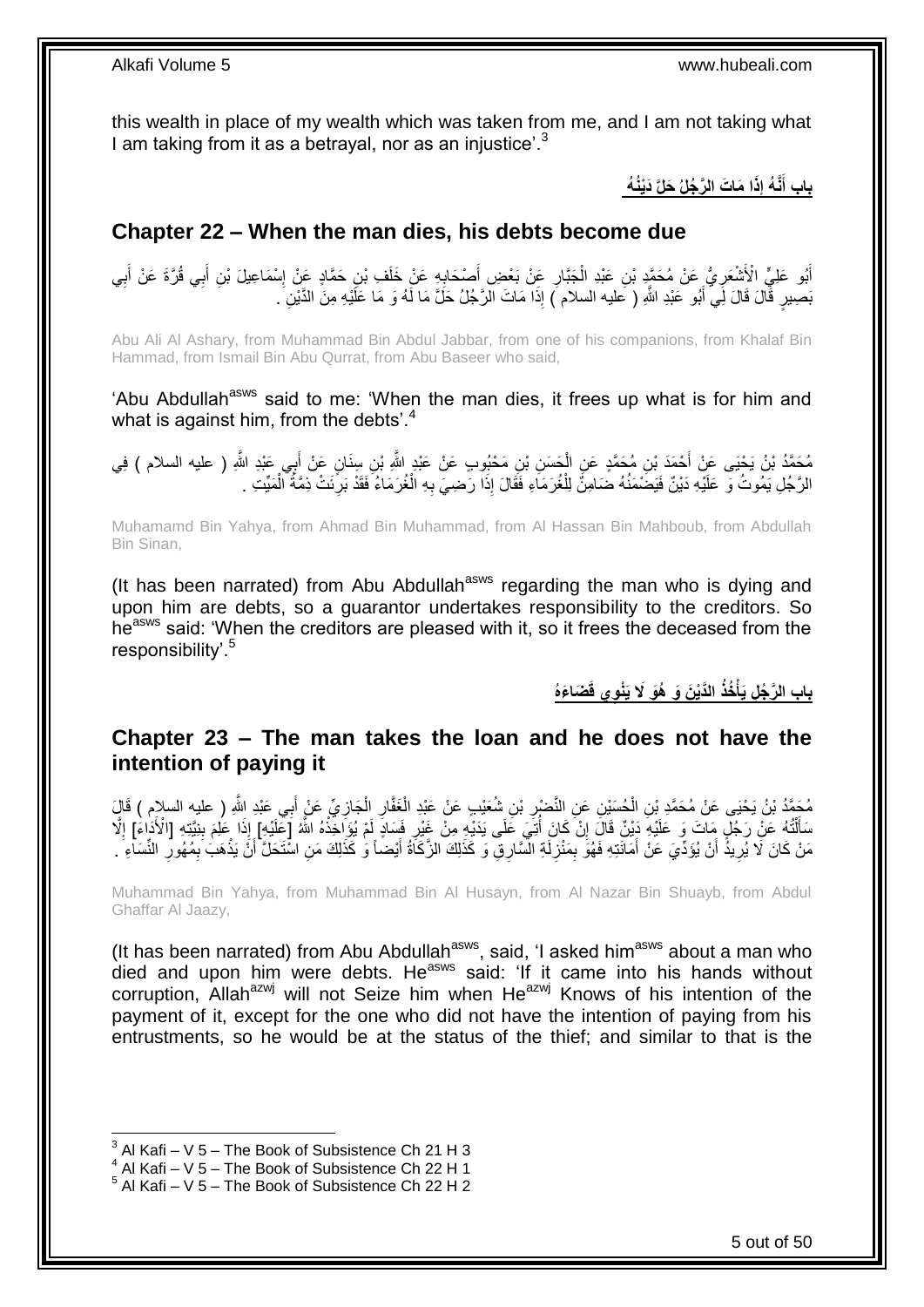Zakat as well, and similar to that is the one who permits himself to go away with the dowries of the women'.<sup>6</sup>

عَلِيُّ بِنُ مُحَمَّدٍ عَنْ صَالِحٍ بْنِ أَبِيِ حَمَّادٍ عَنِ ابْنِ فَضَّالٍ عَنْ بَعْضِ أَصْحَابِهِ عَنْ أَبِي عَبْدِ اللَّهِ ( عليه السلام ) قَالَ مَنِ اسْتَدَانَ َ ِ َ َ ِ دَيْنَأُ فَلَمْ يَنْوِ قَضَاهُ كَانَ بِمَّنْزِلَةِ الْسَّارِقِ . لَ ِ ِ **∶** 

Ali Bin Muhammad, from Salih Bin Abu Hammad, from Ibn Fazzal, from one of his companions,

(It has been narrated) from Abu Abdullah<sup>asws</sup> having said: 'The one who takes on a debt and does not have the intention of paying it, he would be at the status of the thief'.<sup>7</sup>

> **ِن الَّدْي ِن باب َبْيع الَّدْي ب ِ ِ**

### <span id="page-5-0"></span>**Chapter 24 – Selling the debt with the debt**

مُحَمَّدُ بْنُ يَحْيَى عَنْ أَحْمَدَ بْنِ مُحَمَّدٍ عَنِ ابْنِ مَحْبُوبِ عَنْ إِبْرَاهِيمَ بْنِ مِهْزَمٍ عَنْ طَلْحَةَ بْنِ يَزِيدَ عَنْ أَبِي عَبْدِ اللَّهِ ( عليه ْ م ِ َ ِ السلام ) قَالَ قَالَ رَسُولُ اللَّهِ (َ صلى الله عَليه َواله ) لَا يُبَاعُ اَلدَّبْنُ بِالدَّبْنِ . ِ

Muhamamd Bin Yahya, from Ahmad Bin Muhammad, from Ibn Mahboub, from Ibrahim Bin Mihzam, from Talha Bin Yazeed,

(It has been narrated) from Abu Abdullah<sup>asws</sup> having said: 'Rasool-Allah<sup>saww</sup> said: 'Do not sell the debt by the debt'.<sup>8</sup>

أَحْمَدُ بْنُ مُحَمَّدٍ عَنِ الْحَسَنِ بْنِ عَلِيٍّ عَنْ مُحَمَّدٍ بْنِ الْفُضَيْلِ عَنْ أَبِي حَمْزَةَ قَالَ سَأَلْتُ أَبَا جَعْفَرٍ ( عليه السلام ) عَنْ رَجُلٍ َ ْ َ َ ْ ْ َ كَانَ لَهُ عَلَى رَجُلٍ دَيْنٌ فَجَاءَهُ رَجُلٌ فَاشْتَرَاهُ مِنْهُ إِبِعَرْضٍ] ثُمَّ انْطَلَّقَ إِلَى الَّذِي عَلَيْهِ الدَّيْنُ فَقَلَ لَهُ أَعْطِنِي مَا لِفُلَانٍ عَلَيْكَ َ َّ ِ ُ ِ فَإِنِّي قَدِ اشْتَرَيْتُهُ مِّنْهُ كَيْفَ يَكُونُ الْقَصَاءُ فِي ذَلِكَ فَقَالَ أَبُو ۖ جَعْفَرٍ ( عَليه السلام ) يَرُدُّ عَلَيْهِ الرَّجُلُ الَّذِي عَلَيْهِ الدَّيْنُ مَالَهُ َ ْ ِ َّ الَّذِي اشْتَرَاهُ بِهِ مِنَ الرَّجُلِ الَّذِي لَهُ الدَّيْنُ <sub>.</sub> َّ **∶** َّ

Ahmad Bin Muhammad, from Al Hassan Bin Ali, from Muhammad Bin Al Fazeyl, from Abu Hamza who said,

'I asked Abu Ja'far<sup>asws</sup> about a man who had a debt for him upon a man. So (another) man came over and bought it from him with an offer. Then he goes to the one upon whom is the debt, so he says to him, 'Give me what is upon you for so and so, for I have bought it from it'. How would the judgement happen to be with regards to that?' So Abu Ja'far<sup>asws</sup> said: 'The man upon whom is the debt would return his wealth to the one who has bought it, from the man for whom was the debt'.<sup>9</sup>

مُحَمَّدُ بْنُ يَحْيَى وَ غَيْرُهُ عَنْ مُحَمَّدِ بْنِ أَحْمَدَ عَنْ مُحَمَّدِ بْنِ عِيِسَى عَنْ مُحَمَّدِ بْنِ الْفُضِّيْلِ قَالَ قُلْتُ لِلرِّضَا ( عليه السلام )<br>مُحَمَّدُ بْنُ يَحْيَى وَ غَيْرُهُ عَنْ مُحَمَّدِ بْنِ أَح ْ ْ رَجُلٌ اشْتَرَى دَيْناً عَلَي رَجُلٍ ثُمَّ ذَهَبٍ إِلَى صَاحِبِ الدَّيْنِ فَقَالَ لَهُ ادْفَعْ إِلَيَّ مَا لِفُلاَنٍ عَلَيْكَ فَقَدِ اشْتَرَيْتُهُ مِنْهُ قَالَ يَدْفَعُ إِلَيْهِ قِيمَةُ ِ ُ لَ ِ لَ ِ مَا دَفَعَ إِلَى صَاحِبِ الدَّيْنِ وَ بَرِيَّ الَّذِي عَلَيْهِ الْمَالُ مِنْ جَمِيعِ مَا بَقِيَ عَلَيْهِ . ِ ْ َّ ِ  $\frac{1}{2}$ 

Muhammad Bin Yahya, and someone else, from Muhammad Bin Ahmad, from Muhammad Bin Isa, from Muhammad Bin Al Fuzayl who said,

- 6 Al Kafi V 5 The Book of Subsistence Ch 23 H 1
- $^7$  Al Kafi V 5 The Book of Subsistence Ch 23 H 2
- $8$  Al Kafi V 5 The Book of Subsistence Ch 24 H 1
- $^9$  Al Kafi V 5 The Book of Subsistence Ch 24 H 2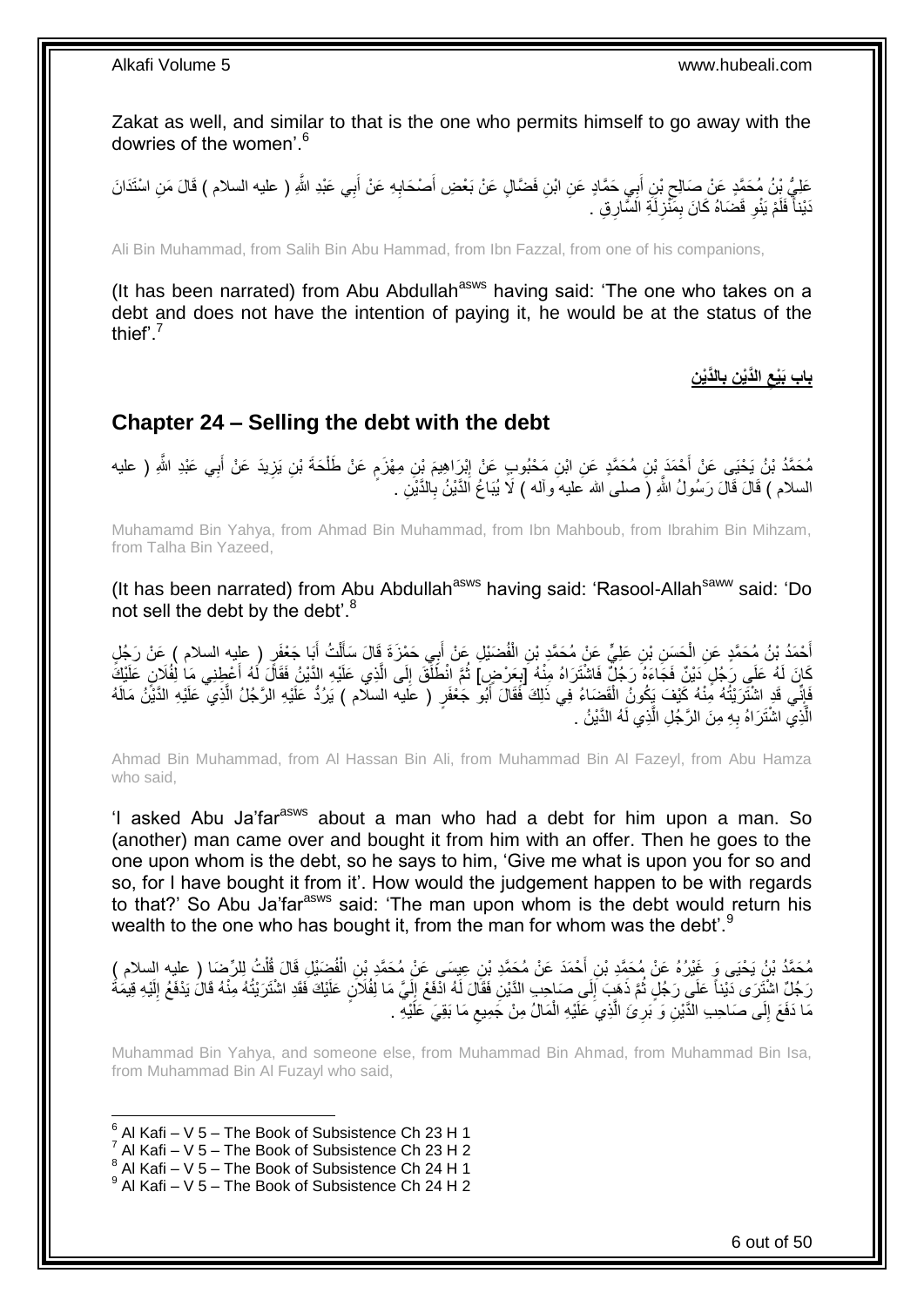'I said to Al-Reza<sup>asws</sup>, 'A man bought a debt (which was) upon a man. Then he went to the one with the debt, so he said to him, 'Hand over to me what is upon you for so and so, for I have bought it from him'. He<sup>asws</sup> said: 'He should hand over to him the price what he had handed over to the (original) creditor, and the one upon whom was the wealth (debt) would be free from the entirety of what was remaining upon him'. $10$ 

**ِن تِ َضا ِء الَّدْي باب فِي آَدا ِب اقْ**

# <span id="page-6-0"></span>**Chapter 25 – Regarding the ettiquettes of getting the debts paid off**

الْحُسَيْنُ يْنُ مُحَمَّدٍ عَنْ مُعَلَّى بْنِ مُحَمَّدٍ عَنِ الْجَسِنِ بْنِ عَلِيٍّ عَنْ حَمَّادِ بْنِ عُثْمَانَ قَالَ دَخَلَ رَجُلٌ عَلَى أَبِي عَبْدِ اللَّهِ ( عِليه<br>الْحُسَيْنُ بَيْ يَحْمَدٍ عَنْ مُعَلَّى بْنِ مُحَمَّد **ٔ** ْ **∶** َ السلام ) فَشَكَا إِلَيْهِ رَجُلًا مِنْ أَصَىْحَابِهِ فَلَمْ يَلْبَتْ أَنَّ جَاءَ الْمَشْكُوُّ فَقَالَ لَهُ أَبُو عَبْدِ اللَّهِ ( عليه السلام ) مَا لَفُلَانٍ يَشْكُوكُ فَقَالَ َ ْ َ ْ **∶** َ لَ هُ يَشْكُونِي أَنِّيَ اسْتَقْضَيْتُ مِنْهُ ۚ حَقِّيَ َ لَ

Al Husayn Bin Muhammad, from Moalla Bin Muhammad, from Al Hassan Bin Ali, from Hammad Bin Usman who said,

'A man came over to Abu Abdullah<sup>asws</sup>, so he complained about a man from his<sup>asws</sup> companions. It was not long before the one complained against, came over. So Abu Abdullah<sup>asws</sup> said to him: 'What is the matter so and so is complaining against you?' So he said to him<sup>asws</sup>, 'He is complained about me that I collected my right from him'.

َ قَالَ فَجَلَسَ أَبُو عَبْدِ اللَّهِ ( عليهِ السلامِ ) مُغْضَباً ثُمَّ قَالَ كَأَنَّكَ إِذَا اسْتَقْضَيْتَ جَقَّكَ لَمْ تُسِئْ أَ رَأَيْتَ مَا حَكَى اللَّهُ عَزَّ وَ جَلَّ فِي َ ا<br>ا َ َ كِّنَابِهِ يَخافُونَ سُوءَ الْجِسَابِ أَ تَرَى أَنَّهُمْ خَافُوا الله أَنْ يَجُورَ عَلَيْهِمْ لَا وَ اللَّهِ مَا خَافُوا إِلَّا الِاسْتِقْضَاءَ فَسَمَّاهُ اللَّهُ عَزَّ وَ جَلَّ َ َ َ ْ **∶** ا<br>ا ِ سُوءَ الْحِسَابِ فَمَنِ اسْتَقْضَى بِهِ فَقَدْ أَسَاءَ . َ ِ ْ

He (the narrator) said, 'So Abu Abdullah<sup>asws</sup> sat up in anger, then said: 'It is as if when you collected your right, you did not offend! Do you not see what Allah<sup>azwj</sup> Mighty and Majestic is Relating in His<sup>azwj</sup> Book **[13:21] and they are fearing the evil** *Reckoning*. Do you not see they are fearing the evil Reckoning? Do you not see they are fearing Allah<sup>azwj</sup> would be Inequitable (Unfair) upon them? No, by Allah<sup>azwj</sup>! They are not fearing except for the collection (of the debts), so Allah<sup>azwj</sup> has Named it as the evil Reckoning. So the one who collect by it so he has offended'.<sup>11</sup>

ْ مُحَمَّدُ بْنُ يَحْيَى رَفَعَهُ إِلَى أَبِي عَنْدِ اللَّهِ ( عليه السلام ) قَالَ قَالَ لَهُ رَجُلٌ إِنَّ لِي عَلَى بَعْضٍ الْحَسَنِيِّينَ مَالًا وَ قَدْ أَعْيَانِي أَخْذُهُ ِ َ  $\frac{1}{2}$ َ َ وَ قَدْ جَرَى بَيْنِي وَ بَيْنَهُ كَلاَمٌ وَ ِلَا اَمَنُ أَنْ يَجْرِيَ بَيْنِي وَ بَيْنَهُ فِي ذَلِكَ مَا أَغْنَمُّ لَهُ فَقَالَ لَهُ أَبُو عَبْدِ اللّهِ ( عِليهِ السلام ) لَيْسَ **∶** َ َ َ هَذَا طَرِيقَ النَّقَاضِي وَ لَكِنْ إِذَا أَتَيْتَهُ أَطِلِ الْجُلُوَسَ وَ الْزَمِ السُّكُوتَ قَالَ الرَّجُلُ فَمَا فَعَلْتُ ذَلِكَ إِلَّا بَسِيراً حَتَّى أَخَذْتُ مَالِي ْ ِ ْ ْ َ **∶ ٔ** َ ِ

### Muhammad Bin Yahya,

1

(It has been narrated) raising it to Abu Abdullah<sup>asws</sup>, said, 'A man said to him, 'There is some wealth for me upon one of the two Husayns, and its collection has tired me, and there has flowed some speech between me and him, and I am not secure that there would flow between me and him with regards to that what would be distressing for me'. So Abu Abdullah<sup>asws</sup> said to him: 'This is not the way for the collection, but

 $10$  Al Kafi – V 5 – The Book of Subsistence Ch 24 H 3

 $11$  Al Kafi – V 5 – The Book of Subsistence Ch 25 H 1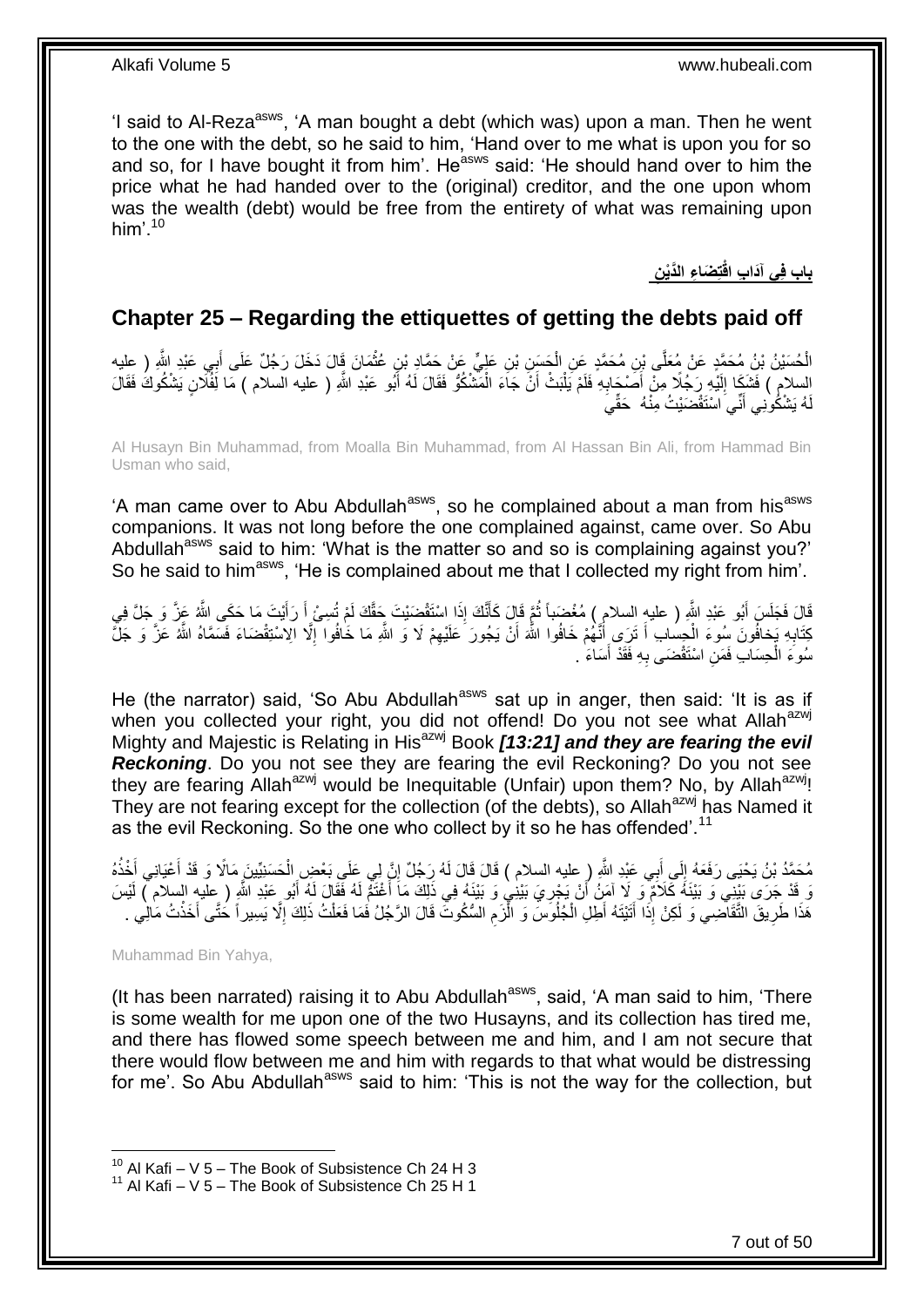when you go over to him, prolong your sitting and adopt calmness'. The man said, 'So I did that only for a little while, until I received my wealth'.<sup>12</sup>

عَلِيُّ بِنُ إِبْرَاهِيمَ عَنْ أَبِيهِ وَ مُحَمَّدُ بْنُ إِسْمَاعِيلَ عَنِ الْفَضْلِ بْنِ شَاذَانَ جَمِيعاً عَن ابْنِ أَبِي عُمَيْرٍ عَنْ إِبْرَاهِيمَ بْنِ عَبْدِ الْحَمِيدِ َ ْ ِ **!** َ ِ ْ ِ عَنْ خَضِرٍ بْنِ عَمْرٍ إِنَّخَعِيٍّ قَالَ قَالَ أَحَدُهُمَا ( عليهما السَلامِ ) فِي الرَّجُلِ يَكُونُ لَّهُ عَلَى رَجُلٍ مَالٌ فَيَجْحَدُهُ قَالَ إِنِ<br>مَرَيَنَهُ يَرْسَلُ فَيَجْحَدُهُ قَالَ اللَّهُ عَنْ الْمَحْدُومَا ( ع َ ِ<br>; اسْتَحْلَفَهُ فَلَّيْسَ لَهُ أَنْ يَأْخُذَ مِنْهُ بَعْدَ الْيَمِينِ شَيْئاً وَ إِنْ تَرَكَهُ وَ لَمْ يَسْتَخْلِفْهُ فَهُوَ عَلَى حَقِّهِ . ِ ا<br>ا :<br>. اً

Ali Bin Ibrahim, from his father, and Muhammad Bin Ismail from Al Fazl Bin Shazaan, altogether from Ibn Abu Umeyr, from Ibrahim Bin Abdul Hameed, from Hazar Bin Amro and Al Nakhaie who said,

'One of the two ( $5<sup>th</sup>$  or  $6<sup>th</sup>$  Imam<sup>asws</sup>) said regarding the man who happens to have some wealth for him, so he takes it: 'If he (the debtor) swears, so it is not for him (the creditor) that he takes from him after the swearing of the oath; and if he neglects it and does not swear, so he (the creditor) is upon his right'.<sup>13</sup>

عِدَّةٌ مِنْ أَصْحَابِنَا عَنْ سَهْلِ بْنِ زِيَادٍ عَنْ هَارِرُونَ بْنِ مُسْلِمٍ عَنْ مَسْعَدَةَ بْنِ صَدَقَةَ عَنْ أَبِي عَبْدِ اللَّهِ ( عليه السلام ) قَالَ قَالَ َ ֧֧֚֓֝֝֓֝֬ ِ ِ َ رَسُولُ اللَّهِ ( صَلَّى الله عليهُ وآلَه ) لَا وَجَعَ إِلَّا وَجَعُ الْعَيْنِ ًوَ لَا هَمَّ إِلَّا هَمُّ الدَّيْنِ . ِ ْ ِ

A number of our companions, from Sahl Bin Ziyad, from Haroun Bin Muslim, from Mas'ada Bin Sadaqa,

(It has been narrated) from Abu Abdullah<sup>asws</sup> having said: 'Rasool-Allah<sup>saww</sup> said: 'There is no pain except for the pain of the eyes, and there is no stress except for the stress of the debt<sup>' 14</sup>

َ َرِ بِهَذَا الْإِسْنَادِ قَالَ قَالَ رَسُولُ اللَّهِ ( صلى الله عليه وأله ) الدَّيْنُ رِبْقَةُ اللَّهِ فِي الْأَرْضِ فَإِذَا أَرَادَ اللَّهُ أَنْ يُذِلَّ عَبْداً وَضَعَهُ فِي ِ **∶** َ ِق ِه . ُعنُ

And by this chain, said,

1

'Rasool-Allah<sup>saww</sup> said: 'The debt is a yoke of Allah<sup>azwj</sup> in His<sup>azwj</sup> earth. So whenever Allah<sup>azwj</sup> Wants that He<sup>azwj</sup> Humiliates a servant, Places it in his neck'.<sup>15</sup>

مُحَمَّدُ بْنُ يَحْيَى عَنْ أَحْمَدَ بْنِ مُحَمَّدٍ عَنْ مُحَمَّدِ بْنِ سِنَانٍ عَنْ حَمَّادِ بْنِ أَبِي طَلْحَةَ بَيَّاعِ السَّابِرِيِّ وَ مُحَمَّدِ بْنِ الْفُضَيْلِ وَ حَكَمِ َ ٍ<br>پا ْ ِ ِ ْ الْحَنَّاطِ جَمِيعاً عَنْ أَبِي حَمْزَةَ قَالَ سَمِعْتُ أَبَا جَعْفَرٍ ( عَليهِ السلامِ ) يَقُولُ مَنْ حَبَسَ مَالَ اَمْرِءٍ؛ مُسْلِمٍ وَ هُوَ قَادِرٌ عَلَى أَنَّ<br>المَنَّاطِ جَمِيعاً عَنْ أَبِي حَمْزَةَ قَالَ سَمِعْتُ أَب َ َ َ ٍ يُعْطِيَهُ إِيَّاهُ مَخَافَةَ إِنَّ خَرَجَ ذَلِكَ الْحَقُّ مِنْ يَدِهِ أَنْ يَفْتَقِرَ كَانَ اللَّهُ عَٰنَّ وَ جَلَّ أَقْدَرَ عَلَى أَنْ يُفْقِرَهُ مِنْهُ عَلَى أَنْ يُفْنِيَ نَّفْسَهُ َ َ اُ ْ ِ ֖֧֓<u>֚֚֚֚֓</u> َ بِحَبْسِهِ ذَلِكَ الْحَقَّ ـ ْ ِ

Muhammad Bin Yahya, from Ahmad Bin Muhammad, from Muhammad Bin Sinan, from Hammad Bin Abu Talha Baya'a Al Sabiry, and Muhammad Bin Al Fuzayl, and Hakam Al Hannat, altogether from Abu Hama who said,

'I heard Abu Ja'far<sup>asws</sup> saying: 'The one who withholds wealth of a Muslim person although he is able upon giving it back to him, fearing that if that wealth were to go out from his hands he would be impoverished. Allah<sup>asws</sup> Mighty and Majestic is more

 $12$  Al Kafi – V 5 – The Book of Subsistence Ch 25 H 2

 $13$  Al Kafi – V 5 – The Book of Subsistence Ch 25 H 3

<sup>&</sup>lt;sup>14</sup> Al Kafi – V  $5$  – The Book of Subsistence Ch 25 H 4

 $15$  Al Kafi – V 5 – The Book of Subsistence Ch 25 H 5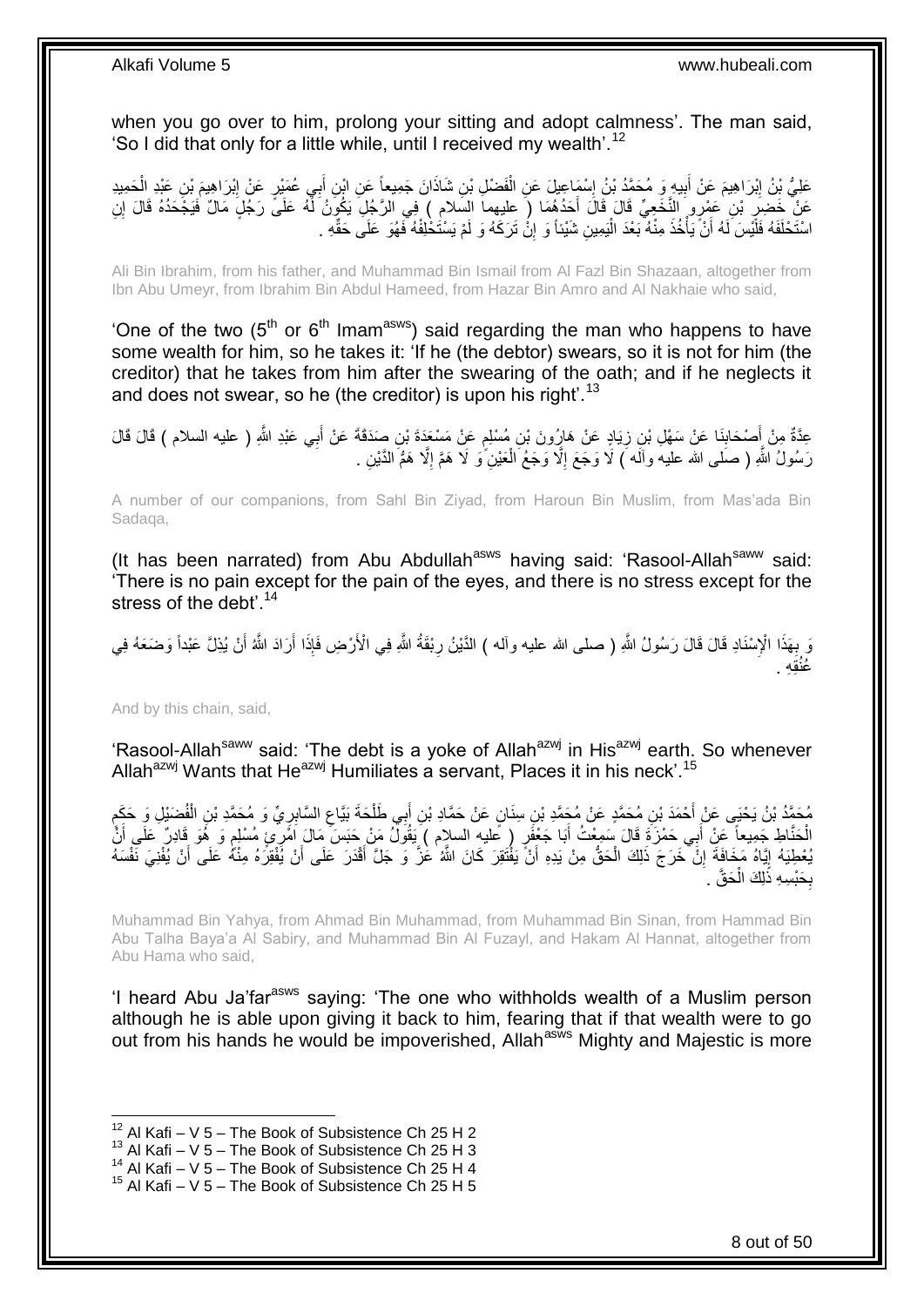Able upon impoverishing him that he would annihilate himself by withholding that right'.<sup>16</sup>

**ْي ِه الَّدْي ُن َعلَى الْ ُغَر َما ِء ِذي َعلَ ا الَْتَوى الَّ ِذَ باب إ**

### <span id="page-8-0"></span>**Chapter 26 – When the one upon whom is the debt delays upon the creditors**

مُحَمَّدُ بْنُ يَحْيَى عَنْ أَحْمَدَ بْنِ مُحَمَّدٍ عَنِ ابْنِ فَضِّالٍ عَنْ عَمَّارٍ عَنْ أَبِي عَبْدِ اللَّهِ ( عليه السلام ) قَالَ كَانَ أَمِيرُ الْمُؤْمِنِينَ ( َ َ ْ َ صلوات الله عليه ) يَحْبِسُ الَرَّجُلَ إِذَا الّْتَوَىَ عَلَى خُرَمَائِهِ ثُمَّ يَأْمُرُ فَيَقْسِمُ مَالَهُ بَيْنُهُمْ بِالْحِصَصِ فَإِنْ أَبَى بَاعَهُ فَيَقْسِمُ يَعْنِي ْ ِ ْ ُ ْ َ ∣ļ مَالَهُ .

Muhammad Bin Yahya, from Ahmad Bin Muhammad, from Ibn Fazzal,

(It has been narrated) from Abu Abdullah<sup>asws</sup> having said: 'Amir Al-Momineen<sup>asws</sup> used to imprison the man when he delayed upon his creditors. Then he<sup>asws</sup> would order, so that his wealth would be distributed between them with the apportionment. So if he refused, then he<sup>asws</sup> would sell it, meaning his belongings'.<sup>17</sup>

أَحْمَدُ بْنُ مُحَمَّدٍ عَنْ عَلِيِّ بْنِ الْحَسَنِ عَنْ جَعْفَرِ بْنِ مُحَمَّدِ بْنِ حَكِيمٍ عَنْ جَمِيلِ بْنِ دَرَّاجٍ عَنْ مُحَمَّدِ بْنِ مُسْلِمٍ عَنْ أَبِي جَعْفَرٍ (<br>ِيَمْنُوْ بَيْنَ مُحَمَّدٍ عَنْ غَلِيِّ بْنِ الْحَ ٍ ֧֧֖֚֚֓֝֝֓֝ ِ ْ َ َ م عليه السِلام ) قَالَ الْغَائِبُ يُقْضَى عَنْهُ إِذَا قَامَتِ الْبَيِّنَةُ عَلَيْهِ وَ يُبَّاعُ مَالُهُ وَ يُقْضَى عَّنْهُ وَ هُوَ غَائِبٌ وَ يُكُونُ الْغَائِبُ عَلَى ا<br>ا ْ ا<br>ا حُجَّتِهِ إِذَا قَدِمَ وَ لَا يُذْفَعُ الْمَالُ إِلَى الَّذِي أَقَامَ الْبَيِّنَةَ إِلَّا بِكُفَلَاءَ إِذَا لَمْ يَكُنْ مَلِيّاً . ِ ِ :<br>ا اُ  $\frac{1}{2}$ ْ

Ahmad Bin Muhammad, from Ali Bin Al Hassan, from Ja'far Bin Muhammad Bin Hakeym, from Jameel Bin Darraj, from Muhammad Bin Muslim,

(It has been narrated) from Abu Ja'far<sup>asws</sup> having said: 'The absentee, (his debts) would be paid-off from him when the evidence is established over it, and his belongings would be sold from him while he is absent, and the absentee would be upon his proof when he comes over, and his wealth would not be handed over to the one who established the evidence except by the security, when there is no prolongation to occur'.<sup>18</sup>

> **ِ يم باب الُّن ُزو ِل َعلَى الْ َغر ِ**

## <span id="page-8-1"></span>**Chapter 27 – The lodging upon the debtor**

ِ مُحَمَّدُ بْنُ يَحْيَيِ عَنْ أَحْمَدَ بْنِ مُحَمَّدٍ عَنِ الْحُسَيْنِ بْنِ سَعِيدٍ عَنِ النَّصْرِ بْنِ سُوَيْدٍ عَنِ الْقَاسِمِ بْنِ سُلَيْمَانَ عَنْ جَرَّاحٍ الْمَدَائِنِيِّ ْ **ٍ** ْ ْ ٍ **∶** عَنْ أَبِي عَبْدِ اللَّهِ ( عليه السلاَم ) أَنَّهُ كَرِهَ أَنْ يَنْزِلَ الرَّجُلُ عَلَى الرَّجُلِ وَ لَّهُ عَلَيْهِ دَيْنٌ وَ إِنْ كَانَ قَدْ صَرَّهَا لَّهُ إِلَّا ثَلَاثَةَ أَيَّامٍ ِ ِ اُ ِ َ ֧֖֖֖֖֧֧֧֧֦֧ׅ֧֧ׅ֧֛֧ׅ֧֛֛֛֚֚֚֚֚֚֚֚֓֝֝֬֝֟֓֝֓֝֓֝֓֜֟֓֟֓֝֬֜֓֜֜֡֓֜֜֜ َ ِ

Muhammad Bin Yahya, from Ahmad Bin Muhammad, from Al Husayn Bin Saeed, from Al Nazar Bin Suweyd, from Al Qasim Bin Suleyman, from Jarrah Al Madainy,

 $16$  Al Kafi – V 5 – The Book of Subsistence Ch 25 H 6

 $17$  Al Kafi – V  $5$  – The Book of Subsistence Ch 26 H 1

 $18$  Al Kafi – V 5 – The Book of Subsistence Ch 26 H 2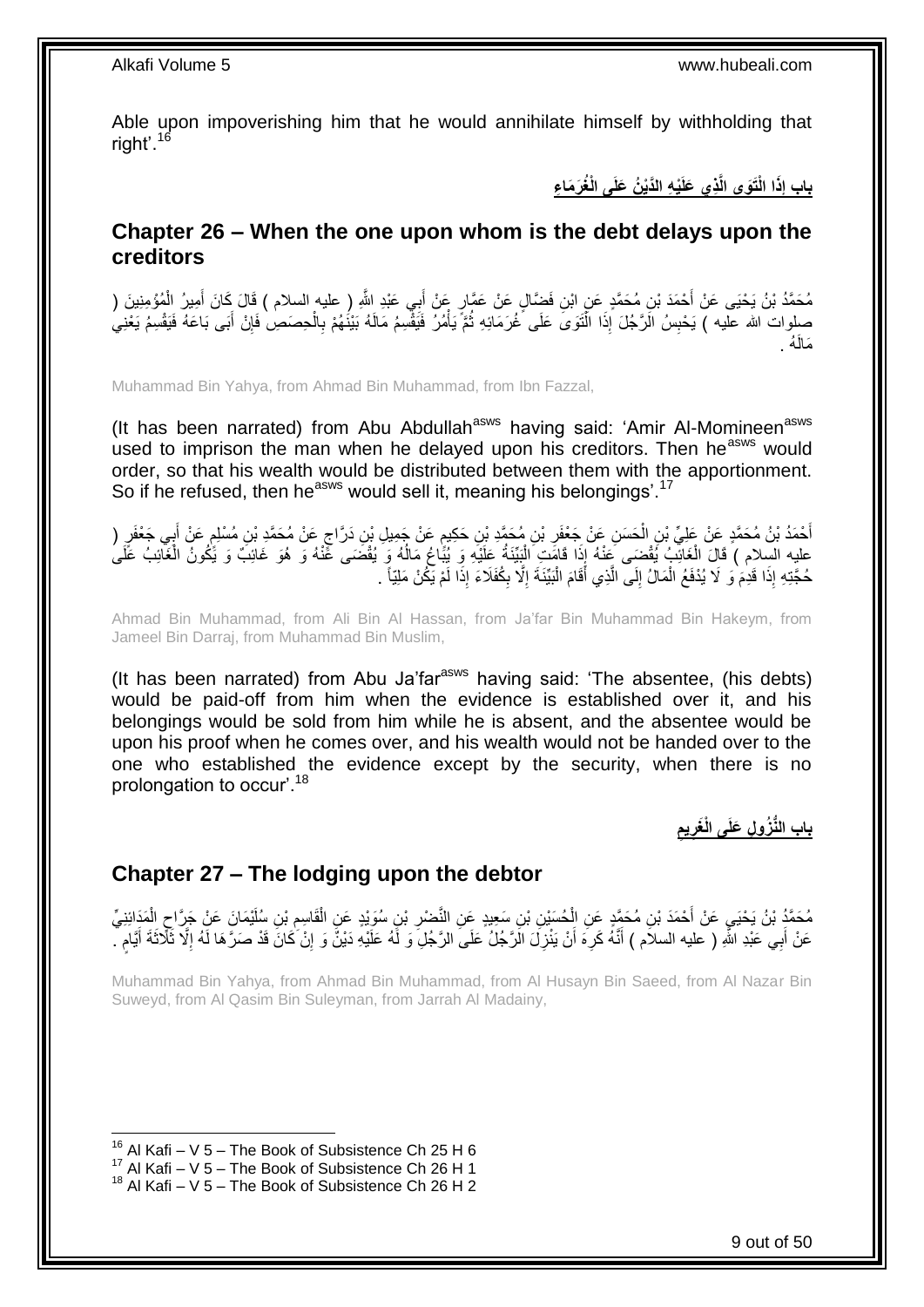(It has been narrated) from Abu Abullah $a<sup>asws</sup>$  that he $a<sup>asws</sup>$  abhorred that the man lodges upon the man, and for him is a debt upon him, and even if he had it packed (ready) for him, except for three days'.<sup>19</sup>

عِدَّةٌ مِنْ أَصْحَابِذَا عَنْ أَحْمَدَ بْنِ مُحَمَّدٍ عَنْ عُثْمَانَ بْنِ عِيسَى عَنْ سَمَاعَةً قَالَ سَأَلْتُ أَبَا عَبْدِ الثَّهِ ( عليه السلام ) عَنِ الرَّجُلِ<br>وَمَدَّةٌ مِنْ أَصْبَحَانِيَّةٍ مَعْ الرَّجُلِيِّينَ مِنْ َ ْ ĺ **ٔ ∣** َ ْ َنْزِلُ عَلَى الرَّجُلِ وَ لَهُ عَلَيْهِ دَيْنٌ أَ يَأْكُلُ مِنْ طَعَامِهِ قَالَ نَعَمْ يَأْكُلُ مِنْ طَعَامِهِ ثَلَاثَةَ أَيَّامٍ ثُمَّ لَا يَأْكُلُ بَعْدَ ذَلِكَ شَيْئاً . :<br>ا َ ِ ْ ُ م َ

A number of our companions, from Ahmad Bin Muhammad, from Usman Bin Isa, from Sama'at who said,

'I asked Abu Abdullah<sup>asws</sup> about the man who lodges upon the man and for him is a debt upon him, can he eat from his food?' He<sup>asws</sup> said: 'Yes, he can eat from his food for three days, then he should not eat anything after that  $20$ 

### **ِ يم باب َهِدَّي ِة الْ َغر ِ**

### <span id="page-9-0"></span>**Chapter 28 – Gifting by the creditor**

مُحَمَّدُ بِنُ يَحْيَى عَنْ أَحْمَدَ بْنِ مُحَمَّدٍ عَنْ مُحَمَّدِ بْنِ يَحْيَى عَنْ غِيَاتٍ بْنِ إِبْرَاهِيمَ عَنْ أَبِي عَبْدِ اللَّهِ ( عليه السلام ) قَالَ إِنَّ ِ َ ِ رَجُلًا أَتَى عَلِيّاً ( عليه السلام ) فَقَالَ لَهُ إِنَّ لِي عَلَى رَجُلٍ دَيْناً فَأَهْدَى إِلَيَّ هَدِيّةً قَالَ ( علَيه السلام ) اُحْسُبْهُ مِنْ دَيْنِكَ عَلَيْهِ ـ لَ ِ َ ِ

Muhammad Bin Yahya, from Ahmad Bin Muhammad, from Muhammad Bin Yahya, from Giyas Bin Ibrahim,

(It has been narrated) from Abu Abdullah $a<sup>asws</sup>$  having said: 'A man came over to Ali<sup>asws</sup>, so he said to him<sup>asws</sup>, 'There is a debt for me upon a man, so he gifted a gift to me'. He<sup>asws</sup> said: 'Count it from your debt upon him (as a part repayment of debt)'.<sup>21</sup>

عِدَّةٌ مِنْ أَصْدَابِذَا عَنْ أَحْمَدَ بْنِ مُحَمَّدٍ وَ سَهْلِ بْنِ زِيَادٍ عَنِ ابْنِ مَحْبُودٍ عَنْ هُذَيْلِ بْنِ حَيَّانَ أَخِي جَعْفَرِ بْنِ حَيَّانَ الصَّيْرَفِيِّ ِ َ ِ َ ِ َ قَالَ قُلْتُ لِأَبِي عَيْدِ اللَّهِ ( عليه السلام ) إِنِّي دَفَعَتُ إِلَى أَخِِّي جَعْفَرٍ مَالًا فَهُوَ يُعْطِينِي مَا أُنْفِقُهُ وَّ أَحُجُّ مِنْهُ وَ أَتَصَدَّقُ وَ قَذْ<br>وَاللَّهُ عَلَيْهِ عَيْدِ اللَّهِ ( عليه السلام ا<br>ا َ ∣∣<br>∶ ِ ْ َ َ مَلْ قِبَلَنَّا فَذَكَرُوا أَنَّ ذَلِكَ فَاسِدٌ لَا يَحِلُّ وَ أَنَا أُحِبُّ أَنْ أَنْتَهِيَّ إِلَى قَوْلِكَ فَقَالَ لِي أَكَانَ يَصِلُكَ قَبْلَ أَنْ تَدْفَعَ إِلَيْهِ مَالَكَ َ ْ َ اُ َ ِ ِ َ َ ا<br>ا َ ُمَّلْتُ نَعَمْ قَالَ فَخُذْ مِنْهُ مَا يُعْطِيكَ فَكُلْ مِنْهُ وَ اشْرَبْ وَ حُجَّ وَ تَصَدَّقْ فَإِذَا قَدِمْتَ الْعِرَاقَ فَقُلْ جَعْفَرُ بْنُ مُحَمَّدٍ أَفْتَانِي بِهَذَا . **ٔ ، ، ،** ْ **∶** َ ْ

A number of our companions, from Ahmad Bin Muhammad, and Sahl Bin Ziyad, from Ibn Mahboub, from Huzayl Bin Hayyan a brother of Ja'far Bin Hayyan Al Sayrafi who said,

'I said to Abu Abdullah<sup>asws</sup>, 'I handed over some wealth to my brother Ja'far, so he gives me what I spend, and I perform Hajj from it, and I give in charity, and I had asked those around us, so they mentioned that, that is invalid and not Permissible, and I would love to end it to your<sup>asws</sup> words'. So he<sup>asws</sup> said to me 'Did you receive it before you handed over your wealth to him'. I said, 'Yes'. He<sup>asws</sup> said, 'So take from it what he gives to you, and eat from it, and drink, and perform Hajj, and give in charity. So when you proceed to Al-Iraq, so say, 'Ja'far<sup>asws</sup> Bin Muhammad<sup>asws</sup> gave this Verdict to me'.<sup>22</sup>

 $19$  Al Kafi – V 5 – The Book of Subsistence Ch 27 H 1

 $20$  Al Kafi – V 5 – The Book of Subsistence Ch 27 H 2

<sup>&</sup>lt;sup>21</sup> Al Kafi – V  $5$  – The Book of Subsistence Ch 28 H 1

 $22$  Al Kafi – V 5 – The Book of Subsistence Ch 28 H 2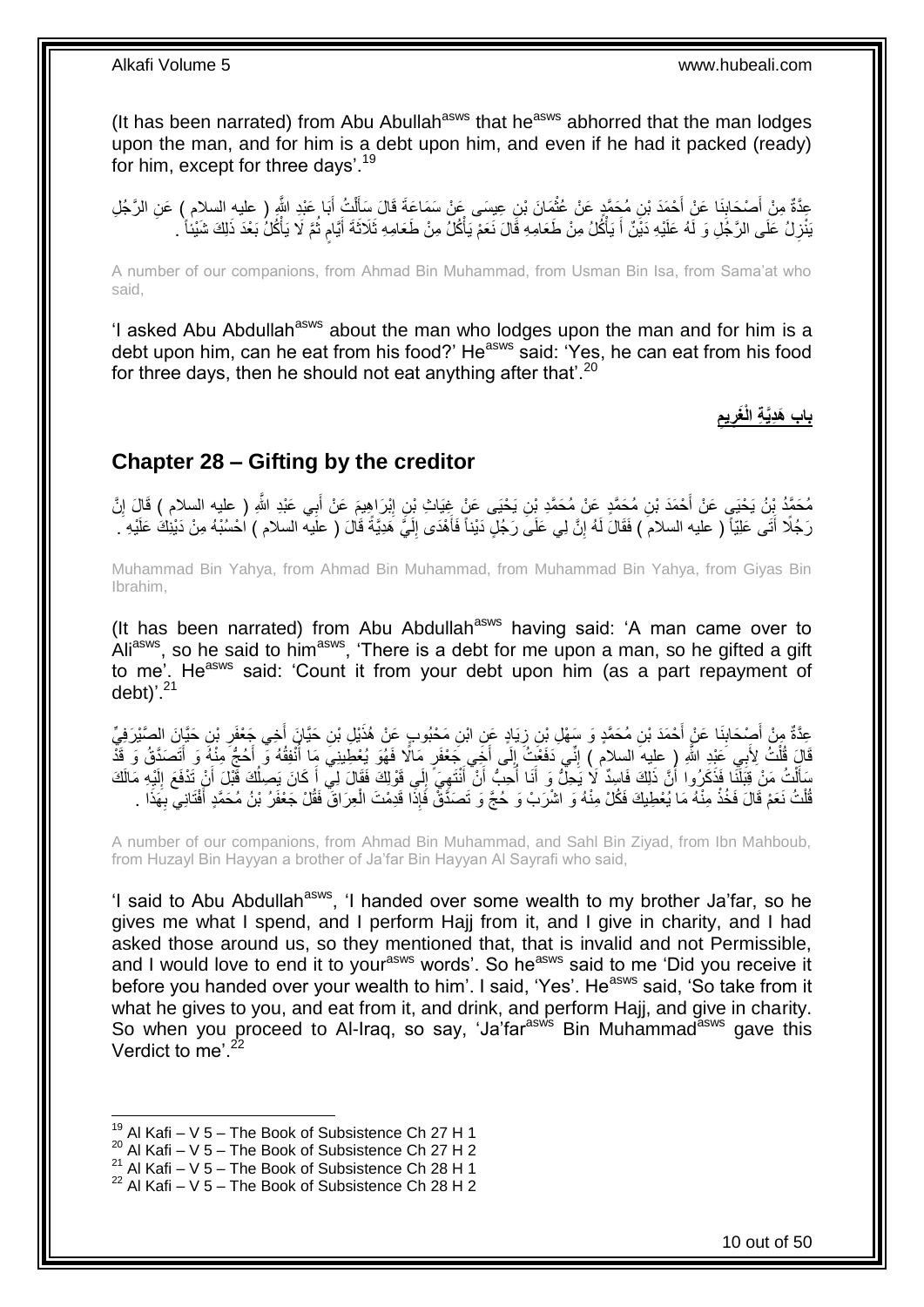َعَالِء َع ْن ِي ال ب ِن أ ِن ْب ُح َسْي ِن َس ْعَدا َن َع ِن ال ِن َع ْن ُمو َسى ْب ُح َسْي ُم َح َّمُد ْب ُن َي ْحَيى َع ْن ُم َح َّمِد ْب ي ِن ال ب ٍر َع ْن أ ِن َع َّما ْس َحا َق ْب إ ْ َ ْ ْ **∶** َ ِ الْحَسَنِ ( عَلَيه السلام ) قَالَ سَأَلْتُهُ عَنِ الرَّجْلِ يَكُونُ لَهُ عَلَى رَجُلٍ مَالٌ قَرْضَاً فَيُعْطِيهِ الشَّيْءَ مِنْ رِبْحِهِ مَخَافَةَ أَنْ يَقْطَعَ ذَلِكَ<br>وفي تَزَلْمَ حَبَابَة السلام ) ْ َ عَنْهُ فَيَأْخُذَ مَالَهُ مِنْ غَيْرِ أَنْ يَكُونَ شَرَطَ عَلَيْهِ قَالَ لَا بَأْسَ بِذَلِكَ مَا لَمْ يَكُنْ شَرْطاً <sub>-</sub> َ ِ :<br>.

Muhammad Bin Yahya, from Muhammad Bin Al Husayn, from Musa Bin Sa'adan, from Al Husayn Bin Abu Al A'ala, from Is'haq Bin Ammar,

(It has been narrated) from Abu Al-Hassan $^{asws}$ , said, 'I asked him $^{asws}$  about the man who happened to have wealth for himself upon a man as a loan, so he (borrower) gives something from his profits to him (lender) in fear that, that (loan) would be cut off from him. So he (the lender) takes his wealth from other than there being a stipulation (condition) upon it. He<sup>asws</sup> said: 'There is no problem with that for as long as there does not happen to be a stipulation'.  $23$ 

**ِة َحَوالَ ِة َو الْ الَ باب الْ َكفَ**

### <span id="page-10-0"></span>**Chapter 29 – The Warranty and the Assignment**

َعْلِيُّ بْنُ إِبْرَاهِيمَ عَنْ أَبِيهِ وَ مُحَمَّدُ بْنُ إِسْمَاعِيلَ عَنِ الْفَضْلِ بْنِ شَاذَانَ جَمِيعاً عَنِ ابْنِ أَبِي عُمَيْرٍ عَنْ حَفْصِ بْنِ الْبَخْتَرِيِّ قَالَ َ ْ ِ **!** َ ِ ِ ْ أَبْطَأَتُ عَنِ الْحَجِّ فَقَالَ لَي أَبُو عَنْدِ اللَّهِ إِر عليهِ السلام ) مَا أَبْطَأَ بِكَ عَنِ الْحَجِّ فَقُلْتُ جُعِلْتُ فِدَاكٌ تَكَفَّلْتُ بِرَجُلٍ فَخَفَرَ بِي فَقَالَ ْ ْ ْ ِ َ َ َ ْ **∶** ِ ْ مَا لَكَ وَ الْكَفَالاتِ ۚ أَ مَا عَلِمْتَ أَنَّهَا أَهْلَكُتِ الْفُرُونَ الْأُولَى ْ َ َ َ ا<br>ا

Ali Bin Ibrahim from his father, and Muhammad Bin Ismail from Al Fazl, altogether from Ibn Abu Umeyr, from Hafs Bin Al Bakhtary who said,

'I was delayed about the Hajj, so Abu Abdullah<sup>asws</sup> said to me: 'What is the delay with you about the Hajj?' So I said, 'May I be sacrificed for you<sup>asws</sup>! I guaranteed (money) for a man, but he shamed me (did not fulfil his responsibility)'. So he<sup>asws</sup> said: 'What is it to you and the guarantee? Do you not know that it has destroyed the former generations?'

نُّمَّ قَالَ إِنَّ قَوْماً أَذْنَبُوا ذُنُوباً كَثِيرَةً فَأَشْفَقُوا مِنْهَا وَ خَافُوا خَوْفاً شَدِيداً وَ جَاءَ آخَرُونَ فَقَالُوا ذُنُوبُكُمْ عَلَيْنَا فَأَنْزَلَ اللَّهُ عَزَّ وَ جَلَّ َ **ٔ** َ ِ َ عَلَيْهِمُ الْعَذَابَ ثُمَّ قَالَ نَبَارَكَ وَ تَعَالَى خَافُونِي وَ اجْتَرَأْتُمْ عَلَيَّ. ٔ.<br>ـ ْ **ٔ** 

Then he<sup>asws</sup> said: 'A people sinned with numerous sins, so some of them felt pity and they feared with an intense fearing, and the others came over, so they said, 'Your sins are upon us'. So Allah<sup>azwj</sup> Mighty and Majestic Sent down the Punishment upon them. Then the Blessed and High Said: "You are fearing Me $^{a}$  and are being audacious (disrespectful) to Me<sup>azwj</sup>?"'.<sup>24</sup>

َحِد ِه َما ) عليهما ٍر َع ْن َج ِمي ٍل َع ْن ُز َرا َرَة َع ْن أ ِي ُع َمْي ب ِن أ ي ِه َع ِن اْب ب َم َع ْن أ ْب َرا ِهي السالم ( ِفي ال َّر ُج ِل َعلِ ُّي ْب ُن إ ُي ِحي ُل ال َّر ُج َل ِ َ ِ َ بَمَالٍ كَانَ لَهُ عَلَى رَجُلٍ آخَرَ فَيَقُولُ لَهُ الَّذِي َاحْتَالَ بَرِئْتَ مِمَّا لِي عَلَيْكَ قَالَ إِذَا أَبْرَأَهُ فَلَيْسَ لَهُ أَنْ يَرْجَعَ عَلَيْهِ وَ إِنْ لَمْ يُبْرِئْهُ<br>بِيَمَالٍ كَانَ لَهُ عَلَى رَجُلٍ إِخْ َ َ **∶** ئ<br>إ ِ ِ ِ َ فََلَهُ أَنْ يَرْجِعَ عَلَى الَّذِيَ أَحَالَهُ . ر<br>ا اُ

Ali Bin Ibrahim, form his father, from Ibn Abu Umeyr, from Jameel, from Zurara,

(It has been narrated) from one of the two  $(5<sup>th</sup>$  or  $6<sup>th</sup>$  Imam<sup>asws</sup>) regarding the man who transmitted the wealth of the man which was for him, to another man. So the

 $^{23}$  Al Kafi – V 5 – The Book of Subsistence Ch 28 H 3

 $24$  Al Kafi – V 5 – The Book of Subsistence Ch 29 H 1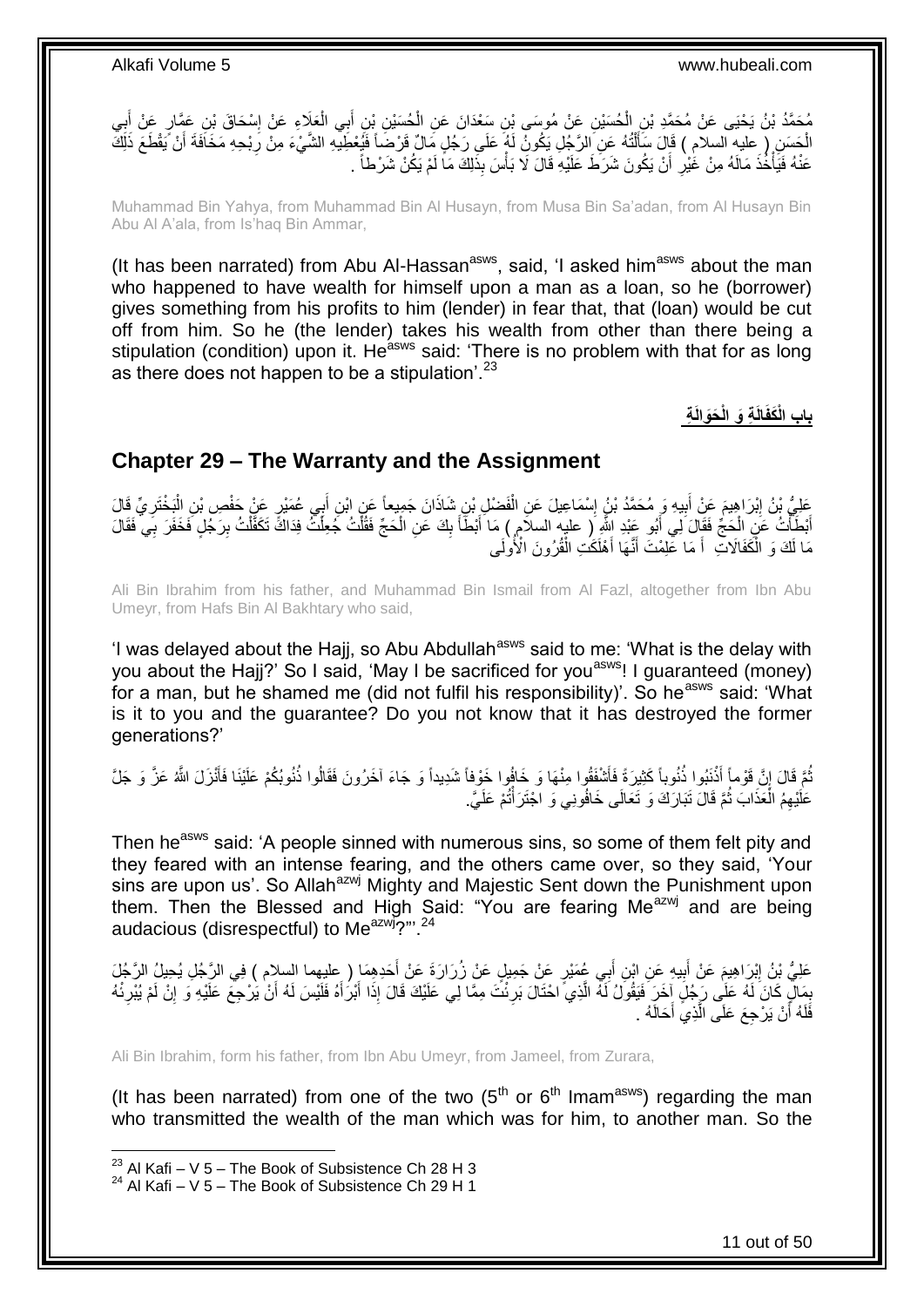one was owed the money said to him, 'You are free (of responsibility) with what was for me, upon you'. He<sup>asws</sup> said: 'When he freed him (from responsibility), so it is not for him that he should retract against him, and if he did not free him (from responsibility), so it would be for him that he has recourse upon the one whom transmitted it<sup>'.25</sup>

مُحَمَّدُ بْنُ يَحْيَى عَنْ أَحْمَدَ بْنِ مُحَمَّدٍ عَنْ عَلِيٍّ بْنِ حَدِيدٍ عَنْ جَمِيلٍ عَنْ زُرَارَةَ عَنْ أَحَدِهِمَا ( عليهما السلام ) مِثْلَهُ . َ َ لَ ْ

Muhammad Bin Yahya, from Ahmad Bin Muhammad, from Ali Bin Hadeed, from Jameel, from Zurara (It has been narrated) - from one of the two  $(5<sup>th</sup>$  or  $6<sup>th</sup>$  Imam<sup>asws</sup>), similar to it.

حُمَّدُ يِنْ زِيَادٍ عَنِ الْحَسَنِ بْنِ مُحَمَّدٍ الْكِنْدِيِّ عَنْ أَحْمَدَ بْنِ الْحَسَنِ الْمِيثَمِيِّ عَنْ أَبَانِ بِنِ عُثْمَانَ عَنْ أَبِي الْعَبَّاسِ قَالَ قُلْتُ لِأَبِي َ َ ْ ْ َ ْ ْ ِ ِ ْ ْ َ ْ عَلِدِ اللَّهِ (َ عليه السلام ) رَجُلٌ كَفَلَ لِرَجُلٍ بِنَفْسِ رَجُلٍ فَقَالَ إِنَّ جِئْتَ بِهِ وَ إِلَّا عَلَيْكَ خَمْسُمِائَةِ دِرْهِمٍ قَالَ عَلَيْهِ نَفْسُهُ وَ لَأَ ِ **∶** ِ **ِ** أ شَيْءَ عَلَيْهِ مِنَ الذَّرَاهِمْ فَإِنْ قَالَ عَلَيَّ خَمْسُمِائَةِ دِرْهَم إِنْ لَمْ أَدْفَعْهُ إِلَيْكَ قَالَ تَلْزَمُهُ الذَّرَاهِمُ إِنْ لَمْ يَدْفَعْهُ إَلَيْهِ . َ ِ ٍ ِ ِ لَ ِ ِ ْ لَ ِ

Humeyd Bin Ziyad, from Al Hassan Bin Muhammad Al Kindy, from Ahmad Bin Al Hassan Al Maysami, from Aban Bin Usman, from Abu Al Abbas who said,

'I said to Abu Abdullah<sup>asws</sup>, 'A man guaranteed for a man, in the person (on behalf) of a man, so he said, 'You either come up with him or else upon you would be five hundred Dirhams'. He<sup>asws</sup> said: 'Upon him is (coming up) with him and there is nothing upon him from the Dirhams. So if he had said, 'Upon me is five hundred Dirhams if I do not hand him over to you, the Dirhams would be necessitated upon him if he did not hand him over to him<sup>'.26</sup>

َ حُمَّدٌ عَنِ الْحَسَنِ بْنِ مُحَمَّدٍ عَنْ جَعْفَرِ بْنِ سَمَاعَةَ عَنْ أَبَانٍ عَنْ مَنْصُورٍ بْنِ حَارِمٍ قَالَ سَأَلْتُ أَبَا عَنِدِ اللَّهِ ( عليه السلام ) عَنِ<br>دَعَنْدُ عَنِ الْحَسَنِ بْنِ مُحَمَّدٍ عَنْ جَعْفَرِ بْن ْ َ ֧֧֧֖֧֧֧֧֧֦֧֚֓֝֬֝֝֓֝֬֟֓֓֝֓֝֓֝֬֝֬֝ ; ِ َ ِ ْ الرَّجُلِ يُحِيلُ عَلَى الزَّجُلِ بِالدَّرَاهِمِ أَ يَرْجِعُ عَلَيْهِ قَالَ لَا يَرْجِعُ عَلَيْهِ أَبَداً إِلَّا أَنْ يَكُونَ قَدْ أَفْلَسَ قَبْلَ ذَلِكَ . َ ِ **∶** لَ اُ ِ َ لَ

Humeyd, from Al Hassan Bin Muhammad, from Ja'far Bin Sama'at, from Aban, from Mansour Bin Hazim who said,

'I asked Abu Abdullah<sup>asws</sup> about the man who assigned upon the man with the Dirhams, can he retract against him?' He<sup>asws</sup> said: 'He cannot retract against him, ever, except if had become bankrupt before that'.<sup>27</sup>

مُحَمَّدُ بْنُ يَحْيَى عَنْ بَعْضٍ أَصْحَابِنَا عَنِ الْحَسَنِ بْنِ عَلِيٍّ بْنِ يَقْطِينٍ عَنِ الْحُسَنِي بْنِ خَالِدٍ قَالَ قُلْتُ لِأَبِي الْحَسَنِ ( عليه<br>. ْ ْ **∣** َ ْ ْ السلام ) جُعِلْتُ فِدَاكَ قَوْلُ النَّاسِ الْضَّامِنُ غَارِمٌ قَالَ فَقَالَ لَّيْسَ عَلَى الْضَّامِنِ غُرْمٌ الْغُرْمُ عَلَى مَنْ أَكَلَ الْمَالَ ۚ ـ ْ ِ ْ ْ َ

Muhammad Bin Yahya, from one of our companions, from Al Hassan Bin Ali Bin Yaqteen, from Al Husayn Bin Khalid who said,

'I said to Abu Al-Hassan<sup>asws</sup>, 'May I be sacrificed for you<sup>asws</sup>! The people are saying the guarantor is a loser'. So he<sup>asws</sup> said: 'It is not upon the guarantor, a loss of the creditor, the loss is upon the one who ate the wealth<sup>'.28</sup>

مُحَمَّدُ بْنُ يَحْيَى عَنْ أَحْمَدَ بْنِ مُحَمَّدٍ عَنِ ابْنِ فَضَّالٍ عَنْ عَمَّارٍ عَنْ أَبِي عَبْدِ اللَّهِ ( عليه السلام ) قَالَ أُتِيَ أَمِيرُ الْمُؤْمِنِينَ ( َ ْ َ ُ صلوات الله عليه ) بِرَجُلٍ تَكَفَّلَ بِنَفْسٍ رَجُلٍ فَحَبَسَهُ فَقَالَ اطْلُبٌ صَاحِبَكَ ۖ ـ ُ ِ **!** 

 $^{25}$  Al Kafi – V 5 – The Book of Subsistence Ch 29 H 2

 $26$  Al Kafi – V 5 – The Book of Subsistence Ch 29 H 3

 $^{27}$  Al Kafi – V 5 – The Book of Subsistence Ch 29 H 4

 $28$  Al Kafi – V 5 – The Book of Subsistence Ch 29 H 5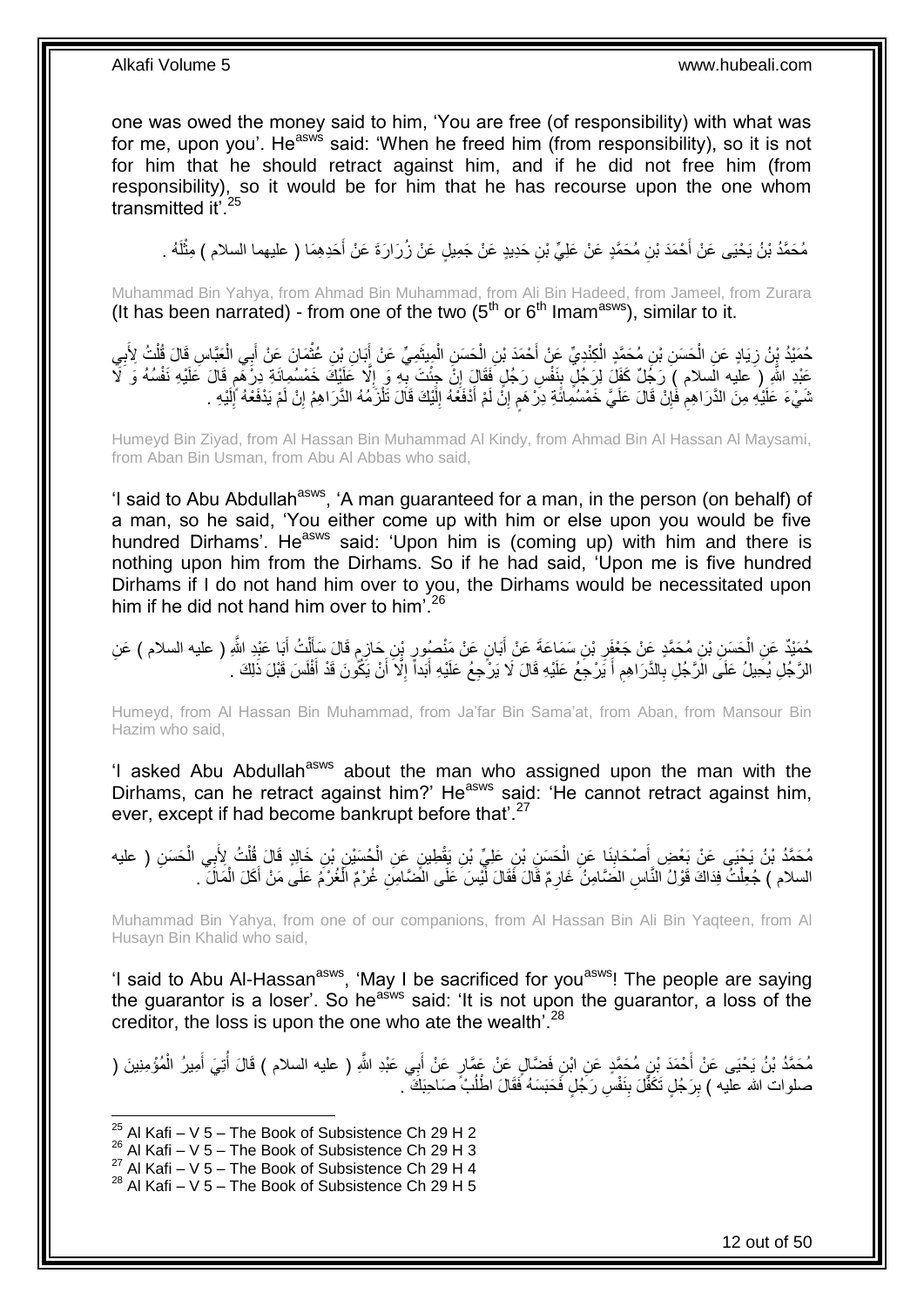Muhammad Bin Yahya, from Ahmad Bin Muhammad, from Ibn Fazzal, from Ammar,

(It has been narrated) from Abu Abdullah<sup>asws</sup> having said: 'They came to Amir Al-Momineen<sup>asws</sup> with a man who had quaranteed in person for a man. So he<sup>asws</sup> imprisoned him, and said: 'Seek out your companion (the one whom he had guaranteed to present)'.<sup>29</sup>

> **ِه ْم ِن َو َجَوائِز باب َع َم ِل ال ُّسلْ َطا ِ**

### <span id="page-12-0"></span>**Chapter 30 – Office-bearers for the Sultan (ruling authority) and their recompense**

عِدَّةٌ مِنْ أَصْحَابِذَا عَنْ سَهْلٍ بْنِ زِيَادٍ عَنْ عَلِيٍّ بْنِ أَسْيَاطٍ عَنْ مُحَمَّدٍ بْنِ عُذَافِرٍ عَنْ إِلَيهِ قَالَ قَالَ لِي أَبُو عَبْدِ اللَّهِ ( عليه ِ ِ َ َ ِ َ َ السلام ) يَا عُذَافِرُ ۚ إِنَّكَ تُعَامِلُ أَبَا أَيُّوبَ وَ الرَّبِيعَ فَمَا حَالُكَ إِذَا نُورِيَ بِكَ فِي أَعْوَالِّ الظَّلَمَةِ َ ِ ا **!** َ َ יִי (ו

A number of our companions, from Sahl Bin Ziyad, from Ali Bin Asbaat, from Muhammad Bin Uzafir, from his father who said,

'Abu Abdullah<sup>asws</sup> said to me: 'O Uzafir! You are dealing (co-operating) with Abu Ayoub and Al-Rabie, so what would your situation be when you are Called with among the supporters of the unjust ones?'

قَالَ فَوَجَمَ أَبِي فَقَالَ لَهُ أَبُو عَبْدِ اللَّهِ ( عليه السلام ) لَمَّا رَأَى مَا أَصَابَهُ أَيْ عُذَافِرُ إِنَّمَا خَوَّفْتُكَ بِمَا خَوَّفَنِي اللَّهُ عَزَّ وَ جَلَّ بِهِ ِ َ َ َ َ **∶** ِ

He (the narrator) said, 'My father was dumbfounded. So Abu Abdullah<sup>asws</sup> said to him when he<sup>asws</sup> saw what had hit him: 'Yes, Uzafir! But rather, I<sup>asws</sup> have scared you with what Allah<sup>azwj</sup> Mighty and Majestic has Scared me<sup>asws</sup> with<sup>'</sup>.

قَالَ مُحَمَّدٌ فَقَدِمَ أَبِي فَلَمْ يَزَلْ مَغْمُوماً مَكْرُوباً حَتَّى مَاتَ .

Muhammad (the narrator) said, 'My father went forth and he did not cease to be gloomy, distressed, until he died'.<sup>30</sup>

َعْلِيُّ بْنُ اِنْرَاهِيمَ عَنْ أَبِيهِ عَنِ ابْنِ أَبِي عُمَيْرٍ عَنْ هِشَامٍ بْنِ سَالِمٍ وَ مُحَمَّدٍ بْنِ حُمْرَانَ عَنِ الْوَلِيدِ بْنِ صَبِيحٍ قَالَ دَخَلْتُ عَلَى ٍ ِ َ **!** َ ِ ْ ٍ ِ َبِي عَبْدِ اَللَّهِ ( عليهِ السَلام ) فَاسْتَقَبَلَنَيِّ زُرَارَةُ خَارِجاً مِّنْ عَنْدِهِ قَقَالَ لِي أَبُو عَبْدِ اللَّهِ ( عِلَيه السلام ) يَا وَلِيَّدُ أَ مَا تَعْجَبُ مِنْ<br>أَيِ عَبْدِ اللَّهِ ( عَلَيْهِ زِرِيْنَ مِن َ َ زُ رَارَةَ سَأَلَنِيُ عَنْ أَعْمَالِ هَؤُلَاءِ أَيَّ شَّيْءٍ كَانَ يُرِيدُ أَ يُرِيدُ أَنْ أَقُولَ لَهُ لَا فَيَرْوِيَ ذَلِكَ عَنِّي َ َ لَ َ َ ِ ِ َ َ **∶** 

Ali Bin Ibrahim, from his father, from Ibn Abu Umeyr, from Hisham Bin Salim, and Muhammad Bin Humran, from Al Waleed Bin Sabeeh who said,

'I went over to Abu Abdullah<sup>asws</sup>, so Zurara met me coming out from his<sup>asws</sup> presence. So Abu Abdullah<sup>asws</sup> said to me: 'O Waleed! How strange of Zurara to ask me<sup>asws</sup> about being their (governmental) office-bearers! Which thing does he want? Does he want me<sup>asws</sup> to say no to him so he can report that from me<sup>asws</sup>?'.

ِّمُّ قَالَ يَا وَلِيدُ مَتَى كَانَتِ الشَّيْخَةُ تَسْأَلُ عَنْ ِأَعْمَالِهِمْ إِنَّمَا كَانَتِ الشَّيخَةُ تَقُولُ يُؤْكَلُ مِنْ طَعَامِهِمْ وَ يُشْرَبُ مِنْ شَرَابِهِمْ وَ<br>نَّمَ نَاهُ مِنْ الْمَرْسَلِ الْمَسْلَمَ مَنْ ال ِ ِ َ َ ِ ِ يُسْتَظَلُّ بِظِلِّهِمْ مَتَى كَانَتِ الشِّيعَةُ تَسْأَلُ عَنْ هَذَا . َ ِ ِّ ِ

 $^{29}$  Al Kafi – V 5 – The Book of Subsistence Ch 29 H 6

 $30$  Al Kafi – V 5 – The Book of Subsistence Ch 30 H 1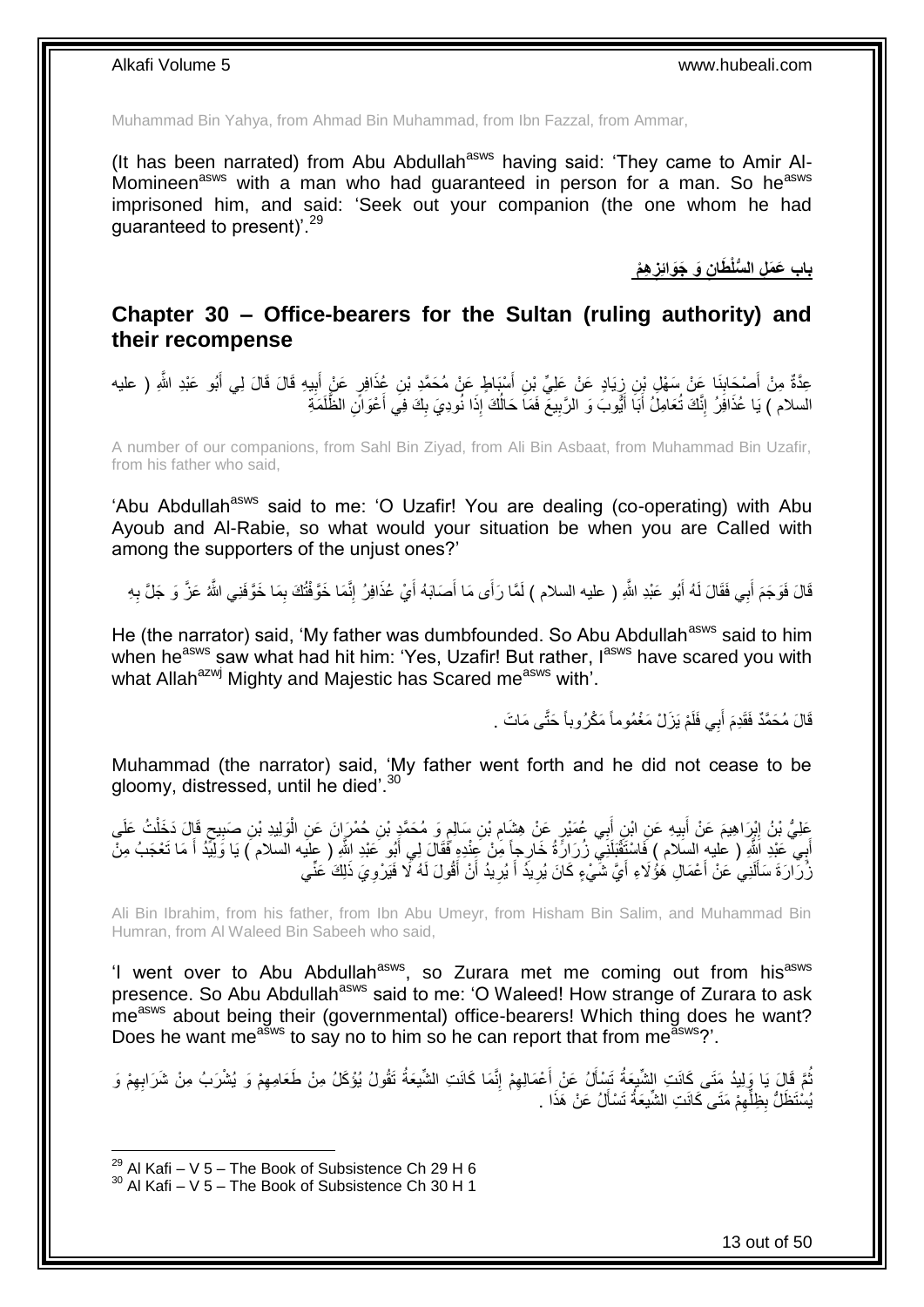Then he<sup>asws</sup> said: 'O Waleed! When did the Shiah (ever) asked about being their office-bearers? But rather, the Shiah were saying, 'One can eat from their food, and drink from their drinks, and shelter by their shelters. When did the Shiah (ever) ask about this?<sup>31</sup>

عِدَّةٌ مِنْ أَصِدْكِنِا عَنْ سَهْلِ بْنِ زِيَادٍ عَنِ ابْنِ مَحْبُوبٍ عَنٍْ حَدِيدٍ قَالَ سَمِعْتُ أَبَا عَبْدِ اللَّهِ ( عليه السلام ) يَقُولُ اتَّقُوا اللَّهَ وَ َ ِ **∣** ֺ֦֦֧֦֦֧ׅ֦֦֧ׅ֛֧֦֧ׅ֦֧ׅ֧ׅ֧ׅ֧֧ׅ֧֚֚֚֚֚֚֚֚֚֚֚֚֚֚֚֚֚֝֝֝֜֝֝֜֝֓֜֜֜֝֬֜ صُونُوا دِينَكُمْ بِاَلْوَرَعِ وَ قَوُّوهُ بِالنَّقِيَّةِ وَ إِلاسْتَغْنَاءِ بِاللَّهِ عَزَّ وَ جَلَّ إِنَّهُ مَنْ خَضَعَ لِصَاحِبِ سُلْطَانٍ وَ لِمَنْ يُخَالِفُهُ عَلَي دِينِهِ **∶** ِ ِ ْ **∶** طَلَباً لِمَا فِي يَٰدَيْهِ مِنْ َدُنْيَاهُ ۚ أَخْمَلَهُ اللَّهُ عَنْ وَ جَلَّ وَ مَقَّتَهُ عَلَيْهِ وَ وَكَلَّهُ إِلَيْهِ فَإِنْ هُوَ غَلَبَ عَلَى شَيْءٍ مِنْ دُنْيَاهُ فَصَارَ إِلَيْهِ مِنْه ِ لَ  $\frac{1}{2}$ َ لَ ِ شَيْءٌ نَزَعَ أَللَّهُ جَلَّ وَ عَزَّ اسْمُهُ الْبَرَكَةَ مِنْهُ وَ لَمْ يَأْجُرْهُ عَلَى شَيْءٍ يُنْفِقُهُ فِي حَجٍّ وَ لَا عِتْقِ [رَقَبَةٍ] ۚ وَ لَا بِرٍّ . ا<br>أ ْ ِ

A number of our companions, from Sahl Bin Ziyad, from Ibn Mahboub, from Hadeed who said,

'I heard Abu Abdullah<sup>asws</sup> saying: 'Fear Allah<sup>azwj</sup>! Maintain your Religion with the piety, and strengthen it with the dissimulation and the self-sufficiency with Allah<sup>azwj</sup> Mighty and Majestic. The one who humbles himself in the company of the Sultan (ruling authority) and to the ones who oppose him upon his Religion, seeking thereby what is in their hands for his worldly (needs), Allah $a^{2}$ <sup>yj</sup> Mighty and Majestic would Suppress him and Detest him, and Leave him to himself. However, if he were to succeed (in securing) something for his world, and something from it (from the enimies of Ahl Al-Bayt<sup>asws</sup>) comes over to him, Allah<sup>azwj</sup>, Majestic and Mighty is His<sup>azwj</sup> Name, would Snatch the Blessings from it, and would not Recompense him upon anything he spends upon regarding a Hajj, nor freeing of a neck, nor a righteous deed'.<sup>32</sup>

َ عَلِيُّ بِنُ مُحَمَّدِ بْنِ بُنْدَارَ عَنْ إِبْرَاهِيِمَ بْنِ إِسْحَاقَ عَنْ عَبْدِ اللَّهِ بْنِ حَمَّادٍ عَنْ عَلِيِّ بْنِ أَبِي حَمْزَةَ قَالَ كَانَ لِي صَدِيقٌ مِنْ كُتَّابِ ِ ِ بَنِي أُمَيَّةَ فَقَالَ لِي اسْتَأْذِنْ لِي عَنْ أَبِي حَبْدٍ اللَّهِ ( عليه السلام ) فَاسْتَأْذَنْتُ لَهُ عَلَيْهِ فَأَذِنَّ لَهُ فَلَمَا إِنْ دَخَلَ سَلَّمَ وَ جَلَسٍ ثُمَّ قَالَ َ ا<br>ا ُ َّ َ ا<br>ا جُعِلْتُ فِدَاكَ إِنِّي ۖكُنْتُ فِي دِبِّوَانِ هَؤُلَاءِ الْقَوْمِ فَأَصَبْتُ مِنْ دُنْيَاهُمْ مَالًا كَثِيراً وَ أَغْمَضنتُ فِي مَطَالِبِهِ فَقَالَ أَبُو عَبْدِ اللَّهِ ( عليه َ َ ِ ْ ِ ْ َ ِ السلام ) لَوْ لَا أَنَّ بَنِي أَمَيَّةَ وَجَدُوا مَنْ يَكْتُبُّ لَهُمْ وَ يَجْدِي لَمِهُمُ الْفَيْءَ وَ يُقَاتِلُ عَنْهُمْ وَ يَشْهَدُ جَمَاعَتَهُمْ لَمَا سَلَبُونَا حَقَّنَا وَ لَوْ ْ ُ َ تَرَكَهُمُ الْنَّاسُ وَ مَا فِي أَيْدِيهِمْ مَا وَجَدُوا شَيْئاً إِلَّا مَا وَقَعَ فِي أَيْدِيهِمْ. ِ َ ِ ِ َ

Ali Bin Muhammad Bin Bundar, from Ibrahim Bin Is'haq, from Abdullah Bin Hammad, from Ali Bin Abu Hamza who said,

'There used to be a friend for me from the scribes (clerks) of the Clan of Umayya, so he said to me, 'Get me permission to see Abu Abdullah<sup>asws</sup>'. So I sought permission for him to see him<sup>asws</sup>, and he<sup>asws</sup> permitted him. So when he came over, he greeted and was seated, then said, 'May I be sacrificed for you<sup>asws</sup>! I was in the offices of these people (the Clan of Umayya), so I achieved a lot of wealth from their world, and I closed my eyes regarding their demands'. So Abu Abdullah<sup>asws</sup> said: 'Had the Clan of Umayya not found the ones who could write for them, and obligate *Al-Fey* for them, and fight on their behalf, and bearers of witness for their groups to what they have confiscated from us<sup>asws</sup> of our<sup>asws</sup> rights, and had the people neglected them and what is in their hands, they would not have found anything except for what falls into their hands'.

قَالَ فَقَالَ الْفَتَى جُعِلْتُ فِدَاكَ فَهَلْ لِي مَخْرَجٌ مِنْهُ قَالَ إِنْ قُلْتُ لَكَ تَفْعَلُ قَالَ أَفْعَلُ قَالَ لَهُ فَاخْرُجْ مِنْ جَمِيع مَا اكْتَسَبْتَ فِي َ ْ ِ ْ ِ نِيوَانِهِمْ فَمَنْ عَرَفْتَ مِنْهُمْ رَدَدْتَ عَلَيْهِ مَالَهُ وَ مَنْ لَمْ تَعْرِفْ تَصَدَّقْتَ بِهِ وَ أَنَا أَصْمَنُ لَكَ عَلَى اللَّهِ عَزَّ وَ جَلَّ الْجَنَّةَ قَالَ **ٍ** ِ ْ َ َ ِ فَأَطَّرَقَ ٰ الْفَتَى رَ أْسَهُ طَوِيلًا ثُمَّ قَالَ قَدْ فَعَلْتُ جُعِلْتُ فَدَاكَ ْ ْ ُ ِ ْ ْ

 $31$  Al Kafi – V 5 – The Book of Subsistence Ch 30 H 2

 $32$  Al Kafi – V 5 – The Book of Subsistence Ch 30 H 3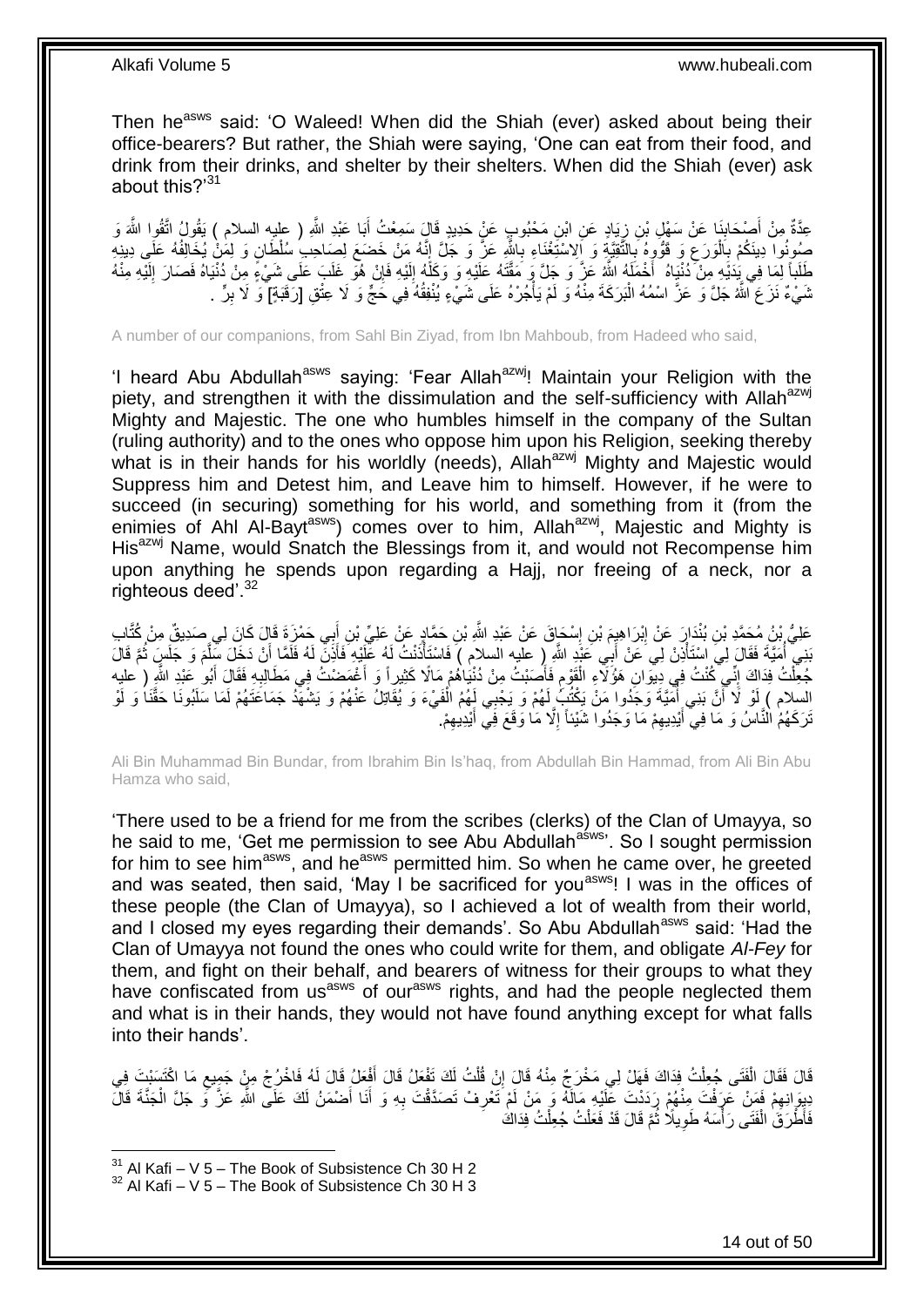He (the narrator) said, 'So the youth said, 'May I be sacrificed for you<sup>asws</sup>! Is there any way out from it for me?' He<sup>asws</sup> said, 'If  $1^{asws}$  were to tell you to do (something) would you do it?' He said, 'I would do it'. He<sup>asws</sup> said to him: 'So take out the entirety of whatever you have earned in their offices. So for the one whom you recognise, return his wealth to him, and the one you do not recognise, give in charity with it, and lasws guarantee the Paradise for you, upon (the Guarantee of) Allah<sup>azwj</sup> Mighty and Majestic'. So the youth kept his head lowered for a long time, then said, 'I will do it, may I be sacrificed for you<sup>asws</sup>'.

قَالَ ابْنُ أَبِي حَمْزَةَ فَرَجَعَ الْفَتَيِ مَعَنَا إِلَى الْكُوفَةِ فَمَا تَرَكَ شَيْئاً عَلَى وَجْهِ الْأَرْضِ إِلَّا خَرَجَ مِنْهُ حَتَّى ثِيَابِهِ الَّذِي كَانَتْ عَلَى ِ  $\frac{1}{2}$ ْ َّ **∶** بَدَنِهِ قَالَ فَقَسَمْتُ لَهُ قِسْمَةً وَ اشْتَرَيْنَا لَهُ ثِّيَاباً وَ بَعَثْنَا إِلَيْهِ بِنَفَقَةٍ قَالَ فَمَا أَتَى عَلَيْهِ إِلَّإٍ أَشْهُرٌ قَلْالُل جَتَّى مَرِضَ فَكُنَّا نَعُودُهُ قَالَ ِ َ  $\frac{1}{2}$ َ **∣** لَ ∣∣<br>∶ **ٔ** فَدَخَلْتُ عَلَيْهِ يَوْماً وَ هُوَ فِي السَّوْقِ قَالَ فَفَتَحَ عَيْنَيْهِ ثُمَّ قَالَ لِي يَا عَلِيُّ وَفَى لِي وَ اَللَّهِ صَاحِبُكَ قَالَ ثُمَّ مَاتَ ُ ْ ُ

Ibn Abu Hamza (the narrator) said, 'So the youth returned with us to Al-Kufa, and he did not leave anything upon the face of the earth except that he extracted from it, even his clothes which were upon his body. So I apportioned a share for him and we bought some clothes for him and send these over to him along with expenses. So there did not come upon him except for a few months until he fell sick, and we used to go to console him. So I went over to him one day and he was in the transit (about to die). So he opened his eyes, then said to me, 'O Ali! By Allah<sup>azwj</sup>, your Master<sup>asws</sup> has kept his<sup>asws</sup> promise to me'. Then he died.

ْتَوَلَّيْنَا أَمْرَهُ فَخَرَجْتُ حَتَّى دَخَلْتُ عَلَى أَبِي عَبْدِ اللَّهِ ( عليه السلام ) فَلَمَّا نَظَرَ إِلَيَّ قَالَ يَا عَلِيُّ وَفَيْنَا وَ اللَّهِ لِصَاحِبِكَ قَالَ لَ ِ ْ َ َّ **∶** فَقُلْتُ صَدَقْتَ جُعِلْتُ فِدَاكَ هَكَذَا وَ اللَّهِ قَالَ لَِي عِنْدَ مَوْتِهِ ۖ ْ ْ

So we looked after his affairs (funeral etc.) and I came out until I went over to Abu Abdullah<sup>asws</sup>. So when he<sup>asws</sup> looked at me, he<sup>asws</sup> said: 'O Ali! By Allah<sup>azwj</sup>, we<sup>asws</sup> have kept our<sup>asws</sup> promise to your companion'. So I said, 'You<sup>asws'</sup> have spoken the truth, may I be sacrificed for you<sup>asws</sup>! By Allah<sup>azwj</sup>, this is how he said to me at the time of his death' $^{33}$ 

عَلِيُّ بْنُ إِبْرَاهِيمَ عَنْ أَبِيهِ عَنِ ابْنِ أَبِي عُمَيْرٍ عَنْ هِشَامٍ بْنِ سَالِمٍ عَنْ أَبِي بَصِيرٍ قَالَ سَأَلْتُ أَبَا جَعْفَرٍ ( عليه السلام ) عَنْ<br>أَحْقَالُ الْمَرَاهِيمَ عَنْ أَبِيهِ عَنِ ابْنِ أَبِي عُمَيْر ْ ĺ ٍ ِ َ **!** َ أَعْمَالِهِمْ فَقَالَ لِي يَا أَبَا َمُحَمَّدٍ لَا وَ لَا مَدَّةَ قَلَّم إِنَّ أَحَدَهُمْ لَا يُصِيَٰبُ مِنْ ذَنْيَاهُمْ شَيْئاً إِلَّا أَصَابُوا مِنْ دِينِهِ مِثْلَهُ أَوْ قَالَ حَتَّى ِ ٍ َ ِ َ لَ **ٔ** َ ِ يُصِيبُوا مِنْ دِينِهِ مِثْلُهُ . لَ ْ

Ali Bin Ibrahim, from his father, from Ibn Abu Umeyr, from Hisham Bin Salim, from Abu Baseer who said,

'I asked Abu Ja'far<sup>asws</sup> about being their (Clan of Umayya's) office bearers, so he<sup>asws</sup> said to me: 'O Abu Muhammad! No, and not (even) for a circumflex (a mark on a letter like *Fatah*, *Kisra* etc.) of a pen. One of you would not attain anything from their world except he would lose from his Religion similar to it', or said: 'Until he loses from his Religion, similar to it<sup>'.34</sup>

ابْنُ أَبِي عُمَيْرٍ عَنْ هِشَامِ بْنِ سَالِمٍ عَنْ مُحَمَّدِ بْنِ مُسْلِمٍ قَالَ كُنْتُ قَاعِداً عِنْدَ أَبِي جَعْفَرٍ ( عليه السلام ) عَلَى بَابِ دَارِهِ َ ٍ ֧֧֚֚֚֚֝֝֝֝֝֝֟֓֟׆֧ **ُ** َ ِ **∶** بِالْمَدِينَةِ فَنَظَرَ إِلَى النَّاسِ يَمُرُّونَ أَفْوَاجاً فَقَالَ لِبَعْضٍ مَنٌّ عِنْدَهُ حَدَثَ بِالْمَدِينَةِ أَهْرٌ فَقَالَ جُعِلْتُ فِدَاكَ وُلِّيَ الْمَدِينَةَ وَالٍ فَغَدَا َ ِ ْ ¦ ْ ِّ ْ َ ْ اَلنَّاسُ يُهَنِّئُونَهُ فَقَالَ إِنَّ الْرَّجُلَ لَيُغْدَى عَلَيْهِ بِالْأَمْرِ تَهَنَّأَ بِهِ وَ إِنَّهُ لَبَابٌ مِنْ أَبْوَابِ النَّارِ َ ِ **∶** َ ِ **∶** ِ ِ

 $33$  Al Kafi – V 5 – The Book of Subsistence Ch 30 H 4

 $34$  Al Kafi – V 5 – The Book of Subsistence Ch 30 H 5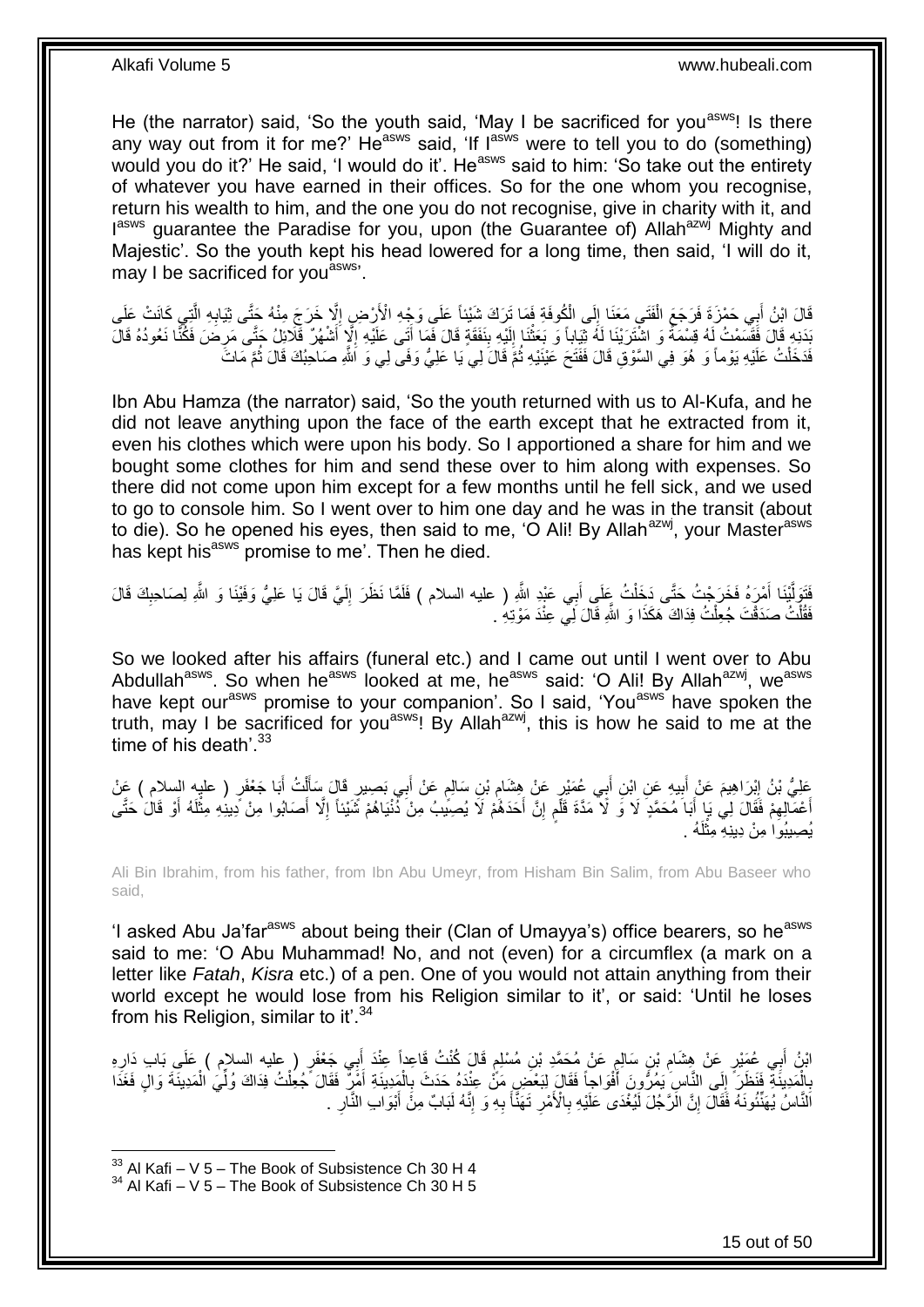Ibn Abu Umeyr, from Hisham Bin Salim, from Muhammad Bin Muslim who said,

'I was seated in the presence of Abu Ja'far<sup>asws</sup> at the door of his<sup>asws</sup> house at Al-Medina, so he<sup>asws</sup> looked at the people passing by in droves. So he<sup>asws</sup> said to someone in his<sup>asws</sup> presence: 'Has an event occurred in Al-Medina?' So he said, 'May I be sacrificed for you<sup>asws</sup>! A (new) governor has been appointed, so the people are attending lunch to welcome him'. So he<sup>asws</sup> said: 'The man is feeding for a matter to be congratulated by, and he is at the door from doors of the Fire'.<sup>35</sup>

اِئِنُ أَبِي عُمَيْرٍ عَنْ بَشِيرٍ عَنِ ابْنِ أَبِي يَعْفُورٍ قَالَ كُنْتُ عِنْدَ أَبِي عَبْدِ اللَّهِ (ِ عليهِ السلام ) إِذْ دَخَلَ عَلَيْهِ رَجُلٌ مِنْ أَصْحَابِنَا **ٔ** َ َ ِ َ فَقَالَ لَمْ أَصْلَحَكَ اللَّهُ إِنَّهُ رَُبَّمَا أَصَابَ الزَّجُلَ مِنَّا الضَّيْقُ أَوِ الشُّنَّةُ فَيُدْعَى إِلَى الْبِنَاءِ يَبْنِيهِ أَوِ الْمُسَنِّ فِي الْمُسَنَّاةِ يُصْلِحُهَا ِ َ ْ ِ َ **∶ ∶** ِ أ ِ ْ ِ **∶** َ فَمَا تَقُولُ فِي ذَلِكَ

Ibn Abu Umeyr, from Basheer, from Ibn Abu Yafour who said,

'I was in the presence of Abu Abdullah<sup>asws</sup> when a man came over from our companions, so he said to him<sup>asws</sup>, 'May Allah<sup>azwj</sup> Keep you<sup>asws</sup> well! Sometimes the man from among us is hit by the (financial) straitness, or the difficulty, and he is summoned (by the unjust governor) to the construction which he builds, or the canal which he digs, or the dam which he corrects. So what are you<sup>asws</sup> saying regarding that?'

فَقَالَ أَبُو عَبْدِ اللَّهِ ( عليه السلام ) مَا أُحِبُّ أَنِّي عَقَدْتُِ لَهُمْ عُقْدَةً أَوْ وَكَيْتُ لَهُمْ وِكَاءً وَ إِنَّ لِي مَا بَيْنَ لَابَتَيْهَا لَا وَ لَا مَدَّةً بِقَلَم ِ ِ َ :<br>ا َ ֧֩֘׆֧ ِ إِنَّ أَعْوَانَ الظَّلَمَةِ يُوْمَ الْقِيَامَةِ فِي ْسُرَادِقٍ مِنْ نَّارٍ حَتَّى يَحْكُمَ اللَّهُ بَيْنَ الْعِبَادِ . ْ ا ْ

So Abu Abdullah<sup>asws</sup> said: 'I<sup>asws</sup> do not like it that I<sup>asws</sup> should tie a knot for them, or tie up a bag for them, and that for me<sup>asws</sup> is what is between its final (end result). No, and not (even) for a circumflex (a mark on a letter like *Fatah*, *Kisra* etc.) with a pen. The supporters of the unjust, on the Day of Judgement, would be in pavilions of Fire until Allah<sup>azwj</sup> has Judged between the (other) servants<sup>'.36</sup>

مُحَمَّدُ بْنُ يَحْيَى عَنْ أَحْمَدَ بْنِ مُحَمَّدٍ عَنْ مُحَمَّدِ بْنِ سِنَانٍ عَنْ يَحْيَى بْنِ إِبْرَاهِيمَ بْنِ مُهَاجِرٍ قَالَ قُلْتُ لِأَبِي عَبْدِ الشَّرِ ( عليه<br>منصوب المسلم المسلم المسلم المسلم المسلم المسلم المس ْ  $\frac{1}{2}$ السلام ) فُلَاِنٌ يُقْرِئُكَ السَّلَامَ وَ فُلَاثٍ وَ فُلَانٌ فَقَالَ وَ عَلَيْهِمُ السَّلَامُ قُلْتُ يَسْأَلُونَكَ الدُّعَاءَ فَقَالَ وَ مَا لَهُمْ قُلْتُ حَبَسَهُمْ أَبُو جَعْفَرٍ ֖֘֝֟֓֕֓֕֓֞֟׆֬֬֓ ْ **∶** َ ْ َ فَقَالَ وَ مَا لَهُمْ وَ مَا لَهُ قُلْتُ اسْتَعْمَلَهُمْ فَحَبَسَهُمْ فَقَالَ وَ مَا لَهُمْ وَ مَا لَهُ أَ لَمْ أَنْهَهُمْ أَ لَمْ أَنْهَهُمْ أَ لَمْ أَنْهَهُمْ هُمُ النَّارُ هُمُ النَّارُ هُمُ َ لَ َ ْ َ لَ َ َ لَ النَّارُ

Muhammad Bin Yahya, from Ahmad Bin Muhammad, from Muhammad Bin Sinan, from Yahya Bin Ibrahim Bin Muhajir who said,

'I said to Abu Abdullah<sup>asws</sup>, 'So and so conveys the greetings, and so and so, and so and so'. So he<sup>asws</sup> said: 'And the greetings be upon them'. I said, 'They are asking you<sup>asws</sup> for the supplication'. So he<sup>asws</sup> said: 'And what is the matter with them?' I said, 'Abu Ja'far (Mansour the Caliph) has imprisoned them'. So he<sup>asws</sup> said: 'And what is it with them and him?' I said, 'He employed them, and he imprisoned them'. So he<sup>asws</sup> said: 'And what is it with them and him? Did I<sup>asws</sup> not forbid them? Did I<sup>asws</sup> not forbid them? Did l<sup>asws</sup> not forbid them? Torment of the Fire! Torment of the Fire! Torment of the Fire!'

 $35$  Al Kafi – V 5 – The Book of Subsistence Ch 30 H 6

 $36$  Al Kafi – V 5 – The Book of Subsistence Ch 30 H 7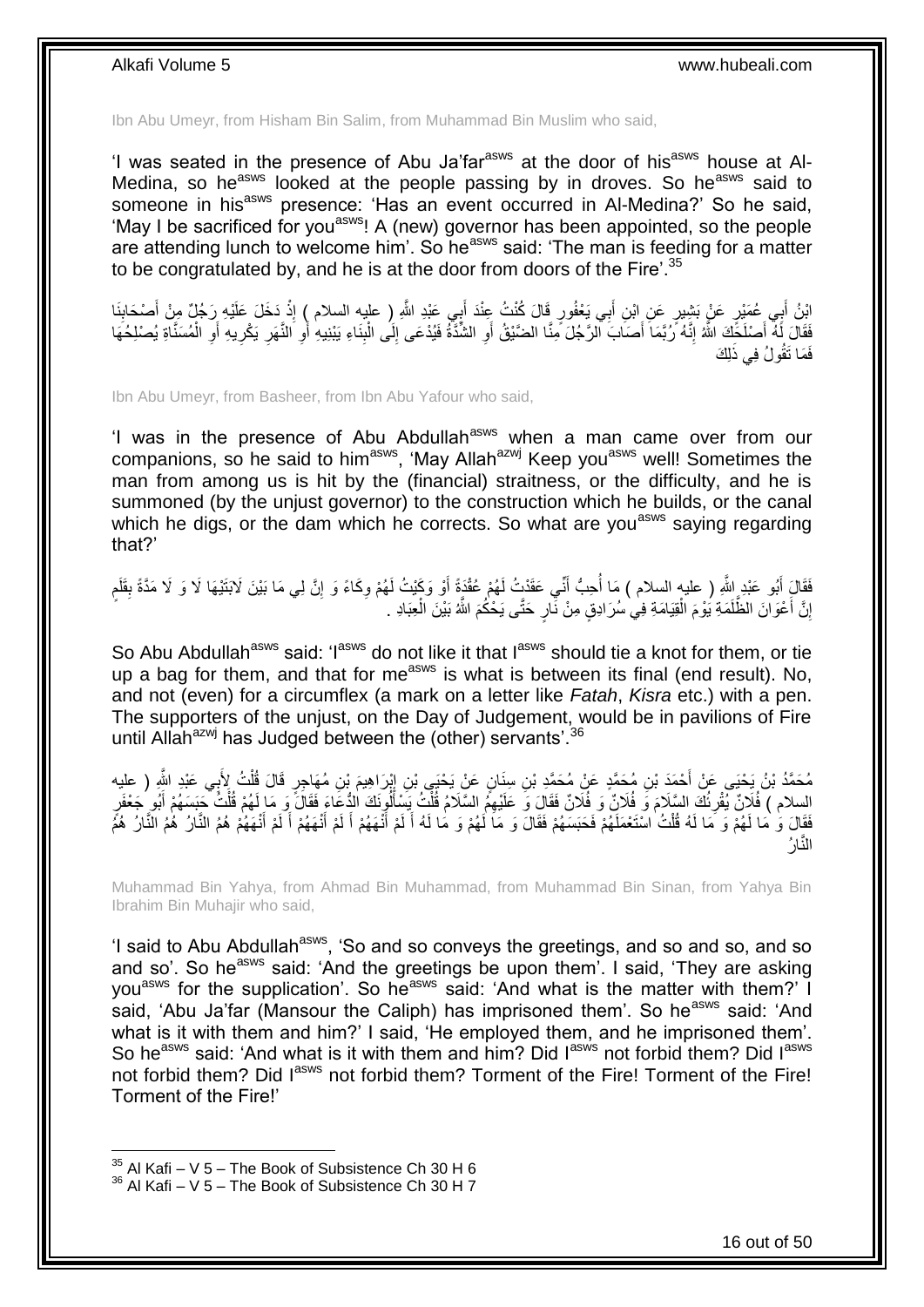ْ قَالَ ثُمَّ قَالَ اللَّهُمَّ اخْدَعُ عَنْهُمْ سُلْطَانَهُمْ قَالَ فَانْصَرَفْتُ مِنْ مَكَّةَ فَسَأَلْتُ عَنْهُمْ فَإِذَا هُمْ قَدْ أُخْرِجُوا بَعْدَ هَذَا الْكَلَامِ بِثَلَاثَةِ أَيَّامٍ . َّ ان<br>سال َ ِ ِ ْ **ٍ** ْ َ ֖֖֖֖֖֖֦֚֚֚֚֚֚֚֚֚֚֚֚֚֚֬֝֟׆֧ َ

He (the narrator) said, 'Then he<sup>asws</sup> said: 'O Allah<sup>azwj</sup>! Decieve their Sultan (ruling authority) from them!' So I left from Makkah. I asked around about them, so they had come out (of the prison) three days after that speech'.<sup>37</sup>

عَلِيُّ بْنُ إِبْرَاهِيمَ عَنْ أَبِيهِ عَنٍ ابْنِ أَبِي عُمَيْرٍ عَنْ دَاوُدَ بْنِ زُرْبِيٍّ قَالَ أَخْبَرَنِي مَوْلَى لِعَلِيٍّ بْنِ الْحُسَيْنِ ( عليه السلام ) قَالَ<br>مُسْيَمِّ بِهِ مِنْ الْبِرَاهِيمَ عَنْ أَبِيهِ عَنٍ اب َ ِ َ **!** َ ِ ْ كُنْتُ بِالْكُوفَةِ فَقَدِمَ أَبُو عَيْدِ اللهِ (ِ عليه السلام ) الْحِيرَةَ فَأَتَيْتُهُ فَقُلْتُ لَهُ جُعِلْتُ فِدَاكَ لَوْ كَلَّمْتَ دَاوُدَ بْنَ عَلِيٍّ أَوْ بَعْضَ هُؤُلَاءِ ْ ْ َ ْ َ **∶** َ َّ فَأَدْخُلَ فِي بَعْضِ هَذِهِ الْوِلَايَاتِ فُقَالَ مَا كُنْتُ لِأَفْعَلَ ِ اُ

Ali Bin Ibrahim, from his father, from Ibn Abu Umeyr,

(It has been narrated) from Dawood Bin Zurby a slave of Ali<sup>asws</sup> Bin Al-Husayn<sup>asws</sup> who said, 'I was at Al-Kufa, so Abu Abdullah<sup>asws</sup> proceded to Al-Hira. So I went over to him<sup>asws</sup> and said to him, 'May I be sacrificed for you<sup>asws</sup>! If you<sup>asws</sup> could speak to Dawood Bin Ali or one of them, so that I could enter in one of these governorships'. So he<sup>asws</sup> said: 'I<sup>asws</sup> will never do it'.

قَالَ فَانْصَرَفِتُ إِلَى مَنْزِلِي فَتَفَكَّرْتُ فَقُلْتُ مَا أَحْسَبُهُ مَنَعَنِي إِلَّا مَخَافَةَ أَنْ أَظْلِمَ أَوْ أَجُورَ وَ اللَّهِ لأَتِيَنَّهُ وَ لَأُعْطِيَنَّهُ الطَّلَاقَ وَ ِ  $\frac{1}{2}$ َ َ اُ ِ َ ْ الْعَتَاقَ وَ الْأَيْمَانَ الْمُغَلَّظَةَ أَنَّا أَظْلِمَ أَحَداً وَ لَا أَجُورَ وَ لَأَعْدِلَنَّ َ ْ ْ

He (the narrator) said, 'So I left to go to my house, and I thought about it. I said (to myself), 'What I reckon is that he<sup>asws</sup> did not forbid me<sup>asws</sup> except out of fear that I would be unjust, or tyrannical. By Allah<sup>azwj</sup>! I shall go to him<sup>asws</sup>, and I shall (swear) with the divorce and the freeing (of slaves) and the harshest of the oaths that I will not be unjust to anyone nor be tyrannical, and I will do justice'.

قَالَ فَأَتَيْتُهُ فَقُلْتُ جُعِلْتُ فِدَاكَ إِنِّي فَكَّرْتُ فِي إِبَائِكَ عَلَيَّ فَظَنَنْتُ أَنَّكَ إِنَّمَا مَنَعْنَتِي وَ كَرِهْتَ ذَلِكَ مَخَافَةِ أَنْ أَجُورَ أَوْ أَظْلِمَ وَ إِنَّ ِ َ ِ ِ ْ ْ َ ِ َ َ َ ِ كُلَّ امْرَأَةٍ لِي طَالِقٌ وَ كُلَّ مَمْلُوكٍ لِي حُرٌّ عَلَيَّ وَ عَلَيَّ إِنْ ظَلَمْتُ أَحَداً أَوْ جُرْتُ عَلَيْهِ وَ إِنْ لَمْ أَعْدِلْ قَالَ كَيْفَ قُلْتَ قَالَ َ ْ َ ِ َ َ ِ فَأَعَدْتُ عَلَيْهِ ۗ الْأَيْمَانَ فَرَفَعَ رَأْسَهُ إِلَى السَّمَاءِ فَقَالَ تَنَاوُلُ الشَّمَاءِ أَيْسَرُ عَلَيْكَ مِنْ ذَٰلِكَ . َ ِ ْ :<br>ا

He (the narrator) said, 'So I went over to him<sup>asws</sup> and I said, 'May I be sacrificed for you<sup>asws</sup>! I pondered over your refusal to me, so I thought that you<sup>asws</sup>, rather forbade me and disliked that out of fear that I would be tyrannical, or be unjust, and that I (swear) that every woman of mine be divorced, and every owned slave of mine be freed upon me if I were to be unjust to anyone, or be tyrannical upon him, and if I do not do justice'. He<sup>asws</sup> said: 'How can you say (that)?' So I repeated the oath upon him<sup>asws</sup>, so he<sup>asws</sup> raised his<sup>asws</sup> head towards the sky and said: 'Attaining the sky is easier upon you from (being able to do) that (what you are claiming to do)<sup>7,38</sup>

عَلِيُّ بْنُ إِبْرَاهِيمَ عَنْ أَبِيهِ عَنِ ابْنِ أَبِي عُمَيْرٍ عَنْ هِشَامٍ بْنِ سَالِمٍ عَنْ جَهْمٍ بْنِ جُمَيْدٍ قَالَ قَالَ لِي أَبُو عَبْدِ اللَّهِ ( عليه السلام ) أَ ֦֦֖֧֧֚֚֚֚֚֚֚֚֚֚֚֚֚֚֚֚֚֚֚֚֚֚֩֘֝֘֝֘֝֝֘֝֝֓֝ ٍ ِ َ **!** َ ِ َ َ مَا تَّغْشَى سُلْطَانُ هَؤُلاَءِ قَالَ قُلْتُ لَا قَالَ وَ لِمَ قُلْتُ فِرَارَاً بِدِينِي ۖ قَالَ فَعَزَ مَّتَ عَلَى ذَلِكَ قُلْتُ نَعَمْ فَقَالَ لِي الْآنَ سَلِمَ لَكَ دِينُكَ ۚ . ْ ِ ْ ْ

Ali Bin Ibrahim, from his father, from Ibn Abu Umeyr, from Hisham Bin Salim, from Jahm Bin Humeyd who said,

'Abu Abdullah<sup>asws</sup> said to me: 'Do you not take protection of their Sultan (ruling authorities)?' I said, 'No'. He<sup>asws</sup> said: 'And why (not)?' I said, 'My Religion would flee

 $37$  Al Kafi – V 5 – The Book of Subsistence Ch 30 H 8

 $38$  Al Kafi – V 5 – The Book of Subsistence Ch 30 H 9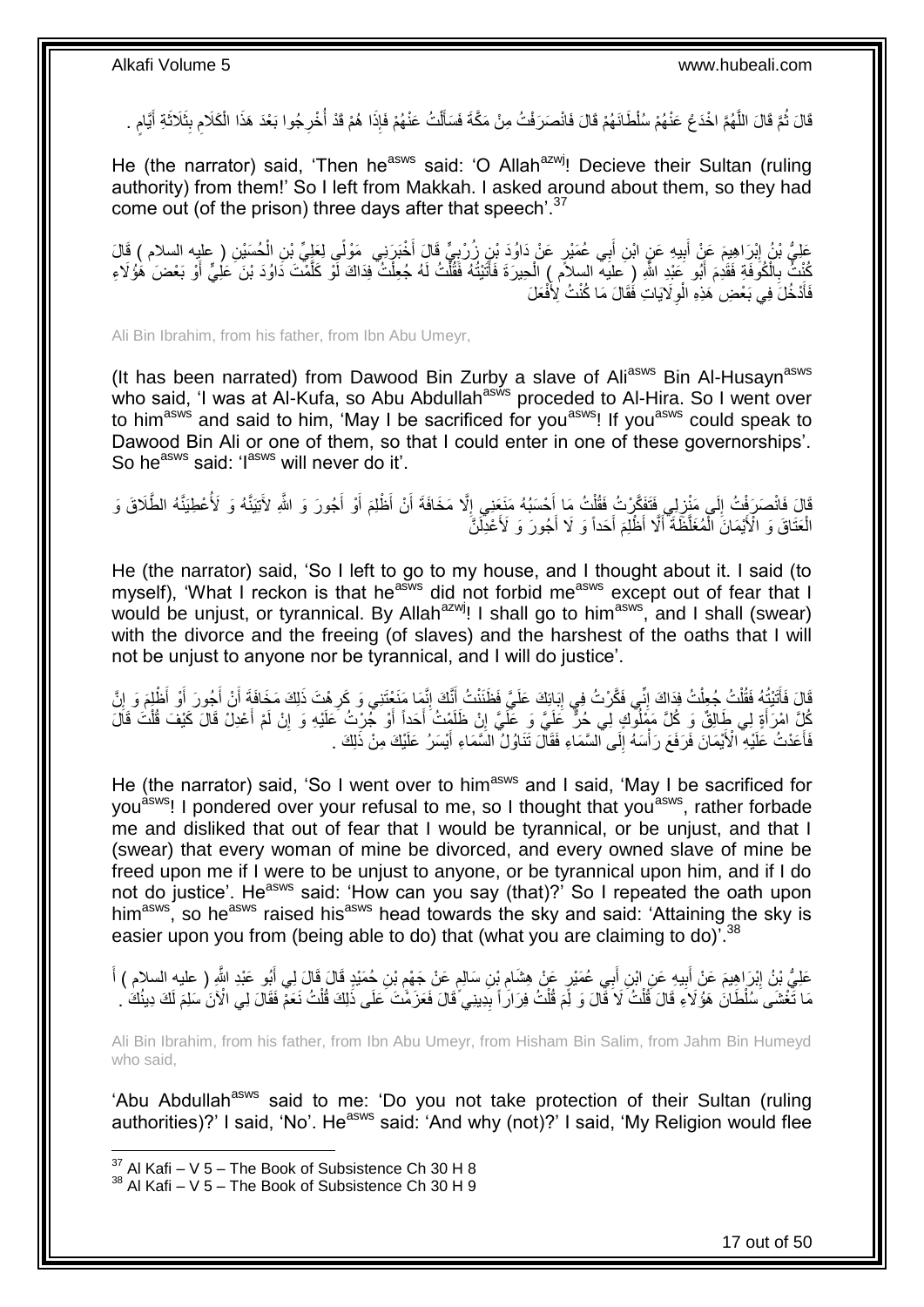from me'. He<sup>asws</sup> said: 'So are you determined upon that?' I said, 'Yes'. So he<sup>asws</sup> said to me: 'Now, your Religion is safe for you'.<sup>39</sup>

عَلِيُّ بْنُ إِبْرَاهِيمَ عَنْ أَبِيهِ وَ عَلِيِّ بْنِ مُجَمَّدٍ الْقَاسَانِيِّ عَنِ الْقَاسِمِ بْنِ مُحَمَّدٍ عَنْ سُلَيْمَانَ الْمِنْقَرِيِّ عَنْ فُضَيْلِ بْنِ عِيَاضٍ قَالَ ֺ֧֧֧֧֧֧֚֚֚֚֚֚֚֚֚֚֚֚֚֚֚֚֚֚֚֚֚֚֝֘֝֘֝֝֓֡֓֡֡֡֓֡֡֡֡֡֓֡֡֡֡֡֓֡֡֡֝֬ ْ ْ **!** َ ِ ْ سَأَلَتُ أَبَا عَبْدِ اللّهِ ( عليه السلام ) عَنْ أَشْيَاءَ مِنَ الْمَكَاسِبِ فَنَهَاذِي عَنْهَا فَقَالَ يَا فُضَيْلٌ وَ الثَّهِ لَضَرَرٌ مَؤُلاَءِ عَلَّى هَذِهِ الْأُمَّةِ ْ َ َ ֖֦֪֪֦֖֚֡֞֟֟֟֟֟֟֟֟֟֟֟֟֟֟֟֟֟֟֟֟֡֟֟֟֟֟֟ ِ أَشَدُّ مِنْ ضَرَرِ النَّرْكِ وَ الدَّيْلَمِ ِ َ

Ali Bin Ibrahim, from his father, and Ali Bin Muhammad Al Qasany, from Al Qasim Bin Muhammad, from Suleyman Al Minqary, from Fuzayl Bin Iyaz who said,

'I asked Abu Abdullah<sup>asws</sup> about certain things from the earning, so he<sup>asws</sup> forbade me from these saying: 'O Fuzayl! By Allah<sup>azwj</sup>! The harm of these (ruling authorities) upon this community is more severe that the harm of the Turks and the Daylam'.

قَالَ وَ سَأَلْتُهُ عَنِ الْوَرَعِ مِنَ النَّاسِ قَالَ الَّذِي يَتَوَرَّعُ عَنْ مَحَارِمِ اللَّهِ عَزَّ وَ جَلٍّ وَ يَجْتَنِبُ هَؤُلَاءٍ وَ إِذَا لَمْ يَتَّقِ الشُّبُهَاتِ وَقَعَ ِ ِ َّ ِ ْ ֦֧֦֦֦֦֧֦֦֧֦֦֧֦֦֧֦֧֦֧֦֧֦֧֦֧֦֧֦֧֦֪֦֧֦֪֦֧֦֧֦֪֦֧֦֧֦֧֦֧֦֧֦֧֦֧֦֧֦֪֦֧֦֧֘֝֟֟֟֟֟֟֟֟֟֘֟֟֟֘֟֟֟֟֟֟֟֟֘֟֓֕֟֓֞֟֟֓֞֟֟֓֟֓֟֓֟֟֟֟ َ فِي الْحَرَامِ وَ هُوَّ لَا يَغْرِفُهُ وَ إِذَا رَأَى الْمُنْكَرَ فَلَمْ يُنْكِرْهُ وَ هُوَ يَقْدِرُ عَلَيْهِ فَقَدْ أَحَبَّ أَنْ يُعْصَبِي اللَّهُ عَزَّ وَ حَلَّ وَ مَنْ أَحَبَّ أَنْ ْ ِ ِ َ َ اُ َ يُّعْصَمَى اللَّهُ فَقَدْ بَارَزَ اللَّهَ عَزَّ وَ جَلَّ بِالْعَدَاوَةِ وَ مَنْ أَحَبَّ بَقَاءَ الظَّالِمِينَ فَقَدْ أَحَبَّ أَنْ يُعْصَمَى اللَّهُ َ َ ْ **∶** 

He (the narrator) said, 'And I asked about the abstention from the people. He<sup>asws</sup> said: 'The one who abstains from the Prohibitions of Allah<sup>azwj</sup> Mighty and Majestic and keeps away from these (ruling authorities), and when he does not fear (refrain) the doubtful matters, he falls into the Prohibitions and he does not recognise it; and when he sees the evil so he does not deny it whereas he is able over it, so he loves to disobey Allah<sup>azwj</sup> Mighty and Majestic; and the one who loves to disobey Allah<sup>azwj</sup> so he has duelled against Allah<sup>azwj</sup> Mighty and Majestic with the enmity; and the one who loves the survival of the unjust ones so he has loved to disobey Allah<sup>azwj</sup>.

> َّ إِنَّ اللَّهَ تَعَالَى حَمِدَ نَفْسَهُ عَلَى هَلَاكِ الظَّالِمِينَ فَقَالَ فَقُطِعَ دابِرُ الْقَوْمِ الَّذِينَ ظَلَمُوا وَ الْحَمْدُ لِلَّهِ رَبِّ الْعالَمِينَ . ِ ْ ِ <u>֖֚֚֚֚֚֚֚֓</u> ْ ْ

Allah<sup>azwj</sup> the Exalted has Praised Himself<sup>azwj</sup> upon the destruction of the unjust ones so He<sup>azwj</sup> Said *[6:45] So the roots of the people who were unjust were cut off; and all Praise is due to Allah, the Lord of the Worlds*'.<sup>40</sup>

عِدَّةٌ مِنْ أَصْحَابِنَا عَنْ سَهْلِ بْنِ زِيَادٍ رَفَعَهُ عَنْ أَبِي عَبْدِ اللَّهِ ( عليه السلام ) فِي قَوْلِ اللَّهِ عَزَّ وَ جَلَّ وَ لا تَرْكَنُوا إِلَى الَّذِينَ<br>عَنْهُ صَرَّ أَصْحَابِنَا عَنْ سَهْلِ بْنِ زِيَادٍ رَ َ ِ ِ َ َّ ِ ظَلَمُوا فَتَمَسَّكُمُ اَلذَّارُ قَالَ هُوَ الرَّجُلُ يَأْتِي السُّلْطَانَ ۖ فَيُحِبُّ بَقَاءَهُ إِلَى أَنْ يُدْخِلَ يَدَهِّ إِلَى كِيسِهِ فَيُعْطِيَهُ . ْ ِ ِ

A number of our companions, from Sahl Bin Ziyad,

(It has been narrated) raising it from Abu Abdullah<sup>asws</sup> regarding the Words of Allahazwj Mighty and Majestic *[11:113] And do not incline towards those who are*  unjust, so the Fire would touch you, he<sup>asws</sup> said: 'He is the man who goes over to the Sultan (ruling authority), so he loves his remaining until such times as he (the ruler) enters his hand into his bag and gives him something<sup>'.41</sup>

مُحَمَّدُ بِنُ يَحْيَى عَنْ أَحْمَدَ بْنِ مُحَمَّدٍ عَنِ الْحُسَيْنِ بْنِ سَعِيدٍ عَنِ النَّصْئِرِ بْنِ سُوَيْدٍ عَنْ مُحَمَّدِ بْنِ هِشَامٍ عَمَّنْ أَخْبَرَهُ عَنْ أَبِي ِ ْ ِ َ َ ٍ عَبْدِ اللَّهِ ( عليهِ السلام ) قَالَ إِنَّ قَوْماً مِمَّنْ آمَنَ بِمُوسَى ( عليه السلام ) قَالُوا لَوْ أَنَيْنَا عَسْكَرَ فِرْعَوْنُ وَ كُنَّا فِيهِ وَ نِلْنَا مَِنَّ ِ ِ ْ َ نُنْيَاهُ فَإِذَا كَانَ الَّذِي نَرْجُوهُ مِنْ َظُهُورِ مُوسَى ( عَليه السّلاُم ) صِرْنَا إِلَيْهِ فَفَعَلُوا لَ ِ **∶** َّ

 $39$  Al Kafi – V 5 – The Book of Subsistence Ch 30 H 10

<sup>40</sup> Al Kafi – V 5 – The Book of Subsistence Ch 30 H 11

 $41$  Al Kafi – V 5 – The Book of Subsistence Ch 30 H 12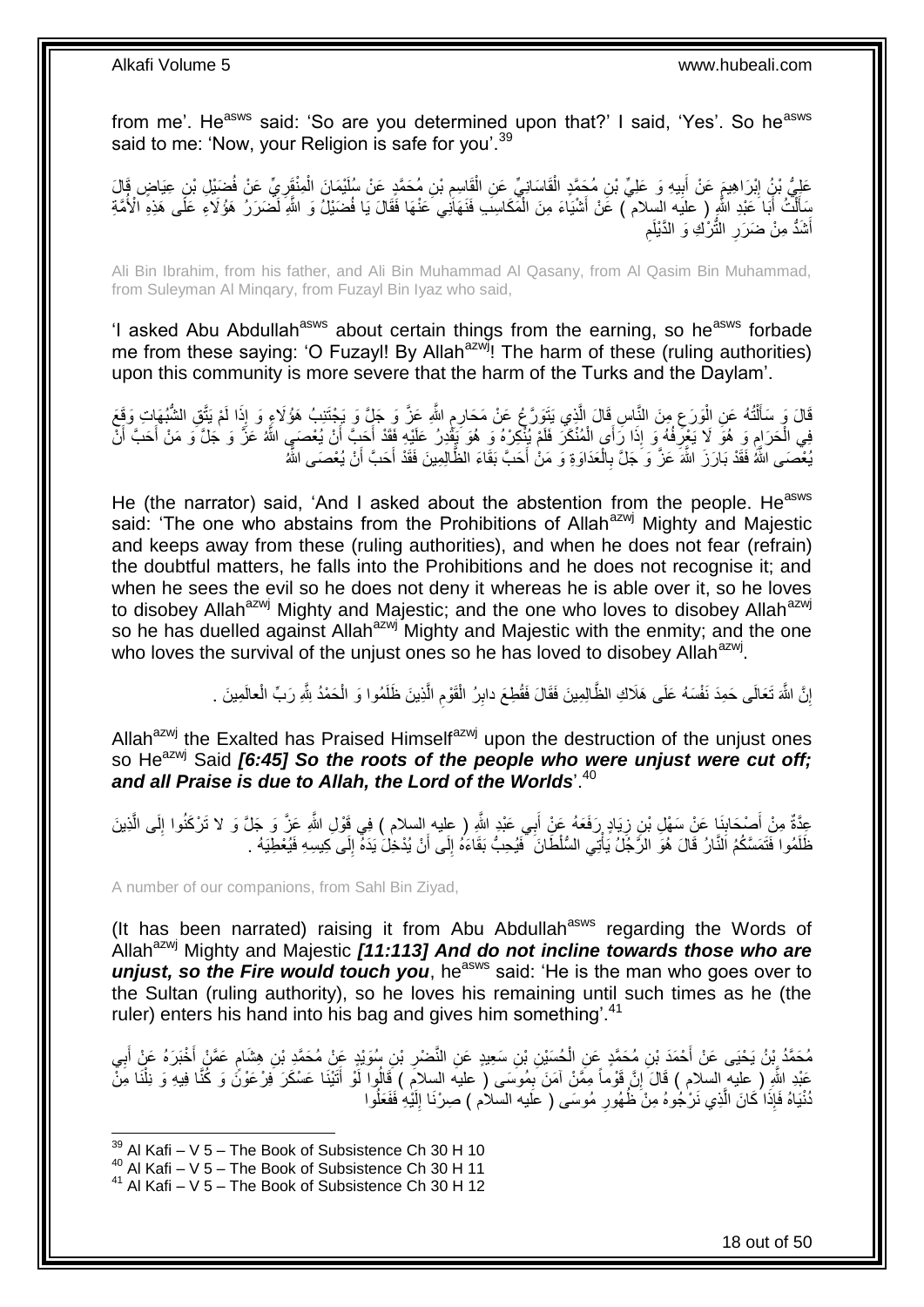Muhammad Bin Yahya, from Ahmad Bin Muhammad, from Al Husayn Bin saeed, from Al Naar Bin Suweyd, from Muhammad Bin Hisham, from the one who informed him,

(It has been narrated) from Abu Abdullah<sup>asws</sup> having said: 'A group from the ones who believed in Musa<sup>as</sup> said, 'If only we would go to the army of Pharaoh<sup>la</sup> and we could be in it, we would achieve from his<sup>la</sup> world. So when we see from the victory of Musa<sup>as</sup> we would go to him<sup>as</sup>'. So they did it.

فَلَمَّا تَوَجَّهَ مُوسَى ( عليه السلام ) وَ مَنْ مَعَهُ إِلَى الْبَحْرِ هَارِبِينَ مِنْ فِرْعَوْنَ رَكِبُوا دَوَاتَهُمْ وَ أَسْرَعُوا فِي السَّيْرِ لِيَلْحَقُوا ِ ِ ِ ْ  $\frac{1}{2}$ ْ ِ َ بِمُوسَى ( عليه السلام ) وَ عَسْكَرِهِ فَيَكُونُوا مَعَهُمْ فَبَعَثَ اللَّهُ عَزَّ وَ جَلَّ مَلَكاً فَضَرَبَ وُجُوهَ دَوَاْبِّهِمْ فَرَدَّهُمْ إِلَى عَسْكَرِ فِرْعَوْنَ ِ ِ ِ ِ ِ فَكَانُوا فِيمَٰنْ غَرِقَ مَعَ فِرْعَوْنَ . ِ

So when Musa<sup>as</sup> diverted along with the ones who were with him<sup>as</sup> fleeing towards the sea from Pharaoh<sup>la</sup>, they rode their animals and hastened in the riding in order to meet up with Musa<sup>as</sup> and his<sup>as</sup> army so that they could be with them. Allah<sup>azwj</sup> Mighty and Majestic Sent an Angel who struck the faces of their animals and returned them towards the army of Pharaoh<sup>la</sup>. Thus, they became from the ones who drowned along with Pharaoh<sup>la</sup>'.

وَ رَوَاهُ عَنِ ابْنِ فَضَّالٍ عَنْ عَلِيٍّ بْنِ عُقْبَةَ عَنْ بَعْضِ أَصْحَابِنَا عَنْ أَبِي عَبْدِ اللَّهِ ( عليه السلام ) قَالَ حَقٌّ عَلَى اللَّهِ عَزَّ وَ جَلَّ َ َ أَنْ تَصِيرُواَ مَعَ مَنْ عِشْتُمْ مَعَهُ فِي ذُنْيَاهُ <sub>.</sub> ا<br>ا

And it is reported from Ibn Fazzal, from Ali Bin Uqba, from one of our companions,

(It has been narrated) from Abu Abdullah<sup>asws</sup> having said: 'It is a right upon Allah<sup>azwj</sup> Mighty and Majestic that you come to be (in the Hereafter) along with the ones you lived with in his world'.<sup>42</sup>

عِدَّةٌ مِنْ أَصِحَابِنَا عَنْ سَبِهْلِ بْنِ زِيَإِدٍ عَنْ أَحْمَدَ بْنِ مُحَمَّدٍ الْبَرْقِيِّ عَنْ عَلِيٍّ بْنِ أَبِي رَاشِدٍ عَنْ إِبْرَاهِيمَ بِْنِ السِّنْدِيِّ عَنْ يُونُسَ ∣∣<br>∶ َ ْ َ **∶ ∣** اْنِ عَمَّارٍ قَالَ وَصَفْتٌ لِأَبِي عَبْدِ اللَّهِ ( عِليه السلام ) مَنْ يَقُولُ يُهَذَا الْأَمْرِ مِمَّنْ يَغْمَلْ عَمَلَ الشَّلْطَانِ فَقَالَ إِذَا وَلْوَكُمْ يُدْخِلُونَ ِ ا<br>ا ِ عَلَيْكُمُ الرَّفْقَِ وَ يَنْفَعُونَكُمْ فِي حَوَائِجِكُمْ قَالَ قُلْتُ مِنْهُمْ مَنْ يَفْعَلُ ذَلِكَ و مِنْهُمْ مَنْ لَا يَفْعَلُ قَالَ مَنْ لَمْ يَفْعَلْ ذَلِكَ مِنْهُمْ فَابْرَ مُوا ْ مِنْهُ بَرِيَ النَّهُ مِنْهُ . ِ

A number of our companions, from Sahl Bin Ziyad, from Ahmad Bin Muhammad Al Barqy, from Ali Bin Abu Rashid, from Ibrahim Bin Al Sandy, from Yunus Bin Ammar who said,

'I described to Abu Abdullah<sup>asws</sup> the ones who are speaking with this matter (*Wilayah*) from the ones who are office-bearers of the Sultan (ruling authority), so he<sup>asws</sup> said: 'When they rule over you they would be including the leniency over you and they would be benefitting you regarding your needs'. I said, 'Among them are the ones who do that and among them are ones who don't'. He<sup>asws</sup> said: 'The one who does not do that so disavow from him by the Disavowing of Allah<sup>azwj</sup> from him'.<sup>43</sup>

عَلِيُّ بْنُ إِبْرَاهِيمَ عَنْ مُحَمَّدِ بْنِ عِيسَى عَنْ يُونُسَ عَنْ حَمَّادٍ عَنْ حُمَيْدٍ قَالَ قُلْتُ لِأَبِي عَبْدِ اللَّهِ ( عِليهِ السلام ) إِنِّي وُلِّيتُ ْ ِ ِّ ِ عَمَلًا فَهَلْ لِي مِنْ ذَلِكَ مَخْرَجٌ فَقَالَ مَا أَكْثَرَ مَنْ طَلَبَ الْمَخْرَجَ مِنْ ذَلِكَ فَعَسُرَ عَلَيْهِ قُلْتُ فَمَا تَرَىُ قَالَ أَرَى أَنْ تَتَّقِيَ اللَّهَ عَزَ ْ َ َ َ َ ا<br>ا هَ جَانَّ وَ لَا تَتَعُدْهُ .

Ali Bin Ibrahim, from Muhammad Bin Isa, from Yunus, from Hammad, from Humeyd who said,

 $42$  Al Kafi – V 5 – The Book of Subsistence Ch 30 H 13 <sup>43</sup> Al Kafi – V 5 – The Book of Subsistence Ch 30 H 14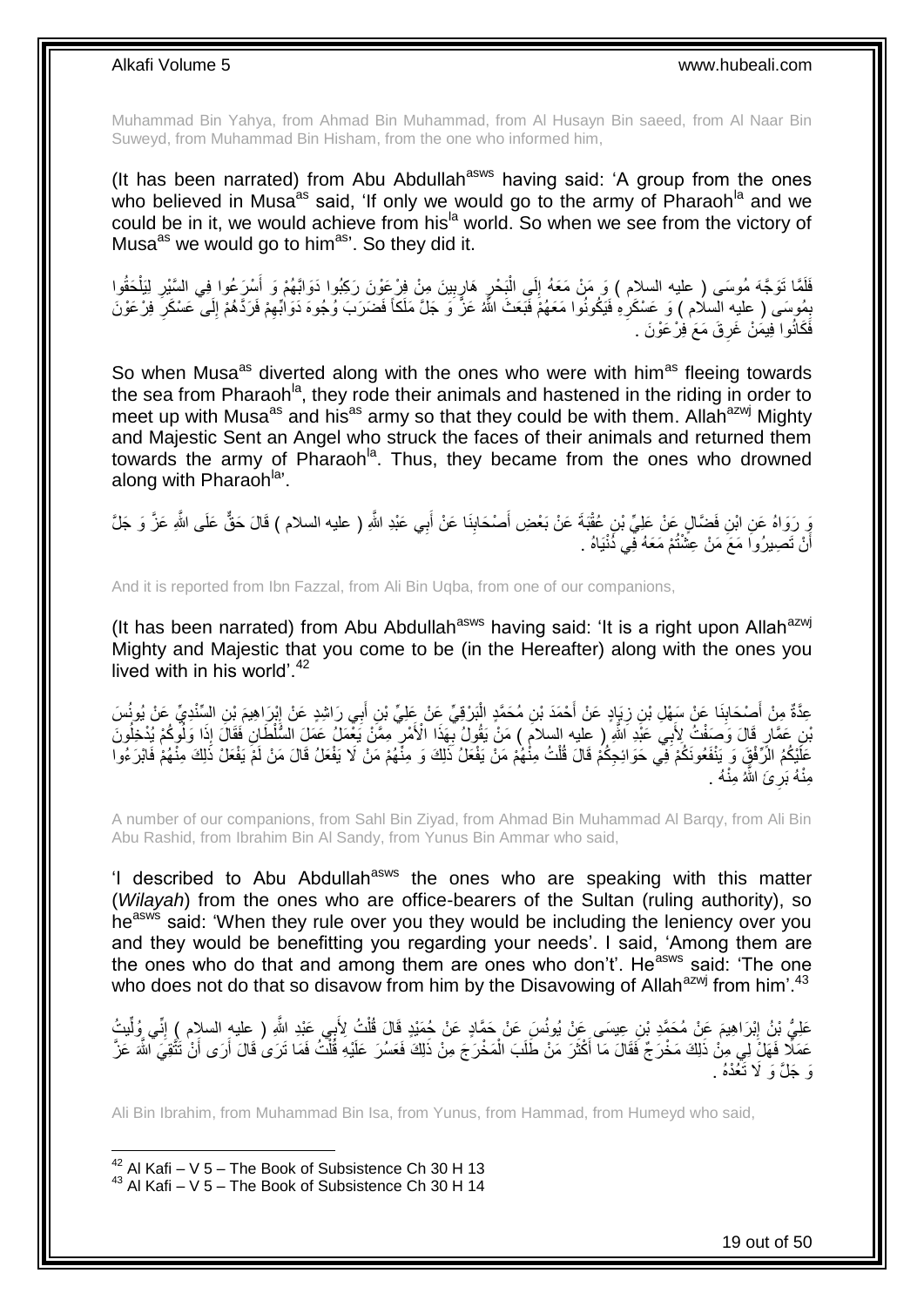'I said to Abu Abdullah<sup>asws</sup>, 'I am a government worker, so is there a way out for me from that?' So he<sup>asws</sup> said: 'How many are the ones who seek the way out from that but it is difficult upon them'. I said, 'So what is your<sup>asws</sup> view?' He<sup>asws</sup> said: 'I<sup>asws</sup> see that you should be fearing Allah<sup>azwj</sup> Mighty and Majestic and not repeat it (working for the government)'. $44$ 

> **ِه ْم ْع َمالِ ُه فِي أ ِذ َن لَ باب َش ْر ِط َم ْن أ َ ُ**

### <span id="page-19-0"></span>**Chapter 31 – The stipulations for the one who is allowed to be in their (government) workforce**

الْحُسَيْنُ بْنُ الْحَسَنِ الْهَاتِسِيُّ عَنْ صَالِحٍ بْنِ أَبِي حَضَّادٍ عَنْ مُحَمَّدٍ بْنِ خَالِدٍ عَنْ زِيَادِ بْنِ أَبِي سَلَمَةَ قَالَ دَخَلْتُ عَلَى أَبِي الْحَسَنِ ِ ِ ْ ْ ْ ْ َ ْ َ مُوسَى ( عليه السَلام ) فَقَالَ لِي يَا زِيَّكُ لَنَعْمَلُ عَمَلَ ۚ السُّلْطَانِ قَالَ قُلْتُ أَبَلٍ يَو لَم قُلْتُ أَنَا رَجُلٌ لِي مِّرُوءَةٌ وَ َ ْ ِ ¦ َ ْ عَلَّيَ عِيَالٍ ۖ وَلَا اللَّهِ ظَهْرِي ۖ شَيْءٌ فَقَالَ لِي يَا زِيَادُ لَأَنْ أَسْقُطَ مِنْ حَالِقٍ فَأَتَقَطَّعَ قِطْعَةً قَطْعَةً أَحَبُّ إِلَيَّ مِنْ أَنْ أَتَوَلَّى لِأَحَدِ َّ َ َ لَ ِ َ َ َ ِ مِنْهُمْ عَمَلًا أَوْ أَطَأَ بِسَاطَ أَحَدِهِمْ إِلَّا لِّمَا ذَا قُلْتُ لَا أَذَرِي جُعِلْتُ فِدَاكَ ْ َ ْ  $\ddot{\phantom{a}}$ **∣** َ ر<br>ا

Al Husayn Bin Al Hassan Al Hashimy, from Salih Bin Abu Hammad, from Muhammad Bin Khalid, from Ziyad Bin Abu Salma who said,

'I went over to Abu Al-Hassan Musa<sup>asws</sup>, so he<sup>asws</sup> said to me: 'O Ziyad! You are working as an office-bearer of the Sultan (ruling authority)?' I said, 'Yes'. He<sup>asws</sup> said to me: 'And why?' I said, 'I am a man with magnanimity for me, and upon me are dependents, and there is nothing upon my back (no wealth)'. So he<sup>asws</sup> said to me: 'O Ziyad! If l<sup>asws</sup> were to fall down from a high mountain and be cut into pieces and pieces, it would be more beloved to me<sup>asws</sup> than l<sup>asws</sup> govern for anyone from them as an office-bearer, or roll out a carpet for one of them, except for that' I said, 'I do not understand, may I be sacrificed for you<sup>asws</sup>'.

فَقَالَ إِلَّا لِتَفْرِيجِ كُرْبَةٍ عَنْ مُؤْمِنٍ أَوْ فَكٌ أَسْرِهِ أَوْ قَضَاءِ دَيْنِهِ يَا زِيَادُ إِنَّ أَهْوَنَ مَا يَصْنَعُ اللَّهُ بِمَنْ تَوَلَّى لَهُمْ عَمَلًا أَنْ يُضْرَبَ ِ َ ِ **ٍ** َ **∶** َ َ  $\zeta$ ِ َ ِ عَلَيْهِ سُرَادِقٌ مِنْ نَارٍ ۗ إِلَى أَنْ يَفْرُۚ غَ اللَّهُ مِنْ حَسَابِ الْخَلَائِقِ ْ ِ

So he<sup>asws</sup> said: 'Except for relieving the suffering of a Believer, or freeing his chains, or paying off his debts. O Ziyad! The easiest of what Allah<sup>azwj</sup> would Deal with the one who rules for them as an office-bearer is that He<sup>azwj</sup> would Set up over them pavilions of Fire until Allah<sup>azwj</sup> is Free from Reckoning the creatures.

َبَا زِيَادُ فَإِنْ وُلَّيِتَ شَيْئاً مِنْ أَعْمَالِهِمْ فَأَحْسِنْ إِلَى إِخْوَانِكَ فَوَاحِدَةٌ بِوَاحِدَةٍ وَ اللَّهُ مِنْ وَرَاءِ ذَلِكَ يَا زِيَادُ أَيُّمَا رَجُلٍ مِنْكُمْ تَوَلَّي ِ **∶** ِ َ ِ َ ِّ ِ **∶** َّ َ ِ لِأَجَدٍ مِنْهُمْ عَمَلًا ثُمَّ سَاوَى بَيْنَكُمْ وَ بَيْنَهُمْ فَقُولُوا لَهُ أَنْتَ مُنْتَحِلٌ كَذَّابٌ يَا زِيَادُ إِذَا ذَكَرْتَ مَقْدُرَتَكَ عَلَى النَّاسِ فَاذْكُرْ مَقْدُرَةَ الثَّر **∶** َ ُ َ ْ عَلَيْكَ غَداً وَ نَفَادَ مَا أَتَيْتَ إِلَيْهِمْ عَنْهُمْ وَ بَقَاءَ مَا أَتَيْتَ إِلَيْهِمْ عَلَيْكَ . ِ لَ ِ َ ِ لَ  $\frac{1}{2}$ َ

O Ziyad! So if you were to govern anything from their works, so reckon to your brethren, one with one (equal terms), and Allah<sup>azwj</sup> is from behind that (Backer). O Ziyad! Whichever man from you governs for anyone from them (government), so he treats equally between you and them, so say to him, 'You are an impersonating liar'. O Ziyad! When you remember your power over the people so remember the Power

<sup>1</sup> <sup>44</sup> Al Kafi – V 5 – The Book of Subsistence Ch 30 H 15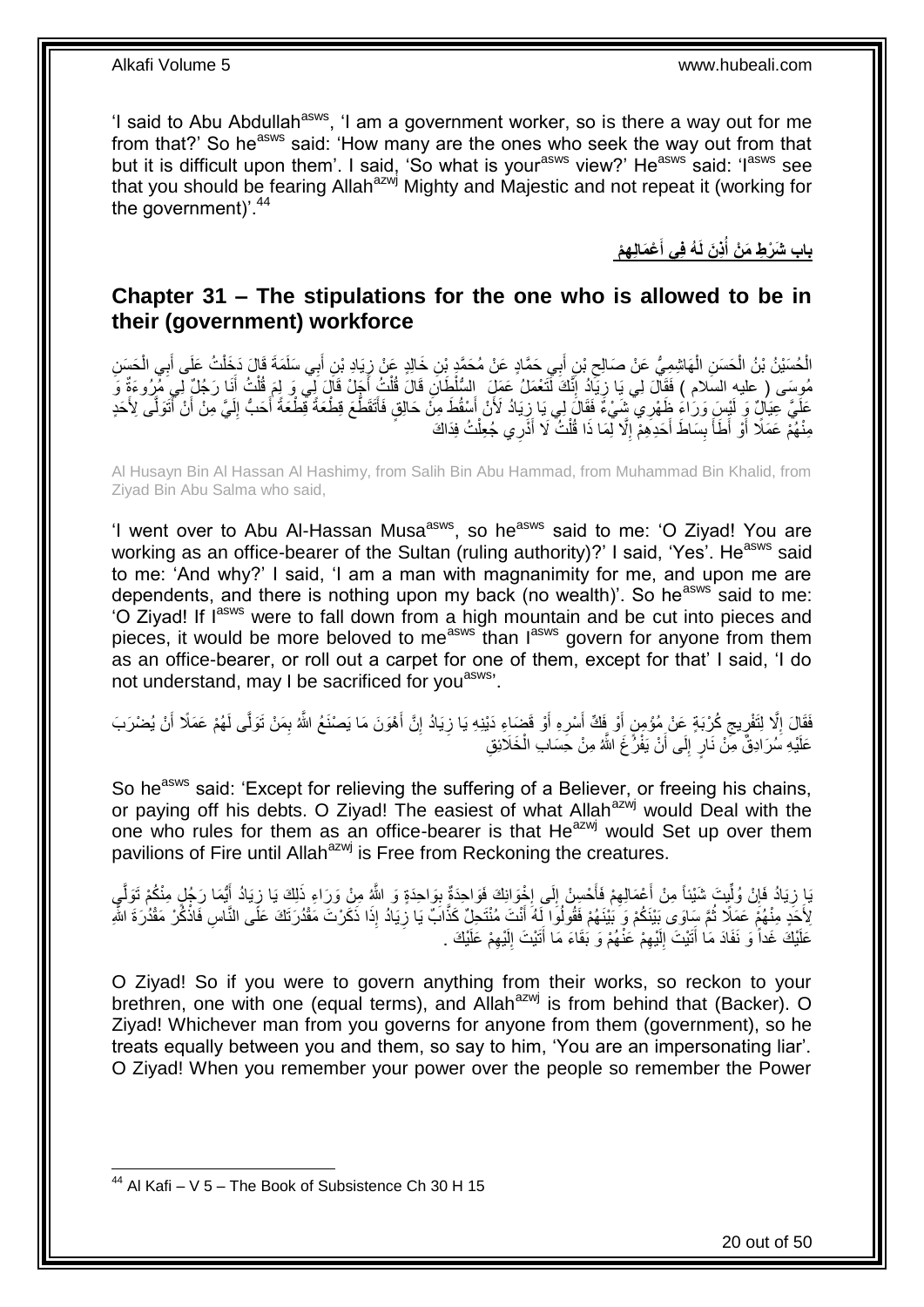of Allah<sup>azwj</sup> upon you tomorrow, and it will deplete what you give to them from them (government), and it would remain upon you what you give to them'.<sup>45</sup>

أَبُو عَلِيٍّ الْأَشْعَرِيُّ عَنْ مُحَمَّدٍ بْنِ عَبْدِ الْجَبَّارِ عَنِ ابْنِ أَبِي نَجْرَانَ عَنِ ابْنِ سِنَانٍ عَنْ جَبِيبٍ عَنْ أَبِي بَصِيرٍ عَنْ أَبِي عَبْدِ الثَّهِ ِ َ **∶** ْ ِ َ َ َ ( عليهِ السلامِ ) قَالَ ذُكِرَ عِنْدَهُ رَّجُلٌ مِنْ هَذِهِ الْعِصَابَةِ قَذْ وُلِّيَ وَلَايَةً فَقَالَ كَيْفَ صَنِيعَتُهُ إِلَى إِخْوَانِهِ قَالَ قُلْتُ لَيْسَ عِنْدَهُ خَيْرٌ ِّ ْ ْ |.<br>יִי ِ فَقَالَ أَفٍّ يَدْخُلُونَ فِيمَا لَا يَنْبَغِي لَهُمْ وَ لَا يَصْنَعُونَ إِلَى إِخْوَانِهِمْ خَيْرٍ أَ . ِ **∶** ِ ُ

Abu Ali Al Ashary, from Muhammad Bin Abdul Jabbar, from Ibn Abu Najran, from Ibn Sinan, from Habeeb, from Abu Baseer,

(It has been narrated) from Abu Abdullah<sup>asws</sup> having said: 'It was mentioned in his<sup>asws</sup> presence, a man from this group who had become in charge of governmental affairs. So he<sup>asws</sup> said: 'How does he deal with his brethren?' I said, 'There is no goodness in his presence'. So he<sup>asws</sup> said: 'Uff! They are entering into what is not befitting for them and they are not doing anything good for their brethren!<sup>46</sup>

مُحَمَّدُ بْنُ يَحْيَى عَمَّنْ ذَكَرَهُ عَنْ عَلِيِّ بْنِ أَسْبَاطٍ عَنْ إِبْرَاهِيمَ بْنِ أَبِي مَحْمُودٍ عَنْ عَلِيِّ بْنِ يَقْطِينٍ قَالَ قُلْتُ لِأَبِي الْحَسَنِ ( َ ِ َ ْ ْ عليه السلام ) مَا تَقُولُ فِي أَعْمَالِ هَؤُلَاءِ قَالَ إِنْ كُنْتَ لَا بُدَّ فَاٰعِلَا فَاتَّقِ أَمْوَالَ الشَّيعَةِ ِ ا<br>ا َ

Muhammad Bin Yahya, from the one who mentioned it, from Ali Bin Asbat, from Ibrahim Bin Abu Mahmoud, from Ali Bin Yaqteen who said,

'I said to Abu Al-Hassan<sup>asws</sup>, 'What are you<sup>asws</sup> saying regarding being of their (governmental) workforce?' Heasws said: 'If it was inevitable, so do it, but fear the wealth of the Shiah (for the government)'.

> قَالَ فَأَخْبَرَنِي عَلِيٌّ أَنَّهُ كَانَ يَجْبِيهَا مِنَ الشَّيعَةِ عَلَانِيَةً وَ يَرُدُّهَا عَلَيْهِمْ فِي السِّرِّ . ِ ِ َ َ

He (the narrator) said, 'So Ali (Bin Al-Yaqteen) informed me that he would collect from the Shiah in the open, and was returning to them in the secrecy'.<sup>47</sup>

عَلِيُّ بْنُ إِبْرَاهِيمَ عَنْ أَبِيهِ عَنْ عَلِيِّ بْنِ الْحَكَمِ عَنِ الْحَسَنِ بْنِ الْحُسَنِي الْأَنْبَارِيِّ عَنْ أَبِي الْحَسَنِ الرِّضَا ( عليه السلام ) قَالَ<br>حَلِّيُّ بْنُ إِبْرَاهِيمَ عَنْ أَبِيهِ عَنْ عَلِيِّ بِّ ِ ْ ْ ِ ْ ِ َ ْ َ ِّفَةٍ أَرْبَعَةُ عَشَرَ سَنَةً أَسْتَأْذِنُهُ فِيَ عَمَلِ السُّلْطَانِ فَلَمَّا كَانَ فِي آخِرِ كِتَابَ كَتَبْتُهُ إِلَيْهِ أَذْكُرُ أَنِّي أَخَافُ عَلَى خَبْطِ عُثُقِي وَ ِ ْ َ لَ ِ َ َ ْ َ لَ ِ أَنَّ السُّلْطَانَ يَقُولُ لِي إِنَّكَ رَافِضِيٌّ وَ لَّمَّنْنَا نَشُكُّ فِي أَنَّكَ تَرَكْتَ الْعَمَّلَ لِلْشُلْطَانِ لِلرَّفْضِ ْ َ ِ

Ali Bin Ibrahim, from his father, form Ali Bin Al Hakam, from Al Hassan Bin Al Husayn Al Anbary,

(It has been narrated) from Abu Al-Hassan Al-Reza<sup>asws</sup>, said, 'I wrote to him<sup>asws</sup> for fourteen years seeking permission regarding working for the Sultan (ruling authorities). So when it my last letter to him<sup>asws</sup>, I mentioned that I am fearing of the strike upon my neck and that the ruling authorities are saying to me, 'You are a rejector (*Rafizy*), and we have no doubts that you are neglecting the working for the Sultan due to the rejection (of our beliefs)'.

فَكَتَبَ إِلَيَّ أَبُو الْحَسَنِ ( عليه السلام ) قَدْ فَهِمْتُ كِتَابَكَ وَ مَا ذَكَرْتَ مِنَ الْخَوْفِ عَلَي نَفْسِكَ فَإِنْ كُنْتَ تَعْلَمُ أَنَّكَ إِذَا وُلِّيتَ ِ ْ  $\ddot{\xi}$ ْ َ لَ ِ ِّ َ عَمِلْتَ فِي عَمَلِكَ بِمَا أَمَرُ بِهِ رَسُولُ اللَّهِ ( صِلَى اللهِ عليهِ وأله ) ثُمَّ تُصَيِّرُ أَعْوَانَكَ وَ كَٰٓتَابَكَ أَهْلَ مِلَّتِكَ فَإِذَا صٰارَ الِلَّيْكَ شَيْءٌ ان<br>المقامات **∶** َ ِ لَ ِ َّ َ وَاسَيْتَ بِهِ فُقَرَاءَ الْمُؤْمِنِينَ حَتَّى تَكُونَ وَاحِداً مِنْهُمْ كَانَ ذَا بِذَا وَ إِلَّا فَلَا . ا<br>ا ْ **∶** 

 $45$  Al Kafi – V 5 – The Book of Subsistence Ch 31 H 1

<sup>46</sup> Al Kafi – V 5 – The Book of Subsistence Ch 31 H 2

 $47$  Al Kafi – V 5 – The Book of Subsistence Ch 31 H 3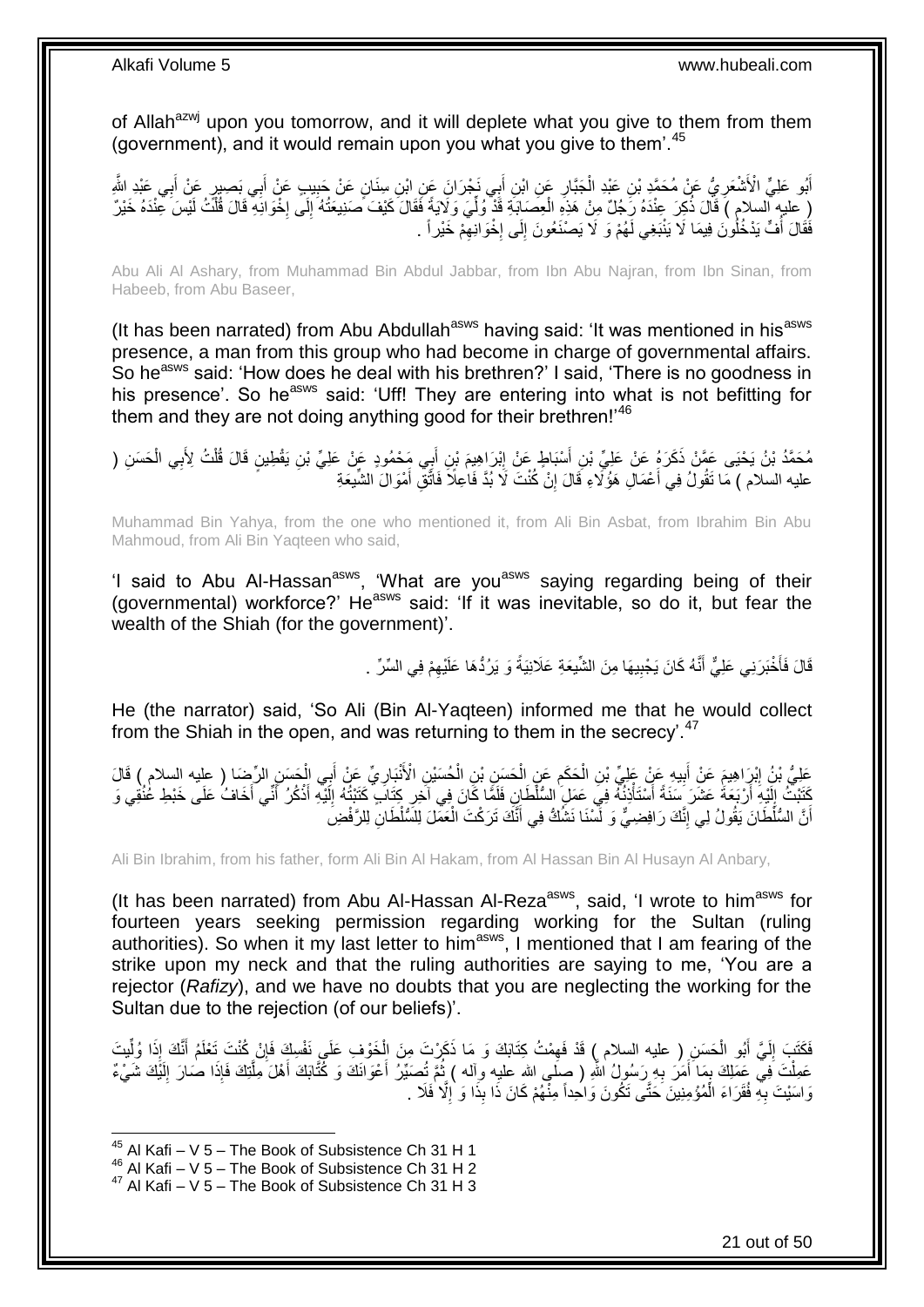So Abu Al-Hassan<sup>asws</sup> wrote back to me: 'l<sup>asws</sup> have understood your letter and what you mentioned from the fear upon yourself. So if you know (for certain) that when you are with authority you would work in your work with what Rasool-Allah<sup>saww</sup> had ordered with, then you would be taking on employees and your officers from the people of your Religion. So when something (wealth) comes to you, you would help the poor Believers until one of them would be with the same as that, or else, so (the answer is) no'.<sup>48</sup>

مُحَمَّدُ بْنُ يَحْيَي عَنْ مُحَمَّدِ بْنِ أَحْمَدَ عَنْ أَحْمَدَ بْنِ الْحُسَيْنِ عَنْ أَبِيهٍ عَنْ عُثْمَانَ بْنِ عِيسَى عَنْ مِهْرَانَ بْنِ مُحَمَّدِ بْنِ أِبِي نَصْرِرٍ **ٔ** ِ َ ْ َ َ َ عَنْ أَبِي عَبْدِ اللَّهِ ( ِعِليهِ السلام ) قَالَ سَمِعْتُهُ يَقُولُ مَا مِنْ جَبَّارٍ ۚ إِلَّا وَ مَعَهُ مُؤْمِنٌ يَدْفَعُ اللَّهُ بِهِ عَنِ الْمُؤْمِنِينَ وَ هُوَ أَقَلُّهُمْ حَظَّاً َ ُّ َ ْ ِ ِ فِي الْأَخِّرَةِ يَعْنِي أَقَلَّ الْمُؤْمِنِينَ حَظَّاً لِصُحْبَةِ الْجَبَّارِ . ِ ْ ْ َ

Muhammad Bin Yahya, from Muhammad Bin Ahmad, from Ahmad Bin Al Husayn, from his father, from Usman Bin Isa, from Mihran Bin Muhammad Bin Abu Nasr,

(It has been narrated) from Abu Abdullah<sup>asws</sup>, said, 'I heard him<sup>asws</sup> saying: 'There is no one from a tyrant except with him is a Believer by whom Allah<sup>azwj</sup> Defends the Believers and he would be with the smallest of the portions in the Hereafter – meaning having the lowest of the portions of the Believers due to his association with the tyrant'.<sup>49</sup>

مُحَمَّدُ بْنُ يَحْيَى عَنْ مُحَمَّدِ بْنِ أَحْمَدَ عَنِ السَّيَّارِيِّ عَنْ أَحْمَدَ بْنِ زَكَرٍ يَّا الصَّيْدَلَانِيِّ عَنْ رَجُلٍ مِنْ بَنِي حَنِيفَةَ مِنْ أَهْلِ بُسْتَ وَ ِ َ **∶** َ سِجِسْتَانَ قَالَ رَافَقْتُ أَبَا جَعْفَرٍ ( عليه السلامِ ) فِي السَّنَةِ الَّتِي حَجَّ فِيهَا فِي أَوَّلِ خِلَافَةِ الْمُعْتَصِمِ فَقُلْتُ لَهُ وَ أَنَا مَعَهُ عَلَي َّ َ َ ْ ِ ْ َ الْمَاَئِدَةِ وَ هُنَاكَ جَمَاعَةٌ مِنْ أَوْلَئِاءُ السُّلْطَانِ إِنَّ وَالِيَنَا جُعِلْتُ فِدَاكَ رَجُلٌ يَتَوَكَّأُهُمْ أَهْلَ الْبَيْتِ وَ يُحِبُّكُمْ وَ عَلَيَّ فِي دِيوَانِهِ خَرَاجٌ َ ْ ِ َ فَإِنْ رَأَيْتَ جَعَلَنِيَ الثَّهُ فِدَاكَ أَنْ تَكْتُبَ إِلَيْهِ كَِتَاباً بِالْإِحْسَانِ إِلَيٍّ فَقَالَ لِي لَا أَعْرِفُهُ ِ َ لَ ِ **∶** لَ  $\frac{1}{2}$ َ َ ِ

Muhammad Bin Yahya, from Muhammad Bin Ahmad, from Al Sayyari, from Ahmad Bin Zakariyya Al Sydalany, from a man from the Clan of Haneefa from the people of Bust and Sajistan who said,

'I accompanied Abu Ja'far<sup>asws</sup> in the year in which he<sup>asws</sup> performed Hajj during the inception of the caliphate of Al-Mu'tasim, so I said to him<sup>asws</sup> while I was with him<sup>asws</sup> upon the meal, and over there was a group from the governors of the Sultan (ruling authorities): 'May I be sacrificed for you<sup>asws</sup>! Our governor is a man who befriends youasws the Peopleasws of the Household and loves youasws, and upon me in his office is a tax, so if you<sup>asws</sup> see fit, may I be sacrificed for you<sup>asws</sup>, if you<sup>asws</sup> could write a letter to him with the favour to me'. He<sup>asws</sup> said: ' $I^{asws}$  do not recognise him'.

فَقُلْتُ جُعِلْتُ فِدَاكَ إِنَّهُ عَلَى مَا قُلْتُ مِنْ مُحِبِّيكُمْ أَهْلَ الْبَيْتِ وَ كِتَابُكَ يَنْفَعُنِي عِنْدَهُ فَأَخَذَ الْقِرْطَاسَ وَ كَتَبَ بِسْمِ اللَّهِ الرَّحْمَنِ :<br>ا َ ْ ֺ֧֖ׅ֧ׅ֧֧֚֚֚֚֚֚֚֚֚֚֚֚֚֚֝֝֬֓֡֡֓֡֟֡֡֡֡֡֡֬֓֡֟֓֡֟֓֡֟֓֡֡֡֬֩֓֓֩ ْ .<br>ا ِ ِ ْ َ الرَّحِيمِ أُمَّا بَعْدُ فَإِنَّ مُوصِلٍ كِتَابِي هَذَا ذَكَرٍ عَنْكَ مَذْهَباً جَمِيلًا وَ إِنَّ مَا لَكَ مِنْ عَمَلِكَ مَا أَحْسَنْتَ فِيهِ فَأَحْسِنَّ إِلَى إِخْوَانِكَ وَ ِ **ٔ** ِ َ ِ יֲ<br>י ِ َ َ اعْلَمْ أَنَّ اللَّهَ عَزَّ وَ جَلَّ سَائِلُكَ عَنْ مَثَاقِيلِ الذَّرِّ وَ الْخَرْدَلِ ْ  $\ddot{\phantom{0}}$ اُ اُ

So I said, 'May I be sacrificed for you<sup>asws</sup>! He is upon what I said from love for you<sup>asws</sup> the People<sup>asws</sup> of the Household, and your<sup>asws</sup> letter would benefit me in his presence'. So he<sup>asws</sup> grabbed the paper and wrote: 'In the Name of Allah<sup>azwj</sup> the Beneficent, the Merficul. After this, so the bearer of this letter of mine<sup>asws</sup> has mentioned about you being with a beautiful doctrine, and that what is for you from your work is what you would be Reckoned with regards to it. Therefore, be good to

 $^{48}$  Al Kafi – V 5 – The Book of Subsistence Ch 31 H 4

 $49$  Al Kafi – V 5 – The Book of Subsistence Ch 31 H 5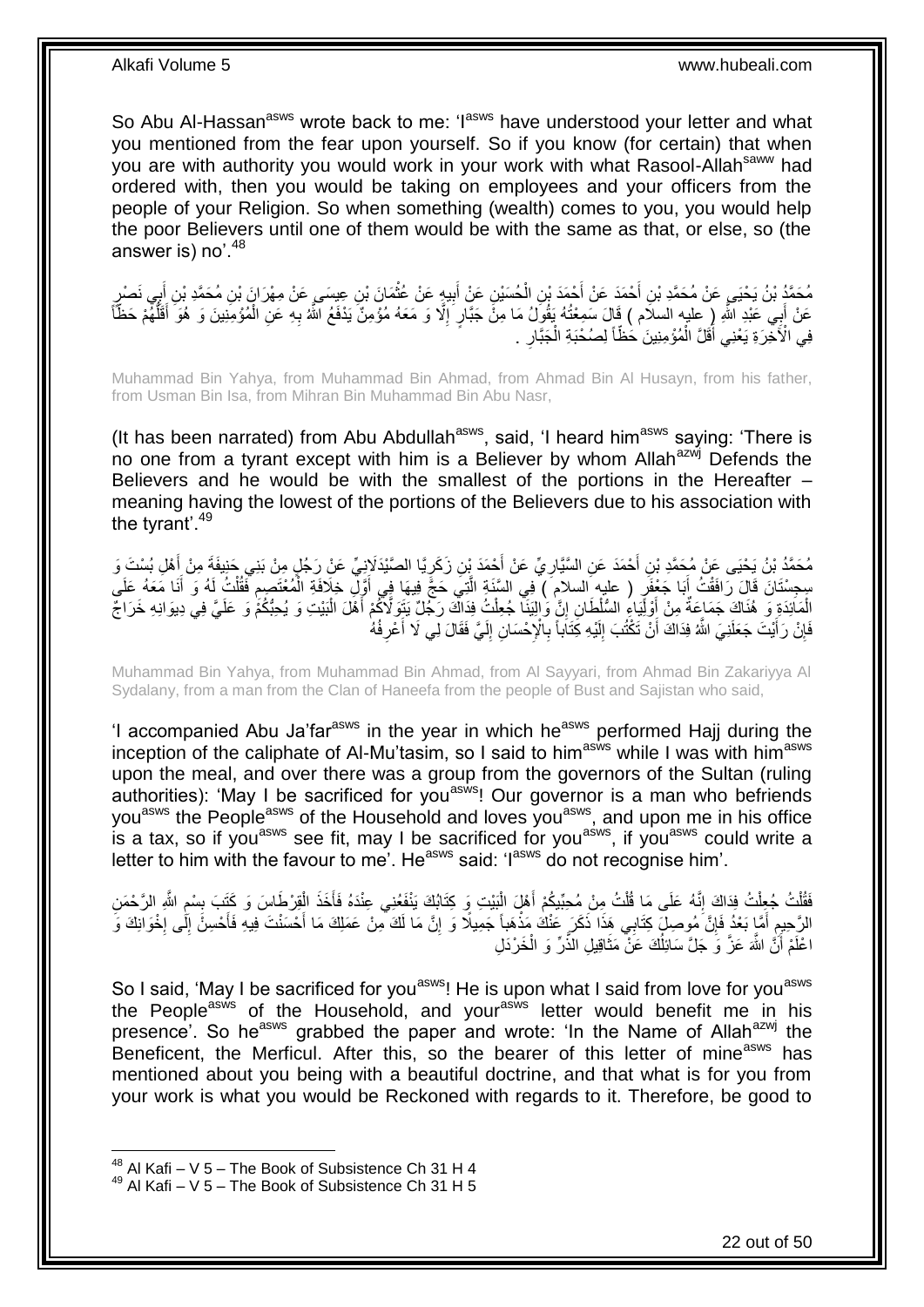your brethren and know that Allah<sup>azwj</sup> Mighty and Majestic would Question you about (your deeds of) the weight of particles and mustard seeds'.

قَالَ فَلَمَّا وَرَدْتُ سِجِسْتَانَ سَبَقَ الْخَبَرُ إِلَى الْحُسَيْنِ بْنِ عَبْدِ اللَّهِ النَّبْسَابُورِ يٍّ وَ هُوَ الْوَالِي فَاسْتَقْبَلَنِي عَلَى فَرْسَخَيْنِ مِنَ الْمَدِينَةِ<br>يَعْبَدُ مَعَ أَمَّا وَرَدْتُ سِجِسْتَ ْ ِ<br>ا ْ ِ ْ ْ ُ فَدَفَعْتُ إِلَيْهِ الْكِتَابَ ۚ فَقَبَّلَهُ وَ وَضَعَهُ عَلَى عَيْنَيْهِ ثُمَّ قَالَ لِي مَا حَاجَتُكَ فَقُلْتُ خَرَاجٌ عَلَيّ فِي دِيوَانِكَ ْ لَ יִי<br>י ْ

He (the narrator) said, 'So when I came to the outskirts of Sajistan, the news preceded to Al-Husayn Bin Abdullah Al-Neyshpouri, and he was the governor. So he welcomed me at two Farsakhs from the city. So I handed over the letter to him, and he kissed it and placed it upon his eyes, then said to me, 'What is your need?' So I said, 'Tax upon me in your office'.

قَالَ فَأَمَرَ بِطَرْحِهِ عَنِّي وَ قَالَ لِي لَا تُؤَدِّ خَرَاجاً مَا دَامَ لِي عَمَلٌ ثُمَّ سَأَلَنِي عَنْ عِيَالِي فَأُخْبَرْتُهُ بِمَبْلَغِهِمْ فَأَمَرَ لِي وَ لَهُمْ بِمَا َ **∶** َ ِ ِ َ لَ Í :<br>• • • • يَقُوتُنَا وَ فَضَلًا فَمَا أَدَّيْتُ فِي عَمَلِهِ خَرَاجاً مَا دَامَ حَيّاً وَ لَا قَطَعَ عَنِّي صِلَنَهُ حَتَّى مَاتَ آ َ

He (the narrator) said, 'So he ordered with the staving off from me and said to me, 'You will not have to pay any tax for as long as I am in office'. Then he asked me about my dependants, so I informed him of their ages. So he ordered for me and for them with what was our provision, and extra. So I did not pay any tax during his term in office for as long as he was alive, and his maintenance was not cuf off from me until he died'.<sup>50</sup>

عَلِيُّ بْنُ إِبْرَاهِيمَ عَنْ أَبِيهِ عَنِ ابْنِ أَبِي عُمَيْرٍ عَنْ بَعْضٍ أَصْحَابِذَا عَنْ عَلِيِّ بْنِ يَقْطِينٍ قَالَ قَالَ لِي أَبُو الْحَسَنِ ( عليه السلام **!** َ ِ َ ِ ْ َ ) إِنَّ لِلَّهِ عََزَّ وَ جَلَّ مَعَ السُّلْطَاَنِ أَوَّلِيَاءَ يَدْفَعُ بِهِمْ عَنْ أَوْلِيَائِهِ . َ ِ َ ِ

Ali Bin Ibrahim, from his father, from Ibn Abu Umeyr, from one of our companions, from Ali Bin Yaqteen who said,

'Abu Al Hassan<sup>asws</sup> said to me: 'Allah<sup>azwj</sup> Mighty and Majestic as firends with the Sultan (ruling authority) by whom He<sup>azwj</sup> Defends His<sup>azwj</sup> friends'.<sup>51</sup>

> **ِمْن ُه ْم ال ِّسَالح باب َبْيع ِ ِ**

### <span id="page-22-0"></span>**Chapter 32 – Selling of the weapons among them (Ruling authorites)**

عِدَّةٌ مِنْ أَصْحَابِنَا عَنْ أَحْمَدَ بْنِ مُحَمَّدٍ عَنْ عَلِيِّ بْنِ الْحَكَمِ عَنْ سَيْفٍ بْنِ عَمِيرَةَ عَنْ أَبِي بِكْرٍ الْحَضْرَمِيِّ قَالَ دَخَلْنَا عَلَى أَبِي َ ِ ْ **∣** َ ْ َ ْ عَبْدِ اللَّهِ ( عليه السلام ) فَقَالَ لَمُ حَكَمٌ السَّرَّاجُ مَا تَزَى فِيمَٰنْ يَحْمِلُ السُّرُوجَ إِلَى الشَّامِ وَ أَدَاتَهَا فَقَالَ لَا بَأْسَ أَنْتُمُ الْيَوْمَ بِمَنْزِلَةِ َ ِ ِ لَ ِ ِ ْ َ **ٔ** أَصْنِحَابَ رَسُولِ اللَّهِ ( صلى الله علٰيه وآله ) إِنَّكُمْ فِي هُذَنَةٍ فَإِذَا كَانَتِ الْمُبَايَنَةُ خَرُمَ عَلَيْكُمْ أَنْ تَحْمِلُوا إِلَيْهِمُ الْسُّرُوَجَ وَ ِ لَ ِ َ ْ ِ السِّلَاحَ.

A number of our companions, from Ahmad Bin Muhammad, from Ali Bin Al Hakam, from Sayf Bin Ameyra, from Abu Bakr Al Hazramy who said,

'We went over to Abu Abdullah<sup>asws</sup>, so Hakam Al-Sarraj said to him<sup>asws</sup>, 'What do you<sup>asws</sup> see regarding the one who bears the saddles and their equipments to Syria?' So he<sup>asws</sup> said: 'There is no problem. Today you all are at the status of the companions of Rasool-Allahsaww. You are in a truce, so if you were in the conflicts, it

1

23 out of 50

 $50$  Al Kafi – V 5 – The Book of Subsistence Ch 31 H 6

 $51$  Al Kafi – V 5 – The Book of Subsistence Ch 31 H 7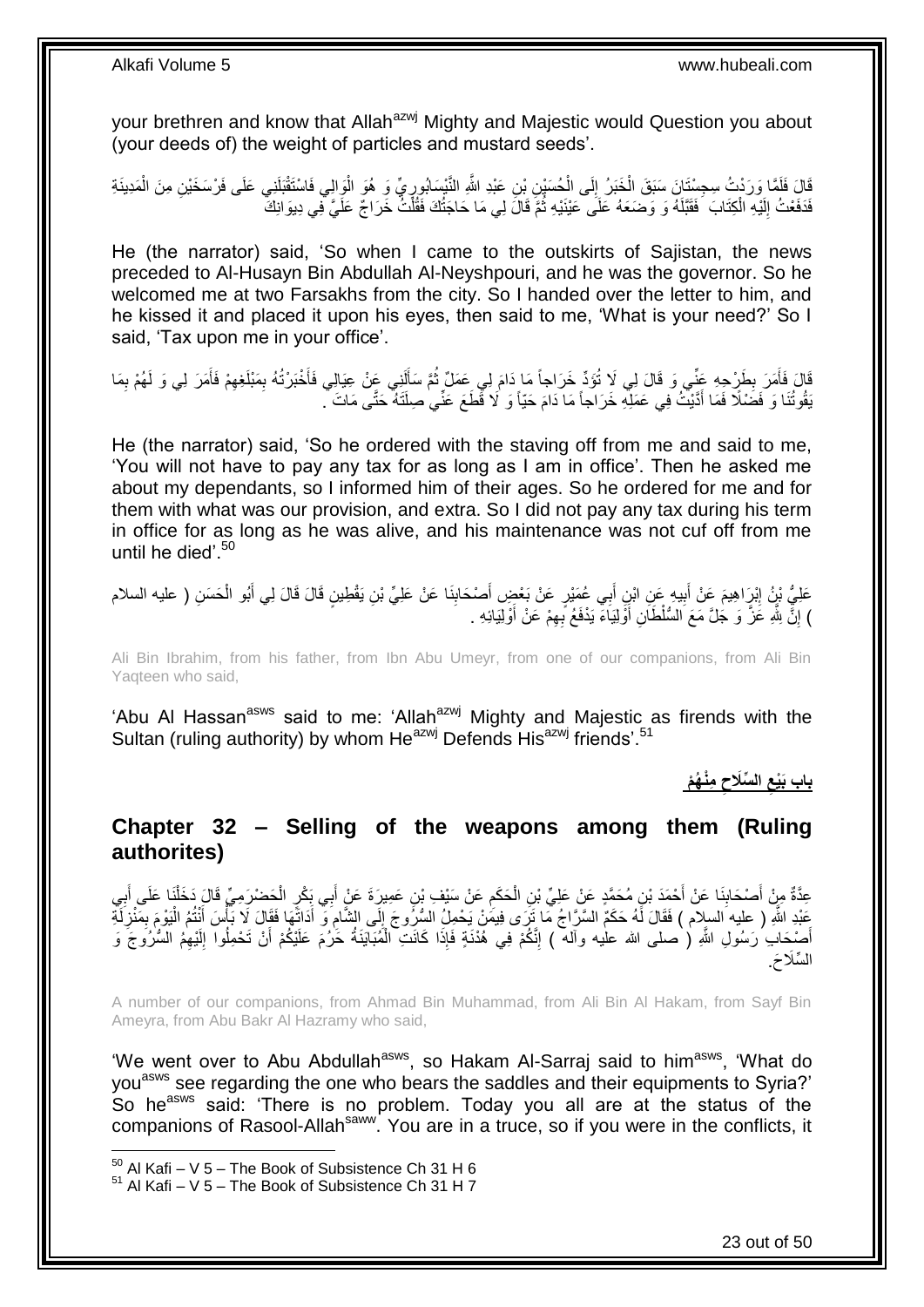would have been Prohibited upon you that you should be carrying the saddles and the weapons to them'. $52$ 

أَحْمَدُ بْنُ مُحَمَّدٍ عَنِ ابْنِ مَجْبُوبٍ عَنْ عَلِيِّ بْنِ الْحَسِنِ بْنِ رِبَاطٍ عَنْ أَبِي سَارَةٍ عَنْ هِنْدٍ السَّرَاجِ قَالٍ قُلْتُ لِأَبِي جَعْفَرٍ ( عليه َ ِ ْ ْ ِ ِ السلام ) أَصْلَحَكَ الَّهُ إِنِّي كُنْثُ أُحْمِلُ السِّلِّاحَ إِلَى أَهْلِ الشَّامِ فَأَبِيعُهُ مِنْهُمْ فَلَمَا أَنْ عَرَّفَنِيَ اللَّهُ هَذَا الْأَمْرَ ضِقْتُ بِّذَلِكَ وَّ قُلْتُ لَا<br>يَسْبِدُ مَ يَقِيبُ الْمَنْجَمِينَ َ ِ َ ∣∣<br>∶ َ ِ َ ْ َ َحْمِلُ إِلَٰى أَعْدَاءِ اللَّهِ فَقَالَ احْمِلْ إِلَيْهِمْ فَإِنَّ اللَّهَ يَذْفَعُ بِهِمْ عَذُوَّنَا وَ عَدُوَّكُمْ يَعْنِي الرُّومَ وَ بِعْهُمْ فَإِذَا كَانَتِ الْحَرْبُ بَيْنَنَا فَلَا ِ ∣lٍ ِ لَ ِ َ יִי<br>י ِ ْ تَحْمِلُوا َفَمَنْ حَمَلَ إِلَى عَدُوِّنَا سِلَاحاً يَسْتَعِيَنُونَ بِهِ عَلَّيْنَاَ فَهُوَ مُشْرِكٌ. ِ ِ ِ

Ahmad Bin Muhammad, form Ibn Mahboub, from Ali Bin Al Hassan Bin Rabaat, from Abu Sarah, from Hind Al Sarraj who said,

'I said to Abu Abdullah<sup>asws</sup>, 'May Allah<sup>azwj</sup> Keep you<sup>asws</sup> well! I used to carry the weapons to the people of Syria, so I would sell it to them. So when Allah<sup>azwj</sup> Made me recognise this matter (*Al-Wilayah*), I was constricted by that, and I said, 'I will not carry to the enemies of Allah<sup>azwj</sup>'. So he<sup>asws</sup> said: 'Carry to them, for Allah<sup>azwj</sup> would Repulse by them our<sup>asws</sup> enemies and your enemies, meaning the Romans; and sell it to them, so when there is the war between us, so do not carry, for the one who carries weapons to our<sup>asws</sup> enemies, for them to be assited with against us<sup>asws</sup>, so he is a Polytheist'.<sup>53</sup>

أَحْمَدُ بْنُ مُحَمَّدٍ عَنْ عَلِيِّ بْنِ الْحَكَمِ عَنْ هِشَامِ بْنِ سَالِمٍ عَنْ مُحَمَّدٍ بْنِ قَيْسٍ قَالَ سَأَلْتُ أَبَا عَبْدِ اللَّهِ ( عليه السلام ) عَنِ الْفِئَتَيْنِ<br>أَحْمَدُ بْنُ مُحَمَّدٍ عَنْ عَلِيِّ بْنِ الْ َ ْ اً ا ٍ ِ ِ ْ َ ْ ُنْلَتَقِيَانِ مِنْ أَهْلِ الْبَاطِلِ أَ نَبِيَعُهُمَا الْسِّلَاحَ قَالَ بِعْهُمَا مَا يَكُنُّهُمَا كَالدِّرْعِ وَ اَلْخُفَّيْنِ وَ نَحْوِ هَذَا . ِ ِ **!** َ ْ َ ْ **∶** 

Ahmad Bin Muhammad, from Ali Bin Al Hakam, from Hisham Bin Salim, from Muhammad Bin Qays who said,

'I asked Abu Abdullah<sup>asws</sup> about the two parties from the people of the falsehood who meet in battle, can I sell the weapons to these two?' He<sup>asws</sup> said: 'You can sell to both of them what is defensive for them, like the armours, and the shoes, and (items) such as these'.<sup>54</sup>

أَحْمَدُ بْنُ مُحَمَّدٍ عَنْ أَبِي عَبْدِ اللَّهِ الْبَرْقِيِّ عَنِ السَّرَّادِ عَنْ أَبِي عَبْدِ اللَّهِ ( عليه السلام ) قَالَ قُلْتُ لَهُ إِنِّي أَبِيعُ السِّلَاحَ قَالَ لَا َ :<br>ا َ َ ِ َ ِ ْ تَبِعْهُ فِي فِتْنَةٍ . ِ

Ahmad Bin Muhammad, form Abu Abdullah Al barqy, from Al Sarrad,

(It has been narrated) from Abu Abdullah $a_{\text{sws}}$ , said, 'I said to him $a_{\text{sws}}$ , 'I sell the weapons'. He<sup>asws</sup> said: 'You cannot sell during the tribulations (trouble times)'.<sup>55</sup>

**باب ال ِّصَنا َعا ِت**

## <span id="page-23-0"></span>**Chapter 33 – The Professions**

1

عِدَّةٌ مِنْ أَصْحَابِنَا عَنْ أَجْمَدَ بْنِ مُحَمَّدٍ عَنِ الْقَاسِمِ بْنِ يَحْيَىِ عَبِنْ جَدٍّهِ الْحَسَنِ بْنِ رَاشِدٍ عَنْ مُجَمَّدِ بْنِ مُسْلِمٍ عَنْ أَبِي عَبْدِ اللَّهِ رِ **∣** َ َ م<br>م ْ **ُ** ْ عليه السلام ) قَالَ قَالَ، أَمِيرُ الْمُؤْمِنِينَ ( عليه السلام ) إِنَّ اللَّهَ عَزَّ وَ جَلَّ يُحِبُّ الْمُحْتَرِفَ الْأَمِينَ وَ فِي رِّووَايَةٍ أُخْرَى إِنَّ اللَّهَ ْ ِ ْ َ ِ ر<br>|<br>| ِ ِ تَعَالَى يُحِبُّ الْمُؤْمِنَ الْمُخْتَرِفَ . ِ ْ ْ

24 out of 50

 $52$  Al Kafi – V 5 – The Book of Subsistence Ch 32 H 1

 $53$  Al Kafi – V 5 – The Book of Subsistence Ch 32 H 2

 $54$  Al Kafi – V  $5$  – The Book of Subsistence Ch 32 H 3

 $55$  Al Kafi – V 5 – The Book of Subsistence Ch 32 H 4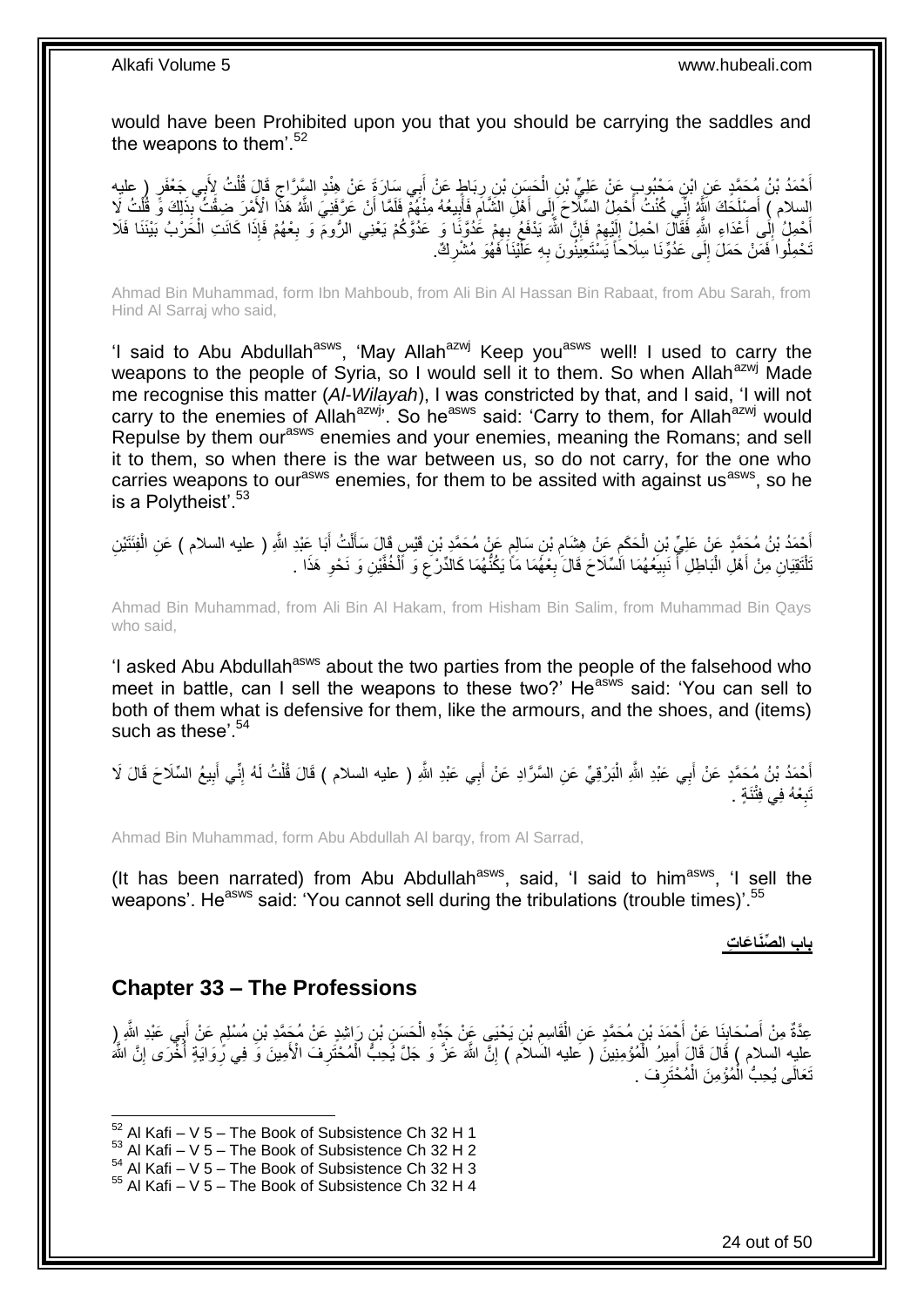A number of our companions, form Ahmad Bin Muhammad, from Al Qasim Bin Yahya, from his grandfather Al Hassan Bin Rashid, from Muhammad Bin Muslim,

(It has been narrated) from Abu Abdullah<sup>asws</sup> having said: 'Amir Al-Momineen<sup>asws</sup> said that Allah<sup>azwj</sup> Mighty and Majestic Loves 'أَلْمُؤْمِنَ الْمُحْتَرِفَ)' 'the Believer who has a **∶** ْ ْ skill (profession)'.<sup>56</sup>

عَلِيُّ بْنُ إِبْرَاهِيمَ عَنْ أَبِيهِ عَنْ صِبَالِحِ بْنِ السِّنْدِيِّ عَنْ جَعْفَرٍ بْنِ بَشِيرٍ عَنْ خَالِدٍ بْنِ عُمَارَةَ عَنْ سَدِيرٍ الصَّيْرَفِيِّ قَالَ قُلْتُ لِأَبِي  $\zeta$ **!** َ ِ ِ ْ ِ جَعْفَرٍ ( عَليه السلام ) حَدِيثٌ بَلَغَنِيٍّ عَنِ الْحَسَنِ الْبَصْرِيِّ فَإِنَّ كَانَ حَقَّاً فَإِنَّا لِلَّهِ وَ إِجْلِهِ رَاجِعُونَ قَالَ وَ مَا ۚ هُوَ قُلْتُ بَلَغَنِيَّ لَ ِ ِ ِ ِ ِ :<br>ا ْ ْ أَنَّ الْحَسُنَ الْبَصْرِيُّ كَانَ يَقُولُ أَوْ غَلَى دِمَاغُهُ مِنْ حَرٍّ الشَّمْسِ مَا اسْتَظَلَّ بِحَائِطِ صَبْرَفَنِيٍّ وَ لَوْ تَفَرَّتَ كَبِدُهُ عَطَشاً لَمْ يَسْتَسْقِ ِ ِ ْ ا<br>ا اً لَ ِ لَ مِنْ دَارِ صَيْرَفِيٍّ مَآءً وَ ۚ هُوَ عَمَلِي وَ تِجَارَتِي وَ فِيهِ نَبَتَ لَحْمِيَ وَ دَمِي وَ مِنْهُ حَجِّي وَ عُمْرَتِي ِ

Ali Bin Ibrahim, from his father, from Salih Bin Al Sandy, from Ja'far Bin Basheer, from Khalid Bin Umarat, from Sadeyr Al Sayrafi who said,

'I said to Abu Ja'far<sup>asws</sup>, 'A Hadeeth has reached me from Al-Hassan Al-Basry, so if it was true, so we are for Allah<sup>azwj</sup> to Him<sup>azwj</sup> we are returning'. He<sup>asws</sup> said: 'And what is it?' I said, 'It has reached me that Al-Hassan Al-Basry was saying, '(Even) if his brain were to boil from the heat of the sun, he would (still) not shade himself by a wall of a money-changer, and (even) if his liver were to burst out of thirst, he would not quench himself with water from the house of a money-changer, and it is my work and my business, and by it my flesh has been built and my blood, and from it I have performed my Hajj and my Umrah'.

فَجَلَسَ ثُمَّ قَالَ كَذَبَ الْحَسَنُ خُذْ سَوَاءً وَ أَعْطِ سَوَاءً فَإِذَا حَضَرَتِ الصَّلَاةُ ۖ فَدَعْ مَا بِيَدِكَ وَ انْهَضْ إِلَى الصَّلَاةِ أَ مَا عَلِمْتَ أَنَّ ِ اً<br>ا **ٔ** ْ ُ اُ َ ِ ْ أَصْحَابَ الْكَهْفِ كَانُوا صَيَارِفَةً . َ **∶** 

So he<sup>asws</sup> sat up, then said: 'Al-Hassan has lied! Take equally (in fairness) and give equally (in fairness), so when the Prayer presents itself, leave what is in your hands and rise to the Prayer. Do you not know that the companions of the cave (As'haab Al-Kahf) were money-changers?<sup>57</sup>

مُحَمَّدُ بْنُ يَحْيَى عَنْ أَحْمَدَ بْنِ مُحَمَّدٍ عَنِ ابْنِ فَضَالٍ قَالَ سَمِعْتُ رَجُلًا يَسْأَلُ أَبَا الْحَسَنِ الرِّضَا ( عليه السلام ) فَقَالَ إِنِّي ْ َ َ ِ أُعَالِجُ الذَّقِيقَ ۖ وَ إِيعُهُ وَ النَّاسُّ يَقُولُونَ لَا يَنْبَغِّي فَقَالَ لَهُ الرِّضَا ( عليه السلام ) وَ مَا بَأَسُهُ كُلُّ شَيْءٍ مِمَّا يُبَاعُ إِذَا اتَّقَى الثَّه **!** َ ة<br>أا فِيهِ الْمَعْبُدُ فَلَا بَأْسَ י<br>י ا<br>ا

Muhammad Bin Yahya, from Ahmad Bin Muhammad, from Ibn Fazzal who said,

'I heard a man ask Abu Al-Hassan Al-Reza $^{asws}$ , so he said, 'I cure (by) the flour and I sell it (my portion), and the people are saying that it is not befitting for me'. So Al-Reza<sup>asws</sup> said to me: 'And what is the problem with it? Everything from what is sold when the servant fears Allah<sup>azwj</sup>, so there is no problem'.<sup>58</sup>

مُحَمَّدُ بْنُ يَحْيَى عَنْ أَجْمَدَ بْنِ مُحَمَّدٍ عَنْ جَعْفَرٍ بْنِ يَحْيَى الْخُزَاعِيِّ عَنْ أَبِيهِ يَحْيَى بْنِ أَبِي الْعَلَاءِ عَنْ إِسْحَاقَ بْنِ عَمَّارٍ قَالَ<br>مَعْلَمُ بِنَ الْبِحَاقَ بَنْ عَمَّارٍ قَالَ َ ِ َ ِ ِ ْ ِّخَطِّتُ عَلَى أَبِيِّ عَيْدِ اشْهِ ( عِلَيه السلام ) فَخَبَّرْتُهُ أَنَّهُ وُلِدَّ لِي غُلَامٌ فَقَالَ أَ لَا سَمَّنِتَهُ مُحَمَّدَاً قَالَ قُلْتُ قَدْ فَعَلْتُ قَالَ فَلَا تَضَّرِبْ<br>وَيَقَلِّمُ الْقَالُ قَالَ فَلا تَضَ َ َ ْ ِ ْ ْ َ مُحَمَّداً وَ لَا تَسَٰلِّهُ جَعَلَهُ اللَّهُ قُرَّةَ عَيْنٍ لَكَ فِي حَيَاتِكَ وَ خَلَفَ صِدْقٍ مِنْ بَعْدِكَ فَقُلْتُ ْ

 $56$  Al Kafi – V 5 – The Book of Subsistence Ch 33 H 1

 $57$  Al Kafi – V  $5$  – The Book of Subsistence Ch 33 H 2

 $58$  Al Kafi – V 5 – The Book of Subsistence Ch 33 H 3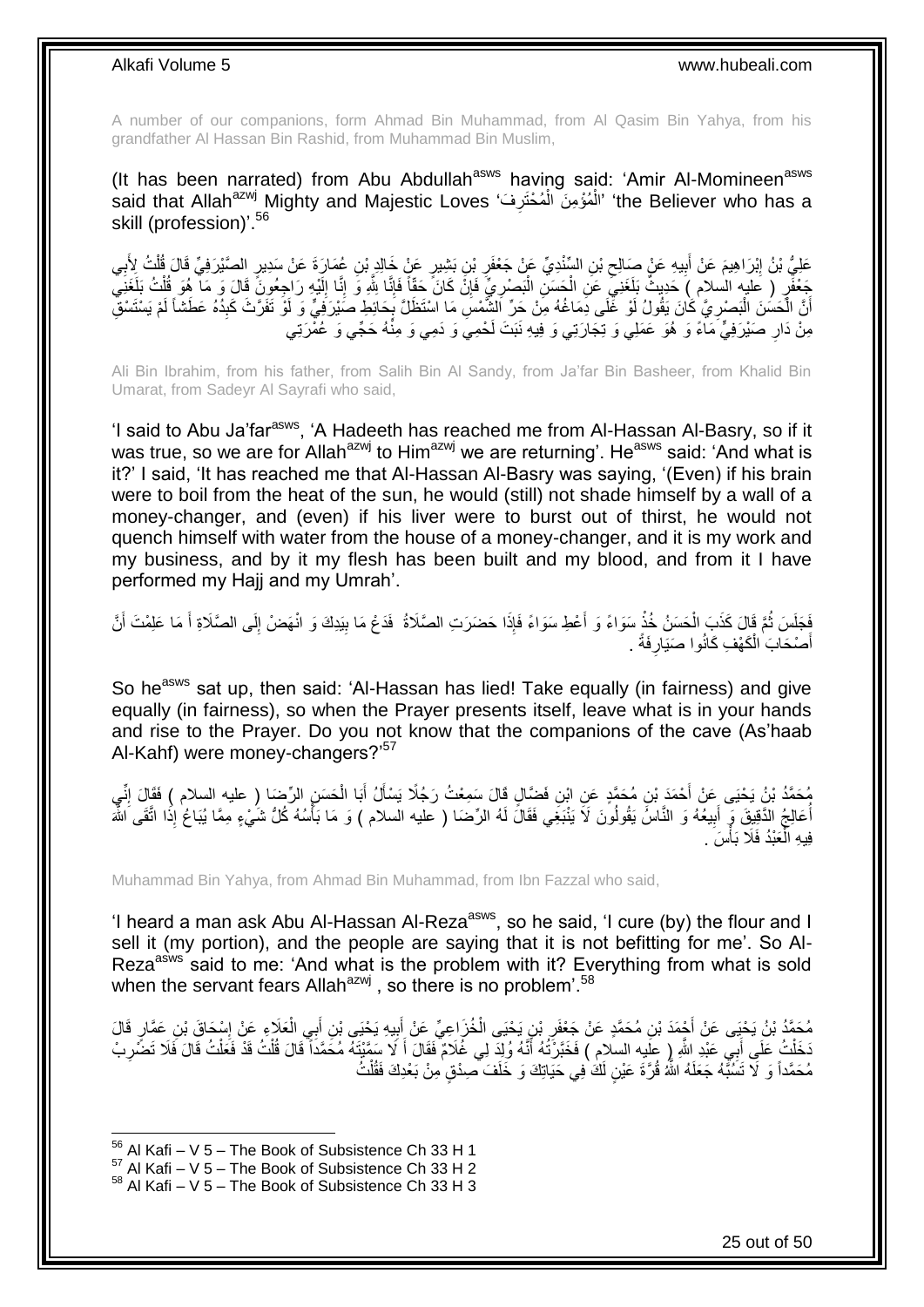Muhammad Bin Yahya, from Ahmad Bin Muhammad, from Ja'far Bin Yahya Al Khazaie, from his father Yahya Bin Abu Al A'ala, from Is'haq Bin Ammar who said,

'I went over to Abu Abdullah<sup>asws</sup>, so I informed him<sup>asws</sup> that a son had been born unto me. So he<sup>asws</sup> said: 'Did you not name him as Muhammad?' I said, 'I have done it'. He<sup>asws</sup> said: 'So neither beat Muhammad, nor insult him. Allah<sup>azwj</sup> has Made him a delight for your eye during your lifetime and a true successor from after you'.

جُعِلْتُ فِدَاكَ فِي أَيِّ الْأَعْمَالِ أَصْعُهُ قَالَ إِذَا عَدَلْتَهُ عَنْ خَمْسَةِ أَشْيَاءَ فَصَعْهُ حَيْثُ شِئْتَ لَا تُسْلِمْهُ صَيْرٍفِيًّا فَإِنَّ الصَّيْرَفِيَّ لَا<br>مُعِلْتُ فِدَاكَ فِي أَيِّ الْأَعْمَالِ أَصْعُهُ َ ْ َ َ ْ  $\frac{1}{2}$ َسْلَمُ مِنَ الرِّبَا ۖ وَ لَا تُسْلِمْهُ بَيَّاعَ الْأَكْفَانِ فَإِنَّ صَاحِبَ الْأَكْفَانِ يَسُرُّهُ الْوَبَاءُ إِذَا كَانَ وَ لَا تُسْلِمْهُم بَيَّاعَ الْطَعَامِ فَإِنَّهُ لَا يَسْلَمُ مِنَ ِ ِ ِ ْ الِاِحْتِكَارِ وَ لَا تُسْلِمْهُ جَزَّاراً فَإِنَّ الْمَذَّارَ تُسْلَبُ مِنْهُ الرَّحْمَةُ وَ لَا تُسْلِمْهُ نَخَّاساً فَإِنَّ رَسُولَ اللَّهِ ( صلى الله عليه وأله ) قَالَ ِ ْ ِ **∶** ثَنَرُّ النَّاس*ِّ مَنْ* بَاعَ النَّاسَ <sub>.</sub>

May I be sacrificed for you<sup>asws</sup>! Into which profession shall I place him?' He<sup>asws</sup> said: 'If you keep him adjust him away from five things, so you can place him wherever you so desire to. Do not submit him as a money-changer, for the money-changer is not safe from the usury; and do not submit him as a seller of the coffins for the owner of the coffins is joyful during the plague when there was one; and do not submit him as a food trader for he would not be safe from the monopolization (hoarding); and do not make him to be a butcher, for the butcher, his mercy is confiscated from him; and do make him as a slave trader, for Rasool-Allahsaww said: 'The most evil of the people is the one who sells the people'.<sup>59</sup>

أَحْمَدُ بْنُ مُحَمَّدٍ عَنْ مُحَمَّدِ بْنِ يَجْيَيِ عَنْ طَلْحَةَ بْنِ زَيْدٍ عَنْ أَبِي عَبْدِ اللَّهِ جَعْفَرِ بْنِ مُحَمَّدٍ ( عليه السلام ) قَالَ إِنَّ رَسُولَ اللَّهِ ( **∶** ْ َ ِ صلى الله عليه وآله ) قَالَ إِنِّي أَعْطَيْتُ خَالَتِي غُلَاماً وَ نَهَيْتُهَا أَنْ تَجْعَلَهُ قَصَّاباً أَوْ حَجَّاماً أَوْ صَائِغاً . اً<br>ا ِ َ َ

Ahmad Bin Muhammad, from Muhammad Bin Yahya, from Talha Bin Zayd,

(It has been narrated) from Abu Adullah Ja'far<sup>asws</sup> Bin Muhammad<sup>asws</sup> having said that Rasool-Allah<sup>saww</sup> said: 'I gave a boy to my maternal aunt and forbade her that she should make him a butcher, or a cupper, or a goldsmith'. $60$ 

عَلِيُّ بْنُ مُحَمَّدٍ بْنِ بُنْدَارَ عَنْ أَحْمَدَ بْنِ أَبِي عَبْدِ اللَّهِ عَنِ الْقَاسِمِ بْنِ إِسْحَاقَ بْنِ إِبْرَاهِيمَ عَنْ مُوسَى بْنِ زَنْجَوَيْهِ التَّفْلِسِيِّ عَنْ ِ ِ ֧֧֧֧֢׆֧ ْ َ أَبِي ۖ عُمَرَ الْحَنَّاطِ عَنْ إِسْمَاعِيلَ الصَّيْقَلِ الْرَّازِيِّ قَالَ دَخَلْتُ عَلَى أَبِيَ عَبْدِ النَّهِ (َ عِليه السلام ) وَ مَعِي ثَوْبَانِ فَقَالَ لِي يَا أَبَا َ ْ ِ ِ ْ َ َ َ ْسَمَاعِيلَ يَجِيئُنِي مِنْ قِبَلِكُمْ أَثْوَابٌ كَثِيرَةٌ وَ لَيْسَ يَجِيئُنِي مِثْلُ هَذَيْنِ الثَّوْبَيْنِ اللَّذَيْنِ تَحْمِلُهُمَا أَنْتَ فَقُلْتُ جُعِلْتُ فَذَاكَ تَغْزِلُهُمَا أَمْ ْ َ ِ ر<br>أ ُ ِ ْ ْ َ ُ َّ َّ ْ اَسْمَاعِيلَ وَ أَنْسِكُهُمَا أَنَا فَقَالَ لِي حَائِكٌ قُلْتُ نَعَمْ فَقَالَ لَا تَكُنْ حَائِكَا قُلْتُ فَمَا أَكُونُ قَالَ كُنْ صَيْقَلًا وَ كَانَتْ مَعِي مِائَتَا دِرْهَمِ َ ْ ْ َ ِ ׇ֖֖֖֖֦֦֦֚֚֚֬֝֝֓֝֝ فَاتْنْتَرَيْتُ بِهَا سُُيُوفاً وَ مَرَايَا عُثُقاً وَ قَدِمْتُ بِهَا الْرَّيَّ فَبِعْتُهَا بِرِبْحٍ كَثِيرٍ . ٍ ِ ِ **∶** ِ

Ali Bin Muhammad Bin Bundar, from Ahmad Bin Abu Abdullah, from Al Qasim Bin Is'haq Bin Ibrahim, from Musa Bin Zanjawiya Al Tafleysi, from Abu Umar Al Hannat, from Ismail Al Sayqal Al Razy who said,

'I went over to Abu Abdullah<sup>asws</sup> and with me were two clothes. So he<sup>asws</sup> said to me: 'O Abu Ismail! The ones before you have come to measws with numerous clothes and they did not come to me<sup>asws</sup> with the likes of these two clothes which you are carrying'. So I said, 'May I be sacrificed for you<sup>asws</sup>! The mother of Ismail spun these two, and I weaved these two'. So he<sup>asws</sup> said to me: '(You are) a weaver?' I said, 'Yes'. So he<sup>asws</sup> said: 'Do not become a weaver'. I said, 'So what should I become?'

 $59$  Al Kafi – V 5 – The Book of Subsistence Ch 33 H 4

 $60$  Al Kafi – V 5 – The Book of Subsistence Ch 33 H 5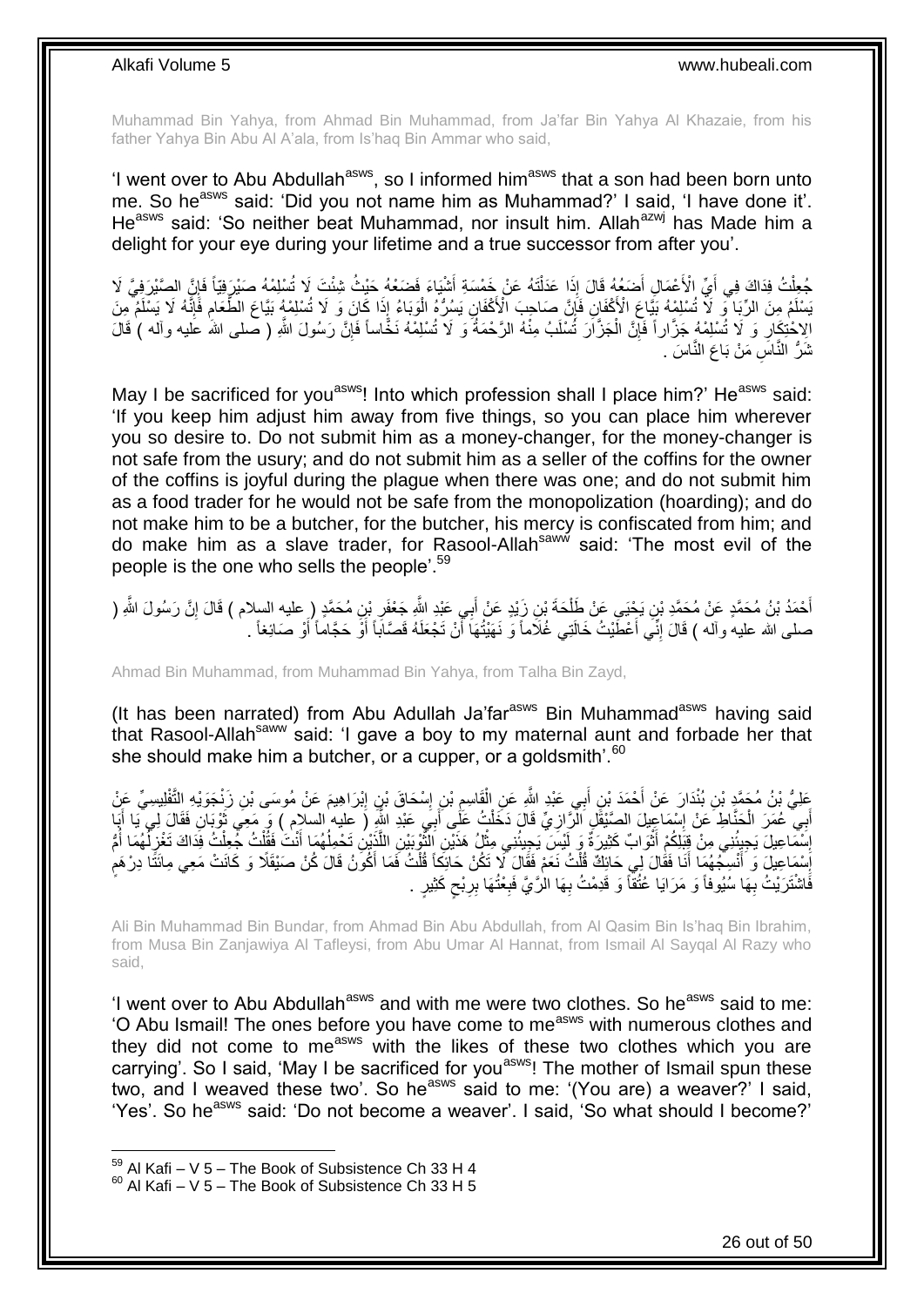He<sup>asws</sup> said: 'Become a polisher'. And there were two hundred Dirhams with me, so I bought swords with it, and old mirrors, and proceded with these to Al-Rayy, and I sold these (after polishing them) for a lot of profit<sup>'.61</sup>

ْ ُكوِفِّيي َن َقا َل َد َخ َل ِعي َسى ْب ُن َشَف َنا ال ْص َحاب ِني َشْي ٌخ ِم ْن أ ي ِه َقا َل َحَّدث ب َم َع ْن أ ْب َرا ِهي ِي َعْبِد ََّّللا َعلِ ُّي ْب ُن <sup>إ</sup> ِ ) عليه السالم ب ِق ٍّي َعلَى أ **!** َ َ  $\frac{1}{2}$ َ <u>֖֓</u> َ ) وَ كَانَ سَاحِراً يَأْتِيهِ اَلنَّاسُ وَ يَأْخُذُ عَلَى ذَلِكَ الْأَجْرَ فَقَالَ لَهُ جُعِلْتُ فِدَاكَ أَنَا رَجّلٌ كَانَتْ صِّنَاعَتِيَ الْسِّحْرَ وَ كُنُّتُ آخُذُ عَلَى ة<br>أ **ٔ** َ ْ ُنْلِكَ الْأَجْرَ وَ كَانَ مَعَاشِي وَ قَدْ حَجَجْتُ مِنْهُ وَ مَنَّ اللَّهُ عَلَيَّ بِلِقَائِكَ وَ قَدْ تُبْتُ إِلَى اللَّهِ عَزَّ وَ جَلَّ فَّهَلْ لِي فِي شَيْءٍ مِنْ ذَلِكَ ِ ِ :<br>نا مَخْرَ جٌ قَالَ فَقَالَ لَهُ أَبُو عَبْدِ اللَّهِ ( عليه السلام ) حُلَّ وَ لَا تَغْقِدْ َ . َ

Ali Bin Ibrahim, from his father, from a Sheykh from our Kufian companions who said,

'Isa Bin Shafaqiyya went over to Abu Abdullah<sup>asws</sup> and he was a magician. The people were coming to him and he would take the payment upon that. So he said to him<sup>asws</sup>, 'May I be sacrificed for you<sup>asws</sup>! I a man who used to do magic, and I used to take the payment upon that, and it was my livelihood, and I have performed Hajj from it, and Allah<sup>azwj</sup> has Favoured upon me with meeting you<sup>asws</sup>, and I have repented to Allah<sup>azwj</sup> Mighty and Majestic. So is there for me in anything from that, a way out?' So Abu Abdullah<sup>asws</sup> said to him: 'Loosen it, and do not tie it (Break the spells and do not make them)<sup>'.62</sup>

> **ِ َح َّجام باب َك ْس ِب الْ**

### <span id="page-26-0"></span>**Chapter 34 – Earnings of the cupper**

عِدَّةٌ مِنْ أَصْحَابِذَا عَنْ سَهْلِ بْنِ زِيَادٍ عَنِ ابْنِ مَحْبُوبٍ عَنِ ابْنِ رِنَابٍ عَنْ أَبِي بَصِيرٍ عَنْ أَبِي جَعْفَرٍ ( عليه السلام ) قَالَ<br>مَنْ َ َ ِ ॄ<br>१ **∣** َ سَأَلْتُهُ عَنْ كَسْبَ الْحَجَّامِ فَقَالَ لَاَ بَأْسَ بِهِ إِذَا لَمَّ يُشَارِطْ . ْ ֺ֧֦֧֦֧֦֦֦֦֖֦֪֦֪֦֧֦֪֦֪֦֪֪֦֪֪֦֪֪֦֪֦֪֪֦֝֟֟֟֟֟֟֟֟֟֟֟֟֟֟֟֟֟֟֟֟֟֟֓֕֟֓֟֓֟֓֟֓֟֓֟֓֟֓֟֓֟֓֟֓֟֟֟֝֟֟֟֟֟֟֟֝֟ َ ِ ِ ة<br>أ ِ

A number of our companions, from Sahl Bin Ziyad, from Ibn Mahboub, from Ibn Raib, from Abu Baseer,

(It has been narrated) from Abu Ja'far<sup>asws</sup> having said: 'I asked him<sup>asws</sup> about the earning of the cupper, so he<sup>asws</sup> said: 'There is no problem with it when he does not stipulate (specify wages)<sup>'.63</sup>

يَانُ بْنُ زِيَادٍ عَنْ أَحْمَدَ بْنِ مُحَمَّدٍ بْنِ أَبِي نَصْرٍ عَنْ خَذَإِنِ بْنِ سَدِيرٍ قَالَ دَخَلْنَا عَلَي أَبِي عَبْدِ اللَّهِ ( عليه السلام ) وَ مَعَنَا َ ْ َ َ ِ َوْفَدٌ الْحَجَّامُ فَقَالَ لَهُ جُعِلْتُ فِدَاكَ إِنِّي أَعْمَلُ عَمَلاً وَ قَدْ سَأَلْتُ عَنْهُ غَيْرَ وَاحِدٍ وَ لَا اثْنَيْنِ فَزَّعَمُوا أَنَّهُ عَمَلٌ مَكْرُوهٌ وَ أَنَا أُحِبُّ **ٔ** ْ َ َ ِ ْ ،<br>أ َ َ أَنْ أَسْأَلَكَ عَنْهُ فَإِنْ كَانَ مَكْرُوهاً أَنْتَّهَيْتُ عَنْهُ وَ عَمِلْتُ غَيْرَهُ مِنَ الْأَعْمَالِ فَإِنِّي مُنْتَهِ فِي ذَلِكَ إِلَى قَوْلِكَ قَالَ وَ مَا هُوَ قَالَ ِ لَ َ َ لَ ِ ا∣<br>ِ∘ ْ َح َّجا ٌم

Sahl Bin Ziyad, from Ahmad Bin Muhammad Bin Abu Nasr, from Hanaan Bin Sadeyr who said,

'We went over to Abu Abdullah<sup>asws</sup> and with us was Fargad the cupper, so he said to him<sup>asws</sup>, 'May I be sacrificed for you<sup>asws</sup>! I do a work and have asked someone else about it, and a second, so they are alleging that it is an abhorrent work, but I would love to ask you<sup>asws</sup> about it. So if it was abhorred, I shall refrain from it, and do something else from the works, for I would like to end it in accordance to your<sup>asws</sup> words'. He<sup>asws</sup> said: 'What is it?' He said, 'Cupping'.

 $61$  Al Kafi – V 5 – The Book of Subsistence Ch 33 H 6

 $^{62}$  Al Kafi – V 5 – The Book of Subsistence Ch 33 H 7

 $63$  Al Kafi – V 5 – The Book of Subsistence Ch 34 H 1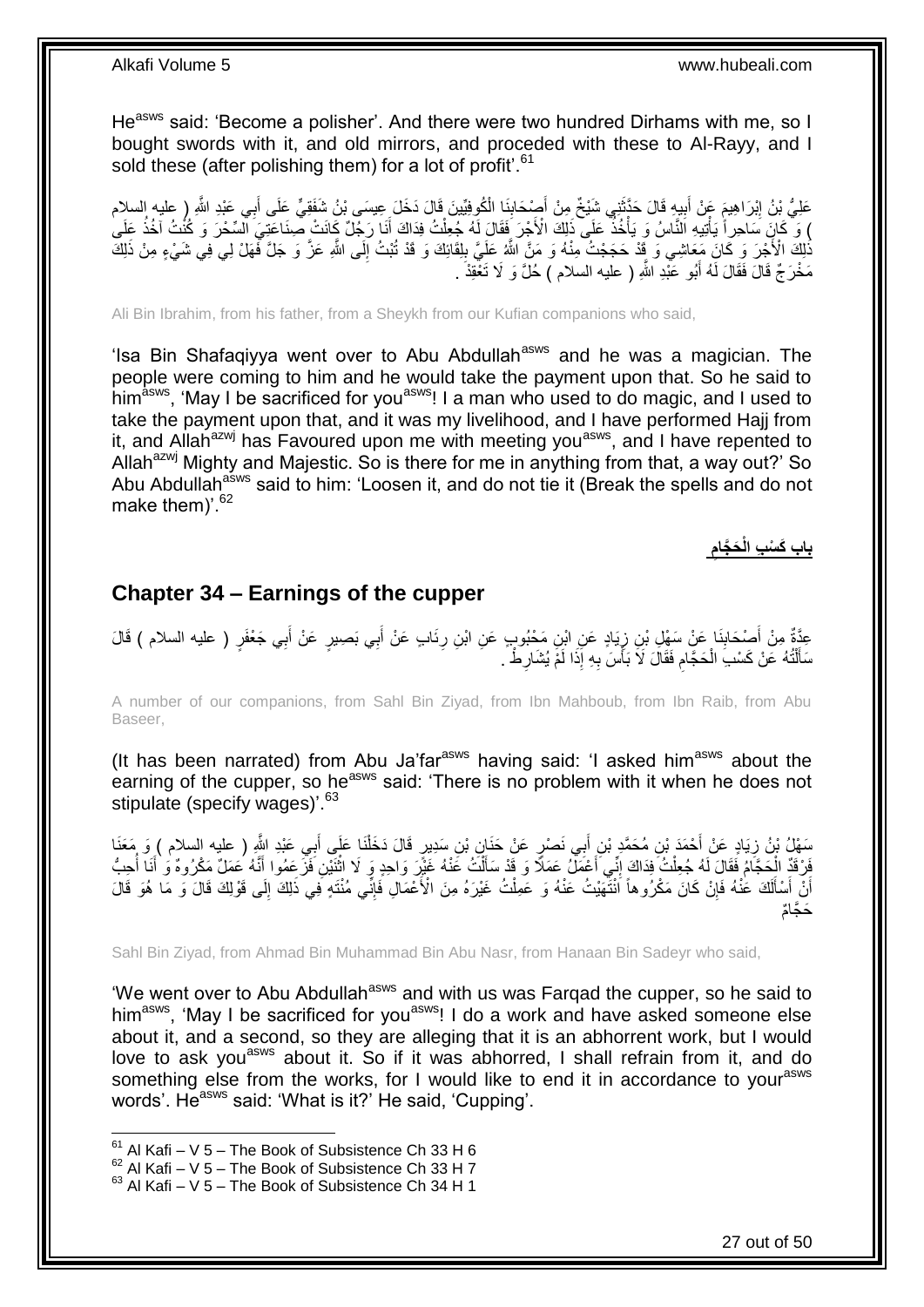قَالَ كُلْ مِنْ كَسْبِكَ بَا ابْنَ أَخٍ وَ تَصَدَّقْ وَ حُجَّ مِنْهُ وَ تَزَوَّجْ فَإِنَّ النَّبِيَّ ( صلى الله عليه وآله ) قَدِ احْتَجَمَ وَ أَعْطَى الْأَجْرَ وَ لَوْ ِ ِ ٍ ِ َ كَانَ حَرَاماً مَا أَعْطَاهُ ا<br>ا

He<sup>asws</sup> said, 'Eat from your earnings, O cousin, and give in charity, and perform Hajj from it, and marry, for the Prophet<sup>saww</sup> had cupping done and gave the recompense, and had it been Prohibited, he<sup>saww</sup> would not have given it'.

ِ قَالَ جَعَلَنِيَ اللَّهُ فِدَاكَ إِنَّ لِي تَيْساً أُكْرِيهِ فَمَا تَقُولُ فِي كَسْبِهِ فَقَالَ كُلْ كَسْبَهُ فَإِنَّهُ لَكَ حَلَالٌ وَ النَّاسُ يَكْرَ هُونَهُ قَالَ حَنَانٌ قُلْتُ **∶** ُ יִי, ْ ِ لِأُيِّ شَيْءٍ يَكْرَ هُونَهُ وَ هُوَ حَلَالٌ قَالَ لِتَعْيِيرِ النَّاسِ بَعْضِهِمْ بَعْضاً . َ ِ ِ **!** 

He (the narrator) said, 'May Allah<sup>azwj</sup> Make me to be sacrificed for you<sup>asws</sup>! I have a male goat which I hire out, so what are you<sup>asws</sup> saying regarding its earnings?' So he<sup>asws</sup> said: 'Eat its earnings for it is Permissible for you, and the people are disliking it'. Hanaan (the narrator) said, 'I said, 'For which thing are they disliking it and it is Permissible?' He<sup>asws</sup> said: 'The people tend to reproach each other (for that work)'.<sup>64</sup>

أَبُو عَلِيٍّ الْأَسْعَرِيُّ عَنْ مُحَمَّدٍ بْنِ عَبْدِ الْجَبَّارِ عَنْ أَحْمَدَ بْنِ النَّصْرِ عَنْ عَبْرِهِ عَلْ جَابِرٍ عَنْ أَبِي جَعْفَرٍ ( عليه ِ َ ِ ْ **∶** َ السلام ) قَالَ احْتَجْمَ رِسُولُ اللَّهِ (َ صلى الله عَليهِ وآله ) حَجَمَهُ مَوْلَى لِبَنِي بَيَاضِهَ وَ أَعْطًاهُ وَ لَوْ كَانَ حَرِاماً مَا أَعْطَاهُ فَلَقًا َ َ َفَرَغَ قَالَ لَمُ رَسُولُ اللّهِ ( صلى الله عليه وآله ) أَيْنَ الدَّمُ قَالَ شَرِبْتُهُ يَا رَسُولَ اللّهِ فَقَالَ مَا كَانَ يَنْبَغِي لَكَ أَنْ تَفْعَلَ وَ قَدْ جَعَلَهُ **ٍ** َ َ اللَّهُ عَنَّ وَ جَلَّ لَكَ حِجَاباً مِنَ النَّارِ فَلَا تَعُدْ . **∶** 

Abu Ali Al Ashary, from Muhammad Bin Abdul Jabbar, from Ahmad Bin Al nazar, from Amro Bin Shimr, from Jabir,

(It has been narrated) from Abu Ja'far<sup>asws</sup> having said: 'Rasool-Allah<sup>saww</sup> had cupping done, and it was a slave of the Clan of Bayaza who did cupping on him<sup>saww</sup>, and hesaww gave him (payment), and had it been Prohibited, hesaww would not have given it. So when he was free, Rasool-Allah<sup>saww</sup> said to him: 'Where is the blood?' He said, 'I drank it, O Rasool-Allahsaww!' So hesaww said: 'It was not befitting for you that you should do that, and Allah<sup>azwj</sup> Mighty and Majestic has Made a barrier for you from the Fire, but do not repeat'.<sup>65</sup>

مُحَمَّدُ بْنُ يَحْيَى عَنْ أَحْمَدَ بْنِ مُحَمَّدٍ عَنِ إِبْنِ فَضَّالٍ عَنِ ابْنِ بِكَيْرٍ عَنْ زُرَارَةَ قَالَ سَأَلْتُ أَبَا جَعْفَرٍ ( عِليه السلام ) عَنْ كَسْبِ َ ْ ĺ الْحَجَّام فَقَالَ مَكْرُوهٌ لَهُ أَنْ يُشَارِطَ وَ لَا بَأْسَ عَلَيْكَ أَنْ تُشَارِطَهُ وَ تُمَاكِسَهُ وَ إِنَّمَا يُكْرَهُ لَهُ وَ لَا بَأْسَ عَلَيْكَ . **∶** اً ْ ِ َ ِ ْ ْ ِ

Muhammad Bin Yahya, from Ahmad Bin Muhammad, from Ibn Fazal, from Ibn Bukeyr, from Zurara who said,

'I asked Abu Ja'far<sup>asws</sup> about the earning of the cupper, so he<sup>asws</sup> said: 'It is abhorrent for him that he should stipulate (a specific price), and there is no problem upon you if you stipulate it, and bargain. But rather, it is disliked for him and there is no problem upon you'.<sup>66</sup>

عَلِيُّ بِنُ إِبْرَاهِيمَ عَنْ أَبِيهِ وَ مُحَمَّدُ بْنُ إِسْمَاعِيلَ عَنِ الْفَضْلِ بْنِ شَاذَانَ عَنِ ابْنِ أَبِي عُمَيْرٍ عَنْ مُعَاوِيَةَ بْنِ عَمَّارٍ قَالَ سَأَلْتُ أَبَا ∣l<br>∶ **!** َ ِ َ ْ َ ِ َ ْ ْ عَبْدِ اللَّهِ (َ عليه السلام َ) عَنْ كَسْبِ الْحَجَّامِ فَقَالَ لَا بَأْسَ بِهِ قُلْتُ أَجْرُ النُّيُوسِ قَالَ إِنْ كَانَتَ الْعَرَبُ لَنَعَايَرُ بِهِ وَ ۗ لَا بَأْسَ . ِ ْ ِ **ٔ** ِ ْ ْ ِ

 $64$  Al Kafi – V 5 – The Book of Subsistence Ch 34 H 2

 $^{65}$  Al Kafi – V 5 – The Book of Subsistence Ch 34 H 3

 $66$  Al Kafi – V 5 – The Book of Subsistence Ch 34 H 4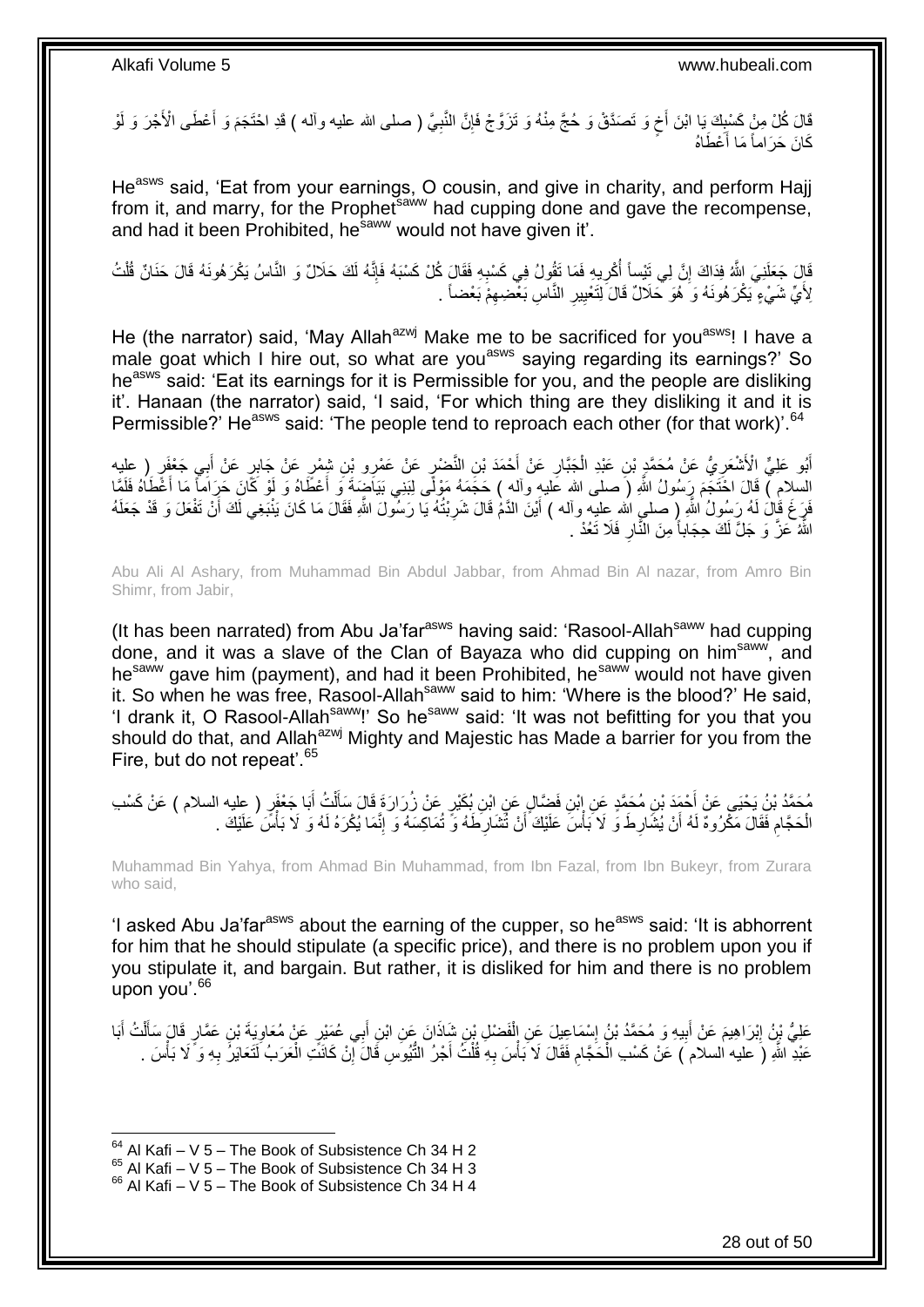Ali Bin Ibrahim, from his father and Muhammad Bin Ismail, from Al Fazl Bin Shazaan, from Ibn Abu Umeyr, from Muawiya Bin Ammar who said,

'I asked Abu Abdullah<sup>asws</sup> about the earning of the cupper, so he<sup>asws</sup> said: 'There is no problem with it'. I said, 'Recompense for the male goat (hiring out)?' He<sup>asws</sup> said: 'Although the Arabs are reproaching for it, there is no problem'.<sup>67</sup>

**باب َك ْس ِب الَّنائِ َح ِة**

## <span id="page-28-0"></span>**Chapter 35 – Earnings of the lamenting woman**

عِدَّةٌ مِنْ أَصْحَابِنَا عَنْ أَحْمَدَ بْنِ مُحَمَّدٍ عَنْ عَلِيٍّ بْنِ الْحَكَمِ عَنْ يُونُسَ بْنِ يَعْقُوبَ عَنْ أَبِي عَبْدِ اللَّهِ ( عليه السلام ) قَالَ قَالَ<br>-َ ِ َ ِ ْ لِي أَبِي يَا جَعْفَرُ ۖ أَوْقِفْ لِي مِنْ مَالِي كَذَا وَ كَذَا لِّنَوَادِبَ تَنْذُبُٰنِي عَشْرَ سِنِينَ بِمِنًى أَيَّامَ مِنًى ۖ ـ َ ِ َ َ

A number of our companions, from Ahmad Bin Muhammad, from Ali Bin Al hakam, from Yunus Bin Yaqoub,

(It has been narrated) from Abu Abdullah<sup>asws</sup>, said, 'My<sup>asws</sup> father<sup>asws</sup> said to me<sup>asws</sup>: (it has been narrated) herm has haddled.<br>'O Ja'far<sup>asws</sup>! Dedicate to me<sup>asws</sup> from my<sup>asws</sup> such and such wealth for the lamenters to lament me<sup>asws</sup> for ten years at Mina in the days of Mina'.<sup>68</sup>

أَحْمَدُ بْنُ مُحَمَّدٍ عَنْ عَلِيٍّ بْنِ الْحَكَمِ عَنْ مَالِكِ بْنِ عَطِيَّةَ عَنْ أَبِي حَمْزَةَ عَنْ أَبِي جَعْفَرٍ ( عليه السلام ) قَالَ مَاتَ الْوَلِيدُ بْنُ<br>أَحْمَدُ بْنُ مُحَمَّدٍ عَنْ عَلِيٍّ بِنِ الْحَكَمِ عَنْ َ َ ِ ْ ْ الْمُغِيرَةِ فَقَالَتْ أُمُّ سَلَمَةَ لِّلنَّبِيٍّ ( صَلْبى الله عليه وِاله ) إِنَّ الَ الْمُغِيرَةِ قَدْ أَقَامُواَ مَنَاحَةً فَأَذْهُبُ إِلَيْهِمْ فَأَذِنْ لَمَا فَلَبِسَتْ ثِيَابَهَا وَ ْ ِ **∶** ا<br>ا ِ َ ِ لَ ِ ا<br>: َ َ َّنَهَيَّأَتْ وَ كَانَتْ مِنْ حُسْنِهَا كَأَنَّهَا جَانٌّ وَ كَانَتْ إِذَا قَامَتْ فَأَرْخَتْ شَعْرَهَا جَلَّلَ جَسَدَهَا وَ عَقَدَتْ بِطَرَفَيْهِ خَلْخَالَهَا َّ َ َ َ ْ ِ

Ahmad Bin Muhammad, from Ali Bin Al Hakam, from Mlik Bin Atiyya, from Abu Hamza,

(It has been narrated) from Abu Ja'far<sup>asws</sup> having said: 'Al-Waleed Bin Al-Mugheira died, so Umm Salma<sup>as</sup> said to the Prophet<sup>saww</sup>: 'The progeny of Al-Mugheira have established a lamentation, so las want to go to them'. So he<sup>saww</sup> permitted heras. So she<sup>as</sup> wore her<sup>as</sup> clothes and prepared herself<sup>as</sup>, and it was from her<sup>as</sup> beauty that she was like a fairy, and she<sup>as'</sup> was such that whenever she<sup>as</sup> stood up, so her<sup>as</sup> hair flowed till the top part of her<sup>as</sup> body got covered, and she<sup>as</sup> tied her<sup>as ornaments at</sup> the ends of it.

فَنَدَبَتِ ابْنَ عَمِّهَا بَيْنَ يَدَيْ رَسُولِ اللَّهِ ( صلى اللهِ عليه وأله ) فَقَالَتْ ۚ أَنْعَى الْوَلِيدِ أَبَا الْوَلِيدِ فَتَى الْعَشِيرَهْ حَامِى ْ ْ َ ْ ْ الْحَقِيقَةِ مَاجِدٌ يَسْمُو إِلَى طَٰلَبِ الْوَتِيرَةْ قَذْ كَانَ غَيْثاً فِي السِّنِينَ وَ جَعْفَراً غَدَقاً وَ مِيرَهْ ْ ِ

So she<sup>as</sup> eulogised the son of her<sup>as</sup> uncle in front of Rasool-Allah<sup>saww</sup>, so she<sup>as</sup> said: 'I<sup>as</sup> state that Al-Waleed Bin Al-Waleed Abu Al-Waleed was a vouth of the family, a patron of the realities; a glorious one transcending to the frequently of its seeking; a quencher during the years, a spring of fresh water and its provisions'.

> قَالَ فَمَا عَابَ ذَٰلِكَ عَلَيْهَا النَّبِيُّ ( صلى الله عليه وأله ) وَ لَا قَالَ شَيْئاً <sub>.</sub> ِ

He<sup>asws</sup> said: 'So the Prophet<sup>saww</sup> did not refuse that to her, nor did he<sup>saww</sup> say anything'.<sup>69</sup>

 $67$  Al Kafi – V 5 – The Book of Subsistence Ch 34 H 4

 $68$  Al Kafi – V 5 – The Book of Subsistence Ch 35 H 1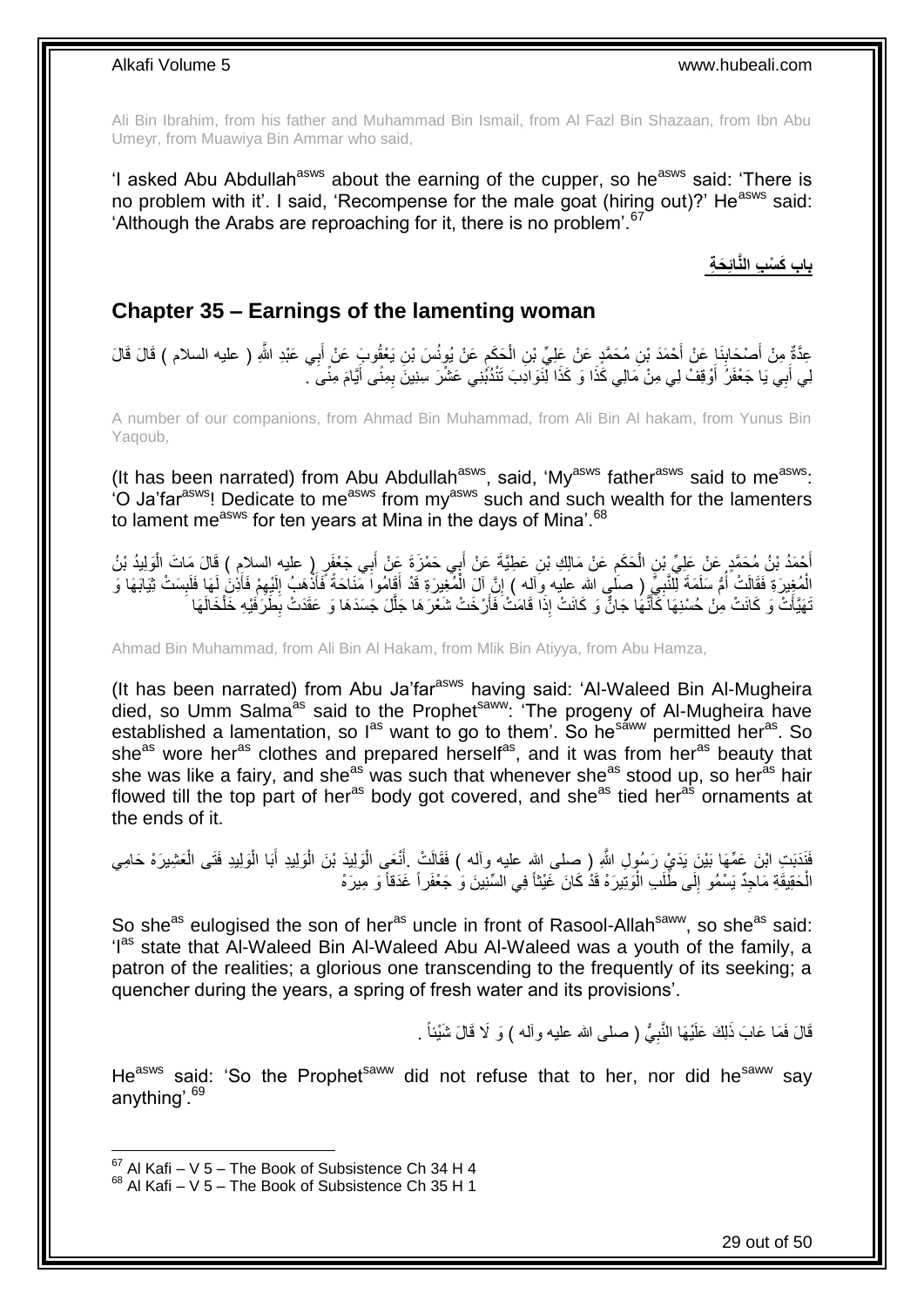عَلِيُّ بْنُ إِبْرَاهِيمَ عَنْ أَبِيهِ وَ مُحَمَّدُ بْنُ يَحْيَى عَنْ أَحْمَدَ بْنِ مُحَمَّدٍ بْنِ إِسْمَاعِيلَ جَمِيعاً عَنْ جَذَانٍ بْنِ سَدِيرٍ قَالَ كَانَتِ امْرَأَةٌ ∣l<br>∶ َ ِ َ ֦֧֦֧֦֧֦֦֦֦֦֦֦֦֧֦֧֦֧֦֦֦֦֦֦֦֦֦֦֦֦֦֝ َ مَعَنَّا فِي الْحَيِّ وَ لَهَا جَارِيَةٌ نَائِحَةٌ فَجَاءَتْ إِلَى أَبِي فَقَالَتْ يَا عَمِّ أَنْتَ تَعْلَمُ أَنَّ مَعِيشَتِي مِنَ اللَّهِ عَزَّ وَ جَلَّ نُمَّ مِنْ هَذِهِ الْجَارِيَةِ<br>مَعَنَّا فِي الْحَيِّ وَ لَهُمَا بَرِ اُ َ َ ِ ِ ْ ِ ْ ُ َ النَّائِحَةِ ۖ وَ قَدْ أَحْبَبْتُ أَنْ تَسْأَلَ أَبَا عَبْدِ اللَّهِ (َ عليهَ السلام ) عَنْ ذَلِكَ فَإِنْ كَانَ حَلَالًا وَّ إِلَّا بِعْنُهَا وَ أَكَلْتُ مِنْ ثَمَنِهَا حَتَّى يَأْتِيَ َ َ ْ َ ِ ِ ∣lٍ َ ا<br>أ اللَّهُ بِالْفَرَّحِ فَقَالَ لَمَهَا أَبِي وَ اللَّهِ إِنَّـي لَأُعْظِمُ أَبَا عَبْدِ اللَّهِ ( عليه السلام ) أَنْ أَسْأَلَهُ عَنْ هَذِهِ الْمَسْأَلَةِ َ َ ِ َ  $\zeta$ ْ **∶** لَ Í ْ لَ َ َ

Ali Bin Ibrahim, from his father, and Muhammad Bin Yahya, from Ahmad Bin Muhammad Bin Ismail altogether, from Hanaan Bin Sadeyr who said,

'There was a woman with us in Al-Hayy, and for her is a slave girl, a lamenter. So she came over to my father and said, 'O uncle! You know that my livelihood is from Allah<sup>azwj</sup> Mighty and Majestic, then from this slave girl, the lamenter, and I would love it if you could ask Abu Abdullah<sup>asws</sup> about that. So if it was Permissible (fine), or else I would sell her and eat from her price until such time as Allah<sup>azwj</sup> Grants me with the relief (alternative source of income)'. So my father said to her, 'I consider it a big thing that I should ask Abu Abdullah<sup>asws</sup> about this question'.

َّفَلَّمَ أَقِرْشَا عَلَيْهِ أَخْبَرْتُهُ أَنَا بِذَلِكَ فَقَالَ أَبُو عَبْدِ اللَّهِ ( عليه السلام ) أَ تُشَارِطُ قُلْتُ وَ اللَّهِ مَا أَدْرِي تُشَارِطُ أَمْ لَا فَقَالَ قُلْ لَهَا ْ **∶** َ َ َ َ ِ َ لَا تُشَارِطُ وَ تَقْبَلُ مَا أُعْطِيَتْ . :<br>ا ِ

He (the narrator) said, 'So when we proceded to him<sup>asws</sup>, I informed him<sup>asws</sup> with that, so Abu Abdullah<sup>asws</sup> said: 'Does she stipulate (a price beforehand)?' I said, 'By Allah<sup>azwj</sup>! I do not know whether she stipulates or not'. So he<sup>asws</sup> said: 'Tell her not to stipulate, and she can accept whatever is given'.<sup>70</sup>

عَلِيُّ بْنُ إِبْرَاهِيمَ عَنْ أَبِيهِ عَنِ اِبْنٍ أَبِي عُمَيْرٍ عَنِ الْحَسَنِ بْنِ عَطِيَّةَ عَنْ عُذَافِرٍ قَالَ سَمِعْتُ أَبَا عَبْدِ اللَّهِ ( عليه السلام ) وَ قَدْ ْ َ **!** َ **∶** َ مُّذَلِّ عَنْ كَسْبَ النَّائِحَةِ ۚ قَالَ تَشَّتَخِلُّهُ بِضَرْبِّ إِحْدَى يَدَيْهَا ۖ عَلَى الْأُخْرَى **∶** ِ ُّ

Ali Bin Ibrahim, from his father, form Ibn Abu Umeyr, from Al Hassan Bin Atiyya, from Uzafir who said,

'I heard Abu Abdullah<sup>asws</sup> and he<sup>asws</sup> had been asked about earnings of the female lamenter, he<sup>asws</sup> said: 'It is Permissible for her to strike with one hand upon the other'.<sup>71</sup>

**َما ِش َط ِة َو الْ َخافِ َض ِة باب َك ْس ِب الْ**

### <span id="page-29-0"></span>**Chapter 36 – Earnings of the female hairdresser and the female circumciser**

عِدَّةٌ مِِنْ أَصْحَابِنَا عَنْ أَحْمَدَ بْنِ مُحَمَّدِ بْنِ عِيسَى عَنْ أَحْمَدَ بْنِ مُحَمَّدِ بْنِ إِلَي نَصْرٍ عَنْ هَارُونَ بْنِ الْجَهْمِ عَنْ مُحَمَّدِ بْنِ مُسْلِمِ َ َ  $\frac{1}{2}$ َ ٍ ِ ْ عَنْ أَبِي عَبْدِ اللَّهِ ( عَليهِ السلاِّمِ ) قَالَ لَمَّا هَاجَرَتِ النِّسَاءُ إِلَي رَسُولِ اللَّهِ ( صلى الله عليه وآله ) هَاجَرَتْ فِيهِنَّ امْرَأَةٌ يُقَالُ ∣∣<br>ِ َ ِ لَهَا أُمُّ خَبِيبٍ وَ كَانَتْ خَافِضَةً تَخْفِضُ الْجَوَارِيَ فَلَمَّا رَإِهَا رَسِّولُ اللَّهِ ( صلْي الله عليه وأله ) قَالَ لَمَها يَا أُمَّ حَبِيبَ الْعَمَلُ الَّذِي **!** ُ ْ ِ ِ ْ َّ كَانَ فِي يَدِكِ هُوَ فِي يَدِكِ الْيَوْمَ قَالَتْ نَعَمْ يَا رَسُولَ اللَّهِ إِلَّا أَنْ يَكُونَ حَرَاماً فَتَنْهَانِي عَنْهُ فَقَالَ لَا بَلْ حَلَالٌ فَادْنِي مِنِّي حَتَّى ِ مَكِ ِّ َعل ا<br>ا أ

A number of our companions, from Ahmad Bin Muhammad Bin Isa, from Ahmad Bin Muhammad Bin Abu Nasr, from Haroun Bin Al Jaham, from Muhammad Bini Muslim,

 $69$  Al Kafi – V 5 – The Book of Subsistence Ch 35 H 2  $70$  Al Kafi – V 5 – The Book of Subsistence Ch 35 H 3  $71$  Al Kafi – V 5 – The Book of Subsistence Ch 35 H 4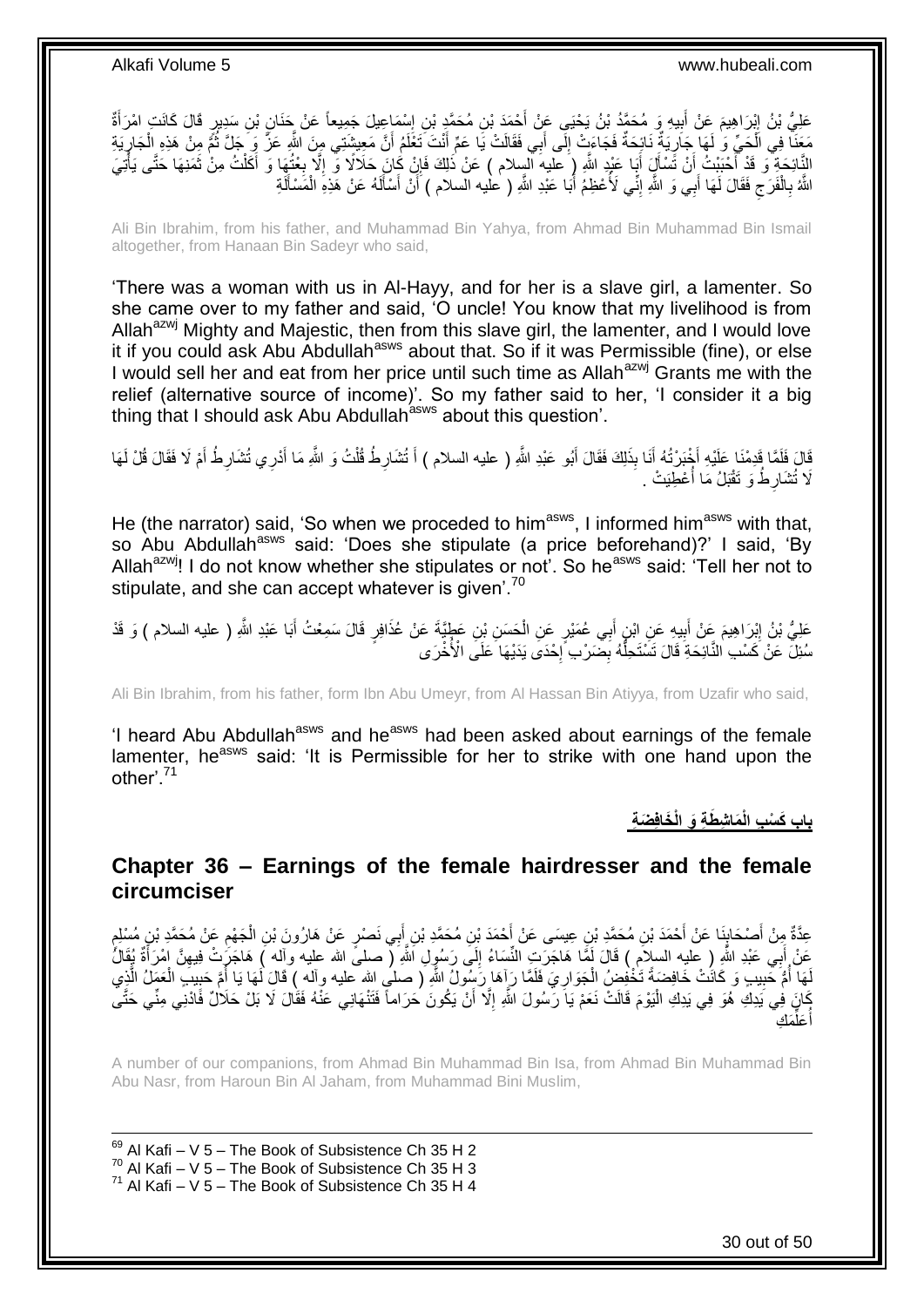(It has been narrated) from Abu Abdullah<sup>asws</sup> having said: 'When the women emigrated to Rasool-Allah<sup>saww</sup>, a woman called Umm Habbeb emigrated along with them, and she was a female circumciser, circumcising the girls. So when Rasool-Allah<sup>saww</sup> saw her, said to her: 'O Umm Habeeb! The work which has been in your hands, is it in your hands today (as well)?' She said, 'Yes, O Rasool-Allah<sup>saww</sup>, unless it happens to be Prohibited, so forbid me from it'. So he<sup>saww</sup> said: 'No, but (it is) Permissible, so approach mesaww until Isaww teach you'.

قَالَتْ فَدَنَوْتُ مِنْهُ فَقَالَ يَا أُمَّ حَبِيبٍ إِذَا أَنْتِ فَعَلْتِ فَلَا تَنْهَكِي أَيْ لَا تَسْتَأْصِلِي وَ أَشِمِّي فَإِنَّهُ أَشْرَقُ لِلْوَجْهِ وَ أَحْظَى عِنْدَ الزَّوْجِ َ ْ َ ْ اً<br>ا **!** المناسب المستقبل المستقبل المستقبل المستقبل المستقبل المستقبل المستقبل المستقبل المستقبل المستقبل المستقبل الم<br>المستقبل المستقبل المستقبل المستقبل المستقبل المستقبل المستقبل المستقبل المستقبل المستقبل المستقبل المستقبل ال ِ َ ْ َ ا∣<br>ِ∘ِ

She said, 'So I approached him<sup>saww</sup>, so he<sup>saww</sup> said: 'O Umm Habeeb! Whenever you perform it, so do not overdo it, i.e., do not uproot it (entirely) but to rather scrape it, for it is brightening for the surface and more pleasurable in the presence of the husband'.

قَالَ وَ كَانَ لِأُمٍّ حَبِيبٍ أُخْتٌ يُقَالُ لَهَا أُمُّ عَطِيَّةَ وَ كَانَتْ مُقَيِّنَةً يَعْنِي مَاشِطَةً فَلَمَّا انْصَرَفَتْ أُمُّ حَبِيبٍ إِلَى أُخْتِهَا أَخْبَرَتْهَا بِمَا قَالَ ِ  $\frac{1}{2}$ ِ ِ َ لَهَا رَسُولُ النَّهِ ( صَلَّى الله عليه وآله ) فَأَقْبَلَتْ أُمُّ عَطِيَّةَ إِلَى النَّبِيِّ ( صلى الله عليه وآله ) فَأَخْبَرَتْهُ بِمَا قَالَتْ لَمَهَا أَخْتُهَا فَقَالَ ِ ∣∣<br>∶ ا<br>ا َ ِ َ لِهَا رَسُولُ اللَّهِ (صلى الله عليه وأله ) ادْنِي مِنِّي يَا أُمَّ عَطِيَّةَ إِذَا أَنْتِ قَيَّنْتِ الْجَارِيَةَ فَلَا تَغْسِلِي وَجْهََهَا بِالْخِرْقَةِ فَإِنَّ الْخِرْقَةَ ِ ْ َ ا<br>ا ْ ∣ļ ْ **∶** تَشْرَبُ مَاءَ الْوَجْهِ . :<br>ا

He<sup>asws</sup> said: 'And there was a sister for Umm Habeeb called Umm Atiyya, and she was a ladies maid, meaning a hairdresser. So when Umm Habeeb left to go to her sister, she informed her with what Rasool-Allahsaww had said to her. So Umm Atiyya came over to the Prophet<sup>saww</sup> and informed him<sup>saww</sup> with what her sister had said to her. So Rasool-Allah<sup>saww</sup> said to her: 'Approach me<sup>saww</sup>, O Umm Atiyya! Whenever you attend to the girl, so do not wash her face with a rag, for the rag absorbs the water of the face'. $7<sup>2</sup>$ 

أَحْمَدُ بِنُ مُحَمَّدٍ عَنْ عَلِيٍّ بْنِ أَحْمَدَ بْنِ أَشْيَمَ عَنِ ابْنِ أَبِي عُمَيْرٍ عَنْ رَجُلٍ عَنْ أَبِي عَبْدِ اللَّهِ ( عليه السلامِ ) قَالَ دَخَلَتْ َ َ َ َ مَاشِطَةٌ عَلَى رَسُوِلِ اللَّهِ ( صَلى الله عَليه وألْهِ ) فَقَالَ لَمَهَا ۖ هَلْ تَرَكْتِ عَمَلَكٍ أَوْ أَقَمْتَ عَلَيْهِ فَقَالَتْ يَا رَسُولَ اللَّهِ أَنَا أَعْمَلُهُ إِلَّا **∶** ُ َ َ َ َ أَنْ تَتْٰهَانِي عَنْهُ فَأَنْتَهِيَ عَذُهُ فَقَالَ لَهَا افْعَلِي فَإِذَا مُشَطْتِ فَلَا تَجْلِي الْوَجْهَ بِالْخِرَقِ فَإِنَّهَا تَذْهَبُ بِمَاءِ الْوَجْهِ وَ لَا تَصِلِي الشَّغْرَ ا∣<br>ِ∘ِ ْ ِ ْ ِ َ ْ ِ . ِ الشَّعْر ِ ب

Ahmad Bin Muhammad, from Ali Bin Ahmad Bin Asheym, from Ibn Abu Umeyr, from a man,

(It has been narrated) from Abu Abdullah<sup>asws</sup> having said: 'A female hairdresser went over to Rasool-Allah<sup>saww</sup>, so he<sup>saww</sup> said to her: 'Have you left your work or are you still established upon it?' So she said, 'O Rasool-Allah<sup>saww</sup>! I am doing it unless if you<sup>saww</sup> forbid me from it, so I shall keep away from it'. So he<sup>saww</sup> said to her: 'So whenever you comb hair, do not polish the face with the rag, for it removes the water of the face, and do not attach the hair (of someone) with the hair (of another one)<sup>73</sup>

֧֖֧֖֧֧֧֚֚֓֝֝֝֝֝֟֓֝֬֝֓֝֓֟֓֬֝֓֬֝֓֬֝֓֟֓֟֓֟֓֝֬֝֓֝ مُحَمَّدُ بْنُ يَحْيَى عَنْ مُحَمَّدِ بْنِ الْحُسَيْنِ عَنْ عَيْدِ الرَّحْمَنِ بْنِ أَبِي هَاشِمٍ عَنْ سَالِمٍ بْنِ مُكْرَمٍ عَنْ سَعْدِ الْإِسْكَافِ قَالَ سُئِلَ أَبُو<br>محمَّدُ بْنُ يَحْيَى عَنْ مُحَمَّدِ بْنِ الْحُسَيْنِ **∶** ֦֖֧֦֧֦֧֦֝֝֟֝֝֝֝ َ ْ َ جَعْفَرٍ ( عليه السلام ) عَنِ الْقَرَامِلِ الَّتِي تَضَعُهَا النِّسَاءُ فِي رُءُوسيونَ يُصِلْنَهُ بِشُكُورِ هِنَّ فَقَالَ لَا بَأْسَ عَلَى الْمَرْأَةِ بِمَا تَزَيَّنَتْ ِ ِ ْ ِ َّ ْ ِ َ ْ ْ هِ لِزَّوْجِهَا ِ ب

Muhammad Bin Yahya, from Muhammad Bin Al Husayn, from Abdul Rahman Bin Abu Hashim, from Salim Bin Mukram, from Sa'ad Al Iskaf who said,

 $72$  Al Kafi – V 5 – The Book of Subsistence Ch 36 H 1  $^{73}$  Al Kafi – V 5 – The Book of Subsistence Ch 36 H 2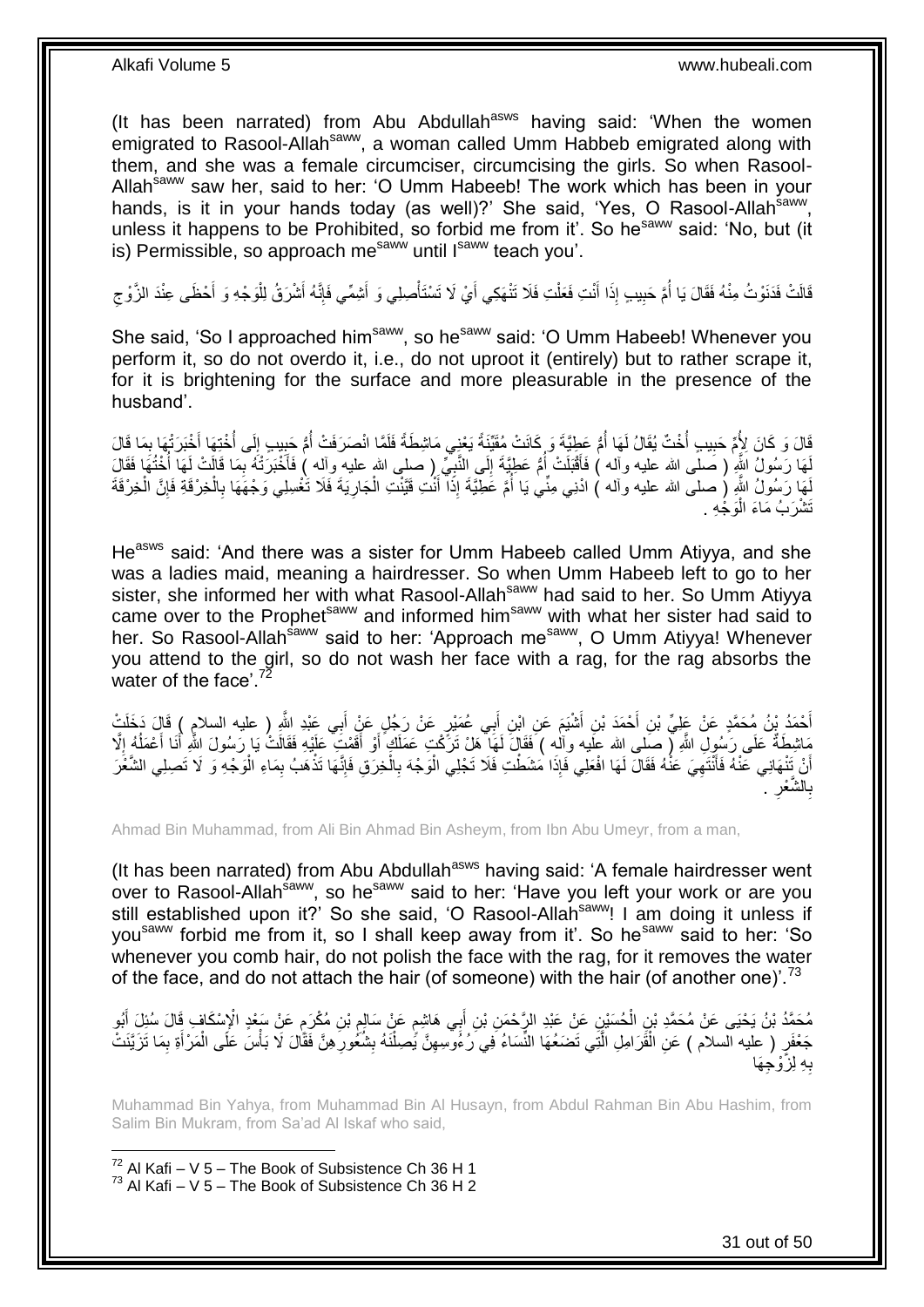'Abu Ja'far<sup>asws</sup> was asked about the ribbons which the women place in their heads attached to their hairs, so he<sup>asws</sup> said: 'There is no problem for the woman with whatever she adorns herself with for her husband'.

قَالَ فَقُلْتُ لَمُه بَلَغَنَا أَنَّ رَسُولَ اللَّهِ ( صلى الله عليه وألمه ) لَعَنَ الْوَاصِلَةَ وَ الْمَوْصُولَةَ فَقَالَ لَبْسَ هُذَاكَ إِنَّمَا لَعَنَ رَسُولُ اللَّهِ ( ْ ْ اً ْ ֦֧֦֧֦֦֦֦֦֦֦֦֦֦֦֧֦ׅ֦ׅ֦֧ׅ֦֧֦֧ׅ֧֦֧ׅ֧֦֧ׅ֧ׅ֧֦֧֦֧֦֧֦֧֦֧֦֧֦֧֧֦֧֦֚֓֕֝֘֝֝֝֘֜֜֓֜֓֜֓֓֜֓֜֓֜ صلى الله عليه وآله ) الْوَاصِلَةَ الَّذِي تَزْنِي فِي شَبَابِهَا فَلَمَّا كَبِرَتْ قَادَتِ النِّسَاءَ إِلَى الرِّجَالِ فَتِلْكَ الْوَاصِلَةُ وَ الْمَوْصُولَةُ . ْ ْ ْ ْ ِ ِ ِ َّ

He (the narrator) said, 'So I said to him<sup>asws</sup>, 'It has reached us that Rasool-Allah<sup>saww</sup> cursed the connector (hair dresser) and the connected (client)'. So he<sup>asws</sup> said: 'It is not over there (what you are thinking it to be). But rather, Rasool-Allah<sup>saww</sup> cursed the connector (hair dresser) who used to commit adultery during her youth, so when she grew older, she led the women to the men (for adultery), so that is the connector and the connected (who are cursed)'.<sup>74</sup>

َ عِدَّةٌ مِنْ أَصْحَابِنَا عَنْ سَهْلِ بْنِ زِيَادٍ عَنْ عَلِيٍّ بْنِ أَسْبَاطٍ عَنْ خَلَفٍ بْنِ حَمَّادٍ عَنْ غَرْو بْنِ ثَابِتٍ عَنْ أَبِي عَبْدِ الشَّرِ ( عِليهِ<br>بِدَعَت مِن أَصْحَابَهِ اُ **∶** ِ َ َ ֢֦֦֦֦֦֦֦֦֦֚֝֝֝֝֝֝ السِلام ) قَالَ كَاَنَتِ امْرَأَةٌ يُقَالُ لَمَا أُمُّ طَيْنِيَةٌ تَخْفِضُ الْجَوَارِيَ فَدَعَاهَا النَّبِيُّ (صلى الله عليه وآله ) فَقَالَ لَّهَا يَا أُمَّ طَيْنَةَ إِذَا ِ ِ ْ ِ<br>ا َ ا<br>استعمال خَفَضْتِ الْجَوَارِيَ فَأَشِمِّي وَ لَا تُجْحِفِي فَإِنَّهُ أَصْفَى لِلَوْنِ الْوَجْهِ وَ أَحْظَى عِنْذَ الْبَعْلِ . ْ ِ َ ِ ْ ْ

A number of our companions, from Sahl Bin Ziyad, from Ali Bin Asbaat, from Khalaf Bin Hammad, from Amro Bin Sabit,

(It has been narrated) from Abu Abdullah $a$ <sup>asws</sup> having said: 'There used to be a woman called Umm Tayba who used to circumcise the girls. So the Prophet<sup>saww</sup> called her over and said to her: 'O Umm Tayba! Whenever you circumcise the girls, so scrape (a little) and not not overdo it, for it is cleaner for the surface complexion and more pleasurable in presence of the husband'.<sup>75</sup>

**ُمَغِّنَي ِة َو ِشَرائِ َها باب َك ْس ِب الْ**

### <span id="page-31-0"></span>**Chapter 37 – Earnings of the female singer and her procurement**

َ عِدَّةٌ مِنْ أَصْحَابِذَا عَنْ أَحْمَدَ بْنِ مُحَمَّدٍ عَنِ الْحُسَيْنِ بْنِ سَعِيدٍ عَنْ عَلِيٍّ بْنِ أَبِي حَمْزَةَ عَنْ أَبِي بَصِيرٍ قَالَ سَأَلْتُ أَبَا جَعْفَرٍ ( َ ْ َ **ِ** ْ ĺ َ عِلِيه السِّلام ) عَنْ كَسْبٍ الْمُغَنِّيَاتٍ فَقَالَ الَّتِي يَدْخُلُّ عَلَّيْهَا الرَّجَالُ حَرَامٍّ وَ ۗ الَّتِي تُدْعَى إِلَى الْأَعْرَاسِ لَّيْسَ بِهِ بَأْسٌ وَ هُوَ قَوَّلُ ِ َّ َّ ْ ِ اللَّهِ عَنَّ وَ جُلٌّ وَ مِنَ النَّاسِ مَنْ يَشْتَرِي لَهْوَ ٱلْحَدِيثِ لِيُضِلَّ عَنْ سَبِيلِ اللَّهِ . ْ **!** 

A number of our companions, form Ahmad Bin Muhammad, from Al Husayn Bin Saeed, from Ali Bin Abu Hamza, from Abu Baseer who said,

'I asked Abu Ja'far<sup>asws</sup> about earning of the singers, so he<sup>asws</sup> said: '(That singing) at which the men come over to her for is Prohibited, and (that singing) which she is invited to the weddings, there is no problem with it, and these are the Words of Allah<sup>azwj</sup> Mighty and Majestic [31:6] And from the people is one who buys *amusing discourse to lead astray from Allah's Way without knowledge*'.<sup>76</sup>

عَنْهُ عَنْ حَكَمٍ الْحَنَّاطِ عَنْ أَبِي بَصِيرٍ عَنْ أَبِي عَبْدِ اللَّهِ ( عليه السلام ) قَالَ الْمُغَنِّيَةُ الَّتِي تَزُفُّ الْعَرَائِسَ لَا بَأْسَ بِكَسْبِهَا َّ ْ َ ْ ٍ ِ ِ ْ ْ

From him, from Hakam Al Hannat, from Abu Baseer,

 $74$  Al Kafi – V 5 – The Book of Subsistence Ch 36 H 3

 $^{75}$  Al Kafi – V 5 – The Book of Subsistence Ch 36 H 4

 $76$  Al Kafi – V 5 – The Book of Subsistence Ch 37 H 1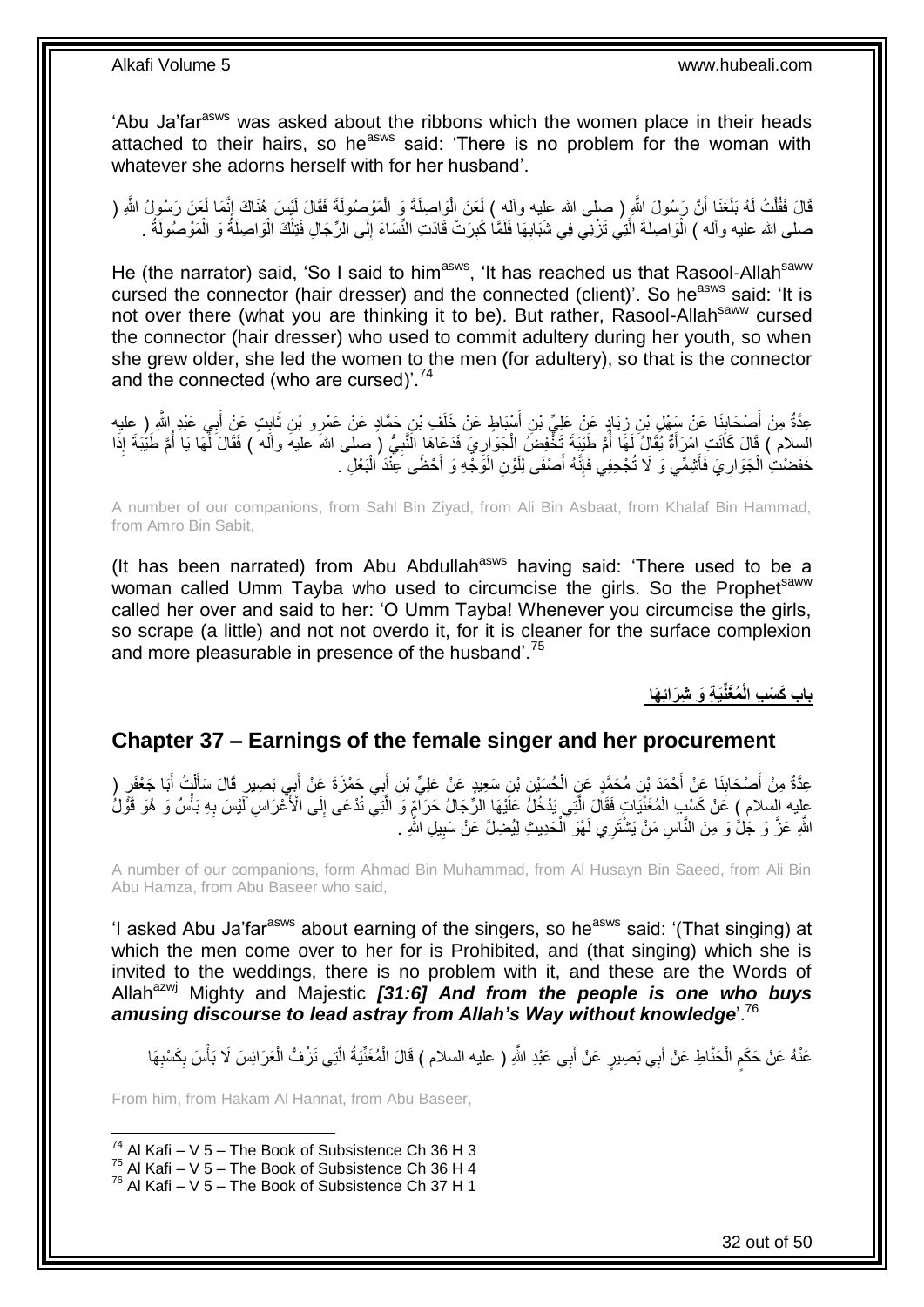(It has been narrated) from Abu Abdullah<sup>asws</sup> having said: 'The female singer who attends the weddings, there is no problem with her earnings'.<sup>77</sup>

أَحْمَدُ يِنُ مُحَمَّدٍ عَنِ الْحُسَيْنِ بْنِ سَعِيدٍ عَنِ النَّصْرِ بْنِ سُوَيْدٍ عَنْ يَحْيَى الْحَلَبِيِّ عَنْ أَيُوبَ بْنِ الْحُرِّ عَنْ أَبِي بَصِيرٍ قَالَ قَالَ أَبُو ْ **ٍ** ْ َ َ ْ َ **∶** عَبْدِ اللَّهِ ( عليه السلام ) أَجْرُ الْمُغَنِّيَةِ الَّتِي تَرُفُّ الْعَرَائِسَ لَيْسَ بِهِ بَأْسٌ لَيْسَتٌ بِالَّتِي يَدْخُلُ عَلَيْهَا الرِّجَالُ ۖ. َّ ِ ا<br>ا ِ ْ َّ ْ َ

Ahmad Bin Muhammad, from Al Husayn Bin Saeed, from Al Nazar Bin Suweyd, from Yahya Al halby, from Ayoub Bin Al Hurr, from Abu Baseer who said,

'Abu Abdullah<sup>asws</sup> said: 'The wages of the female singer who attends the weddings, there is no problem with it, not being that which the men come over to her for'.<sup>78</sup>

عِدَّةٌ مِنْ أُصْحَابِذَا عَنْ سَهْلِ بْنِ زِيَادٍ عَنِ الْحَسَنِ بْنِ عَلِيٍّ الْوَشَاءِ قَالَ سُئِلَ أَبُو الْحَسَنِ الرِّضَا ( عليه السلام ) عَنْ شِرَاءِ<br>وَمَدِّ مَنِ أُصْحَابِذَا عَنْ سَهْلِ بْنِ زِيَادٍ عِنِ الْحَسَن ْ َ ْ ْ ِ **ِ** َ الْمُغَنِّيَةِ فَقَالَ قَدْ تَكُونُ لِلرَّجُلِ الْجَارِيَةُ تُلْهِيَهِ وَ مَا ثَمَنُهَا إِلَّا ثَمَنُ كَلْبٍ وَ ثَمَنُ الْكَلْبِ سُحْتٌ وَ السُّحْتُ فِي النَّارِ . ِ ْ ِ ْ ْ ِ ْ ْ ة<br>أ ْ ة<br>أ ِ ة<br>أ

A number of our companions, from Sahl Bin Ziyad, from Al Hassan Bin Ali Al Washa who said,

'Abu Al-Hassan Al-Reza<sup>asws</sup> about procuring the female singer, so he<sup>asws</sup> said: 'The slave girl (singer) of the man is a distraction for him, and what is her price except for the price of a dog, and a price of the dog is and ill-gotten earning, and the ill-gotten earner is in the Fire'.<sup>79</sup>

عِدَّةٌ مِنْ أَصْحَابِنَا عَنْ سَهْلِ بْنِ زِيَادٍ وَ عَلِيُّ بِنُ إِبْرَاهِيمَ عَنْ أَبِيهٍ جَمِيعاً عَنِ ابْنِ فَضَّالٍ عَنْ سَعِيدِ بْنِ مُحَمَّدٍ الطَّاهِرِيِّ عَنْ ِ **∣** َ ِ **!** َ ِ اَبِيهِ عَنْ أَبِي عَذِّدِ الثَّهِ ( عليه السلَّام ) قَالَ سَأَلَهُ رَجُلٌ عَنْ بَيْعِ الْجَوَارِي الْمُغَّنِّيَاتِ فَقَالَ شِرَاؤُهُنَّ وَ بَيْعُهُنَّ حَرَامٌ وَ تَعْلِيمُهُنَّ ْ ْ ِ لَ َ َ ِ كُفْرٌ وَ اسْتِمَاۚعُهُنَّ نِفَاقٌۢ .

A number of our companions, from Sahl Bin Ziyad and Ali Bin Ibrahim, from his father, altogether from Ibn Fazzal, from Saeed Bin Muhammad Al Tahiry, from his father,

(It has been narrated) from Abu Abdullah<sup>asws</sup>, said, 'A man asked him<sup>asws</sup> about selling the slave girl (singer), so he<sup>asws</sup> said: 'Buying them and selling them is Prohibited, and teaching them is disbelief, and listening to them is hypocrisy'.<sup>80</sup>

ِ أُبُو عَلِيٍّ الْأَشْعَرِ يُّ عَنِ الْحَسَنِ بْنِ عَلِيٍّ عَنْ إِسْحَاقَ بْنِ إِبْرَاهِيمَ عَنْ نَصْنِ بْنِ قَابُوسَ قَالَ سَمِعْتُ أَبَا عَبْدِ اللَّهِ ( عليه السلام )<br>أُبُرِ عَلَيِّ الْأَشْعَرِ يُّ عِنِ الْحَسَنِ بْنِ عَ َ َ ِ ِ ِ ْ يَقُولُ الْمُغَنِّيَةُ مَلْعُونَةٌ مَلْعُونٌ مَنْ أَكَلَ كَسْبَهَا ۚ َ ْ ْ ْ

Abu Ali Al Ashsary, from Al Hassan Biin Ali, from Is'haq Bin Ibrahim, from Nasr Bin Qabous who said,

'I heard Abu Abdullah<sup>asws</sup> saying: 'The female singer is an accursed woman, and accursed is the one who consumes her earnings'.<sup>81</sup>

مُحَمَّدُ بْنُ يَحْيَى عَنْ بَعْضٍ أَصْحَابِهِ عَنْ مُحَمَّدِ بْنِ إِسْمَاعِيلٍ عَنْ إِبْرَاهِيمَ بْنِ أَبِي الْبِلَادِ قَالَ أَوْصَى إِسْحَاقُ بْنُ عُمَرَ عِنْدَ ِ **∶** َ ِ َ **∶** ْ َ ِ وَفَاتِهِ بِجَوَارٍ لَهُ مُغَنِّيَاتٍ أَنْ نَبِيعَهُنَّ وَ نَحْمِلَ ثَمَنَهُنَّ إِلَى أَبِي الْحَسَنِ (َ عليه السلام ّ) ْ َ  $\frac{1}{2}$ ان<br>ا ِ َ ِ

Muhammad Bin Yahya, from one of his companions, from Muhammad Bin Ismail, form Ibrahim Bin Abu Al Balaad who said,

 $^{77}$  Al Kafi – V 5 – The Book of Subsistence Ch 37 H 2

 $^{78}$  Al Kafi – V 5 – The Book of Subsistence Ch 37 H 3

 $79$  Al Kafi – V 5 – The Book of Subsistence Ch 37 H 4

 $80$  Al Kafi – V  $5$  – The Book of Subsistence Ch 37 H 5

 $81$  Al Kafi – V 5 – The Book of Subsistence Ch 37 H 6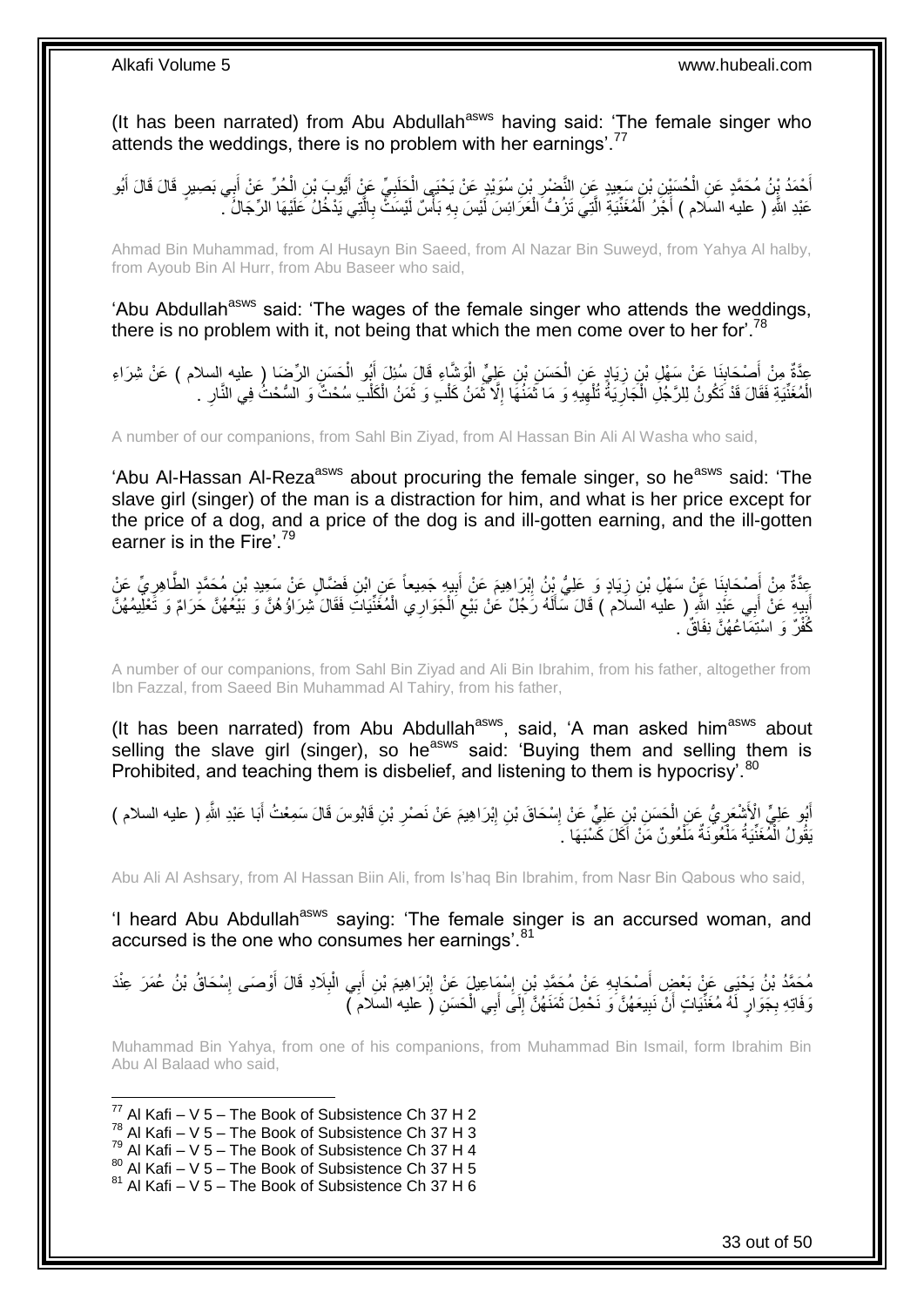'Is'haq Bin Umar bequeathed at the time of his death with the selling of his slave girl singers that we should sell them and carry their price over to Abu Al-Hassan<sup>asws</sup>.

قَالَ إِبْرَاهِيمُ فَبِعْتُ الْجَوَارِيَ بِثَلَاثِمِائَةِ أَلْفِ دِرْهَمِ وَ حَمَلْتُ الثَّمَنَ إِلَيْهِ فَقُلْتُ لِهُ إِنَّ مَوْلِمَي لَكَ يُقَالُ لَهُ إِسْحَاقُ بْنُ عُمَرَ قَدْ **ֽו** اِ ْ لَ ِ َّ ْ ٍ ْ َ ِ ِ ْ **∶** ِ أَوْصَنِّي عِنْدُ مَوْتِهٍ بِبَيْعِ جَوَّالٍ لَهُ مُغَنِّيَاتٍ وَ حَمْلٍ الثَّمَنِ إِلَيْكَ وَ قَدْ بِغُثُهُنَّ وَ هَذَا الثُّمَنُ ثَلاثُمِائَةِ أَلْفِ دِرْهَمٍ فَقَالَ لَا حَاجَةً لِي لَ ِ َّ ِ ِ م ْ َ ر ووجه ا ة<br>مواليد ِ فِيهِ إِنَّ هَذَا سُحْتٌ وَ تَّغْلِيمَهُنَّ كُفْرٌ وَ الِاسْتِمَاعَ مِنْهُنَّ نِفَاقٌ وَ ثَمَنَهُنَّ سُحْتٌ . َ יֲ<br>י

Ibrahim (the narrator) said, 'So I sold the slave girls for three hundred thousand Dirhams, and carried the price to him<sup>asws</sup>, so I said to him<sup>asws</sup>, 'One in your<sup>asws</sup> Wilayah, called Is'haq Bin Umar has bequeathed at the time of his death for the selling of his singer slave girls and deliver the price over to you<sup>asws</sup>, and I have sold them, and this is the price, three hundred thousand Dirhams'. So he<sup>asws</sup> said: 'There is no need for me<sup>asws</sup> with regards to it. This is an ill-gotten gain, teaching them is disbelief, and listening from them is hypocrisy, and their price is an ill-gotten gain'.<sup>82</sup>

> **ِ ُمَعلِّم باب َك ْس ِب الْ**

## <span id="page-33-0"></span>**Chapter 38 – Earnings of the teacher**

عِدَّةٌ مِنْ أَصْحَابِذَا عَنْ أَحْمَدَ بْنِ مُحَمَّدٍ عَنْ مُحَمَّدٍ بْنِ إِسْمَاعِيلَ بْنِ بَزِيعٍ عَنِ الْفَضْلِ بْنِ كَثِيرٍ عَنْ جَسَّانَ الْمُعَلِّمِ قَالَ سَأَلْتُ أَبَا ْ ٍ **ٍ** ِ َ **∣** َ َ ِ ِّ ْ َ ْ َعْبْدِ اللَّهِ إِ عليهِ السلامِ ) عَنِ الْتَّعْلِيمِ فَقَالَ لَا يَأْخُذْ عَلَى التَّعْلِيمِ أَجْرِاً قُلْتُ الشِّعْرُ وَ الرَّسَائِلُ وَ مَا أَشْبُهَ ذَلِكَ أُشَارِطُ عَلَيْهِ قَالَ ْ َ ِ **ٔ** ْ ِ ِ ا<br>ا َ نَعَمْ بَعْدَ أَنْ يَكُونَ الصَّبْيَانُ عِنْدَكَ سَوَاءً فِي النَّعْلِيمِ لَا تُفَضِّلُ بَعْضِهِمْ عَلَى بَعْضٍ م<br>ا ِ

A number of our companions, from Ahmad Bin Muhammad, from Muhammad Bin Ismail Bin Bazie, from Al Fazl Bin Kaseer, from Hassan Al Muallam who said,

'I asked Abu Abdullah<sup>asws</sup> about the teaching, so he<sup>asws</sup> said: 'Do not take the recompense upon the teaching'. I said, 'The poetry, and the letter writing and what resembles that, stipulating (a price) upon it?' He<sup>asws</sup> said: 'Yes, after there happen to be children in your presence, (treat them) equal in the teaching, not preferring some over the others'.<sup>83</sup>

َ عَلِيُّ بْنُ مُحَمَّدِ بْنِ بُنْدَارٍ عِنْ أَحْمَدَ بْنِ أَبِي عَبْدِ اللَّهِ عَنْ شَرِيفٍ بْنِ سَابِقٍ عَنٍ الْفَضْلِ بْنِ أَبِي قُرٍّةَ قَالَ قُلْتُ لِأَبِي عَنْدِ اللَّهِ ( ْ ِ َ ا<br>ا ْ عليه السلام ) هَؤُلَاءِ يَقُولُونَ إِنَّ كَسْبَ اَلْمُعَلِّمِ سُحْتٌ فَقَالَ كَذَبُوا أَعْدَاءُ اَشَّهِ إِنَّمَا أَرَادُوا أَنْ لَا يُعَلِّمُوا الْقُرْآنَ وَ لَوّْ أَنَّ الْمُعَلِّمَ<br>وَمَنَا عِباباتِ كَفَرَ فَقَوْلُونَ إِ ِ َ ْ ِّ َ َ َّ ٌ ِ َ ِّ ْ ِّ ْ أَعْطَاهُ رَجُلٌٰ ذِيَةَ وَلَدِهِ لَكَانَ لِلْمُعََلِّمِ مُبَاحاً . ِ ِّ ْ َ

Ali Bin Muhammad Bin Bundar, from Ahmad Bin Abu Abdullah, from Shareef Bin Sabiq, from Al Fazl Bin Abu qurra who said,

'I said to Abu Abdullah<sup>asws</sup>, 'They (people) are saying that the earnings of the teacher is an ill-gotten gain'. So he<sup>asws</sup> said: 'They are lying, enemies of Allah<sup>azwj</sup>! But rather, they are intending that they (teachers) should not be teaching the Quran, and if the teacher is given by a man wergild of his child, it would be Permissible'.<sup>84</sup>

 $82$  Al Kafi – V 5 – The Book of Subsistence Ch 37 H 7

 $83$  Al Kafi – V  $5$  – The Book of Subsistence Ch 38 H 1

 $84$  Al Kafi – V 5 – The Book of Subsistence Ch 38 H 2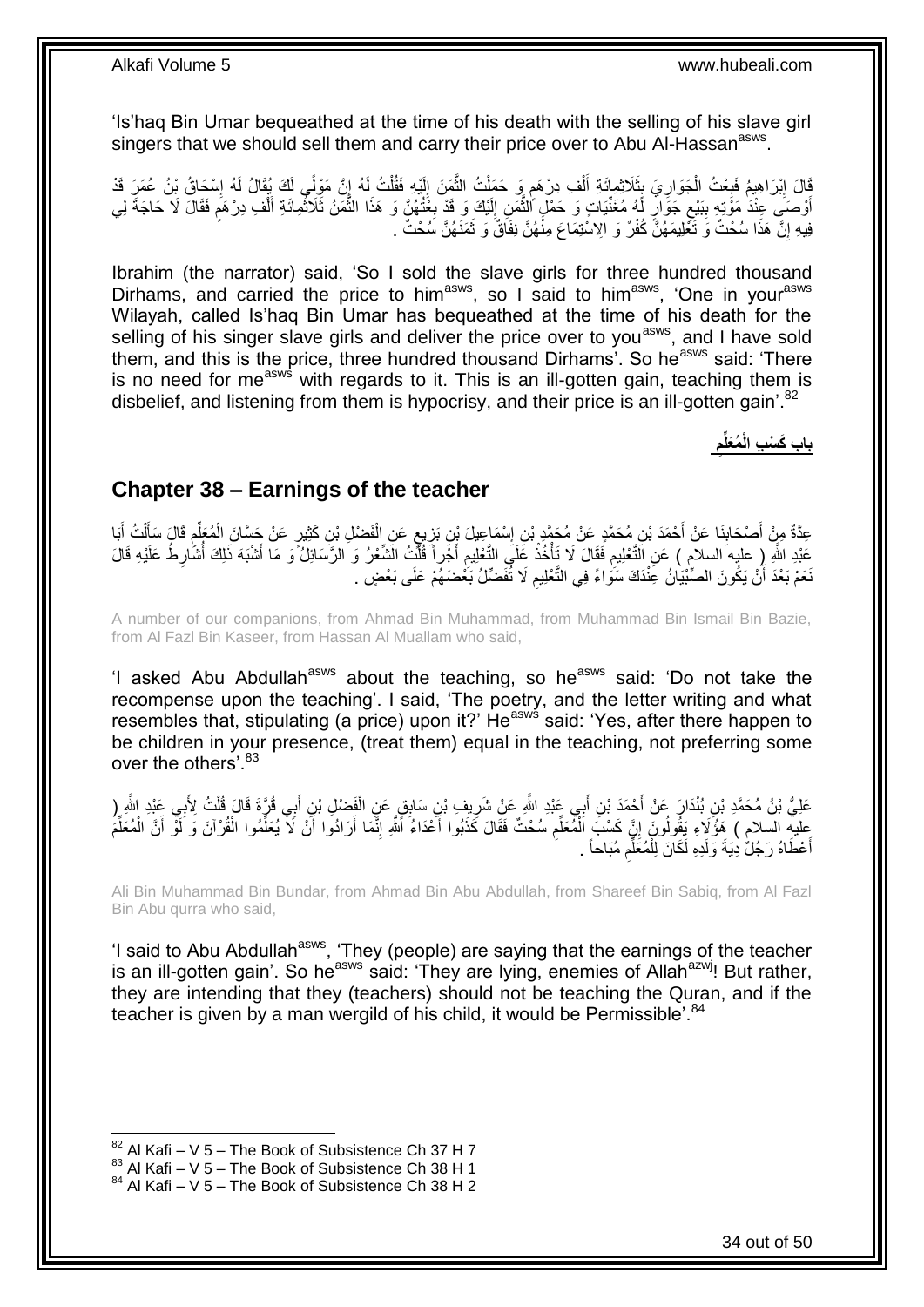**َم َصا ِح ِف الْ باب َبْيع ِ**

# <span id="page-34-0"></span>**Chapter 39 – Selling the Parchment (Holy Quran)**

مُحَمَّدُ بْنُ يَحْيَى عَنْ عَبْدِ اللَّهِ بْنِ مُحَمَّدٍ عَنْ عَلِيٍّ بْنِ الْحَكَمِ عَنْ أَبَانٍ عَنْ عَبْدِ الزَّحْمَنِ بْنِ سُلَيْمَانَ عَنْ أَبِي عَبْدِ اللَّهِ ( عليه **∶** َ َ ِ ْ السلام ) قَالَ سَمِعْتُهُ يَقُولُ إِنَّ الْمََصَاحِفَ لَنْ تُشْتَرَى فَإِذَا اشْتَرَيْتَ فَقُلْ إِنَّمَا أَشْتَرِي مِنْكَ الْوَرَقَ وَ مَا فِيهِ مِنَّ الْأَدَمِ وَ حِلْيَتِهِ وَ َ ِ ْ ِ ْ ِ ْ مَا فِيهِ مِنْ عَمَلِ يَدِكَ بِكَذَا وَ كَذَا . ِ

Muhammad Bin Yahya, from Abdullah Bin Muhammad, from Ali Bin Al Hakam, from Aban, from Abdul Rahman Bin Suleyman,

(It has been narrated) from Abu Abdullah<sup>asws</sup>, said, 'I heard him<sup>asws</sup> saying: 'The Parchment (Holy Quran) must never be bought (for a price). So whenever you (have to) buy, so say, 'But rather I am buying from you the paper and whatever is therein from the cover and its decor and whatever is in it from the work of your hands (printing etc.), for such and such (an amount)'.<sup>85</sup>

عِدَّةٌ مِنْ أَصْحَابِذَا عَنْ أَحْمَدَ بْنِ مُحَمَّدٍ عَنْ عُثْمَانَ بْنِ عِيسَى عَنْ سَمَاعَةَ عَنْ أَبِي عَبْدِ اللَّهِ ( عليه السلام ) قَالَ سَأَلْتُهُ عَنْ بَيْعِ<br>أَمَر عَين حَمَّدَ عَن بَيَّة عَنَدَ عَقَدَ عَقَدَ عَ َ ْ َ ِ ْ َ الْمَصِاحِفِ وَ شِرَائِهَا فَقَالَ لَا تَشْتَرِ كِتَابَ اللَّهِ عَزَّ وَ َجَلَّ وَ لَكِنِ اشْتَرِ الْحَدِيدَ وَ الْوَرَقَ وَ الْذَفَّتَيْنِ وَ قُلْ أَشْتَرِي مِنْكَ هَذَا بِكَذَّا ْ ْ ِ ِ ْ **∶** َ ا . َو َكذَ

A number of our companions, from Ahmad Bin Muhammad, from Usman Bin Isa, from Sama'at,

(It has been narrated) from Abu Abdullah<sup>asws</sup>, said, 'I asked him<sup>asws</sup> about selling of the Parchments (copies of the Holy Quran) and buying them, so he<sup>asws</sup> said: 'Do not buy the Book of Allah<sup>azwj</sup> Mighty and Majestic, but buy the iron (ink pigment), and the paper, and the two covers, and say, 'I am buying this from you for such and such (an amount)<sup>'.86</sup>

أَحْمَدُ بْنُ مُحَمَّدٍ عَنِ ابْنِ فَضَّالٍ عَنْ غَالِبٍ بْنِ عُثْمَانَ عَنْ رَوْحٍ بْنٍ عَبْدِ الرَّحِيمِ عَنْ أَبِي عَبْدِ اللَّهِ ( عليه السلام ) قَالَ سَأَلْتُهُ<br>. َ ِ ِ **ٔ** َ ْ َ عَنْ شِرَاءِ الْمَصَاحِفِ وَ بَيْعِهَا فَقَالَ إِنَّمَا كَانَ يُوضَعُ الْوَرَقُ عِنّْدَ الْمِنْبَرِ وَ كَانَ مَا بَيْنَ الْمِنْبَرِ وَ الْحَائِطِ قَدْرَ مَا تَمُرُّ الشَّاةُ أَوْ ْ ِ ْ ْ ِ َ ْ ِ رَجُلٌ مُنْحَرِفٌ ِ

Ahmad Bin Muhammad, from Ibn Fazzal, from Ghalib Bin Usman, from Rawh Bin Abdul Raheem,

(It has been narrated) from Abu Abdullah $a<sup>asws</sup>$ , said, 'I asked him $a<sup>asws</sup>$  about buying the Parchments (copies of the Holy Quran) and selling them, so he<sup>asws</sup> said: 'But rather, the pages used to be placed by the Pulpit, and (the space) which was between the Pulpit and the wall was a measurement of what the sheep could pass through, or a man walking sideways'.

قَالَ فَكَانَ الرَّجُلُ يَأْتِي وَ يَكْتُبُ مِنْ ذَلِكَ ثُمَّ إِنَّهُمُ اشْتَرَوْا بَعْدَ [ذَلِكَ] قُلْتُ فَما تَرَى فِي ذَلِكَ قَالَ لِي أَشْتَرِي أَحَبُّ إِلَيَّ مِنْ أَنْ<br>وَيَدَفِّزُوْ الْمَرْضُوْلُ يَأْتِي وَجَهَدَتُ ِ ا ماہ<br>سال ْ َ لَ ِ َ َ ْ أَبِيعَهُ قُلْتُ فَمَا تَرَى أَنْ أُعْطِيَ عَلَى كِتَابَتِهِ أَجْرٍ أَ قَالَ لَا بَأْسَ وَ لَكِنْ هَكَذَا كَانُوا يَصْنَعُونَ . ،<br>ا َ .<br>ا اً ْ **!** َ

He<sup>asws</sup> said: 'The man used to come over and write down from that, then he would be selling it (his copy) after that'. I said, 'So what is your<sup>asws</sup> view with regards to that'. He<sup>asws</sup> said: 'Buying is more beloved to me<sup>asws</sup> than if l<sup>asws</sup> were to sell it'. I said, 'So

 $85$  Al Kafi – V 5 – The Book of Subsistence Ch 39 H 1

 $86$  Al Kafi – V 5 – The Book of Subsistence Ch 39 H 2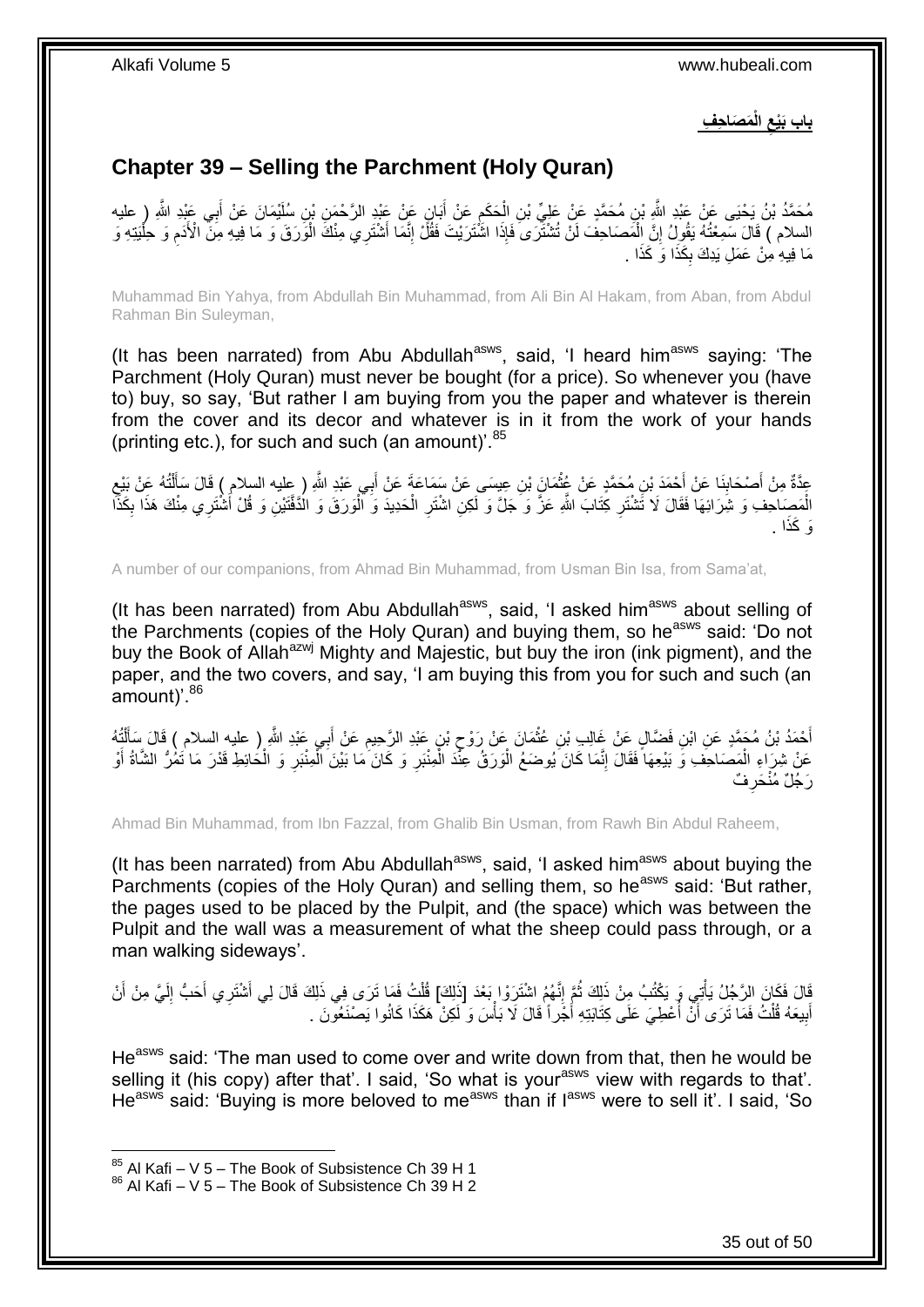what is your<sup>asws</sup> view if I were to give a recompense upon its writing it'. He<sup>asws</sup> said: 'There is no problem, but this is how they were doing (in those days)<sup>'.87</sup>

عَلِيُّ بْنُ مُحَمَّدٍ عَنْ أَحْمَدَ بْنِ أَبِي عَبْدِ اللَّهِ عَنْ مُحَمَّدٍ بِْنِ عَلِيٍّ عَنْ عَبْدَ عَنْ م<br>عَلِيُّ بْنُ مُحَمَّدٍ عَنْ أَحْمَدَ بْنِ أَبِي عَبْدِ اللَّهِ عَنْ مُحَمَّدٍ بِْنِ عَلِيٍّ عَنْ عَلَيْهِ مَا َ َ ֧֖֧֦֧֦֧֦֧֦֚֝֝֝֝֝ الْوَرِّ أَقِ قَالَ سَأَلْتُ أَبَا عَيْدٍ اللَّهِ ( مليه السلام ) فَقُلْتُ أَنَا رَجُلٌّ أَبِيعُ الْمَصَاحِفَ فَإِنْ نَهَيْتَنِّنِي لَمْ أَبِعْهَا فَقَالَ أَ لَسْتَ تَشْتَرِي وَرَقاً ∣ٍ إ ْ ِ َ َ ْ َ ْ َ ْ لَ َ ِ َ لَ وَ تَكْتُبُ فِيهِ قُلْتُ بَلَى وَ أَعَالِجُهَا قَالَ لَا بَأْسَ بِهَا . ْ ِ ْ

Ali Bin Muhammad, form Ahmad Bin Abu Abdullah, from Muhammad Bin Ali, from Abdul Rahman Bin Abu Hashim, from Sabiq Al Sandy, from Anbasar Al Warraq who said,

'I asked Abu Abdullah<sup>asws</sup>, so I said, 'I am a man who sells the Parchments (copies of the Holy Quran). So if you<sup>asws</sup> were to forbid me, I would not sell these'. So he<sup>asws</sup> said: 'Are you not buying the papers and writing in these?' I said, 'Yes, and I prepare these (in a book form)'. He<sup>asws</sup> said: 'There is no problem with it'.  $88$ 

> **َو الُّن ْهَب ِة باب الْقِ َمار ِ**

### <span id="page-35-0"></span>**Chapter 40 – The Gambling and the Plundering**

عِدَّةٌ مِنْ أَصْحَابِنَا عَنْ أَحْمَدَ بْنِ مُحَمَّدٍ عَنْ عَلِيِّ بْنِ الْحَكَمِ عَنْ سَيْفِ بْنِ عَمِيرَةَ عَنْ زِيَادٍ بْنِ عِيسَى وَ هُوَ أَبُو عُبَيْدَةَ الْحَذَّاءُ<br>ِ ِ ِ ْ **∣** َ ْ َ قَالَ سَأَلْتُ أَبَا عَبْدِ اللَّهِ ( عليهٍ السلام ) عَنْ قَوْلِ اللَّهِ عَزّ وَ جَلَّ وَ لا تَأْكُلُوا أَمْوالَكُمْ بَيْنَكُمْ بِالْباطِلِ فَقَالَ كَانَتْ قُرَيْشٌ تُقَامِرُ َ **ٔ** َ ْ ْ ِ الرَّجُلَ بِأَهْلِهِ وَ مَالِهِ فَنَهَاٰهُمُ اللَّهُ عَزَّ وَ ٰجَلَّ عَنْ ذَلِكَ َ **∶** 

A number of our companions, from Ahmad Bin Muhammad, from Ali Bin Al hakam, from Sayf Bin Ameyra, from Ziyad Bin Isa and he is Abu Ubeyda Al Haza'a who said,

'I asked Abu Abdullah<sup>asws</sup> about the Words of Allah<sup>azwj</sup> Mighty and Majestic *[2:188] And do not swallow up your property among yourselves by false means*. So he<sup>asws</sup> said: 'The Qureysh man used to gamble with his family and his wealth, so Allah<sup>azwj</sup> Mighty and Majestic Fobade them from that<sup>'.89</sup>

أَبُو عَلِيٍّ الْأَشْعَرِيُّ عَنْ مُحَمَّدٍ بْنِ عَيْدِ الْجَبَّارِ عَنْ أَحْمَدَ بْنِ النَّضْرِ عَنْ عَمْرِو بْنِ شِمْرٍ عَنْ جَابِرٍ عَنْ أَبِي جَعْفَرٍ (عليه **∶** َ ِ َ ِ ْ ْ السّلام ) قَالَ لَمَّاۤ أَنْزَلَ اللَّهُ عَنَّ وَ حَمْلً عَلَى رَسُولِ اللَّهِ إِ صلَّى الله عَليه وآله ) ۚ إِنَّمَا الْخَمَّرُ وَ الْمَيْسَرِّرُ وَ الْأَنْصَابُ وَّ الْأَزْلاُمُ ْ ِ َ رِجْسٌ مِنْ عَمَلِ الشَّيْطانِ فَاجْتَنِبُوهُ قِيلَ يَإِ رَسُولَ اللَّهِ مَا الْمَيْسِرُ فَقَالَ كُلُّ مَا تُقُومِرَ بِهِ حَتَّى الْكِعَابُ وَ الْجَوْزُ قِيلَ فَمَا **∶** ْ ِ ْ ْ الْأَنْصَابُ قَالَ مَا ذَبَحُوهُ لِأَلِهَتِهِمْ قِبْلَ فَمَا الْأَزْ لَاَمُ قَالَ قِدَاحُهُمُ الَّتِي يَسْتَقْسِمُونَ بِهَا . ِ **∶** َّ

Abu Ali Al Ashary, from Muhammad Bin Abdul Jabbar, from Ahmad Bin Al Nazar, from Amro Bin Shimr, from Jabir,

(It has been narrated) from Abu Ja'far<sup>asws</sup> having said: 'When Allah<sup>azwj</sup> Mighty and Majestic Revealed unto Rasool-Allah<sup>saww</sup> [5:90] O you who believe! But rather the *Intoxicants and games of chance and (sacrificing to) stones set up and (dividing by) arrows are only an uncleanness, the Satan's work; therefore keep*  away from *it*, it was said, 'O Rasool-Allah<sup>saww</sup>! What are games of chance?' So he<sup>saww</sup> said: 'Whatever is gambled with, even if it is the cooked food and the walnuts'. It was said, 'So what are the *stones set up*?' Hesaww said: 'Whatever is sacrificed for

 $87$  Al Kafi – V 5 – The Book of Subsistence Ch 39 H 3

 $88$  Al Kafi – V  $5$  – The Book of Subsistence Ch 39 H 4

<sup>89</sup> Al Kafi – V 5 – The Book of Subsistence Ch 40 H 1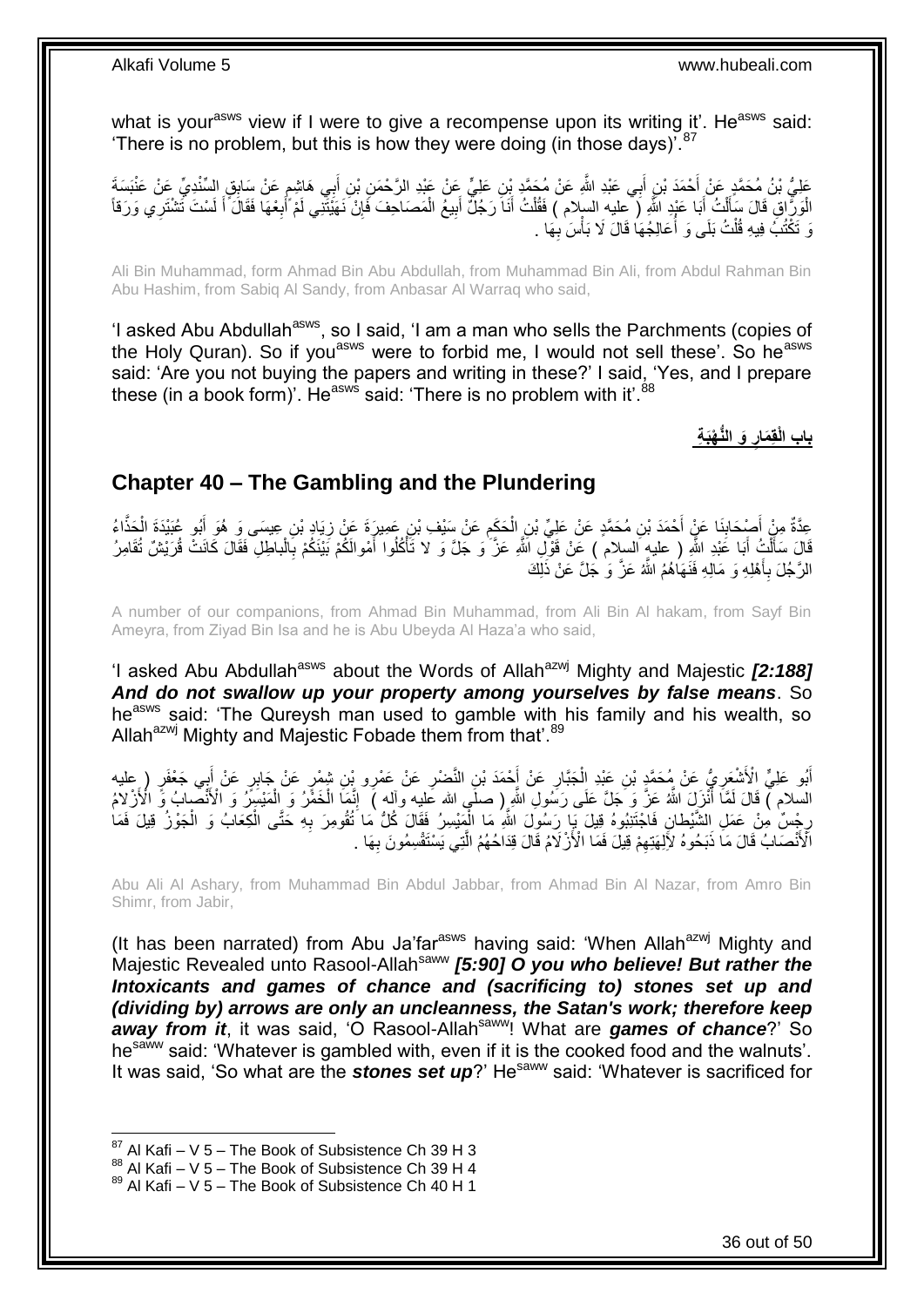their gods'. It was said, 'So what the *dividing arrows*?' He<sup>saww</sup> said: 'Their flints (iron bars to stoke the fire with) which they used to do their apportionments with'.<sup>90</sup>

مُحَمَّدُ بْنُ يَحْيَى عَنْ مُحَمَّدِ بْنِ الْحُسَيْنِ عَنْ مُحَمَّدِ بْنِ سِنَانٍ عَنْ أَبِي الْجَارُودِ قَالَ سَمِعْتُ أَبَا جَعْفَرٍ ( عليه السلام ) يَقُولُ قَالَ َ ْ َ ْ رَسُولُ اللَّهِ (صِّلى الله عليه وَاله ) لاَ يَرْنِي الزَّانِي حِينَ يَّزْنِي وَ َهُوَ مُؤْمِنٌ وَ لاَ يَسْرِقُ السَّارِقُ حِينَ يَسْرِقُ وَ ٰهُوَ مُؤْمِنٌ وَ ِ ِ ِ لَا يَذْهَبُ نُهْبَةً ذَاتَ شَرَفٍ حِينَ يَذْهَبُهَا وَ هُوَ مُؤْمِنٌ

Muhammad Bin Yahya, from Muhammad Bin Al Husayn, from Muhammad Bin Sinan, from Abu Al Jaroud who said,

'I heard Abu Ja'far<sup>asws</sup> saying: 'Rasool-Allah<sup>saww</sup> said: 'An adulterer would not commit adultery while he is a Believer, when he does commit adultery (he losses his faith at that very point),; and a thief does not steal when he does steal while he is a Believer; and a plunderer does not plunder with honour when he plunders it while he is a Believer'.

> قَالَ ابْنُ سِنَانٍ قُلْتُ لِأَبِي الْجَارُودِ وَ مَا نُهْبَةٌ ذَاتُ شَرَفٍ قَالَ نَحْوُ مَا صَنَعَ حَاتِمٌ حِينَ قَالَ مَنْ أَخَذَ شَيْئاً فَهُوَ لَهُ . ْ ْ َ

Ibn Sinan said, 'I said to Abu Al-Jaroud, 'And what is plundering with honour?' He said, 'Approximately what Hatim did when he said that anyone who takes something so it is for him'.<sup>91</sup>

مُحَمَّدُ بْنُ يَحْيَى عَنْ مُحَمَّدٍ بْنِ الْحُسَيْنِ عَنْ صَفْوَانَ عَنِ الْعَلَاءِ عَنْ مُحَمَّدِ بْنِ مُسْلِمٍ عَنْ أَحَدِهِمَا ( عليهما السلام ) قَالَ لَا<br>رَحَدُّهُ بِنُ يَحْيَى عَنْ مُحَمَّدٍ بْنِ الْحُسَيْنِ عَنْ ص َ ֧֖֖֚֚֚֓֝֬֝ ْ ْ ْ تَصْلُحُ الْمُقَامَرَةُ وَ لَا النُّهْبَةُ. ُ

Muhammad Bin Yahya, from Muhammad Bin Al Husayn, from Safwan, from Al A'ala, from Muhammad Bin Muslim,

(It has been narrated) from one of the two  $(5<sup>th</sup>$  or  $6<sup>th</sup>$  Imam<sup>asws</sup>) having said: 'It is not correct, neither the gambling nor the plundering'.<sup>92</sup>

عَلِيُّ بْنُ إِبْرَاهِيمَ عَنْ أَبِيهِ عَنِ النَّوْفَلِيِّ عَنِ السَّكُونِيِّ عَنْ أَبِي عَبْدِ اللَّهِ ( عليه السلام ) قَالَ كَانَ يَنْهَى عَنِ الْجَوْزِ يَجِيءُ بِهِ <u>֖֚֚֚֓</u> ِ ْ َ  $\frac{1}{2}$ **∶** الصِّبْيَانُ مِنَ الْقِمَارِ أَنْ يُؤْكَلَ وَ قَالَ هُوَ سُحْتٌ . َ ِ ْ

Ali Bin Ibrahim, from his father, from Al Nowfaly, from Sakuny,

(It has been narrated) from Abu Abdullah $a<sup>asws</sup>$ , said, 'He $a<sup>asws</sup>$  used to fobid from the walnuts to be eaten when the children used to come with these from the gambling, and said: 'It is an ill-gotten gain'. $93$ 

مُحَمَّدُ بْنُ يَجْيَى عَنِ الْعَمْرِكِيِّ بْنِ عَلِيٍّ عَنْ عَلِيٍّ بْنِ جَعْفَرٍ عَنْ أُخِيهِ أَبِي الْحَسَنِ ( عليه السلام ) قَالَ سَأَلْتُهُ عَنِ النَّثَارِ مِنَ<br>مُحَمَّدُ بْنُ يَجْيَى عَنِ الْغَمْرِكِيِّ بْنِ مُعْلِيٍ ْ ِ َ ْ َ ْ َ َ السُّكَّرِ وَ اللَّوْزِ وَ أَشْبَاهِهِ أَ يَحِلُّ أَكْلُهُ قَالَ يُكْرَهُ أَكِّلُ مَا انْتُهِبَ . ِ َ ا<br>ا َ ۔<br>ا َ ِ َّ ِ

Muhammad Bin Yahya, from Al Amraky Bin Ali,

1

(It has been narrated) from Ali son of Ja'far<sup>asws</sup>, from his brother<sup>asws</sup> Abu Al-Hassan<sup>asws</sup>, said, 'I asked him<sup>asws</sup> about the confetti of the sugar and the hazel-nuts,

 $90$  Al Kafi – V 5 – The Book of Subsistence Ch 40 H 2

 $91$  Al Kafi – V 5 – The Book of Subsistence Ch 40 H 4

 $^{92}$  Al Kafi – V 5 – The Book of Subsistence Ch 40 H 5

 $93$  Al Kafi – V 5 – The Book of Subsistence Ch 40 H 6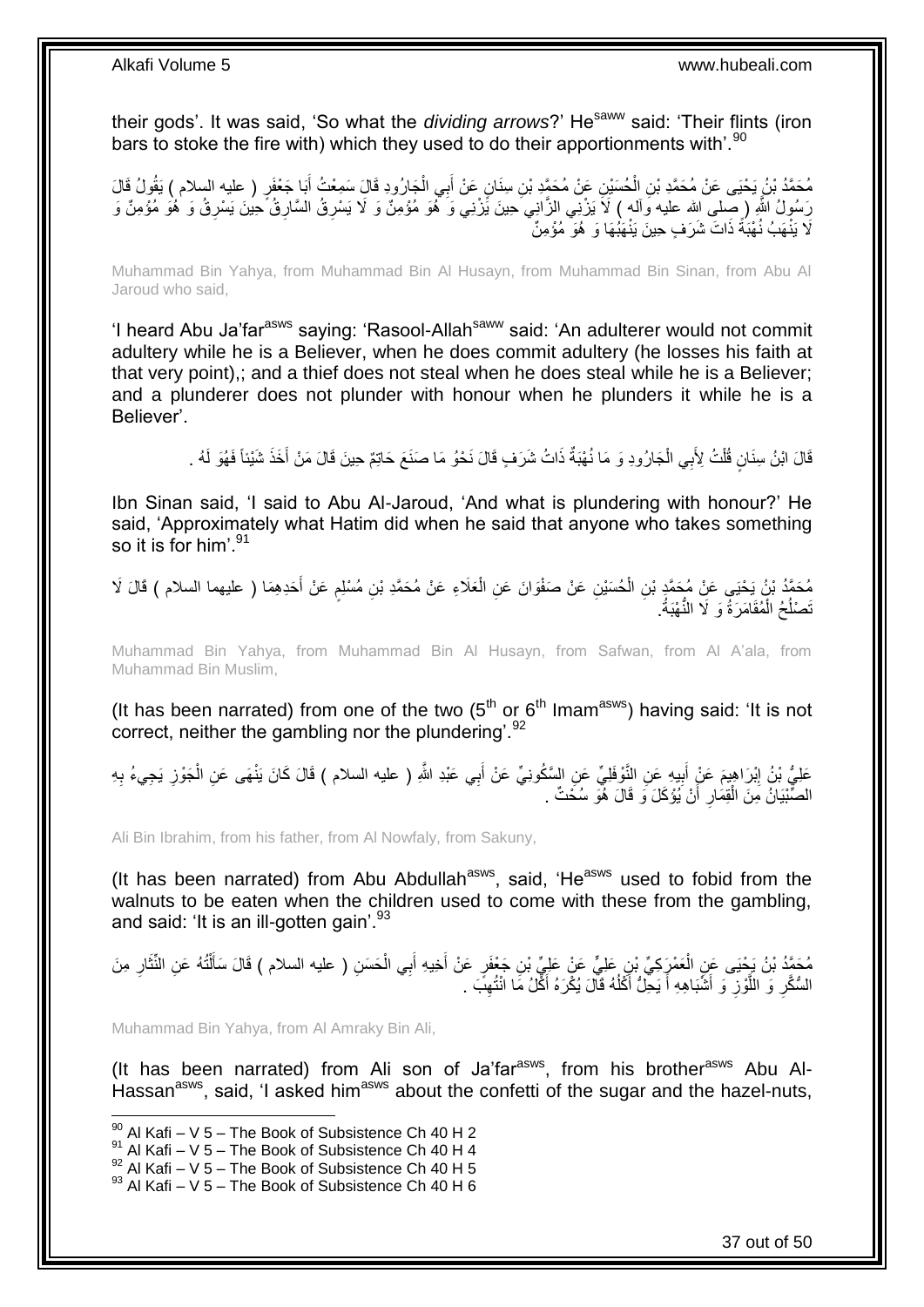and its like, is it Permissible to eat it?' He<sup>asws</sup> said: 'It is disliked to eat what is seized'.<sup>94</sup>

عِدَّةٌ مِنْ أَصْحَابِنَا عَنْ أَحْمَدَ بْنِ أَبِي عَبْدِ اللَّهِ عَنْ مُحَمَّدِ بْنِ عَلِيٍّ عَنْ عَبْدِ اللَّهِ بْنِ جَبَلَةَ عَنْ إِسْحَاقَ بْزِ، عَمَّارٍ قَالَ قُلْتُ لِأَبِي َ **∣** َ ِ ْ ِ عَبْدِ اللَّهِ ( عليه السلام ) الْإِمْلَاكَ يَكُّونُ وَ الْعُرْسُ فَيُنْثَرُ عَلَى الْقَوّْمِ فَقَالَ حَرَامٌ وَ لَكِنْ مَا أَعْطَوْكَ مِنْهُ فَخُذْهُ . **ٔ** َ ِ ْ َ ْ

A number of our companions, from Ahmad Bin Abu Abdullah, from Muhammad Bin Ali, from Abdullah Bin Jabala, from Is'haq Bin Ammar who said,

'I said to Abu Abdullah<sup>asws</sup>, 'The events which take place and the weddings, so they throw (food items) upon the people'. So he<sup>asws</sup> said: 'Prohibited, but whatever is given to you, so take from it'.<sup>95</sup>

ِ عِدَّةٌ مِنْ أَصْحَابِنَا عَنْ سَهْلِ بْنِ زِيَادٍ عَنِ الْوَشَاءِ عَنْ أَبِي الْحَسَنِ ( عليه السلام ) قَالَ سَمِعْتُهُ يَقُولُ الْمَيْسِرُ ۚ هُوَ الْقِمَارُ ۚ . َ :<br>ا ِ **∣** َ ْ ْ ْ

A number of our companions, from Sahl Bin Ziyad, from Al Washa,

(It has been narrated) from Abu Al-Hassan<sup>asws</sup>, said, 'I heard him<sup>asws</sup> saying: 'The game of chance, it is the gambling'.<sup>96</sup>

الْحُسَيْنُ بْنُ مُحَمَّدٍ عَنْ مُحَمَّدِ بْنِ أَحْمَدَ النَّهْدِيِّ عَنْ يَعْقُوبَ بْنِ يَزِيدَ عَنْ عَبْدِ الثَّهِ بِّي جَبَلَةَ عَنْ إِسْحَاقَ بْنِ عَمَّارٍ قَالَ قُلْتُ لِأَبِي ِ َ ِ ْ ِ ْ عَبْدِ اللَّهِ ( عليه السلام ) الصِّبْيَاَنُ يَلْعَبُونَ بِالْمَوْزِ وَ الْبَيْضِ وَ يُقَامِرُونَ فَقَالَ لَا تَأْكُلْ مِنْهُ فَإِنَّهُ حَرَامٌ . **∶** ْ ِ :<br>أ ْ **∶** 

Al Husayn Bin Muhammad, from Muhammad Bin Ahmad Al Nahdy, from Yaqoub Bin Yazeed, from Abdullah Bin Jabala, from Is'haq Bin Ammar who said,

'I said to Abu Abdullah<sup>asws</sup>, 'The children are playing with the walnuts and the eggs and are gambling (with these)'. So he<sup>asws</sup> said: 'Do not eat from it, for it is Prohibited<sup>797</sup>

> **ِ َح َرام َم َكا ِس ِب الْ باب الْ**

## <span id="page-37-0"></span>**Chapter 41 – The Prohibited earnings**

عِدَّةٌ مِنْ أَصْحَابِنَا عَنْ أَحْمَدَ بْنِ أَبِي عَبْدِ اللَّهِ عَنْ أَبِيهِ عَمَّنْ ذَكَرَهُ عَنْ أَبِي عَبْدِ اللَّهِ ( عليه السلام ) قَالَ قَالَ رَسُولُ اللَّهِ ( َ ِ َ ِ َ َ ْ صلى الله عليه وَاله ) إِنَّ أُخْوَفَ مَا أَخَافُ عَلَى أُمَّتِيَ مِنْ بَعْدِي هَذِهِ الْمَكَاسِبُ الْحَرَامُ وَ اللَّمَّهُوَةُ الْخَفِيَّةِ وَ الرِّبَا . ْ ْ ُ َ َ ֧<u>׀</u>

A number of our companions, from Ahmad Bin Abu Abdullah, from his father, from the one who mentioned it,

(It has been narrated) from Abu Abdullah<sup>asws</sup> having said: 'Rasool-Allah<sup>saww</sup> said: The most scary things of what Isaww fear upon my<sup>saww</sup> community from after me<sup>saww</sup> are these Prohibited earnings, and the concealed (veiled) lustful desires and the usury'.<sup>98</sup>

 $94$  Al Kafi – V 5 – The Book of Subsistence Ch 40 H 7

 $95$  Al Kafi – V  $5$  – The Book of Subsistence Ch 40 H 8

<sup>96</sup> Al Kafi – V 5 – The Book of Subsistence Ch 40 H 9

 $^{97}$  Al Kafi – V 5 – The Book of Subsistence Ch 40 H 10

 $98$  Al Kafi – V 5 – The Book of Subsistence Ch 41 H 1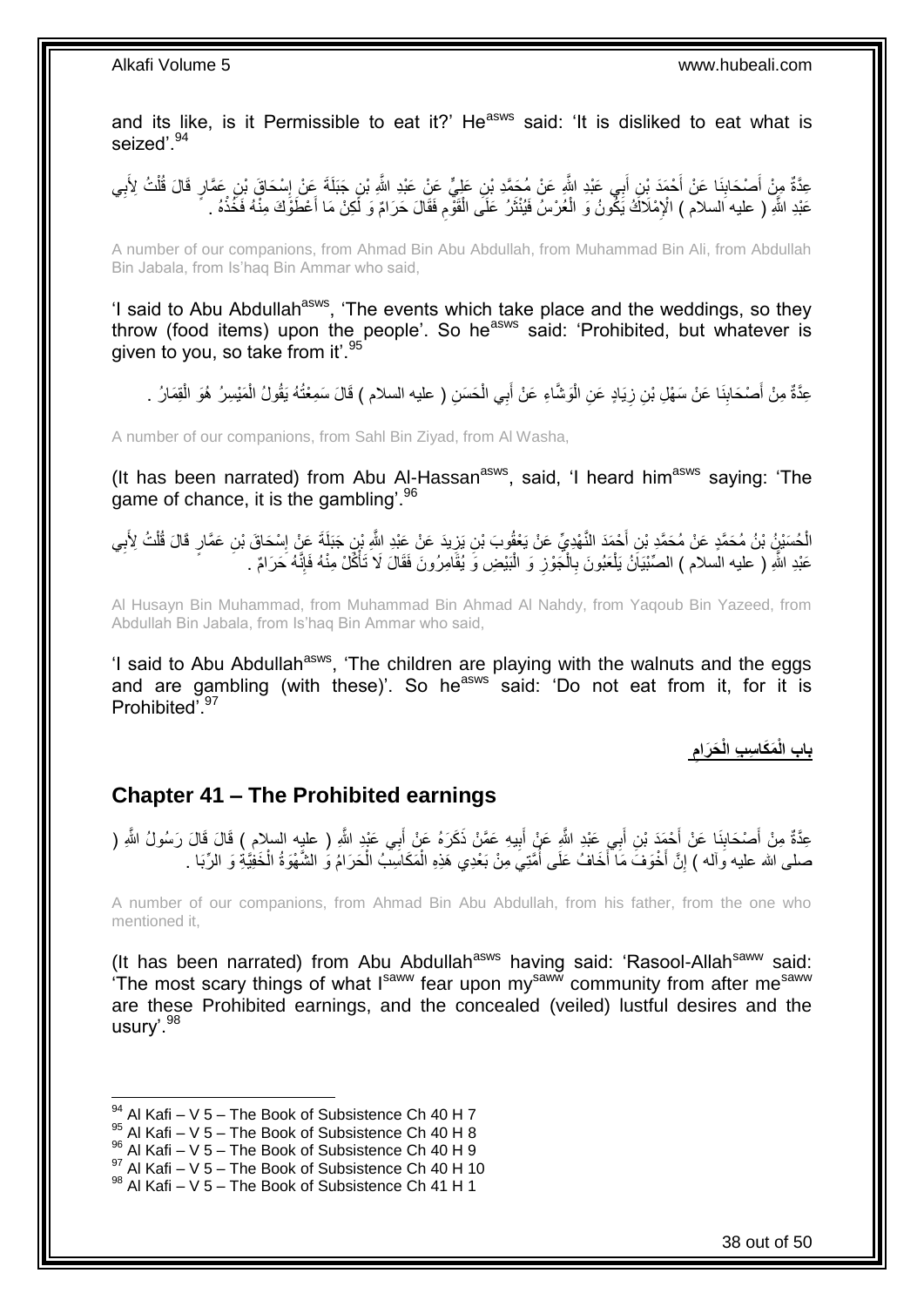عَلِيُّ بْنُ إِبْرَاهِيِمَ عَنْ صَالِحٍ بْنِ السِّنْدِيِّ عَنْ جَعْفَرِ بْنِ بَشِيرٍ عَنْ عِيسَى الْفَرَّاءِ عَنْ أَبَانِ بْنِ عُثْمَانَ عَنْ أَبِي عَبْدِ اللَّهِ ( عليه َ ْ **∶** ِ ِ َ السلّام ) قَالَ أَرْبَعَةٌ لَا يَجُزَّنَ فِي أَرْبَعٍ الْخِيَانَةُ وَ الْغُلُولُ وَّ السَّرِقَةُ وَ الرِّبَا لَا يَجُزْنَ فِي حَجٍّ وَ لَا عُمْرَةٍ وَ لَا جِهَادٍ وَ لَا ِ ْ ْ ٍ َ صَدَقَة

Ali Bin Ibrahim, from Salih Bin Al Sandy, from Ja'far Bin Basheer, from isa Al Farra, from Aban Bin Usman,

(It has been narrated) from Abu Abdullah<sup>asws</sup> having said: 'Four would not be allowed (into Paradise and) regarding (those) four – the betrayal, and the excessiveness, and the theft, and the usury, these are not allowed during Hajj, nor Umrah, nor Jihaad, nor charity'.<sup>99</sup>

عِّدَّةٌ مِنْ أَصْحَابِنَا عَنْ أَحْمَدَ بْنِ مُحَمَّدٍ عَنِ ابْنِ فَضَّالٍ عَنِ ابْنِ بُكَيْرٍ عَمَّنْ ذَكَرَهُ عَنْ أَبِي عَيْدِ اللَّهِ ( عليه السلام ) قَالَ إِذَا َ **∣** َ اكْتَسَبَ الرَّجُلُ مَالًا مِنْ غَيْرِ حِلَّهِ ثُمَّ حَجَّ فَلَّتَى نُودِيَ لَا لَّبَيْكَ وَ لَا سَعْدَيْكَ وَ إِنْ كَانَ مِنْ حِلَّهِ فَلَبًى نُودِيَ لَبَيْكَ وَ سَعْدَيْكَ . ِّ ِ ٔ.<br>ـ ِّ ِ

A number of our companions, from Ahmad Bin Muhammad, from Ibn Fazzal, from Ibn Bukeyr, from the one who mentioned it,

(It has been narrated) from Abu Abdullah<sup>asws</sup> having said: 'When the man amasses wealth from other than Permissible means, then he performs Hajj, so he exclaims *Talbiyya* (*Labbayk Allahumma Labbeyk*), a call comes: 'There is neither any service for you nor any support; and if it was from Permissible means, so he exclaims *Talbiyya*, a call comes: 'There is service for you and help for you'.<sup>100</sup>

أَحْمَدُ عَنِ ابْنِ فَضَّالٍ عَنِ ابْنِ بُكَيْرٍ عَنْ عُبَيْدِ بْنِ زُرَارَةَ عَنْ أَبِي عَبْدِ اللَّهِ ( عليه السلام ) قَالَ كَسْبُ الْحَرَامِ يَبِينُ فِي الذَّرِّيَّةِ. َ َ ِ ِ ْ

Ahmad, from Ibn Fazzal, from Ibn Bukeyr, from Ubeyd Bin Zurara,

(It has been narrated) from Abu Abdullah<sup>asws</sup> having said: 'The Prohibited earnings would manifest (show their bad effect) inteself in the offsprings'.<sup>101</sup>

عَلِيُّ بْنُ إِبْرَاهِيمَ عَنْ أَبِيهٍ عَنِ النَّوْفَلِيِّ عَنٍ السَّكُونِيِّ عَنْ أَبِي عَبْدٍ اللَّهِ ( عليه السلام ) قَالَ أَتَى رَجُلٌ أَمِيرَ الْمُؤْمِنِينَ ( **!** َ ِ ْ َ َ صلوات الله عليه ) فَقَالَ إِنِّي كَسَبْتُ مَآلًا أَغْمَضْتُ فِي مَطَالِبِهِ حَلَالًا وَ حَرَاماً وَ قَدْ أَرَدْتُ التَّوْبَةَ وَ لَا أُدْرِي الْحَلَالَ مِنْهُ وَ<br>وَمَا الْقَرْبَةَ وَ لَا أُدْرِي الْحَلَالَ مِنْهُ وَأَوْسَ ِ ْ َ اُ **∶** َ الْجَرَامَ وَ قَدِ اخْتَلَطُ عَلَيَّ فَقَالَ أَمِيرُ الْمُؤْمِنِينَ ( عليه السلامَ ) تَصَدَّقْ بِخُمُسِ مَالِكَ فَإِنَّ اللَّهَ جَلَّ اسْمُهُ رَضِيَ مِنَ الْأَشْيَاءِ ِ **∶** ْ َ بِالْخُمُسِ ۖ وَ سَائِرُ الْأَمْوَالِّ لَكَ حَلَالٌ ۚ ـ **∶** 

Ali Bin Ibrahim, from his father, from Al Nowfaly, from Al Sakuny,

(It has been narrated) from Abu Abdullah<sup>asws</sup> having said: 'A man came over to Amir Al-Momineen<sup>asws</sup> so he said, 'I earned wealth, closing my eyes in seeking it, Permissible and Prohibited, and I have intended the repentance, and I do not know the Permissible from it and the Prohibited and it has been mixed up upon me'. So Amir Al-Momineen<sup>asws</sup> said: 'Give in charity by a fifth of your wealth, so if Allah<sup>azwj</sup>, Majestic is His<sup>azwj</sup> Name, is Pleased from the things with the fifth, and the rest of the wealth would be Permissible for you'.<sup>102</sup>

 $99$  Al Kafi – V 5 – The Book of Subsistence Ch 41 H 2

 $100$  Al Kafi – V 5 – The Book of Subsistence Ch 41 H 3

<sup>101</sup> Al Kafi – V 5 – The Book of Subsistence Ch 41 H 4

 $102$  Al Kafi – V 5 – The Book of Subsistence Ch 41 H 5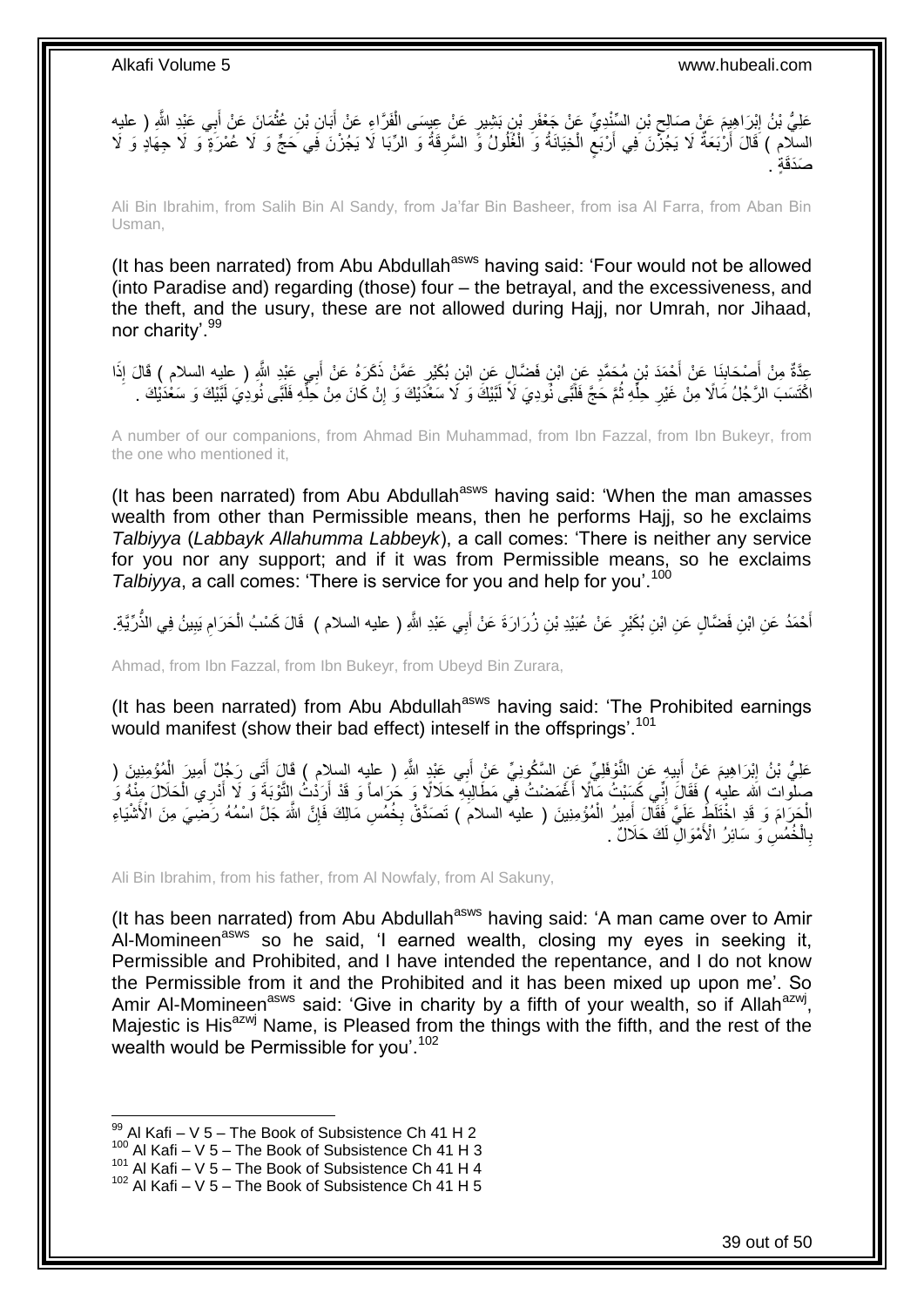عَلِيُّ بْنُ إِبْرَاهِيمَ عَنْ أَبِيهِ عَنْ عَلِيِّ بْنِ مُحَمَّدٍ الْقَاسَانِيِّ عَنْ رَجُلٍ سَمَّاهُ عَنْ عَبْدِ اللَّهِ الصَّلَّامِ الْحَعْفَرِيِّ عَنْ أَبِي عَبْدِ الثَّهِ ( ْ **!** َ ِ َ ِ ْ ِ ْ ֧֚֚֓֝֝֓֝֬֝ عليه السلام ) قَالَ تَشَوَّفَتِ الدُّنْيَا لِقَوْمِ حَلاَلًا مَحْضاً فَلَّمْ يُرِيدُوهِا فَدَرَجُوٍا ثُمَّ تَشَوَّفَتْ لِقَوْمِ حَلَاَلًا وَ شُبْهَةً فَقَالُوا لَّا حَاجَةَ لَنَا  $\ddot{\phantom{0}}$ ِ ٍ َفِي الشُّبْهَةِ وَ تَوَسَّعُوا مِنَ الْحَلَالِ ثُمَّ تُّشَوَّفَتْ لِقَوْمِ آخَرِينَ حَرَاماً وَ شُبْهَةً فَقَالُوا لَا حَاجَةَ لَّذَا فِي الْحَرَامِ وَ تَوَسَّعُوا فِي الشُّبْهَةِ ِ ٍ ُ ْ ِ ْ ثُمَّ تَشَوَّفَتْ لِقَوْمٍ حَرَاماً مَحْضاً فَيَطْلُبُونَهَا فَلَا يَجِّدُونَهَا َوَ الْمُؤْمِنُ فِي الدُّنْيَا يَأْكُلُ بِمَنْزِلَةِ الْمُضْطَرِّ ۚ . اً<br>ا ٍ ُ ْ لَ ِ ِ ْ ْ

Ali Bin Ibrahim, from his father, from Ali Bin Muhammad Al Qasany, from a man who heard it from Abdullah Bin Al Qasim Al Ja'fary,

(It has been narrated) from Abu Abdullah<sup>asws</sup> having said: 'The world yearned for (enticing) a people by purely Permissible means but they did not want it, so they passed by. Then it yearned for (enticing) a people by Permissible and doubtful means, so they said, 'There is no need for us with regards to the doubtful', and they elaborated from the Permissible. Then it yearned for (enticing) another people by Prohibited and the doubtful means, so they said, 'There is no need for us regarding the Prohibited', and they elaborated in the doubtful. Then it yearned for (enticing) a people by purely Prohibited means, so they sought it, but they could not find (achieve) it – and the Believers in the world consume at the status of the desperation (only if they have to, not out of choice)'.<sup>103</sup>

ِ َم َعلِ ُّي ْب ُن إ َح َرا َّن ال َح َس ِن ) عليه السالم ( َيا َداُوُد إ ُبو ال َك َرهُ َع ْن َداُوَد ال َّص ْر ِم ِّي َقا َل َقا َل أ َم َع َّم ْن ذَ ْن َن َمى ََل ْب َرا ِهي ِمي َو إ ََل َينْ ْ ِ ْ َ ِ يُبَارَكُ لَهُ فِيهِ وَ مَا أَنْفَقَهُ لَمْ يُؤْجَرْ عَلَيْهِ وَ مَا خَلْفَهُ كَانَ زَادَهُ إِلَى النَّاَرِ ۚ . ِ َّ َ ِ

Ali Bin Ibrahim, from the one who mentioned it, from Dawood Al Sarmy who said,

'Abu Al-Hassan<sup>asws</sup> said: 'O Dawood! The Prohibited (earnings) do not flourish, and if they do florish, there are no Blessings for it therein, and whatever he spends he is not Recompensed over it, and whatever he leaves behind, it would be his provision to the Fire'.<sup>104</sup>

مُحَمَّدُ بْنُ يَجْيَى قَإِلَ كَتَبٍ مُحَمَّدُ بْنُ الْحَسَنِ إِلَى أَبِي مُحَمَّدٍ ( عليه السِلام ) رَجُلٌ اشْتَرَى مِنْ رَجُلٍ ضَيْعَةً أَوْ خَادِماً بِهَالٍ<br>يَهَذَهُ بَنُ يَجْيَى قَإِلَ كَتَبٍ مُحَمَّدُ بْنُ الْحَسَنِ ب َ ∣∣<br>; ْ ِ َ َ أَخَذَهُ مِنْ قَطْعِ الطَّرِيقِ أَوْ مِنْ سَرِقَةٍ هَلْ يَجِلُّ لَّهُ مَا يَدْخُلُ عُلَيْهِ مِنْ ثَمَرَةٍ فِذِهِ الضَّيْعَةِ أَوْ يَجِلُّ لَهُ أَنْ يَطَأَ هَذَا الْفَرْجَ الَّذِيَّ َ ِ َ ِ ِ َّ ْ َ َ اشْتَرَاهُ مِنَ السَّرِقَةِ أَوْ مِنْ قَطْعِ الطَّرِيقِ فَوَقَّعَ ( عليه السلام ) لَا خَيْرَ فِي شَيْءٍ أَصْلُهُ حَرَامٌ وَ لَا يَحِلُّ اسْتِعْمَالُهُ . **∶** ِ َ **∶** ُ ُ َ

Muhammad Bin Yahya said,

1

'Muhammad Bin Al-Hassan wrote to Abu Muhammad<sup>asws</sup>, 'A man bought a place or a maid from a man with wealth, taking it from the one who cut off the road (bandit), or from one who stole. Is it Permissible for him what would come upon him from the fruits of this place, or is it Permissible for him that he copulates with this one which he bought from the thief, or from the one who cut off the road (bandit)'. So he<sup>asws</sup> signed: 'There is no good in anything the origin of which is Prohibited, and there is no Permissibility of utilising it'.<sup>105</sup>

عِدَّةٌ مِنْ أَصْحَابِنَا عَنْ أَحْمَدَ بْنِ مُجَمَّدٍ عَنِ ابْنِ مَحْبُوبٍ عَنْ أَبِي أَيُّوبَ عَنْ سَمَاعَةَ قَالَ سَأَلْتُ أَبَا عَبْدِ اللَّهِ ( عليه السلام ) عَنْ َ َ َ **∣** َ َ ْ َ رَجُٰلٍ أَصَابَ مَالًا مِنْ عَمَلِ بَنِي أُمَيَّةَ وَ هُوَ يَتَصَدَّقُ مِنْهُ وَ يَصِلُ مِنْهُ قَرَابَتَهُ وَ يَحُجُّ لِيُغْفَرَ لَهُ مَا اكْتَسَٰبَ وَ هُوَ يَقُولُ إِنَّ ا<br>ا ِ الْحَسَناتِ يُذهِبْنَ السَّيِّئاتِ **ٔ** ْ

 $103$  Al Kafi – V 5 – The Book of Subsistence Ch 41 H 6

 $^{104}$  Al Kafi – V 5 – The Book of Subsistence Ch 41 H 7

 $105$  Al Kafi – V 5 – The Book of Subsistence Ch 41 H 8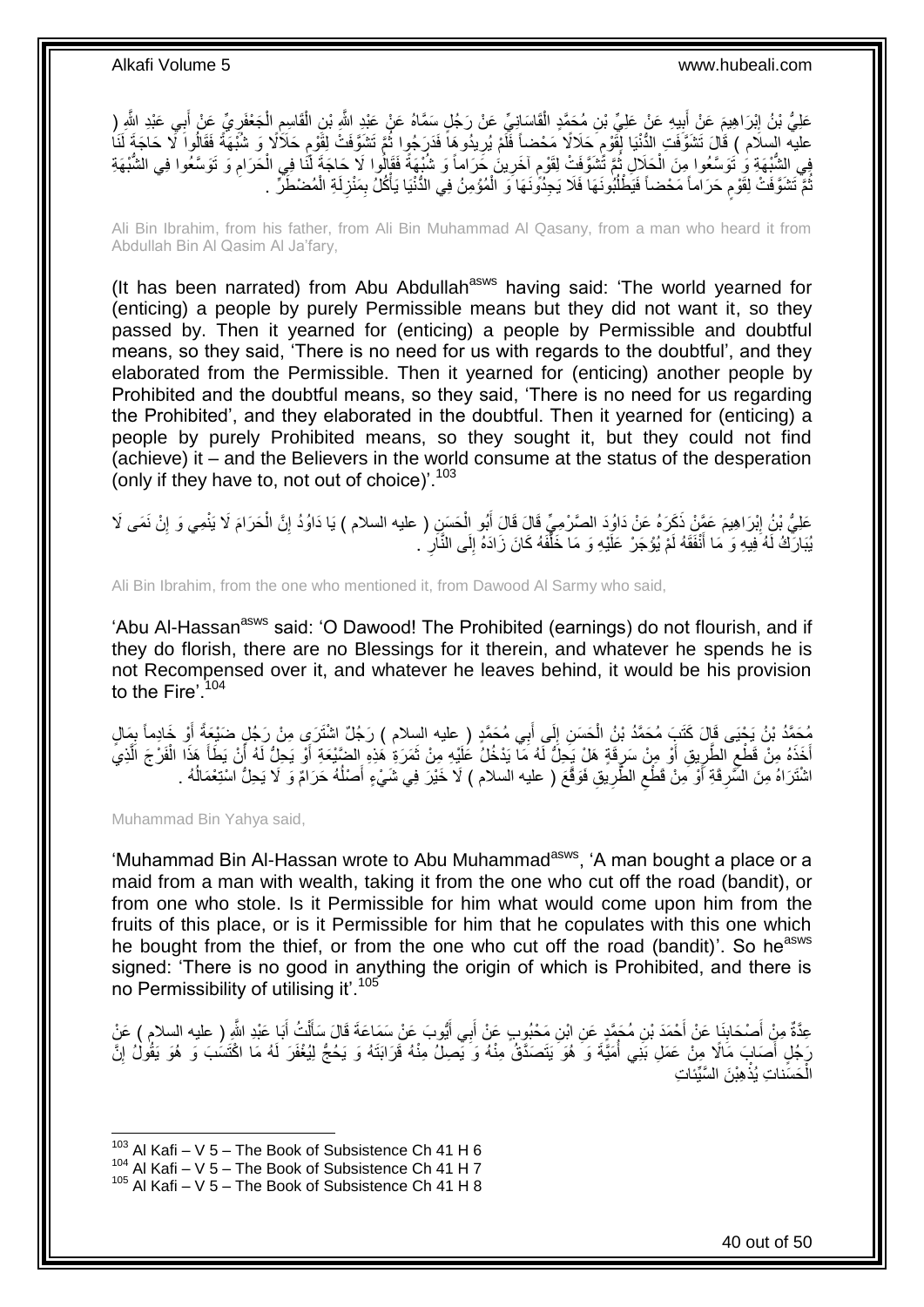A number of our companions, from Ahmad Bin Muhammad, from Ibn Mahboub, from Abu Ayoub, from Sama'at who said,

'I asked Abu Abdullah<sup>asws</sup> about a man who attained wealth from working for the Clan of Umayya and he was giving in charity from it and maintaining relationships with his relatives from it, and performing Hajj in order to be Forgiven for it, what he had earned, and he is saying, 'The good deeds remove the evils deeds'.

ْ فَقَالَ أَبُو عَبْدِ اللَّهِ ( عليه السلام ) إِنَّ الْخَطِيئَةَ لَا تُكَفِّرُ الْخَطِيئَةَ وَ لَكِنَّ الْحَسَنَةَ تَحُطُّ الْخَطِيئَةَ ثُمَّ قَالَ إِنْ كَانَ خَلَطَ الْحَلَالَ ْ ِ َ ْ ِ ُ ْ ْ بِالْحَرَام فَاخْتَلَطَا جَمِيعاً فَلَا يَعْرِفُ الْحَلَالَ مِنَ الْحَرَام فَلَا بَأْسَ . ْ ِ ْ ا<br>ا ِ **ُ** ْ ِ

So Abu Abdullah<sup>asws</sup> said: 'The errors do not expiate the errors, but the good deeds expiate the errors'. Then he<sup>asws</sup> said: 'If the Permissible was mixed up with the Prohibited (wealth), so the entirety of it was mixed up, and the Permissible is no longer recognised from the Prohibited, so there is no problem'.<sup>106</sup>

عَلِيُّ بْنُ مُحَمَّدٍ عَنْ صَالِحٍ بْنِ أَبِي حَمَّادٍ عَنِ ابْنِ أَبِي عُمَيْرٍ عَنْ بَعْضِ أَصْحَابِهِ عَنْ أَبِي عَبْدِ اللَّهِ ( عليه السلام ) فِي قَوْلِهِ<br>. َ ֦֧<u>֓</u> َ َ َ ِ عَزَّ وَ جَلَّ وَ قَدْمنا إِلى مَا عَمِلُوا مِنْ عَمَلٍ فَجَعَلْناهُ هَباءً مَنْثُوراً فَقَالَ إِنْ كَانَتْ أَعْمَالُهُمْ لَأَشَدَّ بَيَاضُاً مِنَ الْقَبَاطِيُّ فَيَقُولُ اللَّهُ יֲ<br>י ر دین<br>سال ْ ∣∣<br>∶ ْ ُ َ عَزَّ وَ جَلَّ لَهَا كُونِيَ هَبَاءً وَ ذَلِكَ أَنَّهُمْ كَانُواً إِذَا شُرِعَ لَهُمُ الْحَرَامُ أَخَذُوهُ َ ـ ْ ِ َ

Ali Bin Muhammad, form Salih Bin Abu Hammad, from Ibn Abu Umeyr, from one of his companions,

(It has been narrated) from Abu Abdullah<sup>asws</sup> regarding the Words of the Mighty and Majestic *[25:23] And We will proceed to what they have done of deeds, so We*  shall render them as scattered floating dust. So he<sup>asws</sup> said: 'Even if their deeds were intensely whiter than the tapestries, so Allah<sup>azwj</sup> Mighty and Majestic would be Saying to these: "Be floating dust!", and that is because whenever the Prohibited means was displayed unto them, they grabbed it'.<sup>107</sup>

**باب ال ُّس ْح ِت**

## <span id="page-40-0"></span>**Chapter 42 – The Ill-gotten Gains**

َئا ٍب َع ْن َع ِن ر ِن َم ْحُبو ٍب َع ِن اْب ِن ُم َح َّمٍد َع ِن اْب ْح َمَد ْب َياٍد َو أ ِن ز َنا َع ْن َس ْه ِل ْب ْص َحاب َبا ِم ْن أ ِعَّدةٌ ُت أ ل ِن َم ْرَوا َن َقا َل َسأ ْب َّمار ِ َ **∶** ِ َ َ ْ َ ِ جَعْفَرٍ ( عليه السلام ) عَنِ الْغُلُولَ قَالَ كُلُّ شَيْءٍ غُلَّ مِنَ الْإِمَامَ فَهُوَ سُحْتٌ وَ أَكْلُ مَالِ الْيَتِيمِ وَ شِبْهُهُ سُحْتٌ وَ السُّحْتُ أَنْوَاعٌ ْ َ ِ ْ َ ្ទ្រ كَثِيرَةً مِنْهَا أُجُورُ الْفُوَاجِرِ وَ ثَمَنُ الْخَمْرِ وَ النَّبِيَذِ الْمُسْكِرِ وَ الزِّبَا بَعْدَ الْبَيِّنَةِ فَأَمَّا الرِّشَا فِي اَلْحُكْمِ فَإِنَّ ذَلِكَ الْكُفْرُ بِاللَّهِ الْعَظِيمِ َ ْ **∶** ْ **! ∶** ْ َ ِ ْ اً<br>المسابق ْ ∣ļ ِ ْ ِ ْ ِ رَ بِرَسُولِهِ ( صلَّى الله عليه وألَّه ) . ِ

A number of our companions, from Sahl Bin Ziyad and Ahmad Bin Muhammad, from Ibn Mahboub, from Ibn Raib, from Ammar Bin Marwaan who said,

'I asked Abu Ja'far<sup>asws</sup> about the fraud. He<sup>asws</sup> said: 'Whatever is defrauded from the Imam<sup>asws</sup> so it is an ill-gotten gain, and consuming the wealth of the orphans and its like is an ill-gotten gain. And the ill-gotten gains are of many types; from these are the payments for the immoralities, and price of the wine and *Al-Nabe*ez the

 $106$  Al Kafi – V 5 – The Book of Subsistence Ch 41 H 9

 $107$  Al Kafi – V 5 – The Book of Subsistence Ch 41 H 10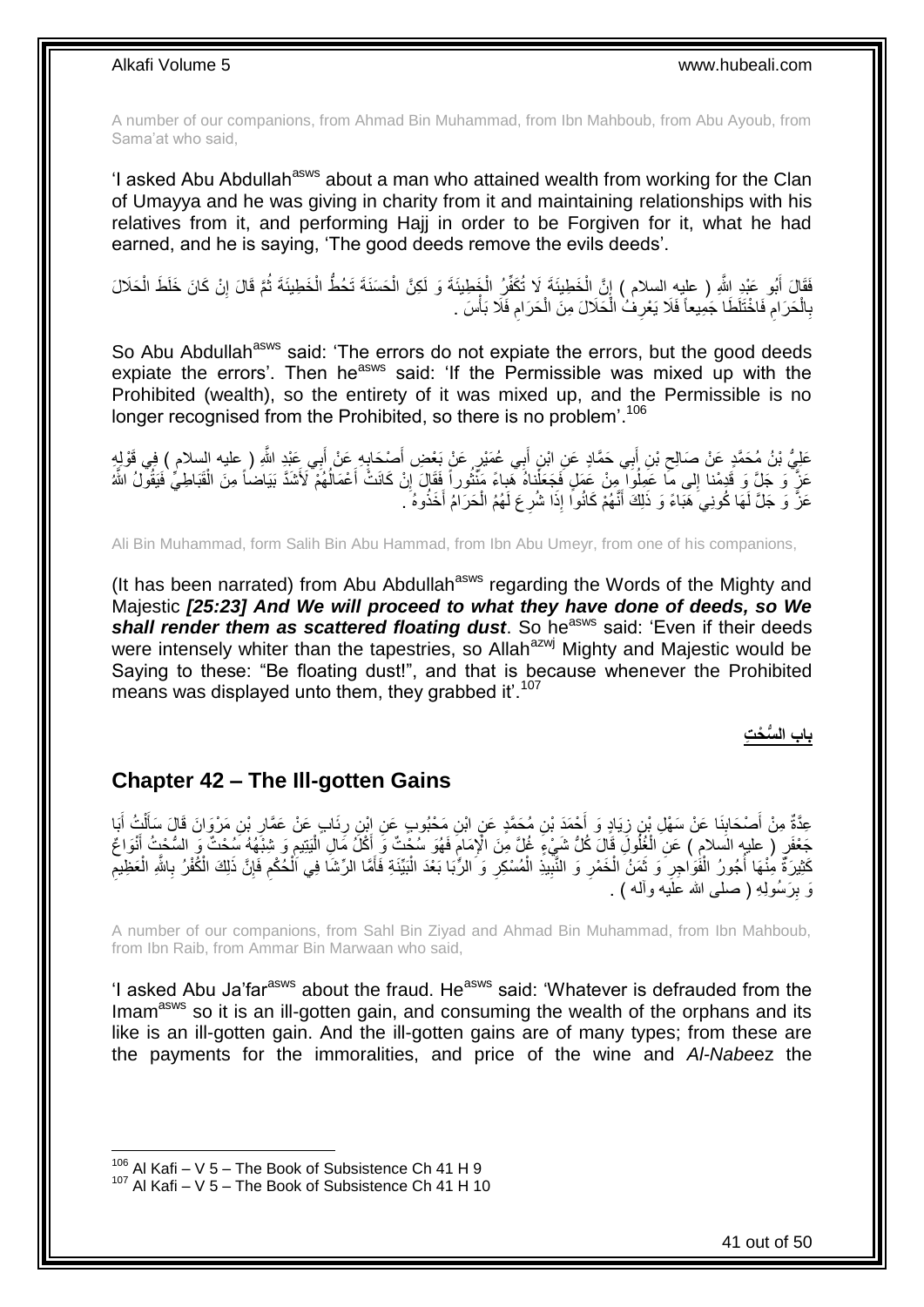intoxicant, and the usury after the proof. So as for the bribe regarding the judgement, so that is the disbelief in Allah<sup>azwj</sup> the Magnificent and His<sup>azwj</sup> Rasool<sup>saww</sup>'.<sup>108</sup>

َعْلِيُّ بِنُ إِبْرَاهِيمَ عَنْ أَبِيهٍ عَنِ النَّوْفَلِيِّ عَنٍ السَّكُونِِيِّ عَنْ أَبِي عَبْدِ اللَّهِ ( عليه السلام ) قَالَ السُّحْتُ ثَمَنُ الْمَيْتَةِ وَ ثَمَنُ الْكَلْبِ وَ **!** َ ِ ْ ْ َ ْ َ َ َمَنٌ الْخَمْرِ وَ مَهْرُ الْبَغِّيِّ وَ الرِّشْوَةُ فِي الْحُكْمِ وَ أَجْرُ الْكَاهِنِّ . ْ َ ِ ا<br>ا :<br>ا ِ ْ َ

Ali Bin Ibrahim, from his father, from Al Nowfaly, from Al Sakuny,

(It has been narrated) from Abu Abdullah<sup>asws</sup> having said: 'The ill-gotten gain is the price of the deceased, and price of the dog, and the price of the wine, and a dowry of the prostitute, and the bribe regarding the judgement, and the payment of the soothsayer'.<sup>109</sup>

ِ عِدَّةٌ مِنْ أَصْحَابِنَا عَنْ أَحْمَدَ بْنِ أَبِي عَبْدِ اللَّهِ عَنِ الْجَامُورَ انِيِّ عَنِ الْحَسَنِ بْنِ عَلِيٍّ بْنِ أَبِي حَمْزَةَ عَنْ زُرْعَةً عَنْ سَمَاعَةَ قَالَ َ ْ ْ َ **∣** َ قَالَ أَبُو عَلِدٍ اللَّهِ ( عليهٍ السلام ) السُّحْتُ أَنْوَاعٌ كَثِيرَةٌ مِنْهَا كَسْبُ الْحَجَّامِ إِذَا شَارَطَ وَ أَجْرُ الزَّانِيَةِ وَ ثَمَنُ الْخَمْرِ فَأَمَّا الرِّشَا َ َ ِ ْ َ َ ِ ْ َ فِي الْحُكْم فَهُوَ الْكُفْرُ بِاللَّهِ الْعَظِيمْ . ِ ْ ِ ِ ْ

A number of our companions, from Ahmad Bin Abu Abdullah, from Al Jamourany, from Al Hassan Bin Ali Bin Abu Hamza, from Zurara, from Sama'at who said,

'Abu Abdullah<sup>asws</sup> said: 'The ill-gotten gains are of numerous varieties; from these are the earning of the cupper when he stipulates (a price), and payments of the adulteress, and price of the wine. So as for the bribe regarding the judgement, so it is the disbelief in Allah<sup>azwj</sup> the Magnificent'.<sup>110</sup>

مُحَمَّدُ بِنُ يَحْيَى عَنْ أَحْمَدَ بْنِ مُحَمَّدٍ عَنْ مُحَمَّدِ بْنِ سِنَانٍ عَنِ ابْنِ مُسْكَانَ عَنْ يَزِيدَ بْنِ فَرْقَدٍ عَنْ أَبِي عَبْدِ اللَّهِ ( عليه السلام )<br>يُرْسَفُ بِنُ يَحْيَى عَنْ أَحْمَدَ بْنِ مُحَمَّدٍ ِ ِ َ قَالَ سَأَلْتُهُ عَنِ السُّحْتِ فَقَالَ الرِّشَا فِي الْحُكْمِ . ِ ْ ֺ֦֦֪֦֧֦֦֖֦֦֪֦֧֦֪֦֧֦֪֪֦֧֦֪֦֪֪֦֧֦֪֦֧֦֧֦֪֦֧֦֧֦֪֪֦֧֪֦֧֪֦֧֦֧֦֧֝֟֟֟֟֟֟֟֟֟֟֟֟֟֟֟֟֟֟֟֟֟֟֓֕֬֟֓֡֟֓֟֓֞֟֟֓֞֟֟֟֟֟֟֟֩֓֞֟֟֟֟֟֟ َ

Muhammad Bin Yahya, from Ahmad Bin Muhammad, from Muhammad Bin Sinan, from Ibn Muskan, from Yazeed Bin Farqad,

(It has been narrated) from Abu Abdullah<sup>asws</sup>, said, 'I asked him<sup>asws</sup> about the illgotten gain, so he<sup>asws</sup> said: 'The bribe regarding the judgement'.<sup>111</sup>

عَلِيُّ بْنُ مُحَمَّدِ بْنِ بُنْدَارَ عَنْ أَحْمَدَ بْنِ أَبِي عَبْدِ اللَّهِ عَنْ مُحَمَّدِ بْنِ عَلِيٍّ عَنْ عَبْدِ الرَّحْمَنِ بْنِ إِبِي مَاشِمٍ عَنِ الْقَاسِمِ بْنِ الْوَلِيدِ َ  $\ddot{\phantom{0}}$ َ ْ ِ ْ الْعَمَّارِيِّ عَنْ عَنْدٍ الرَّحْمَنِ الْأَصَمِّ عَنْ مَسْمَعٍ بْنِ عَنْدِ الْمَلِكِ عَنْ أَبِي عَنْدِ اللَّهِ الْعَامِرِيِّ قَالَ سَأَلْتُ أَبَا عَنُّدِ اللَّهِ ( عليه السلام ) **∶** ْ َ ْ ِ ¦ َ ْ َ عَنْ ثَمَنِ الْكَلْبِ الَّذِي لَا يَصِبِدُ فَقَالَ سُحْتٌ فَأَمَّا الَصَّبُودُ فَلَا بَأْسَ . َّ ْ ْ ْ َ

Ali Bin Muhammad Bin Bundar, from Ahmad Bin Abu Abdullah, from Muhammad Bin Ali, from Abdul Rahman Bin Abu Hashim, from Al Qasim Bin Al Waleed Al Ammary, from Abdul Rahman Al Asamma, from Misma'a Bin Abdul Malik, from Abu Abdulla Al Amiry who said,

'I asked Abu Abdullah<sup>asws</sup> about the price of the dog which does not hunt, so he<sup>asws</sup> said: 'An ill-gotten gain. So as for the hunters, so there is no problem'.<sup>112</sup>

 $108$  Al Kafi – V 5 – The Book of Subsistence Ch 42 H 1

 $109$  Al Kafi – V 5 – The Book of Subsistence Ch 42 H 2

 $110$  Al Kafi – V 5 – The Book of Subsistence Ch 42 H 3

<sup>111</sup> Al Kafi – V 5 – The Book of Subsistence Ch 42 H 4

 $112$  Al Kafi – V 5 – The Book of Subsistence Ch 42 H 5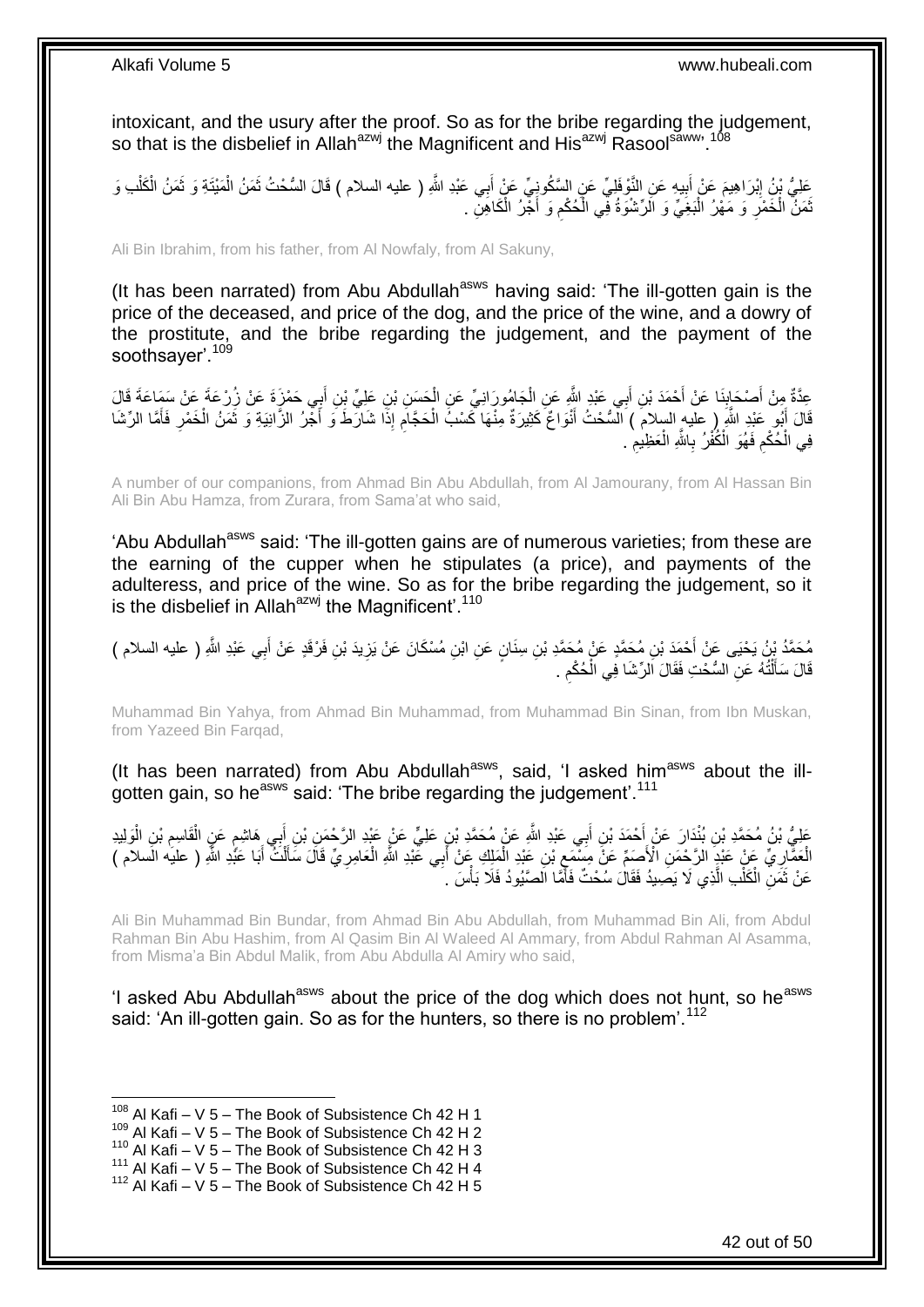عَلِيُّ بْنُ مُحَمَّدٍ عَنْ صَالِحٍ بْنٍ أَبِي حَمَّادٍ عَنْ غَيْرِ وَاحِدٍ عَنِ الشَّعِيرِ يِّ عَنْ أَبِي عَبْدِ اللَّهِ ( عليه السلام ) قَالَ مَنْ بَاتَ سَاهِراً َ  $\zeta$ َ **ٍ** ِ فِي كَسْبٍ وَ لَمْ يُعْطِ الْعَيْنَ حَظَّهَا مِنَ النَّوْمِ فَكَسْبُهُ ذَلِكَ حَرَامٌ . ِ ْ

Ali Bin Muhammad, form Salih Bin Abu Hammad, from someone else, from Al Shairy,

(It has been narrated) from Abu Abdullah<sup>asws</sup> having said: 'The one who spends the night in wakefulness regarding the earnings and does not give the eyes its share from the sleep, so his earning that is Prohibited'.<sup>113</sup>

عِدَّةٌ مِنْ أَصْحَابِنَا عَنْ سَهْلِ بْنِ زِيَادٍ عَنْ مُحَمَّدٍ بْنِ الْحَسَنِ بْنِ شَمُّونٍ عَنْ عَبْدِ اللَّهِ بْنِ عَبْدِ الرَّحْمَنِ الْأَصَمِّ عَنْ مِسْمَعِ بْنِ عَبْدِ **∣** َ ْ ِ ِ الْمَلِكِ عَنْ أَبِي َعَبْدِ اللَّهِ ( عَليه السَلام ) قَالَ الصُّنَّاَعُ إِذَا سَهِرُوَا اللَّيْلَ كُلَّهُ فَهُوَ سُحْتٌ َ َّ َّ ِ َ ْ

A number of our companions, from Sahl Bin Ziyad, from Muhammad Bin Al Hassan Bin Shamoun, from Abdullah Bin Abdul Rahman Al Asamma, from Misma'a Bin Abdul Malik,

(It has been narrated) from Abu Abdullah<sup>asws</sup> having said: 'The manufacturer, when he is awake the whole night, so it is an ill-gotten gain (his manfucturing)<sup>'.114</sup>

عَلِيُّ بْنُ إِبْرَاهِيمَ عَنْ أَبِيهِ عَنِ النَّوْفِلِيِّ عَنِ السَّكُونِيِّ عَنْ أَبِي عَبْدِ اللَّهِ ( عليه السلام ) قَالَ نَهَى رَسُولُ اللَّهِ ( صلى الله عليه َ ِ َ ِ واله ) عَنَّ كَسْبِ الْإِمَاءِ فَإِنَّهَا إِنْ لَمْ تَجِدْ زَنَتْ إِلَّا أَمَةً قَدْ عُرِّفَتْ بِصَنْعَةٍ بَدٍ وَ نَهَى عَنْ كَسْبِ الْغُلَامِ الَّذِي لَا يُحْسِنُ صِنَاعَةً ْ **∶** َ ِ ِ ِ َّ ِ بِيَدِهِ فَإِنَّهُ إِنْ لَمْ يَجِدْ سَرَقَ ۚ. ِ ِ **∣** 

Ali Bin Ibrahim, from his father, from Al Nowfaly, from Al Sakuny,

(It has been narrated) from Abu Abdullah<sup>asws</sup> having said: 'Rasool-Allah<sup>saww</sup> forbade from earnings of the slave girls, for if they do not find (earning) they commit adultery, except for a slave girl who knows the handiwork (craft); and forbade from the earnings of the slave boy who is not good at handiwork, so if he does not find (earning), he steals<sup>'.115</sup>

> **ِ َيتِيم ْكِل َما ِل الْ باب أ َ**

### <span id="page-42-0"></span>**Chapter 43 – Devouring the wealth of the orphans**

عِدَّةٌ مِنْ أَصْحَابِنَا عَنْ أَحْمَدَ بْنِ مُحَمَّدٍ عَنْ عُثْمَانَ بْنِ عِيِسَى عَنْ سَمَاعَةَ قَالَ قَالَ أَبُو عَبْدِ اللَّهِ ( عليه السلام ) أَوْ عَدَ اللَّهُ عَنَّ َ **ِ** َ َ َ ْ وَ جَلَّ فِي مَالِ اَلْيَتِيمِ بِعُقُوبَتَيْنِ إِحْدَاهُمَا عُقُوبَةُ الْآخِرَةِ النَّارُ وَ أَمَّا عُقُوبَةُ الدُّنْيَا فَقَوْلُهُ عَنَّ وَ جَلَّ وَ لَيَخْشَ الَّذِينَٰ لَوْ تَرَكُوا مِنْ َ ¦<br>∶ **∶** ِ ْ َّ ْ خَلْفِهِمْ ذُرِّيَّةً ضَعافاً خَافُوا ۚ عَلَيْهِمْ الْآيَةَ يَعْنِي لِيَخْشَ أَنْ أَخْلُفَهُ فِي ذُرِّيَّتِهِ كَمَا صَنَعَ بِهَؤُلَاءِ الْيَتَامَى ۚ **∶** ُ َ ِ ِ **ٔ** ْ

A number of our companions, from Ahmad Bin Muhammad, from Usman Bin Is, from Sama'at who said,

'Abu Abdullah<sup>asws</sup> said: 'Allah<sup>azwj</sup> Mighty and Majestic has Prepared with regards to the wealth of the orphans, two Punishments, one of the two being the Fire in the Hereafter; and as for the Punishment in the world, so these are the Words of the Mighty and Majestic *[4:9] And let those fear who, should they leave behind them weakly offspring, would fear on their account* – the Verse; Meaning, let him fear

 $113$  Al Kafi – V 5 – The Book of Subsistence Ch 42 H 6

 $114$  Al Kafi – V 5 – The Book of Subsistence Ch 42 H 7

 $115$  Al Kafi – V 5 – The Book of Subsistence Ch 42 H 8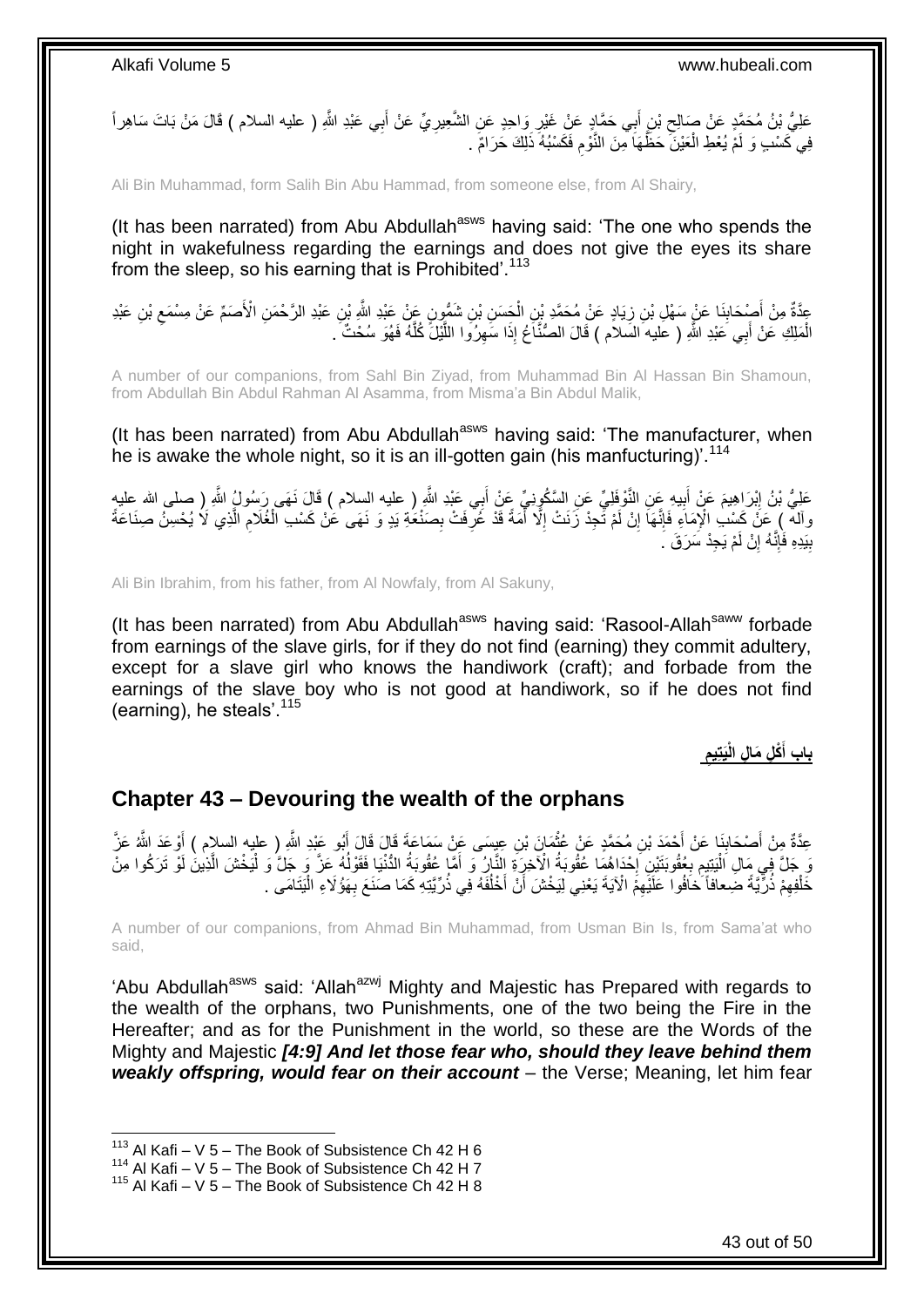that if he leaves behind his offspring they would be treated by them like the orphans'.<sup>116</sup>

عَلِيُّ بْنُ إِبْرَاهِيمَ عَنْ أَبِيهِ عَنِ ابْنِ أَبِي عُهَنْدٍ عَنْ هِشَامٍ بْنِ سَالِمٍ عَنْ عَجْلَانَ أَبِي صَالِحٍ قَالَ سَأَلْتُ أَبَا عَبْدِ اللَّهِ ( عليه السلام ٍ َ ֧֧֧֧֧֧֧֧֧֓֝֓֝֓֝֓֝֬֟֓֓֝֓֓֝֬֓֝֓<del>֛</del> ِ َ **∣** َ ِ ْ ĺ ) عَنْ أَكْلَ مَالِ الْيَتِيمِ فَقَالَ هُوَ كَمَا قَالَ اللَّهُ عَنَّ وَ جَلَّ إِنَّ الَّذِينُ يَأْكُلُونَ أَمْوا $\vec{0}$  أَمْوا الْيَتامى ۖ ظُلُماً إِنَّما يَأْكُلُونَ فِي بُطُونِهِمْ ناراً وَ ِ ا<br>ا ْ ِ ْ ْ َ ْ َّ ِ ْسَيَصْلَوْنَ سَعِيراً

Ali Bin Ibrahim, from his father, from Ibn Abu Umeyr, from Hisham Bin Salim, from Ajlan Abu Salih who said,

'I asked Abu Abdullah<sup>asws</sup> about devouring the wealth of the orphans, so he<sup>asws</sup> said: 'It is as Allah<sup>azwj</sup> Mighty and Majestic has Said that **[4:10] (As for) those who** *swallow the property of the orphans unjustly, but rather they only swallow fire into their bellies and they shall arriving at the Blazing Fire*'.

نُّمَّ فَإِلَ ( عليهِ السلام ِ) مِنْ غَيْرٍ أَنْ أَسْأَلَهُ مَنْ عَالَ يَتِيماً حَتَّى يَنْقَطِعَ يُتْمُهُ أَوْ يَسْتَغْنِيَ بِنَفْسِهِ أَوْجَبَ اللَّهُ عَنَّ وَ جَلَّ لَهُ الْجَنَّةَ ِ َ لَ َ َ اُ Į. ُ ْ َ كَمَا أَوْجَبَ النَّارَ لِمَنْ أَكَلَ مَالَ الْيَتِيمِ . َ ِ :<br>ا

Then he<sup>asws</sup> said without I having asked him<sup>asws</sup>: 'The one who shelters an orphan until his orphan-hood is cut off, or he becomes self-sufficient, Allah<sup>azwj</sup> Mighty and Majestic would Obligate the Paradise for him just as He<sup>azwj</sup> Obligated the Fire for the one who devours the wealth of the orphans'.<sup>117</sup>

عِدَّةٌ مِنْ أَصْحَابِذَا عَنْ سَفْلِ بْنِ زِيَادٍ عَنْ أَحْمَدَ بْنِ أَبِي إِي نَصْرٍ قَالَ سَأَلْتُ أَبَا الْحَسَنِ ( عليه السلام ) عَنِ الرَّجُلِ<br>مُسْتَمَّةٌ مِنْ أَصْحَابِيْهِ عَنِّ سَفْلِ بْنِ زِيَادٍ عَنْ أَمُّهُ مُح ْ َ ْ َ َ ¦ **∣** َ م يَكُونُ فِي بَدِهِ مَالٌ لِأَيْتَامٍ فَيَحْتَاجُ إِلَيْهِ فَهَدُّدٌ يَدَهُ فَيَأْخُذُهُ وَ يَنْوِيِّ أَنَّ يَرُدَّهُ فَفَالَ لَإِ يَنْبَغِي لَهُ أَنْ يَأْكُلَ إِلَّا إِلْفَصَدَ لَا يُسْرِفُ فَإِنَّ ِ ْ َ َ ْ لَ  $\frac{1}{2}$ ِ ِ ْ كَانَ مِنْ نَّنِيَّتِهِ أَنْ لَا يَرُدَّهُ عَلَيْهِمْ فَهُوَّ بِالْمَنْزِلِ الَّذِي قَالَ اللَّهُ عََنَّ وَ جَلَّ إِنَّ الَّذِينَ يَأْكُلُونَ أَمْوالَ الْيَتَامى َظُلْماً . َّ **∶** ْ ِ ِ ْ ْ َ ْ َّ ِ

A number of our companions, from Sahl Bin Ziyad, from Ahmad Bin Muhammad Bin Abu Nasr who said,

'I asked Abu AI Hassan<sup>asws</sup> about the man who happens to have the wealth of the orphan in his hands, so he is needy to it and he extends his hand and takes it, and he intends to return it, so he<sup>asws</sup> said: 'It is not befitting for him that he consumes except in moderation not being extravagant. So if it was from his intention that he would not be returning it upon them, so he would be at the status of those for whom Allah<sup>azwj</sup> Mighty and Majestic Says **[4:10] (As for) those who swallow the property** *of the orphans unjustly*'.<sup>118</sup>

ِ مُحَمَّدُ بْنُ يَحْيَى عَنْ أَحْمَدَ بْنِ مُحَمَّدٍ عَنْ عَلِيِّ بْنِ الْحَكَمِ عَنْ عَبْدِ اللَّهِ بْنِ يَحْيَى الْكَاهِلِيِّ قَالَ قِيلَ لِأَبِي عَبْدِ اللَّهِ ( عليه السلام )<br>-ْ ْ إِنَّا نَدْخُلٌ عَلَى أَخ لَنَا فِي بَيْتِ أَيْتَام وَ مَعَهُمْ خَادِمٌ لَهُمْ فَنَقْعُدُ عَلَى بِسَاطِهِمْ وَ نَشْرَبٌ مِنْ مَائِهِمْ وَ يَخْدُمُنَا خُادِمُهُمْ وَ رُبِّمَاٰ ِ **∣** ٍ َ ٍ ِ ِ ظَّعِمْنَا فِيهِ الطَّعَامِّ مِنْ عِنْدِ صَاحِبِنَا ًو فِيهِ مِنْ طَعَامِهِمْ فَمَا تَرَى فِي ذَلِكَ فَقَالَ إِنْ كَانَ فِي دُخُولِكُمْ عَلَيْهِمْ مَنْفَعَةٌ لَهُمْ فَلَا بَأْسَ ِ ِ **∣** ْ لَ ِ رَ إِنْ كَانَ فِيهِ ضَرَرٌ ۚ فَلَا יֲ<br>י

Muhammad Bin Yahya, from Ahmad Bin Muhammad, from Ali Bin Al hakam, from Abdullah Bin Yahya Al kahily who said,

 $116$  Al Kafi – V 5 – The Book of Subsistence Ch 43 H 1

<sup>117</sup> Al Kafi – V 5 – The Book of Subsistence Ch 43 H 2

 $118$  Al Kafi – V 5 – The Book of Subsistence Ch 43 H 3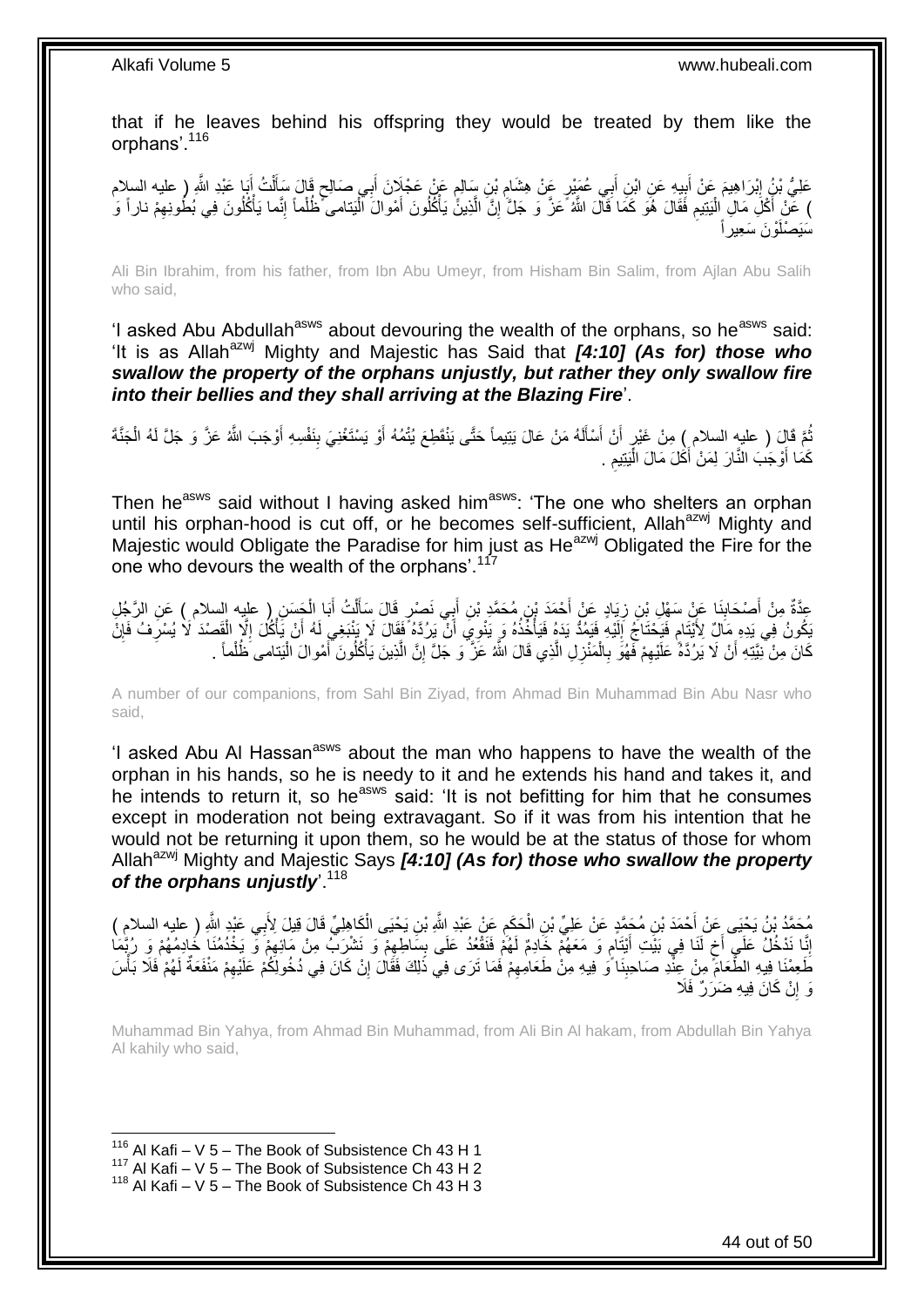'I was said to Abu Abdullah<sup>asws</sup>, 'We tend to go over to a brother of ours in a house of orphans, and with them is a servant of their. So we sit on their furnishings, and we drink from their water, and their servant serves us, and something we eat the meal therein with our companions, and therein is from their food (as well). So what is your<sup>asws</sup> view regarding that?' So he<sup>asws</sup> said: 'If in their going over to them is beneficial for them (orphans), so there is no problem, and if there was harm in it, so no!'

ْي ُكْم َو َقْد َقا َل ََّّللاُ َع َّز ْم ََل َي ْخَفى َعلَ تُ نْ ِس ِه َب ِصي َرةٌ َفأ نْسا ُن َعلى َنفْ ْْلِ ِل ا َو َقا َل ) عليه السالم ( َب ْخوانُ ُطو ُه ْم َفإ ْن تُخالِ ُك َو َج َّل َو إ ْم َ  $\frac{1}{2}$ ِ فِي الدِّينِ وَ اللَّهُ يَعْلَمُ الْمُفْسِدَ مِنَ الْمُصْلِحِ .  $\zeta$ ْ :<br>ا

And he<sup>asws</sup> said: 'But the human being is an overlooker upon himself, and it is not concealed upon you all and Allah<sup>azwj</sup> Mighty and Majestic has Said *[2:220] and if you intermingle with them, so they are your brethren; and Allah Knows the mischief-maker from the righteous*'.<sup>119</sup>

مُحَمَّدُ بْنُ يَحْيَى عَنْ مُحَمَّدِ بْنِ الْحُسَيْنِ عَنْ ذُبْيَانَ بْنِ حَكِيمٍ الْإَوْدِيِّ عَنْ عَلِيٍّ بْنِ الْمُغِيرَةِ قَالَ قُلْتُ لِأَبِي عَبْدِ اللَّهِ ( عليهِ السلام<br>مُحَمَّدُ بْنُ يَحْيَى عَنْ مُحَمَّدِ بْنِ ا ْ ֖֧֖֧֧֧֧ׅ֧֧֧֧֧֧֧֧֧֛֛֧֚֚֚֚֚֚֚֚֚֚֚֚֚֚֚֚֚֚֚֚֬֝֘֝֝֓֝֓֝֬֜֓֝֓֓֓֜֡֓֜֜֓֜֜֓ ْ ْ ) إِنَّ لِيَ ابْنَةَ أَخٍ يَتِيمَةً فَرُبَّمَا ۖ أُهْدِيَ لَمَّا الشَّيْءُ فَآكُلُّ مِنْهُ نُمَّ أُطْعِمَّهَا بَعْدَ ذَلِّكَ الَّشَيْءَ مِنْ مَالِي فَأَقُولُ يَا رَبِّ هَذَا بِهَذَا فَقَالَ ( المناسب المستقبل المستقبل المستقبل المستقبل المستقبل المستقبل المستقبل المستقبل المستقبل المستقبل المستقبل الم<br>المستقبل المستقبل المستقبل المستقبل المستقبل المستقبل المستقبل المستقبل المستقبل المستقبل المستقبل المستقبل ال ٍ ِ ُ ِ َ علَيه السلام ) لَأَ بَأْسَ .

Muhammad Bin Yahya, form Muhammad Bin Al Husayn, from Zubyan Bin hakeem Al Awdy, from Ali Bin Al Mugheira who said,

'I said to Abu Abdullah<sup>asws</sup>, 'With me is a daughter of my brother who is an orphan, so sometimes something is gifted to her, so I eat from it. Then I feed her something after that from my wealth, so I am saying, 'O Lord<sup>azwj</sup>! This is for this!' So he<sup>asws</sup> said: 'There is no problem'.<sup>120</sup>

> **ِمْن ُه َيتِيم َما ِل الْ ِّيم باب َما َي ِحلُّ لِقَ ِ ِ**

## <span id="page-44-0"></span>**Chapter 44 – What is Permissible for the custodian from the wealth of the orphans**

عِدَّةٌ مِنْ أَصْحَابِنَا عَنْ أَحْمَدَ بْنِ مُحَمَّدٍ عَنْ عُثْمَانَ بْنِ عِيسَى عَنْ سَمَاعَةَ عَنْ أَبِي عَبْدِ اللَّهِ ( عليه السلام ) فِي قَوْلِ اللَّهِ عَزَّ وَ َ **ٔ** َ ِ جَلَّ وَ مَنْ كانَ فَقِيراً فَلْيَأْكُلْ بِالْمَعْرُوفِ فَقَالَ مَنْ كَانَ يَلِي شَيْئاً لِلْيَتَامَى وَ هُوَ مُخْتَاجٌ لَيْسَ لَهُ مَا يُقِيمُهُ فَهُوَ يَتَقَاضَى أَهْوَالَهُمْ وَ ْ ْ ِ ْ ْ َ َبَقُومُ فِي ضَيْعَتِهِمْ فَلْيَأْكُلْ بِقَدَرٍ وَ لَا يُسْرِفْ وَ إِنْ كَانَ ضَيْعَتُهُمْ لَا تَشْغَلْهُ عَمَّا يُعَالِجُ لِّنَفْسِهِ فَلَا يَرْزَأَنَّ مِنْ أَمْوَالِهِمْ شَيْئاً . ُ ِ ِ **∣ ٔ** ا<br>ا ِ ِ َ أ

A number of our companions, from Ahmad Bin Muhammad, from Usman Bin Isa, from Sama'at,

(It has been narrated) from Abu Abdullah<sup>asws</sup> regarding the Words of Allah<sup>azwj</sup> Mighty and Majestic [4:6] and whoever is poor, let him eat reasonably. So he<sup>asws</sup> said: 'The one who manages something for the orphans and he is needy, there is nothing for him to live on, so he collects their wealth and stands in their place, so let him eat in a measured manner and not be extravagant; and if it was that standing in their place does not pre-occupy him from what he works for himself, so he should not take anything from their wealth'.<sup>121</sup>

 $119$  Al Kafi – V 5 – The Book of Subsistence Ch 43 H 4

 $120$  Al Kafi – V 5 – The Book of Subsistence Ch 43 H 5

 $121$  Al Kafi – V 5 – The Book of Subsistence Ch 44 H 1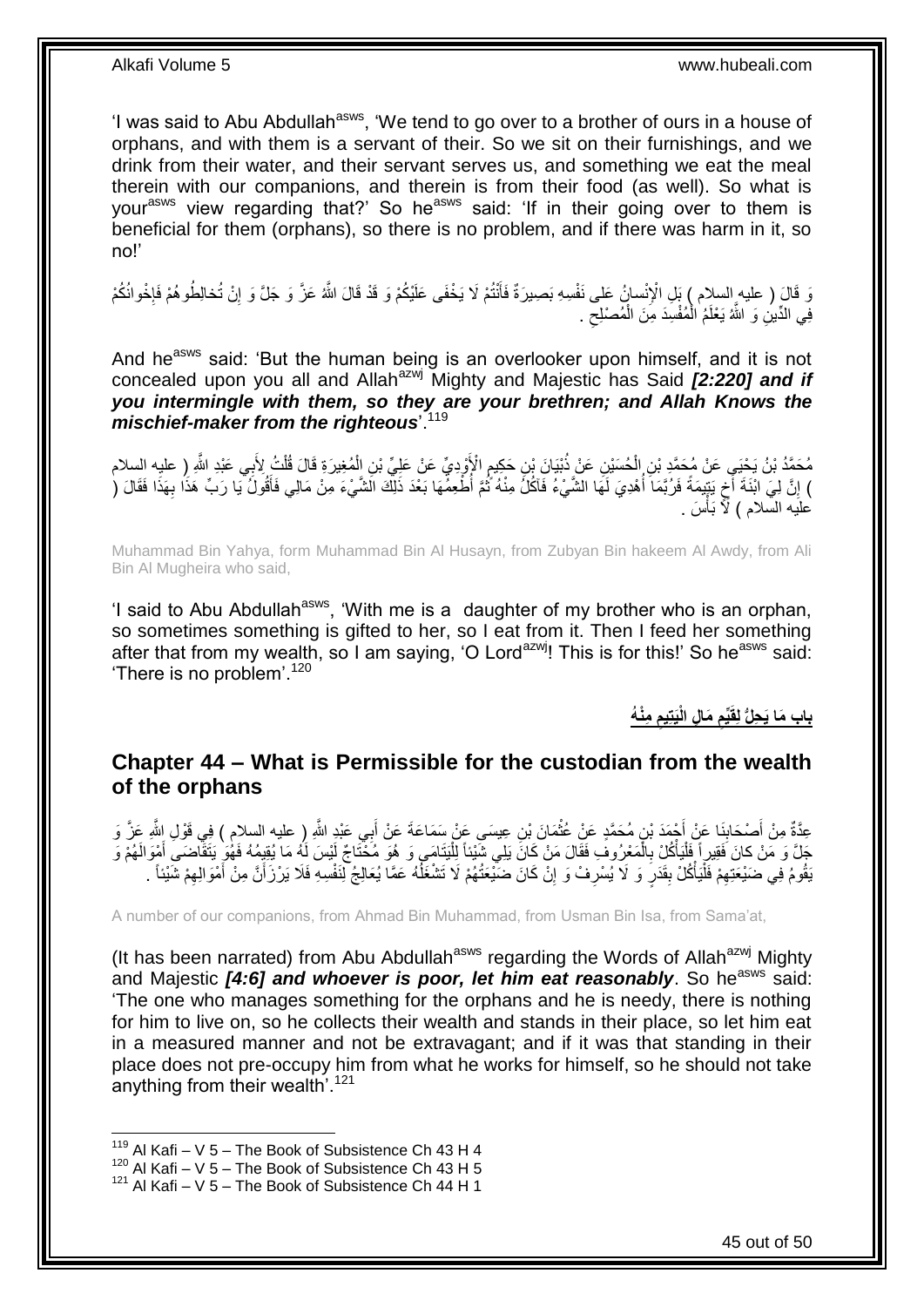عُثْمَانُ عَنْ سَمَاعَةَ قَالَ سَأَلْتُ أَبَا عَبْدِ اللّهِ ( عليه السلام ) عَنْ قَوْلِ اللّهِ عَزَّ وَ جَلَّ وَ إِنْ تُخالِطُوهُمْ فَإِخْوانُكُمْ قَالَ يَعْنِي ِ َ ْ َ  $\frac{1}{2}$ الْيَتَامَيِّ إِذَا كَانَ الرَّجُلُ يَلِي لِأَيْتَامٍ فِي حَجْرِهِ فَلْيُخْرِجْ مِنْ مَالِهِ عَلَى قَدْرِ مَا يُخْرِجُ لِكَلِّ إِنْسَانٍ مِنْهُمْ فَيُخَالِطُهُمْ وَ يَأْكُلُونَّ ِ ِ ِ ْ ِ ٍ ُ ْ ِ جَمِيعاً وَ لَا يَرْزَأَنَّ مِنْ أَمْوَالِهِمْ شَيْئًاً إِنَّمَا هِيَ النَّارُ . ِ ِ َ اً

Usman, from Sama'at who said,

'I asked Abu Abdullah<sup>asws</sup> about the Words of Allah<sup>azwj</sup> Mighty and Majestic [2:220] and if you intermingle with them, so they are your brethren. He<sup>asws</sup> said: 'It Means the orphans, when the man (custodian) governs the orphans in his lap (care), so let him take from his own wealth upon a measurement of what he takes for each person from them. So he mixes them and they are all eating, and he should not take anything (extra) from their wealth. But rather, it is the Fire'.<sup>122</sup>

عِدَّةٌ مِنْ أَصْحَابِنَا عَنْ سَهْلِ بْنِ زِيَادٍ وَ أَحْمَدَ بْنِ مُحَمَّدٍ جَمِيعاً عَنِ ابْنِ مَجْبُوبٍ عَنٍْ عَبْدِ اللَّهِ بْنِ سِنَانٍ عَنْ أَبِي عَبْدِ اللَّهِ ( عليه َ ِ **∣** َ َ السلام ) فِي قَوْلِ اللَّهِ عَزَّ وَ جَلَّ فَلْيَأْكُلْ بِالْمَعْرُوفِ قَالَ الْمَعْرُوفُ هُوَ الْقُوتُ وَ إِنَّمَا عَنَى الْوَصِيَّ أَوِ الْقَيِّمَ فِي أَمْوَالِهِمْ وَ مَا ْ ِ ْ ْ ِ َ ْ ِ َ ْ ِ ْ ْ يُصْلِحُهُمْ .

A number of our companions, from sahl Bin Ziyad and Ahmad Bin Muhammad, altogether from Ibn Mahboub, from Abdullah Bin Sinan,

(It has been narrated) from Abu Abdullah<sup>asws</sup> regarding the Words of Allah<sup>azwj</sup> Mighty and Majestic *[4:6] so let him eat reasonably*. He<sup>asws</sup> said: 'The reasonableness, it is the daily bread, and rather it means the executor or the custodian regarding their wealth, and what is correct for them'.<sup>123</sup>

َ مُحَمَّدُ بْنُ يَحْيَى عَنْ أَحْمَدَ بْنِ مُحَمَّدٍ عَنْ مُحَمَّدِ بْنِ إِسْمَاعِيلَ عَنْ جَذَانِ بْنِ سَدِيرٍ قَالَ قَالَ أَبُوٍ عَبْدِ اللَّهِ ( عليهِ السلام ) سَأَلَنِي ∣l<br>∶ لَ Í عِيسَى بْنُ مُوسَى عَنِ الْقَيِّمِ لِلَّيْتَامَى فِي الْإِبِلِ وَ مَاَ يَحِلُّ لَهُ مِنْهَا قُلْتُ إِذَا لَاطَ خَوْضَهَا وَ طَلَبَ ضَالَّتَهَا وَ هَذَاً جَرْبَاهَا فَلَهُ أَنَّ ْ ِ ْ َ َ َّ ْ يُصِيبَ مِنْ لَبَنِهَا مِنْ غَيْرِ نَّهْكٍ بِضَرْعٍ وَ لَاَ فَسَادٍ لِنَسْلٍ ٍ ِ ِ

Muhammad Bin Yahya, from Ahmad Bin Muhammad, from Muhammad Bin Ismail, from Hanan Bin Sadeyr who said,

'Abu Abdullah<sup>asws</sup> said, 'Isa Bin Musa asked me<sup>asws</sup> about the custodian for the orphans regarding the camel, and what is Permissible for him from it. I<sup>asws</sup> said: 'When he cleans its water-trough, and seeks out its stray ones, and cures its diseases, so for him is that he can take from its milk without exhausting its udder nor spoiling its young<sup>' 124</sup>

أَحْمَدُ بْنُ مُحَمَّدٍ عَنْ مُحَمَّدِ بْنِ الْفُضِّيْلِ عَنْ أَبِي الصَّبَّاحِ الْكِنَانِيِّ عَنْ أَبِي عَبْدِ اللَّهِ ( عليه السلام ) فِي قَوْلِ اللَّهِ عَنَّ وَ جَلَّ وَ َ ْ ِ َ ْ مَنْ كانَ فَقِيراً فَلْيَأْكُلْ بِالْمَعْرُوِفِ فَقَالَ ذَلِكَ رَجُّلٌ يَحْبِسٌ نَفْسَهُ عَنِ الْمَعِيشَةِ فَلَا بَأْسَ أَنْ يَأْكُلَ بِالْمَعْرُوفِ إِذَا كَانَ يُصلِحُ لَهُمْ َ ْ ْ **∣** ْ ِ ،<br>ا ْ ْ ِ ْ ْ أَمْوَ الْهُمْ فَإِنْ كَانَ الْمَالُ قَلِيلًا فَلَا يَأْكُلْ مِنْهُ شَيْئاً ِ َ ْ

Ahmad Bin Muhammad, from Muhammad Bin Al Fazeyl, from Abu Al Sabah Al Kinany,

(It has been narrated) from Abu Abdullah<sup>asws</sup> regarding the Words of Allah<sup>azwj</sup> Mighty and Majestic **[4:6] and whoever is poor, let him eat reasonably**. So he<sup>asws</sup> said: 'That is a man who withholds himself from the livelihood (in order to look after the

 $122$  Al Kafi – V 5 – The Book of Subsistence Ch 44 H 2

 $123$  Al Kafi – V 5 – The Book of Subsistence Ch 44 H 3

 $124$  Al Kafi – V 5 – The Book of Subsistence Ch 44 H 4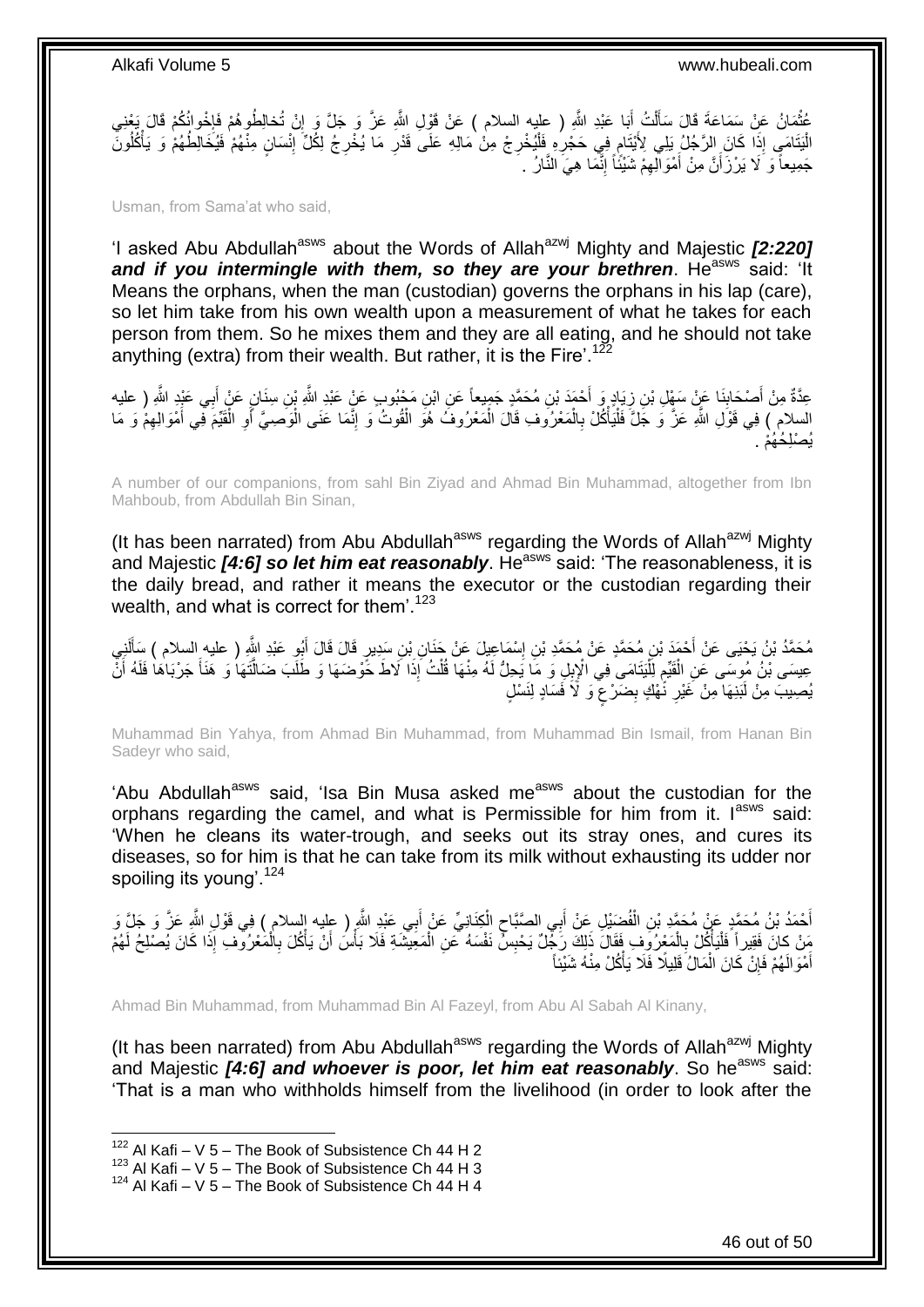orphans), so there is no problem if he were to consume with the reasonableness when it was correct for them (the orphans) for their wealth. So if the wealth was a little, so he should not eat anything from it'.

قَالَ قُلْتُ أَ رَأَيْتَ قَوْلَ اللَّهِ عَزَّ وَ جَلَّ وَ إِنْ تُخالِطُوهُمْ فَإِخْوانُكُمْ قَالَ تُخْرِجُ مِنْ أَمْوَالِهِمْ بِقَدْرِ مَا يَكْفِيهِمْ وَ تُخْرِجُ مِنْ مَالِكَ قَدْرَ ِ َ ِ יֲ<br>י יֲ<br>י َ َ ْ ِ ِ ِ ِ مَا يَكْفِيكَ ثُمَّ تُنْفِقُهُ ُ

He (the narrator) said, 'I said, 'What is your<sup>asws</sup> view of the Words of Allah<sup>azwj</sup> Mighty and Majestic *[2:220] and if you intermingle with them, so they are your*  **brethren**?' He<sup>asws</sup> said: 'You take from their wealth by a measurement of what suffices for them, and you take from your wealth what suffices for you, then you spend'.

فُلْتُ أَ رَأَيْتَ إِنْ كَانُوا يَتَامَى صِغَاراً وَ كِبَاراً وَ بَعْضُهُمْ أَعْلَي كِسْوَةً مِنْ بَعْضٍ وَ بَعْضُهُمْ آكَلُ مِنْ بَعْضٍ وَ مَالُهُمْ جَمِيعاً فَقَالَ َ ِ َ **∫** ْ ∣lٍ أَمَّا الْكِسْوَةُ فَعَلَى كُلِّ إِنْسَانٍ مِنْهُمْ ثَمَنُ كِسْوَتِهِ وَ أَمَّا [أَكْلُ] الطَّعَامِ فَاجْعَلُوهُ جَمِيعاً فَإِنْ الصُّغِيرَ يُوشِكُ أَنْ يَأْكُلَ مِثْلُ الْكَبِيرِ . ِ َ َ َ ِ ْ َ ِ ِ ْ **ٔ** ْ َ

I said. 'What is your<sup>asws</sup> view if there were young and old orphans, and some of them were of bigger clothing that ones, and some of them eat more than the others, and their wealth is together?'. So he<sup>asws</sup> said: 'As for the clothing, so it is upon each person from them the price of his clothing, and as for the eating of the food, so make it all-inclusive, for the young are on the verge of eating similar to the old'.<sup>125</sup>

أَبُو عَلِيٍّ الْأَشْعَرِيُّ عَنْ مُحَمَّدٍ بْنِ عَبْدٍ الْجَبَّارِ عَنْ بَعْضِ أَصْحَابِنَا عَنْ عِيصِ بْنِ الْقَاسِمِ قَالَ سَأَلْتُ أَبَا عَبْدِ اللَّهِ ( عليه السلام ِ ْ **∶** َ ِ ْ ِ َ َ ْ َ ) عَنِ الّْيَتِيمِ يَكُونُ ۖ غَلَّتُهُ فِي الشَّهْرِ ۚ عِشْرِينَ دِرْ هَماً كَيْفَ يُنْفَقُ عَلَيْهِ مِنْهَا قَالَ قُوتُهُ مِنَ الْطَّعَامِ وَ التَّمْرِ ِ ِ َّ ِ ا<br>ا ِ ِ

Abu Ali Al Ashary, from Muhammad Bin Abdul Jabbar, from one of our companions, from Ays Bin Al Qasim who said,

'I asked Abu Abdullah<sup>asws</sup> about the orphan whose yield in a month happens to be twenty Dirhams, how much can I spend upon him?' He<sup>asws</sup> said: 'His daily sustenance from the meals, and the dates'.

> ُ<br>ا نَ سَأَلْتُهُ أَنْفِقُ عَلَيْهِ ثُلُثَهَا قَالَ نَعَمْ وَ نِصْفَهَا . ُ ا<br>أ ْ َ  $\ddot{\phantom{0}}$

And I asked him<sup>asws</sup> about spending a third of it upon him. He<sup>asws</sup> said: 'Yes, and half of it'. $126$ 

### **ْر ِض ِمْن ُه َو الْقَ َيتِيم باب الِّت َجا َر ِة فِي َما ِل الْ ِ**

### <span id="page-46-0"></span>**Chapter 45 – The trading regarding the wealth of the orphans and the borrowing from it**

مُحَمَّدُ بْنُ يَحْيَى عَنْ أَجْمَدَ بْنِ مُحَمَّدٍ عَنْ عَلِيِّ بْنِ الْحَكَمِ عَنْ أَسْبَاطِ بْنِ سَالِمٍ قَالَ قُلْتُ لِأَبِي عَبْدِ اللَّهِ ( عليه السلام ) كَانَ لِي<br>يَهْدَمَّذُ بْنُ يَحْيَى عَنْ أَجْمَدَ بْنِ مُحَمَّد ْ ٍ َ ِ ْ أَخٌ هَلَكَ فَأَوْصِنَى إِلَى أَخ أَكْبَرَ مِنِّيَ وَ أَدْخَلَنِيّ مَعَهُ فِي الْوَصِيَّةِ وَ تَرَكَ ابْناً لَهُ صَغِيراً وَ لَّهُ مَالٌ فَيَضْرِبُ بِهِ أَخِي فَمَا كَانَّ َ َ ٍ ِ ز<br>ا َ ِ ِ لَ ْ مِنْ فَضْلٍ سَلَّمَهُ لِلْيَتِيمِ وَ ضَمِنَ لَهُ مَالَهُ فَقَالَ إِنْ كَانَ لِأَخِيكَ مَالٌ يُحِيطُ بِمَالِ الْيَتِيمِ إِنْ تَلِفَ فَلَا بَأْسَ بِهِ ۖ وَ إِنَّ لَمْ يَكِّنْ لَهُ مَالٌ ِ  $\ddot{\phantom{a}}$ ْ ِ ِ ِ ֺ֖֖֦֖֦֪֦֧֦֦֧֦֝֟֟֟֟֟֟֟֟֟֟֟֟֟֟֟֟֟֟֟֟֟֟֟֟֟֟֞֟֞֟֟֟֟֟֟֟֓֞֟֟֟֩֞֟֩֞ َّ ِ ِ ْ فَلَا يَعْرِضُ لِمَالِ الْيَتِيَمِ . **ُ** ْ ِ

 $125$  Al Kafi – V 5 – The Book of Subsistence Ch 44 H 5

 $126$  Al Kafi – V 5 – The Book of Subsistence Ch 44 H 6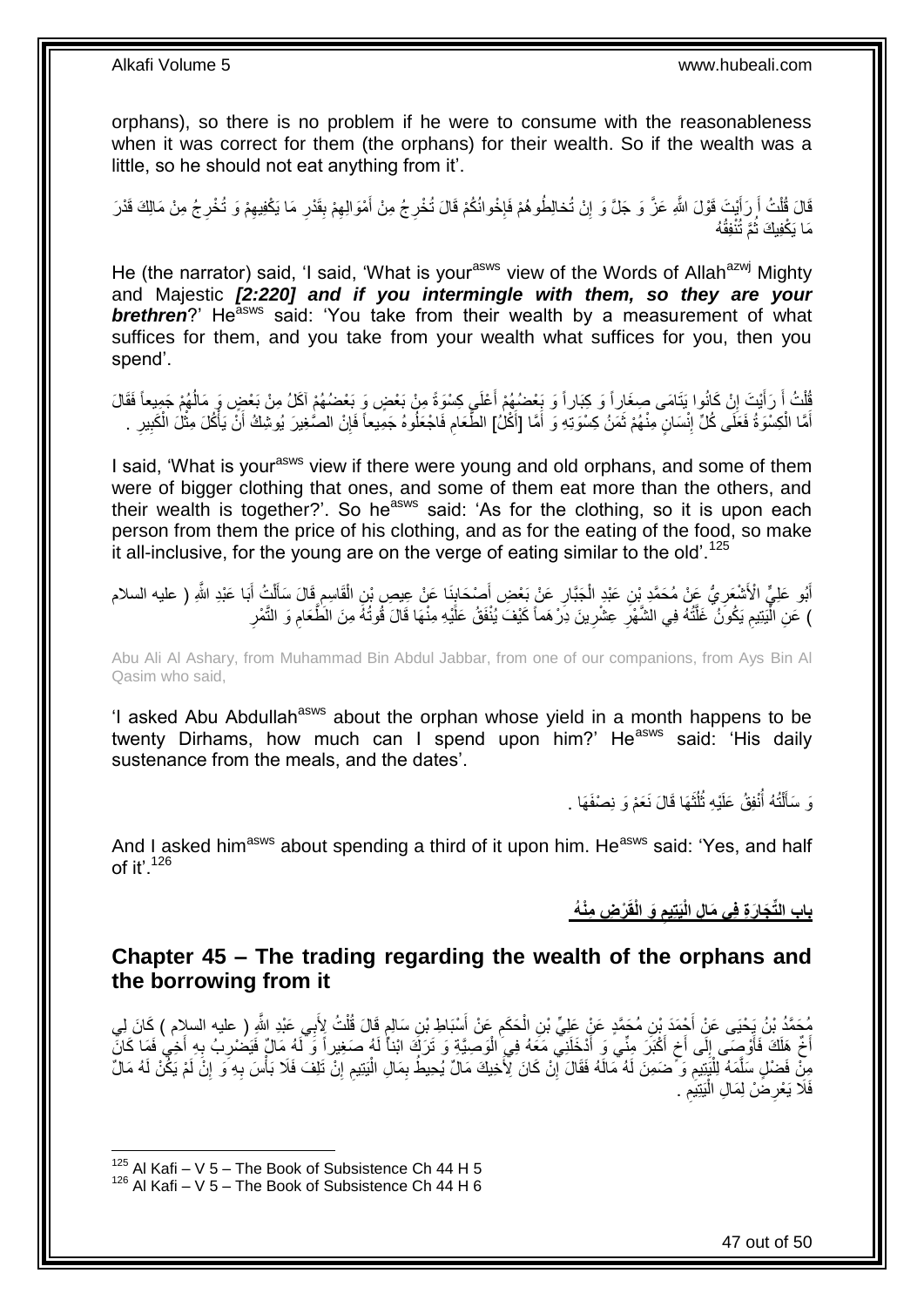Muhammad Bin Yahya, from Ahmad Bin Muhammad, from Ali Bin Al Hakam, from Asbaat Bin Salim who said,

'I said to Abu Abdullah<sup>asws</sup>, 'A brother of mine died, so he bequeathed to an elder brother of mine and included me with him in the bequest, and he left some wealth for a young son of his. So my brother worked with it, and whatever used to be excess, submitted it to the orphan, and is responsible for him for his wealth'. So he<sup>asws</sup> said: 'If there was wealth for your brother which overcomes the wealth of the orphan if there is damage (losses incurred), so there is no problem with it, and if there does no happen to be (sufficient) wealth for him, so he should not expose the wealth of the orphan (to losses)<sup>'.127</sup>

عَلِيُّ بْنُ إِبْرَاهِيمَ عَنْ أَبِيهِ عَنْ حَمَّادِ بْنِ عِيسَى عَنْ حَرِيزٍ عَنْ مُحَمَّدِ بْنِ مُسْلِمٍ عَنْ أَبِي عَبْدِ اللَّهِ ( عليه السلام ) فِي مَالِ َ م<br>م **∶** ِ َ ِ ْ الْيَتِيْمِ قَالَ الْعَامِلُ بِهِ صَنَامِنٌ وَ لِلْيَتِيمِ الرِّبَحُ إِذَا لَمْ يَكُنْ لِلْعَامِلِ بِهِ مَالٌ وَ قَالَ إِنْ أَعْطِبَ أَذَّاهُ . ِ ْ **∶** ْ ِ :<br>ا َ ا<br>ا ِ ِ

Ali Bin Ibrahim, from his father, from Hammad Bin Isa, from Hareyz, from Muhammad Bin Muslim,

(It has been narrated) from Abu Abdullah<sup>asws</sup> regarding wealth of the orphan, said: 'The worker with it is responsible, and for the orphans is the profits when there does not happen to be any wealth for the worker with it'. And he<sup>asws</sup> said: 'If there are losses he has to pay for it'.<sup>128</sup>

مُحَمَّدُ بْنُ إِسْمَاعِيلَ عَنِ الْفَضْلِ بْنِ شَاذَانَ عَنِ ابْنِ أَبِي عُمَيْرٍ عَنْ رِبْعِيٍّ بْنِ عَبْدِ اللَّهِ عَنْ أَبِي عَبْدِ اللَّهِ ( عليه السلام ) قَالَ فِي َ ْ َ ِ رَجُلٍ عِنْدَهُ مَالُ الْيَتِيمِ فَقَالَ إِنْ كَانَ مُحْتَاجاً وَ لَيْسَ لَهُ مَالٌ فَلَا يَمَسَّ مَالَّهُ وَ إِنْ [هُوَ] اتَّجَرَ بِهِ فَالرِّبْحُ لِلْيَتِيمِ وَ هُوَ ضَامِنٌ . ِ ِ ِ ا<br>ا ِ ْ **∶** 

Muhammad Bin Ismail, from Al Fazl Bin Shazaan, from Ibn Abu Umeyr, from Rabie Bin Abdullah,

(It has been narrated) from Abu Abdullah<sup>asws</sup> having said regarding a man who had wealth of the orphan with him: 'If he was needy and there was no wealth of his own, so he should not touch his (orphan's) wealth; and if he trades with it, so the profits are for the orphan and he is responsible (for any losses incurred)'.<sup>129</sup>

عِدَّةٌ مِنْ أَصْحَابِنَا عَنْ سَهْلِ بْنِ زِيَادٍ عَنْ عَلِيِّ بْنِ أَسْبَاطٍ عَنْ أَسْبَاطٍ بْنِ سَالِمٍ قَالَ سَأَلْتُ أَبَا عَبْدِ اللَّهِ ( عليه السلام ) فَقُلْتُ<br>مِنَّةٌ مِنْ أَصْبَحَابَهَ مَنْ سَهْلِ بْنِ زِيَادٍ عَ َ **∶ ∣** َ ْ َ ْ َ ֧֧֖֧֖֧֖֧֧֧֧֧֧֧֧֧֧֧֧֚֚֚֓֝֝֝֝֝֟֓֝֓֬֝֓֝֬֟֓֟֓֝֬֟֓֟֓֝֬֝֬֝֓֟֓֝֬֜֝֬֝֓֝֬֝֓ َ أَمَرَنِي أَخِي أَنْ َأِسْأَلَكَ عَنْ مَالٍ يَبْتِمٍ فِي حَجْرِهِ يَتَّجِرُ بِهِ فَقَالَ إِنْ كَانَ لِأَخِيكَ مَالٌ يُحِيطُ بِمَالِ الْيَتِيمِ إِنْ تَلِفَ أَوْ أَصَابَهُ شَيْءٌ ِ ِ ِ ِ ֧֧֖֚֚֓֝֝֓֝ لَ َ َ َ َ َ َ ِ ِ ْ غَرِمَهُ لَهُ وَ ۚ إِلَّا فَلَا يَتَعَرَّضْ لِمَالِ الْيَّتِيمِ ۚ . ِ ْ  $\ddot{\phantom{a}}$ ِ

A number of our companions, from Sahl Bin Ziyad, from Ali Bin Asbat, from Asbaat Bin Salim who said,

'I asked Abu Abdullah<sup>asws</sup> saying, 'My brother instructed me to ask you<sup>asws</sup> about wealth of an orphan in his lap (care), he trades with it'. So he<sup>asws</sup> said: 'If there was (sufficient) wealth for your brother which overcomes the wealth of the orphan if losses are incurred or if something hits it which is a damage for him (fine), or else so he should not expose the wealth of the orphan (to the losses)<sup>'.130</sup>

 $127$  Al Kafi – V 5 – The Book of Subsistence Ch 45 H 1

 $128$  Al Kafi – V 5 – The Book of Subsistence Ch 45 H 2

 $^{129}$  Al Kafi – V 5 – The Book of Subsistence Ch 45 H 3

 $130$  Al Kafi – V 5 – The Book of Subsistence Ch 45 H 4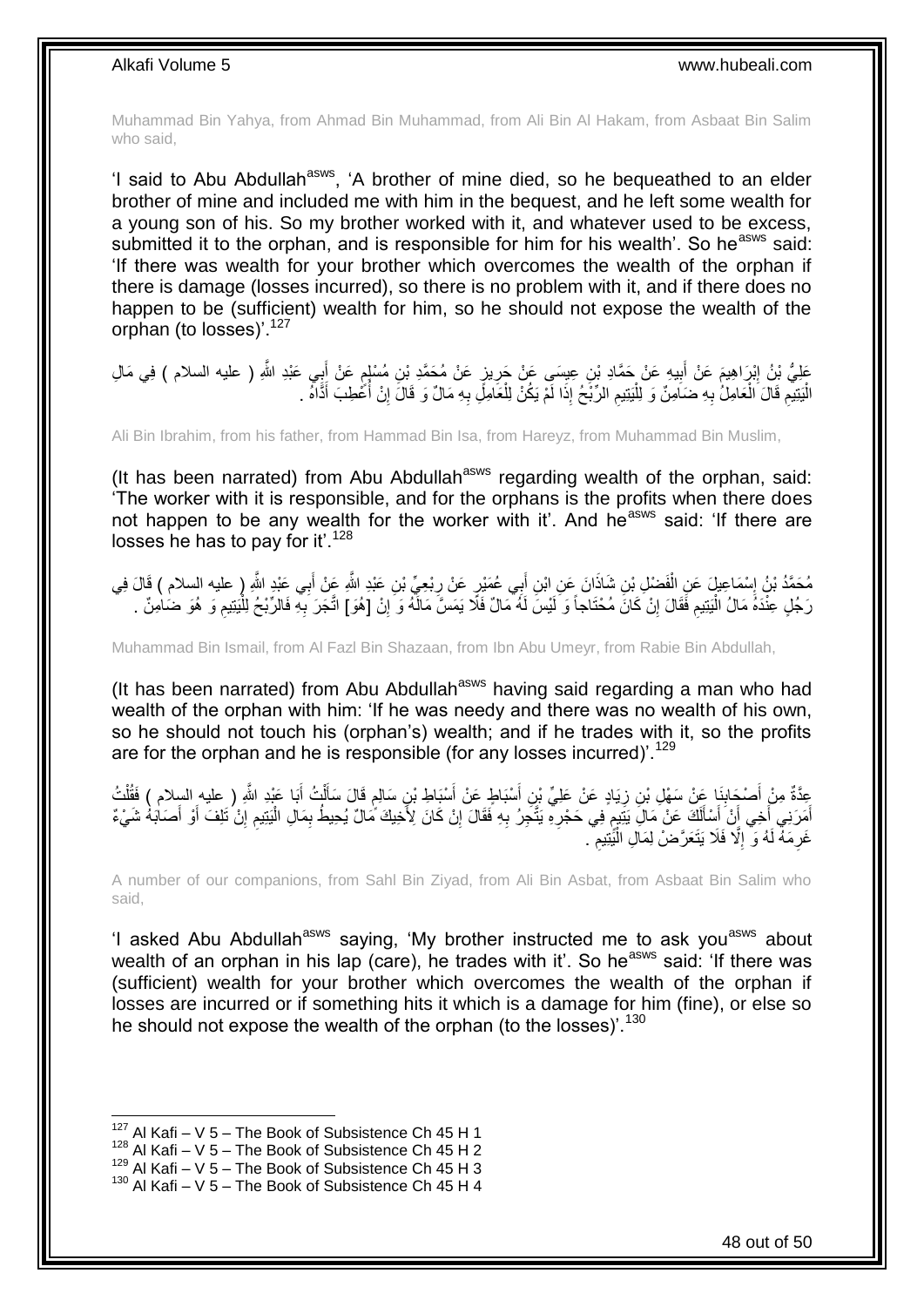أَبُو عَلِيٍّ الْأَشْعَرِيُّ عَنْ مُحَمَّدٍ بْنِ عَبْدِ الْجَيَّارِ عَنْ صَفْوَانَ بْنِ يَحْيَى عَنْ مَنْصُورِ بْنِ حَازِمٍ عَنْ أَبِي عَبْدِ اللَّهِ ( عِليه السلام ) ֧֖֖֧֢֚֚֚֚֚֚֚֚֚֚֚֚֚֚֚֓֝֬֘֝֓֝֓׆֧ ِ **∶** ِ ْ ِ َ َ فِي رَجُلٍ وُلَّمٍ مَالٍ يَتِيمٍ أَ يَسْتَقْرِضُ مِنْهُ فَقَالَ إِنَّ عَلِيَّ بْنَ الْخُسَيْنِ ( عليه السلامَ ) قَدْ كَانَّ يَسْتَقْرِضَ مِنْ مَالِ أَيْتَامٍ كَانُوا فِي ِّ م<br>وا َ ِ ْ ِ ِ َ ٍ حَجْرِهِ فَلَا بَأْسَ بِذَلِكَ ۚ ـ ا<br>ا ِ

Abu Ali Al Ashary, from Muhammad Bin Abdul Jabbar, from Safwan Bin Yahya, from Mansour Bin Hazim,

(It has been narrated) from Abu Abdullah<sup>asws</sup> regarding a man who governs the wealth of an orphan, can he borrow from it?' So he<sup>asws</sup> said: 'Ali<sup>asws</sup> Bin Al-Husayn<sup>asws</sup> did borrow from the wealth of the orphans who were in his lap (care), so there is no problem with that'.<sup>131</sup>

ِ الْحُسَيْنُ بْنُ مُحَمَّدٍ عَنْ مُعَلَّى بْنِ مُحَمَّدٍ عَنِ الْحَسَنِ بْنِ عَلِيٍّ عَنْ أَبَانِ بْنِ عُثْمَانَ عَنْ مَنْصُورِ بْنِ حَازِمٍ عَنْ أَبِي عَبْدِ اللَّهِ ( ْ َ ْ َ ٍ ِ عليه السلام ) قَالَ قُلْتُ لَهُ رَجُلٌ وُلِّيَ مَالَ يَتِيمٍ أَ يَسْتَقْرِضُ مِنْهُ قَالَ . كَانَ عَلِيُّ بْنُ الْحُسَيْنِ ( عليه الَسَّلام ) يَسْتَقْرِضُ مِنْ ِّ ْ ْ **ٍ** َ ٍ مَالِ يَتِيمٍ كَانَ فِي حَجْرِهِ . ِ ٍ

Al Husayn Bin Muhammad, from Moala Bin Muhammad, from Al Hassan Bin Ali, from Aban Bin Usman, from Mansour Bin Hazim,

(It has been narrated) from Abu Abdullah<sup>asws</sup>, said, 'I said to him<sup>asws</sup>, 'A man governs the wealth of an orphan, can he borrow from it?' He<sup>asws</sup> said: 'Ali<sup>asws</sup> Bin Al-Husayn<sup>asws</sup> did borrow from the wealth of an orphan who was in his<sup>asws</sup> lap (care)<sup>' 132</sup>

عَلِيُّ بْنُ إِبْرَاهِيمَ عَنْ أَبِيهِ وَ مُحَمَّدُ بْنُ إِسْمَاعِيلَ عَنِ الْفَضْلِ بْنِ شَاذَانَ عَنِ ابْنِ أَبِي عُمَيْرٍ وَ صَفْوَانَ عَنْ عَبْدِ الرَّحْمَنِ بْنِ َ ْ ِ ِ َ ِ الْجَجَّاجِ ۚ عََنْ أَبَىٰ الْحَسَنِ ( عِليه السلامُ ) فِي الرَّجُلِ يَكُونُ عِنَّذَ بَعْضِ أَهْلِ بَيّْتِهِ مَالٌ لِأَيْتَامٍ فَيَدْفَعُهُ إِلَيْهِ فَيَأْخُذُ مِنْهُ دَرِّ اهِمَ َ ْ َ ِ ْ ْ لَ ِ ٍ ان<br>سال 1 َحْتَاجُ إِلَيْهَا وَ لاَّ يُعْلِمُ الَّذِي كَانَ عِنْدَهُ الْمَالُ لِلْأَيْتَامِ أَنَّهُ لَخَذَ مِنْ أَمْوَالِهِمْ شَيْئاً ثُمَّ تَيَسَّرَ بَعْدَ ذَلِكَ أَيِّي ذَلِكَ خَيْرٌ لَهُ أَ يُعطيهِ الَّذِي ِ َ َ َ ِ ْ اً لَ ِ َ َ َّ كَانَ فِيَ يَدِهِ أَمْ يَدْفَعُهُ ٰإِلَى ٱلْيَتِيعِ وَ قَدْ بَلَغَ وَ هَلْ يُجْزِئُهُ أَنْ يَدْفَعَهُ إِلَى صَاحِبِهِ عَلَٰى وَجْهِ الصِّلَةِ وَ لَا يُعْلِمُهُ أَنَّهُ أَخَذَ لَهُ مَالًا **∶** ِ َ ِ ِ ا<br>ا  $\frac{1}{2}$ َ لَ َ َ

Ali Bin Ibrahim, from his father, and Muhammad Bin Ismail, from Al Fazl Bin Shazaan, from Ibn Abu Umeyr and Safwan, from Abdul Rahman Bin Al Hajjaj,

(It has been narrated) from Abu Al-Hassan<sup>asws</sup> regarding the man a family member of his happens to have some wealth of the orphan, so he handed it over to him. So he took some Dirhams from it which he was needy to, and the one who had the wealth of the orphan did not know that he has taken anything from the wealth of the orphan. Then he became affluent after that. Which is better for him, giving it to the one in whose hand it was or hand it over to the orphan, and he (the orphan) has reached maturity? And would it suffice if he was to hand it over to his companions upon a relevant aspect (as a gift) and not let him know that he had taken some wealth of his?'

فَقَالَ يُجْزِئُهُ أَيُّ ذَلِكَ فَعَلَ إِذَا أَوْصَلَهُ إِلَى صَاحِبِهِ فَإِنَّ هَذَا مِنَ السَّرَائِرِ إِذَا كَانَ مِنْ نِتَّتِهِ إِنْ شَاءَ رَدَّهُ إِلَى الْيَتِيمِ إِنْ كَانَ قَدْ بَلَغَ ِ ِ ِ ِ َ اً<br>ا **∶** ِ ِ ْ ِ ِ عَلَى أَيٍّ وَجْهٍ شَاءَ وَ إِنْ لَمَّ يُعْلِمْهُ أَنْ كَانَ قَبَضَ لَهُ شَيْئاً وَ إِنْ شَاءَ رَدَّهُ إِلَى الَّذِي كَانَ فِي يَدِهِ َ ِ اً<br>ا َّ ِ ِ

So he<sup>asws</sup> said: 'Whichever of that he does would suffice for him, when he delivers it to his companion, for this is from the secrecies when it was from his intention to return it to the orphan, if he had attained maturity, upon whichever aspects he so desires to, even if he does not let him know of it that he had grabbed something of

 $131$  Al Kafi – V 5 – The Book of Subsistence Ch 45 H 5

 $132$  Al Kafi – V 5 – The Book of Subsistence Ch 45 H 6